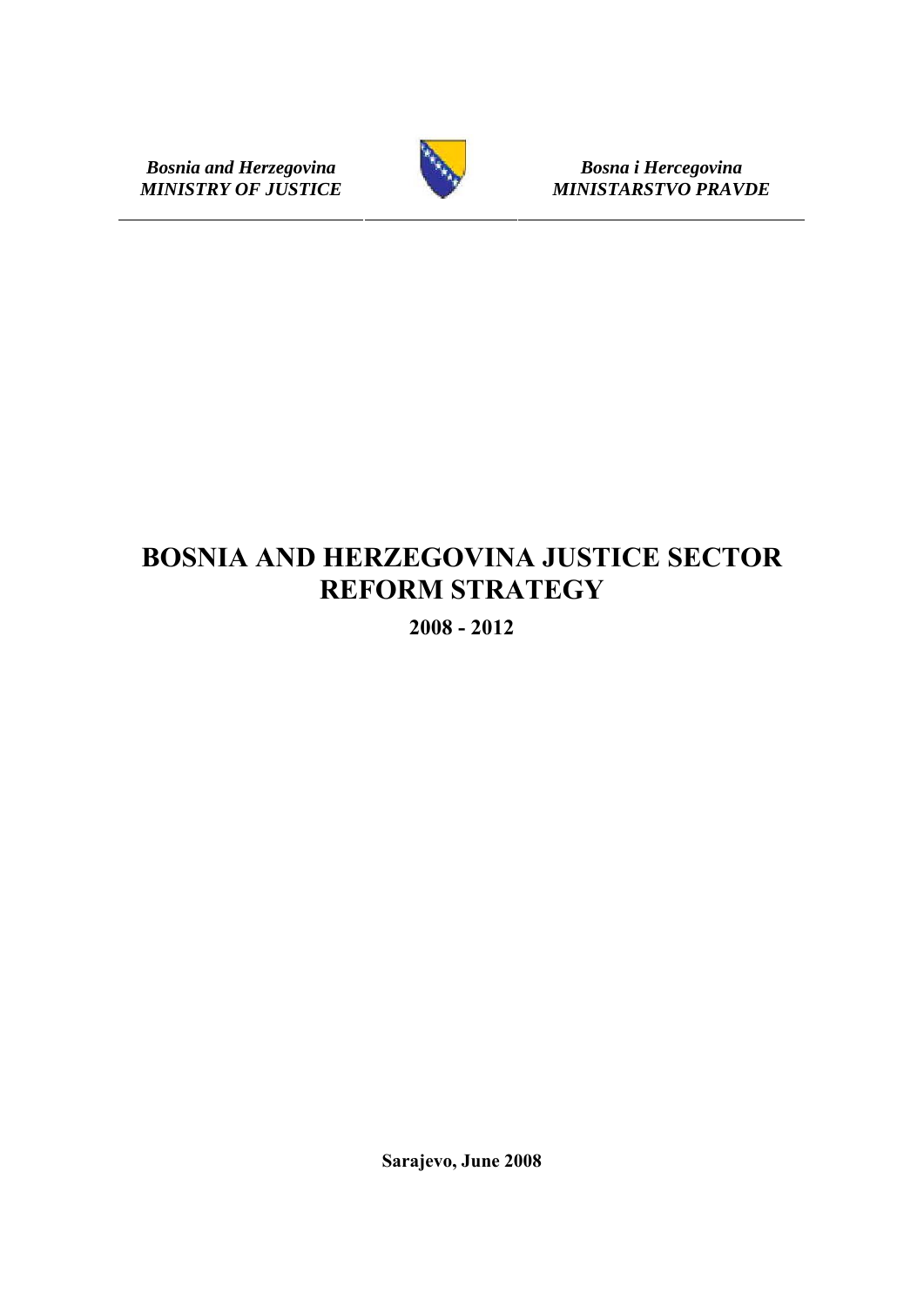# **Table of Contents**

| Annex 6 - Working Group Membership and Meetings for the Development of the Strategy 87 |  |
|----------------------------------------------------------------------------------------|--|
|                                                                                        |  |
|                                                                                        |  |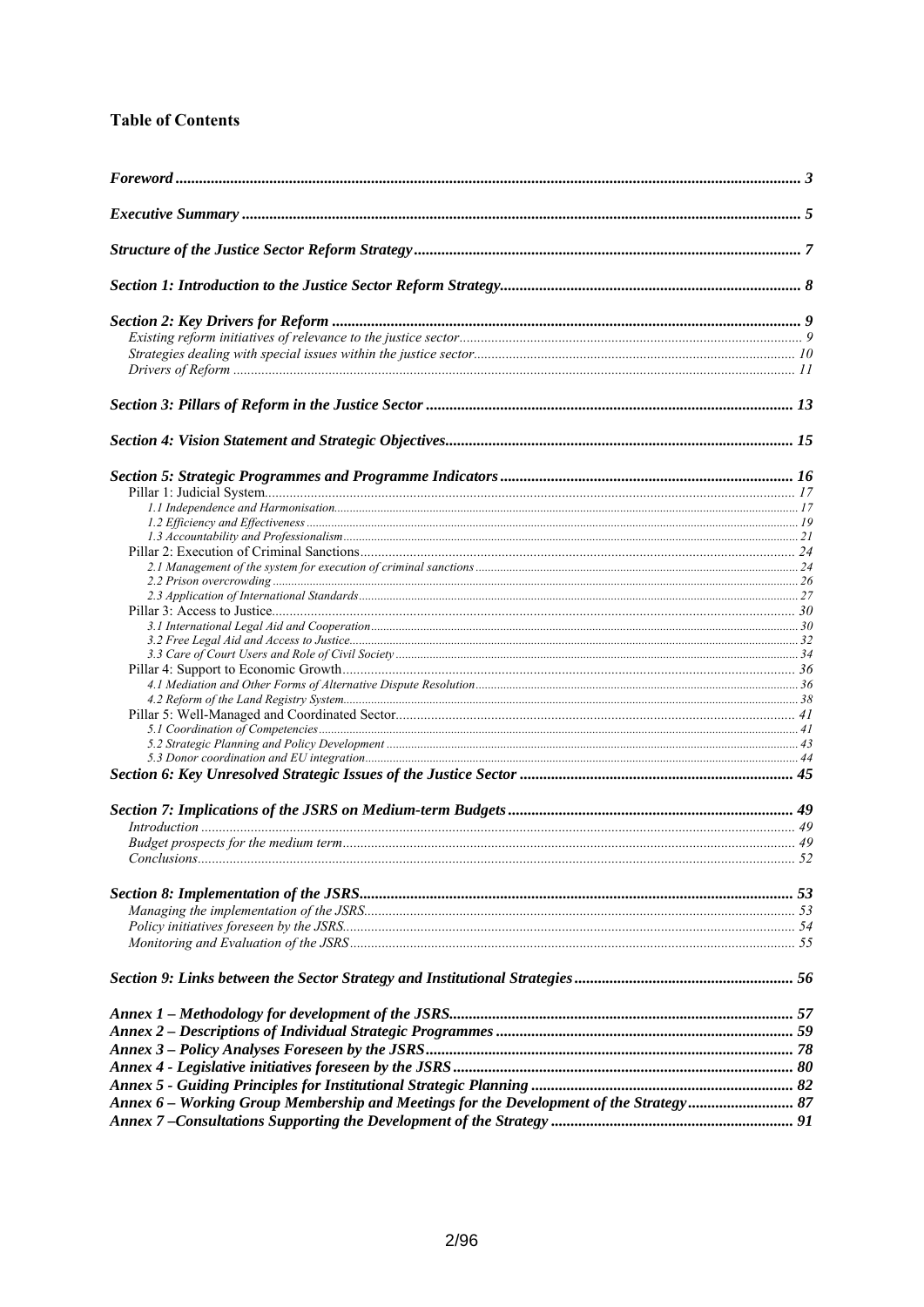# <span id="page-2-0"></span>**Foreword**

In March 2006, during a Conference on the funding needs of the State Justice Institutions of Bosnia and Herzegovina (hereinafter BiH) held in Brussels, the Council of Ministers of BiH, donor countries and the European Commission made a declaration in which they committed to the principle that the Ministry of Justice of BiH should develop a comprehensive Justice Sector Plan covering the entire country. The declaration envisioned that such a strategy would "*serve as a catalyst for further developing and strengthening of the Justice Sector of BiH as a whole*".

Although national strategies and plans, such as the Medium Term Development Strategy and Public Administration Reform Strategy, as well as international agreements such as the European Partnership Plan, do provide high level frameworks to guide some aspects of planning and budgeting in the justice sector of BiH, to date there has been no single strategy that focuses solely on the sector as a coherent system made up of an inter-related set of institutions.

The lack of a sector strategy was an impediment in several regards. For one, the lack of coherent and coordinated action in the justice sector undermined the positive effects achieved so far through reform of the justice sector. It also hindered justice sector institutions in their planning and prioritisation of the use of the limited resources available to them. Furthermore, without a sector-wide strategy the close interrelations between the various institutions and components of the justice sector, in particular the impact one set of reform initiatives in one part of the sector might have on another part, were not taken into consideration when planning.

The overall objective of the Justice Sector Reform Strategy is to create a joint framework of reform for justice sector institutions in BiH that sets out agreed priorities for the future development of the sector as a whole, as well as realistic actions for reform.

This strategy was created through a joint effort between the ministries of justice of the State of BiH, the entities, and cantons, as well as Brčko District Judicial Commission and the High Judicial and Prosecutorial Council. It is the result of a highly participatory and consultative process that encompassed key justice sector institutions of Bosnia Herzegovina, including representatives of professional associations of judges and prosecutors, bar associations, association of mediators and NGOs. Its aim is to provide a strategic framework for addressing key issues within the justice sector over a five year timeframe.

In the course of the drafting process, the absence of consensus led to the exclusion of certain strategic programs/ recommendations from the strategic framework. These strategic programs include the establishment of Supreme Court of Bosnia Herzegovina, developing a single funding of the judiciary and adoption of single criminal and civil substantive and procedural legislation. While presently excluded from the strategy, it has been agreed that these issues need to be further discussed, at the latest during the course of constitutional reform process in BiH.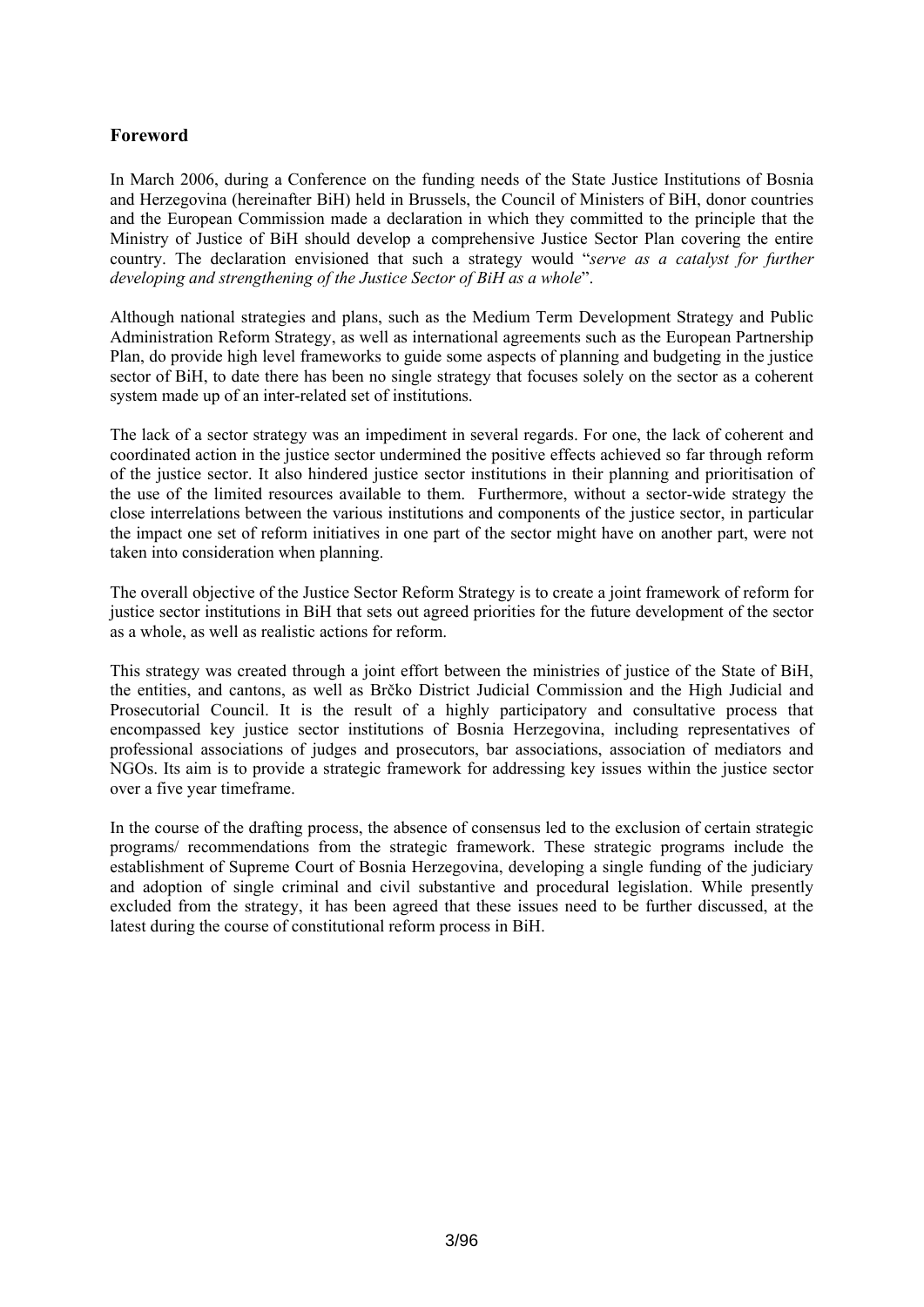We use this opportunity to thank all those who have actively contributed to the development of this strategy either through participation in the technical working groups tasked with developing specific strategic programmes for the justice sector or in the consultation processes that fed into each stage of the strategy's development. We would also like to thank the British Government for their technical support in the preparation of this strategy.

| MINISTRY OF JUSTICE | MINISTRY OF JUSTICE OF | MINISTRY OF JUSTICE | <b>JUDICIAL</b>       |
|---------------------|------------------------|---------------------|-----------------------|
| OF BOSNIA AND       | THE FEDERATION OF      | OF REPUBLIKA        | <b>COMMISSION OF</b>  |
| <b>HERZEGOVINA</b>  | <b>BOSNIA AND</b>      | <b>SRPSKA</b>       | <b>BRČKO DISTRICT</b> |
|                     | <b>HERZEGOVINA</b>     |                     |                       |
|                     |                        |                     |                       |
| Bariša Čolak,       | Feliks Vidović,        | Džerard Selman,     | Nada Majinović,       |
|                     |                        |                     |                       |
|                     |                        |                     |                       |
| Minister            | Minister               | Minister            | President             |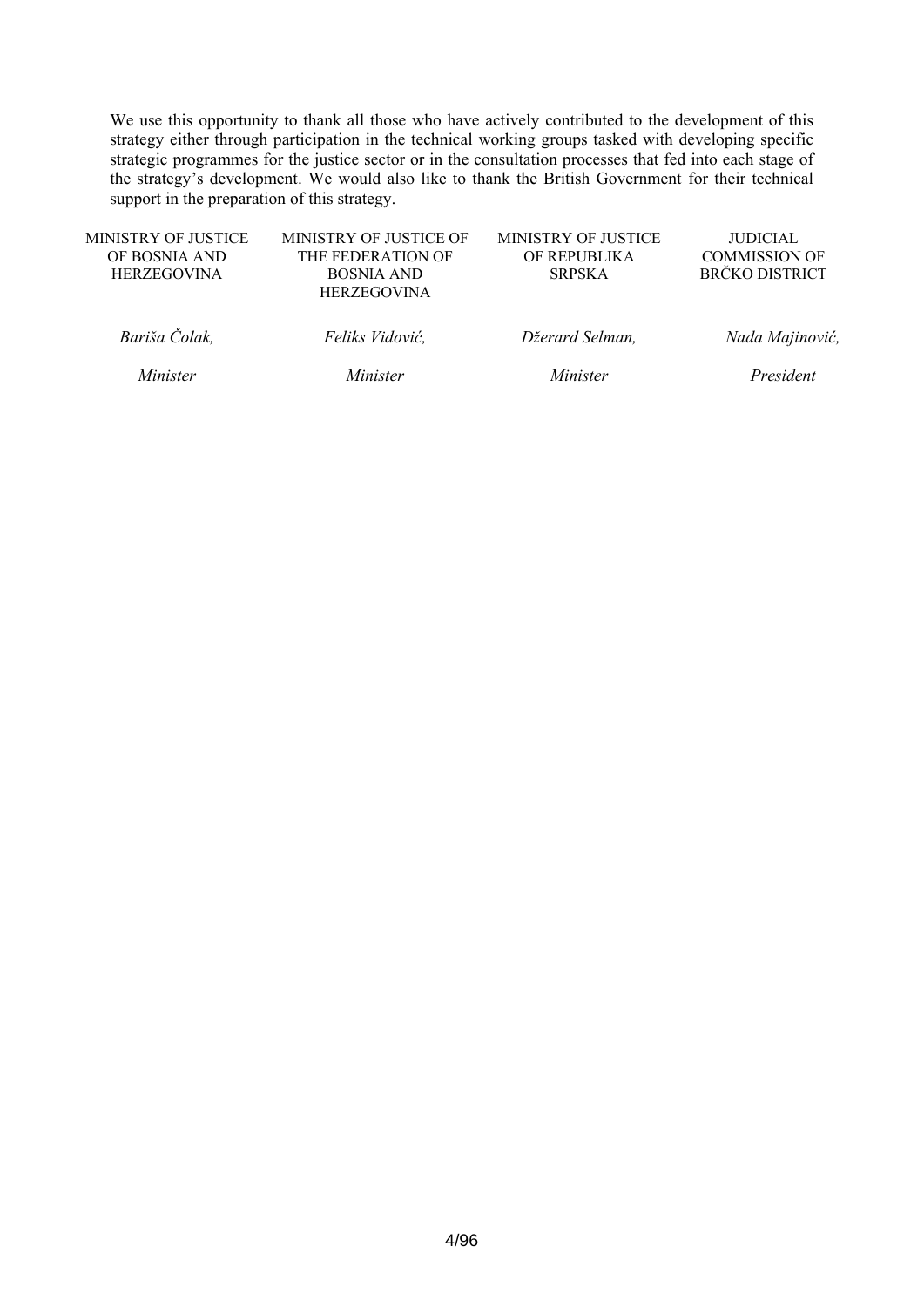# <span id="page-4-0"></span>**Executive Summary**

**Background to the initiative -** The overall objective of the Justice Sector Reform Strategy ('the JSRS'), as agreed at the March 2006 Conference on the funding needs of the State Justice Institutions of BiH, is to create a joint framework for reform for justice sector institutions in BiH, that sets out agreed priorities for the future development of the sector as a whole.

**Development of the JSRS** - The strategy development process took place from December 2006 to December 2007 when the final draft document was submitted to the various governments of BiH for adoption. The methodology used to develop the JSRS was designed to reflect the complex governance arrangements within the justice sector of BiH. It included extensive consultation and consensus building efforts to ensure agreement between key justice sector institutions on the future directions of reform, as well as their ownership of and support for the final document, and its subsequent implementation. The starting point for the development of the JSRS was the identification of the key drivers of reform based on the findings and recommendations found in a range of key strategic documents relevant to the justice sector of BiH, as well as extensive consultations with the sectors' key stakeholders.

Based on the strategic guidelines and directions derived from these documents and consultations, five key pillars of reform were identified. The strategic framework for the justice sector of BiH was agreed, consisting of an overarching vision and five strategic objectives, each on linking to one of the pillars of reform as shown in the diagram below.



#### **COORDINATED, WELL-MANAGED AND ACCOUNTABLE SECTOR:**

Coordinate and make roles and responsibilities of key justice sector institutions more efficient, with the aim of achieving more effective, transparent and accountable justice system in BiH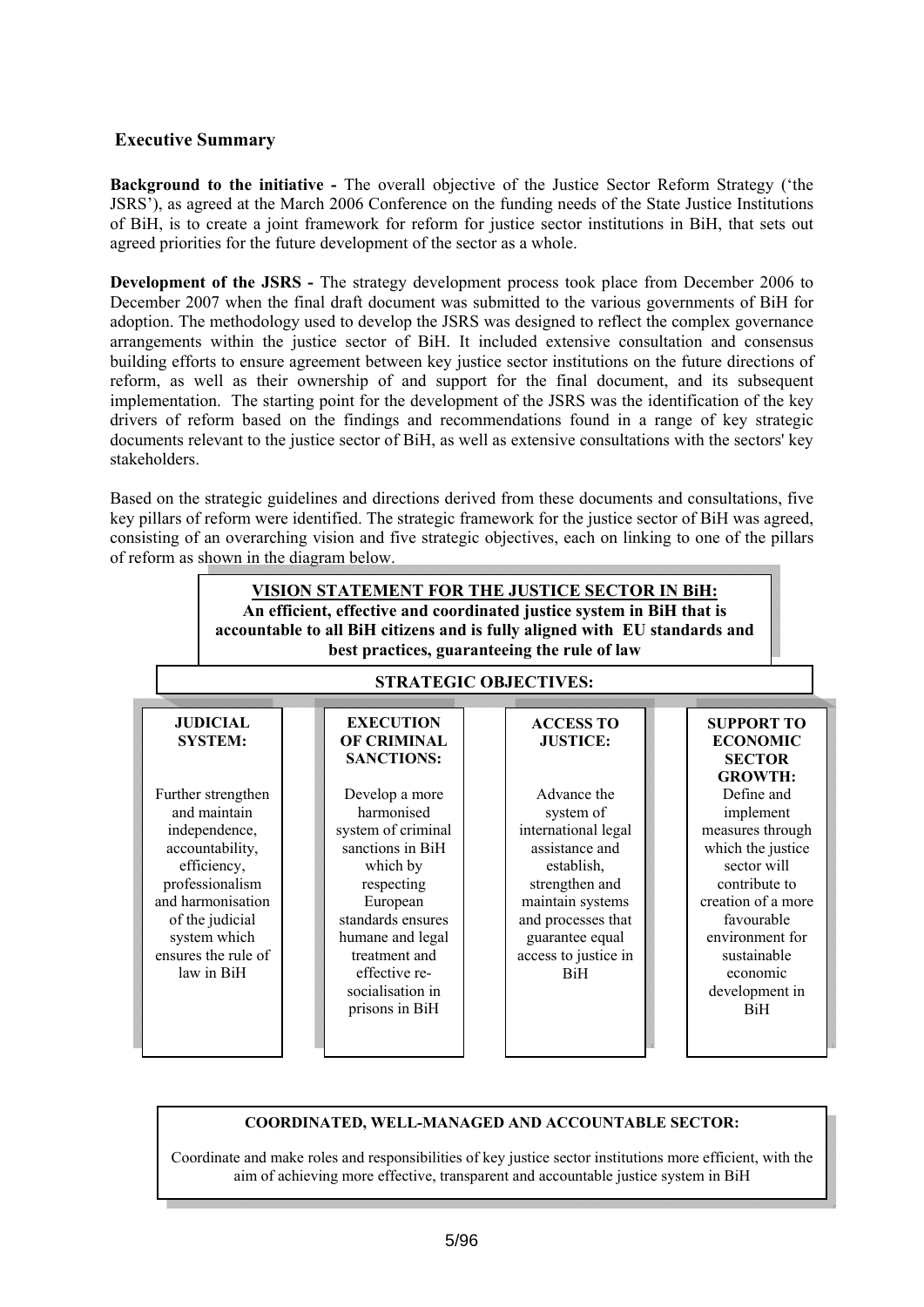A range of medium-to-long term actions (i.e. strategic programmes) were developed under each of the five pillars of reform to address the key issues identified through research and consultation. The implementation of these programmes will contribute to the achievement of the vision and strategic objectives set out above.

**Bodies responsible for JSRS development -** The development of the JSRS was overseen by a Steering Board, comprising the ministers of justice of: the State Ministry of Justice of BiH; the Federation of BiH, the Republika Srpska, Posavina and Tuzla canton; plus the President of the Brčko District Judicial Commission; and the President of the High Judicial and Prosecutorial Council. For each of the identified pillars of reform, a technical-advisory working group was established to propose to the Steering Board: the strategic objectives for each of the strategic pillars; the strategic programmes required to address key issues within the pillars; timeframes within which to implement the programmes; institutions responsible for the implementation of actions, and key indicators to assess progress against each of the programmes.

**Implementation of the JSRS -** The strategy recommends the establishment of bi-annual Justice Sector Ministerial Conferences, the main purpose of which will be to monitor implementation of the JSRS, as well as provide overall political and strategic direction. A permanent functional working group will be established for each of the five strategic pillars, comprising of senior level representatives from relevant justice sector institutions and stakeholder groups. These functional working groups will have responsibility for developing annual joint work plans and for taking forward all of the activities envisaged under a specific strategic pillar.

The overall coordination of implementation activities, including maintenance of systems for monitoring progress and provision of secretariat support to the Ministerial Conferences, will be entrusted to the Sector for Strategic Planning, Aid Coordination and European Integration (SSPACEI) of the Ministry of Justice of BiH. It is envisaged SSPACEI will be supported in this role by strategic planning units that are to be established in the entity Ministries of Justice, as well as the Judicial Commission of Brčko District.

**Links to institutional strategic plans and budgets -** The JSRS is a preliminary step towards a coordinated, continuous cycle of strategy development, planning and implementation of interventions for the ministries of justice (including the Brčko District Judicial Commission), and more generally the governments in BiH. Additional effort and resources need to be committed by all other justice sector institutions to cascade the implementation, monitoring and assessment of JSRS objectives, primarily through the development and execution of strategic plans for each institution. Actions taken to accomplish the JSRS objectives also need to be coordinated and consistent with the medium-term expenditure frameworks at each level, and must be reflected in the budget submissions of each of the institutions to which this strategy relates. If additional resources are needed, negotiations based on the rationale presented in this document need to be initiated with ministries of finance and governments.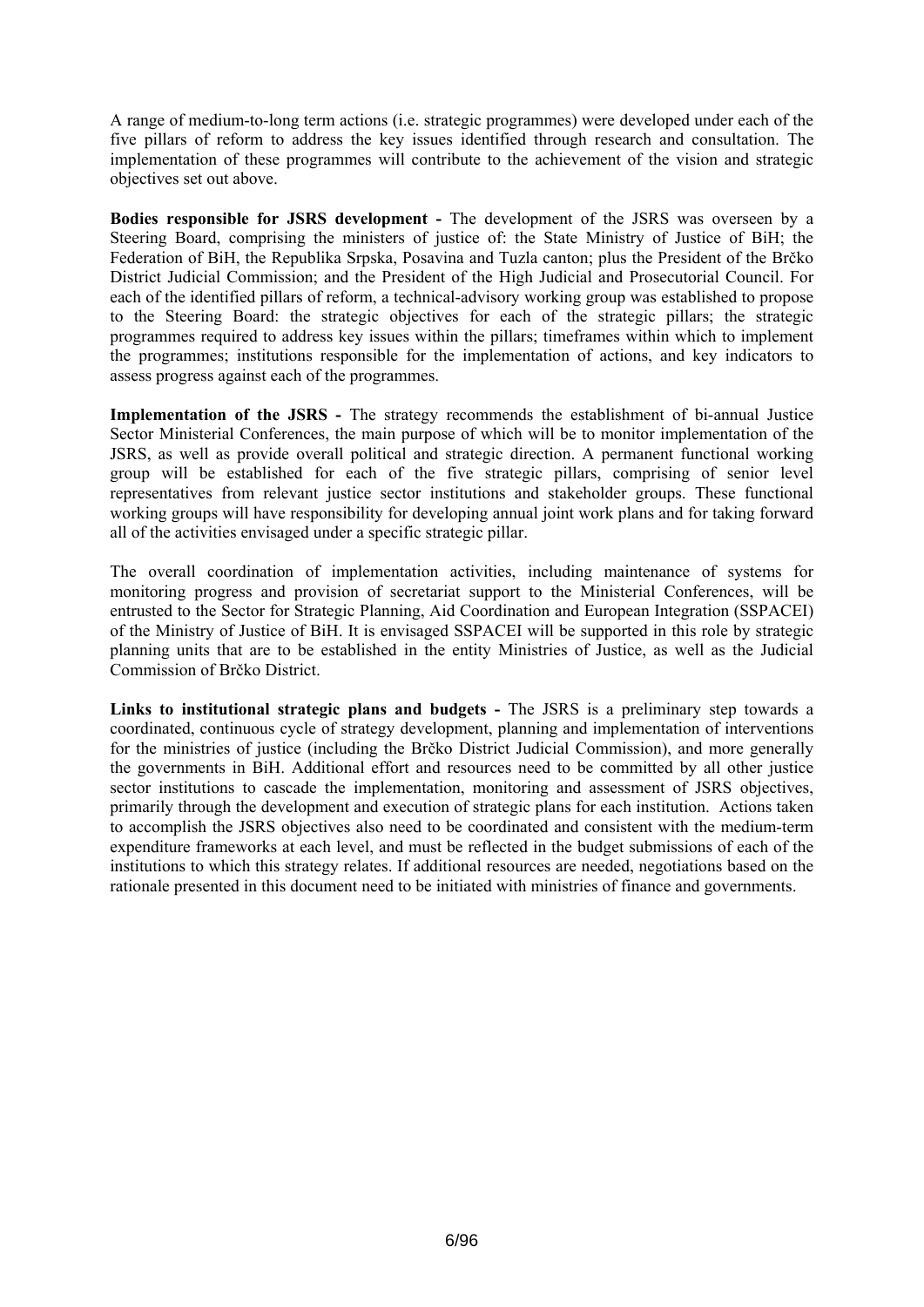# <span id="page-6-0"></span>**Structure of the Justice Sector Reform Strategy**

The strategy document is structured as follows:

- o **Section 1** provides the introduction to the JSRS by presenting its principal objectives and outcomes, as well as the methodology used for its development and adoption. The latter involved a highly consensual and cooperative process in which all relevant justice sector institutions in BiH were included.
- o **Section 2** sets forth the key drivers of reform, reflecting key reform components, of existing strategic documents relevant for the justice sector, as well as feedback from consultation processes.
- o **Section 3** presents the priority issues facing the justice sector, grouped into broad areas or pillars of reform. Although not all-encompassing, the issues set out here are those that must be resolved in the coming five-year period if the key drivers for further reforms in the justice sector are to be addressed.
- o **Section 4** lays down the vision statement and the strategic objectives for the justice sector of BiH in the period 2008 – 2012, which have been agreed by the relevant justice sector institutions.
- o **Section 5** sets forth the strategic programmes. These are a set of agreed activities to be implemented by 2012 in order to address the key strategic issues identified in this Strategy and to accomplish the agreed vision and strategic objectives for the justice sector in BiH.
- o **Section 6** explains in more detail the issues that have been raised but not resolved in the process of developing this strategy. These issues will be addressed through the constitutional reform process.
- o **Section 7** provides an overview of the medium-term budgetary forecasts for the justice sector in BiH and the potential implications this can have on the JSRS implementation.
- o **Section 8** sets down the main factors to consider in relation to the implementation of the JSRS in the following five-year period. It includes discussion of the governance arrangements for decision-making and monitoring of the JSRS.
- o **Section 9** explores the main considerations for individual justice sector institutions as they develop or revise individual institutional strategic plans to be in line with the broad strategic directions set out in this document.
- o **Annex 1** provides more detailed information on the activities conducted in each of the phases in the development of the JSRS, as well as the basic assumptions made in approaching the development and management of the JSRS.
- o **Annex 2** gives more detailed background information on each of the individual strategic programmes presented in Section 5.
- o **Annex 3** gives an overview of concrete policy initiatives that stem directly or indirectly from the activities agreed in the JSRS.
- o **Annex 4** gives an overview of concrete legislative initiatives that stem directly or indirectly from the activities agreed in the JSRS.
- o **Annex 5** gives more detailed information regarding the basic considerations that justice sector institutions need to bear in mind when developing individual institutional strategic plans.
- o **Annex 6** provides more information on the institutions and individuals who participated in the development of the JSRS and the timeline of their meetings.
- o **Annex 7** provides more detailed information on the consultation process conducted throughout the JSRS development.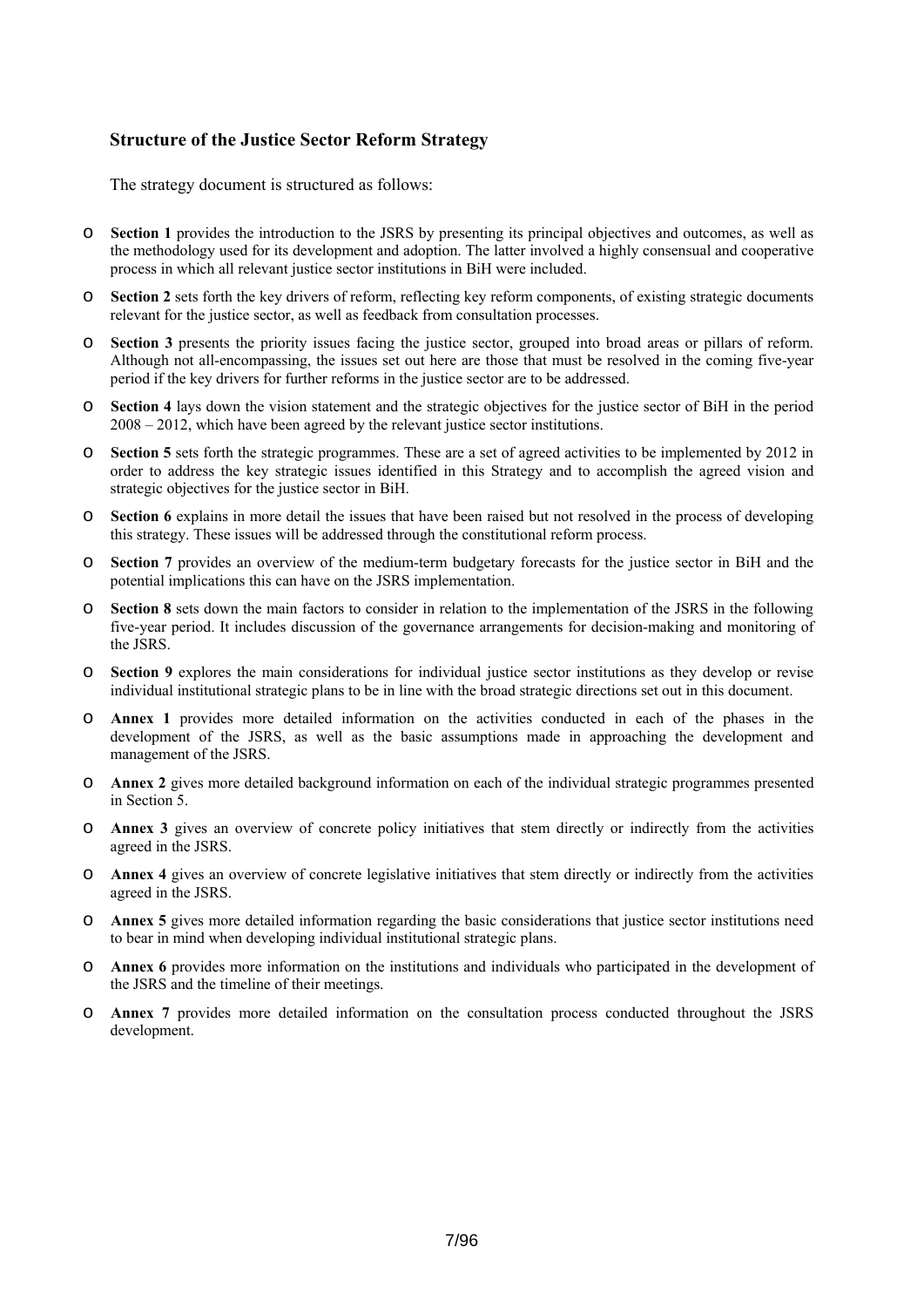# <span id="page-7-0"></span>**Section 1: Introduction to the Justice Sector Reform Strategy**

The overall objective of the JSRS is to create a joint framework of reform for justice sector institutions in BiH that sets out agreed priorities for the future development of the sector as a whole, as well as realistic actions for reform.

The other desired outcomes of the JSRS include:

- o *Developing a framework for identifying potential projects for Instruments for Pre-Accession assistance and other donor funding; and*
- o *Enhancing communication, coordination and cooperation between the various institutions and segments of the justice sector in BiH.*

The methodology of the JSRS development was purposefully aligned to the complex governance arrangements within the sector. It was therefore structured around conducting extensive consultations and securing consensus of key justice sector institutions in BiH on future directions of reform. The actual development process was divided into four distinct phases, which are presented in [Figure 1](#page-7-1) below.

<span id="page-7-1"></span>

| <b>Phase 1</b><br>Dec $06 - Feb$<br>07                                                                                                      | <b>Phase 2</b><br>March 07                                                                                                                                                                                    | Phase 3<br>$Apr - July 07$                                                                                                                                                                                                 | Phase 4<br>Aug 07-May 08                                                     |
|---------------------------------------------------------------------------------------------------------------------------------------------|---------------------------------------------------------------------------------------------------------------------------------------------------------------------------------------------------------------|----------------------------------------------------------------------------------------------------------------------------------------------------------------------------------------------------------------------------|------------------------------------------------------------------------------|
| <b>Agreeing</b><br>methodology<br><b>Consultations</b><br>with key<br>institutions<br><b>Environmental</b><br>and institutional<br>analysis | <b>Strategic</b><br>framework and<br>governance<br>arrangements<br>agreed,<br>including: vision<br>statement, pillars<br>of reform,<br>membership of<br><b>Steering Board</b><br>and Working<br><b>Groups</b> | <b>Determining</b><br>strategic<br>programmes,<br>timeframes of<br>implementation,<br>performance<br>indicators and<br>responsible<br><b>institutions</b><br>through Working<br><b>Groups and</b><br><b>Steering Board</b> | <b>Draft JSRS</b><br>finalisation,<br>public<br>consultation<br>and adoption |

#### **Figure 1: Development phases of the Justice Sector Reform Strategy of BIH**

The entire development process of the JSRS was managed by a Steering Board comprised of Ministers of Justice at the State and entity level, of Posavina and Tuzla cantons, as well as the President of the Brčko District Judicial Commission and the President of the High Judicial and Prosecutorial Council. For each of the identified pillars of reform technical advisory working groups were established, tasked with developing proposals for presentation to the Steering Board, including high level strategic objectives, a set of medium- and long-term activities (i.e. strategic programmes) assessed as necessary in order to meet these objectives, timelines for programme implementation, institutions responsible for implementation and key indicators against which to measure progress of each of the programmes.

Annex 1 gives more information on the different phases presented in Figure 1, as well as more detailed information on the work of the Steering Board and the working groups.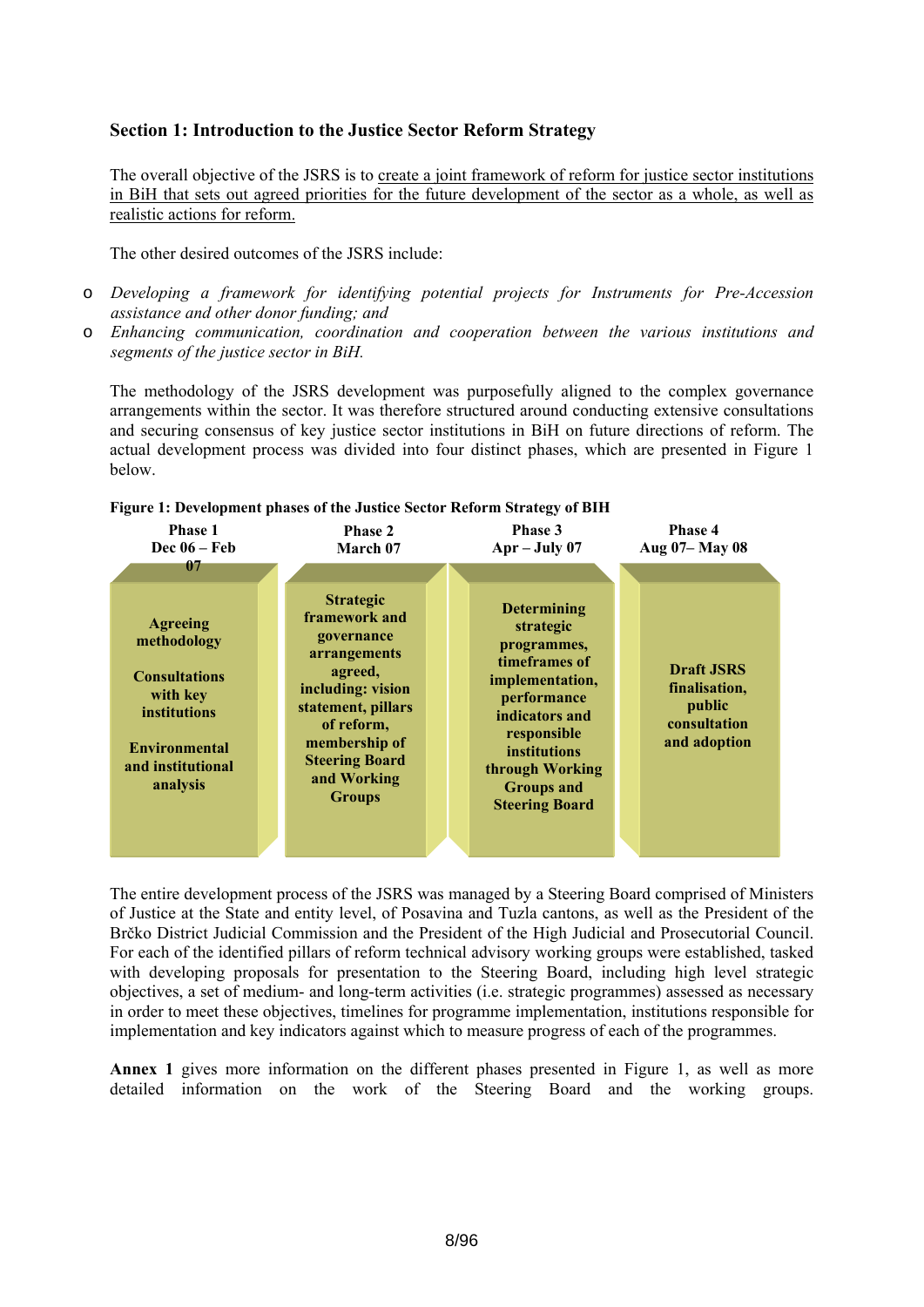# <span id="page-8-0"></span>**Section 2: Key Drivers for Reform**

Recent years have seen significant progress in the reform of the justice sector in BiH, particularly in the area of the judiciary. Nonetheless, the justice sector is currently at a crossroads. The sustainability of reforms executed to date is in doubt, unless action is taken to build upon achievements to date, as well as to address weaknesses still persistent within the overall justice system.

As an initial step in the strategy development process, it was important to ensure that any agreed initiatives for reform contained in this strategy are aligned with overall reform efforts in BiH. Therefore, a number of key drivers of reform were identified during Phase 1 of the strategy development process. This was achieved by identifying the key components of reform emerging from existing strategic documents of relevance to the justice sector, as set out below, and further analysing them in light of information gathered through consultations with key justice sector stakeholders. The resulting drivers of reform, described later in this section, informed decisions as to what should be the key pillars of reform contained within this strategy as described in section 3.

#### *Existing reform initiatives of relevance to the justice sector*

The major directions of action for the justice sector in the medium- to long-term have been set by relevant country-wide strategies adopted by the governments in BiH, as well as by international agreements and relevant analyses conducted by international organisations. These strategic documents are graphically presented in [Figure 2](#page-8-1).

<span id="page-8-1"></span>



Although the individual actions, requirements and recommendations set out in these documents differ, a number of highly interrelated key components of overall reform have emerged from them as being necessary to underscore all main reform and EU integration initiatives. These components are presented below.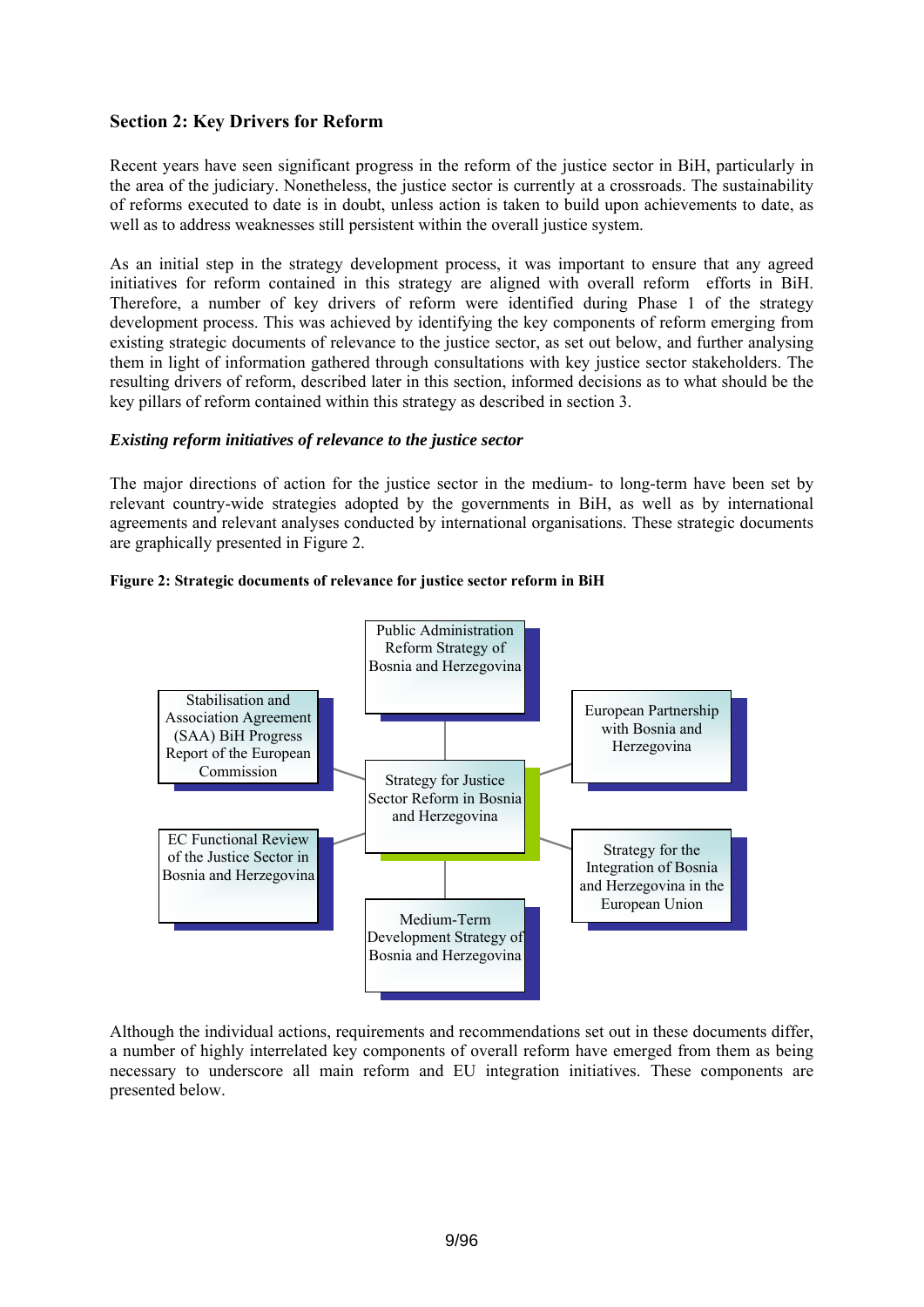- <span id="page-9-0"></span>o The forthcoming European integration process, coupled with the complex decentralised structure of BiH, necessitates establishing mechanisms for ensuring *legal harmonisation*, as well as *effective and efficient policy coordination* between levels of government;
- o Effective harmonisation and coordination are highly difficult to achieve without *developed capacities within government bodies* notably in regard to staff numbers, skills and equipment;
- o Capacities pertaining to *policy development and strategic planning,* particularly within centres of government and ministries, are needed to facilitate harmonisation and coordination that is essential to meet the increasing demands of reform;
- o *Systems of accountability* must be put in place to provide assurance that reform initiatives are answering the demands of the public and the European integration process alike;
- o The key to greater levels of accountability, as well as effective harmonisation and coordination is establishing *performance management systems* that enable decision-makers, as well as the public, to better assess progress achieved in reform initiatives and identify areas in which additional initiatives are needed;
- o Underpinning each of these components are the ways in which *information* is *collected, shared, analysed and presented* as preconditions for effective management of current and future reform initiatives throughout BiH.

#### *Strategies dealing with special issues within the justice sector*

In addition to the above cross-government or sector wide strategies, a number of strategies dealing with more specific issues within the justice sector have commenced or been completed. These include:

- o The strategy against juvenile delinquency for the period 2006 to 2010 (adopted by the Council of Ministers of BiH in July 2006);
- o The strategy for dealing with unresolved war crime cases in BiH (currently under development); and
- o The Transitional Justice Strategy for BiH (currently under development).

Actions identified in these strategies are not repeated in the JSRS as the JSRS seeks to identify and obtain consensus on previously unidentified or agreed areas of reform. In order to ensure that the measures foreseen in the JSRS are aligned with those foreseen in the above justice sector specific strategies, the implementation of all four strategies will need to be coordinated. To ensure coordination, all four strategies should be monitored through the ministerial conferences which will function in the manner described in Section 8.

The institutions responsible for implementing the initiatives foreseen by the above-mentioned strategies should on a regular basis report to the members of the ministerial conference about progress according to the methodology that will be used for monitoring the JSRS.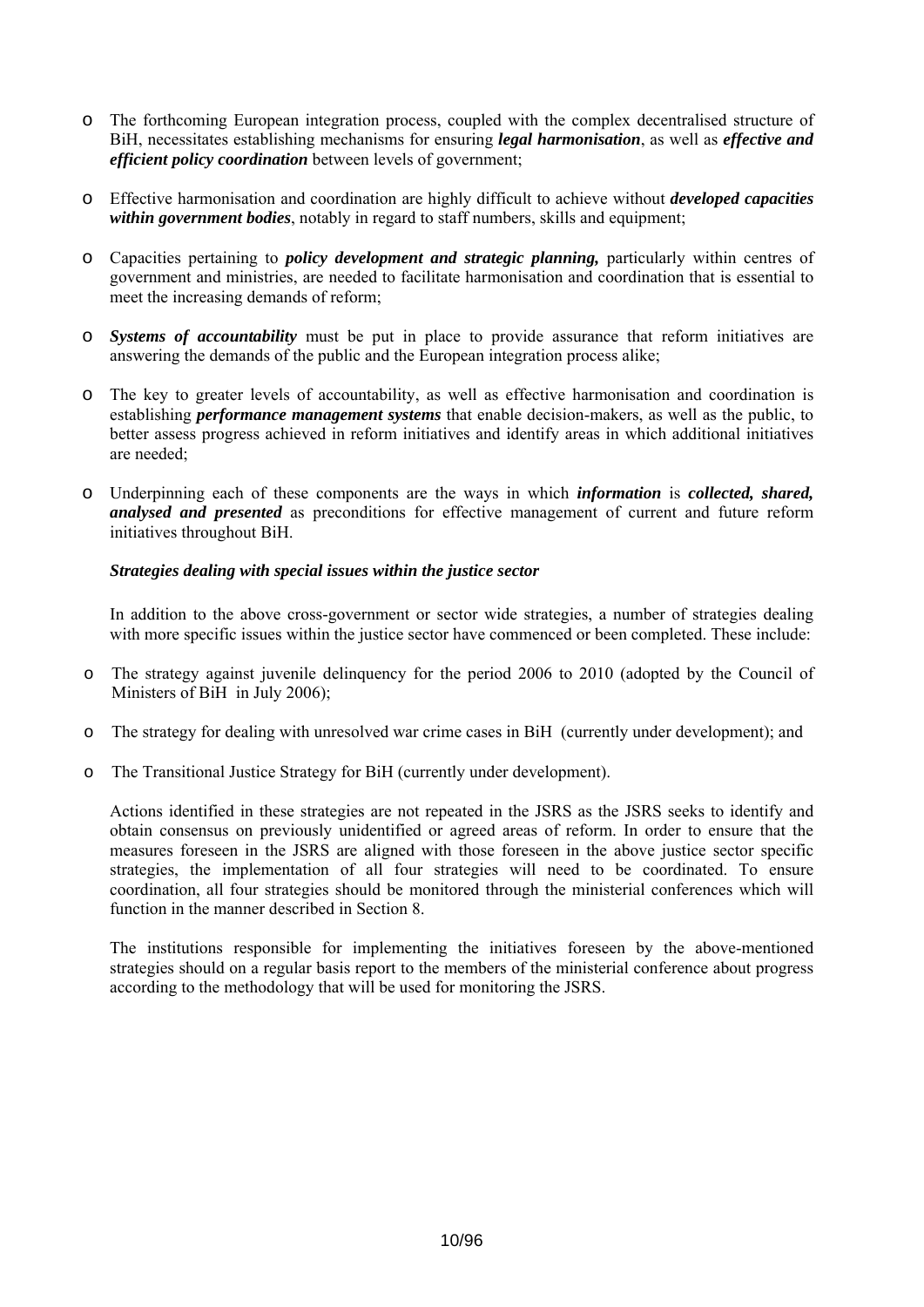<span id="page-10-0"></span>Finally, on the basis of conclusions adopted at the meeting on the reform in justice sector held on 27 September 2007 in the building of the Institutions of Bosnia and Herzegovina, the BiH Ministry of Justice had formed two working groups with tasks to implement some of the meeting conclusions.

- 1. The working group responsible for drafting a proposal for establishing the satellite departments of the Court of Bosnia and Herzegovina did not reach a consensus to support this project. However, the members of the working group consensually supported the need to strengthen the capacities of the Court of Bosnia and Herzegovina and the Prosecutor's Office of Bosnia and Herzegovina in terms of human resources and space.
- 2. As for the working group responsible for drafting a proposal for establishing the Appellate Court of Bosnia and Herzegovina, a majority of its members supported the project that needs now to be further assessed and implemented.

# *Drivers of Reform*

After identifying the key components of reform emerging from existing strategic documents, a further analysis of these issues and consultation across the justice sector led to a number of key drivers of reform being identified. These drivers helped to inform decisions on the key strategic pillars of reform to be included in the JSRS, as described in Section 3. The drivers of reform are graphically presented in [Figure 3](#page-10-1) and described in more detail below:

## <span id="page-10-1"></span>**Figure 3: Drivers of medium-term justice sector reform in BiH**



o **Sustaining the progress made in judicial system reform (criminal and civil justice).** There has already been considerable progress in reforms of the judicial system in BiH. Progress achieved so far relates primarily to the formation of a High Judicial Prosecutorial Council (HJPC) for BiH which creates the preconditions for an independent, effective and efficient judiciary. Changes to the criminal and civil procedures have enabled BiH to come closer towards achieving European standards and best practices in the delivery of justice. However, there remain problems of coordination and harmonisation within the judiciary and between levels of government, as well as problems that arise due to a lack of institutional capacity and judicial budgetary funding.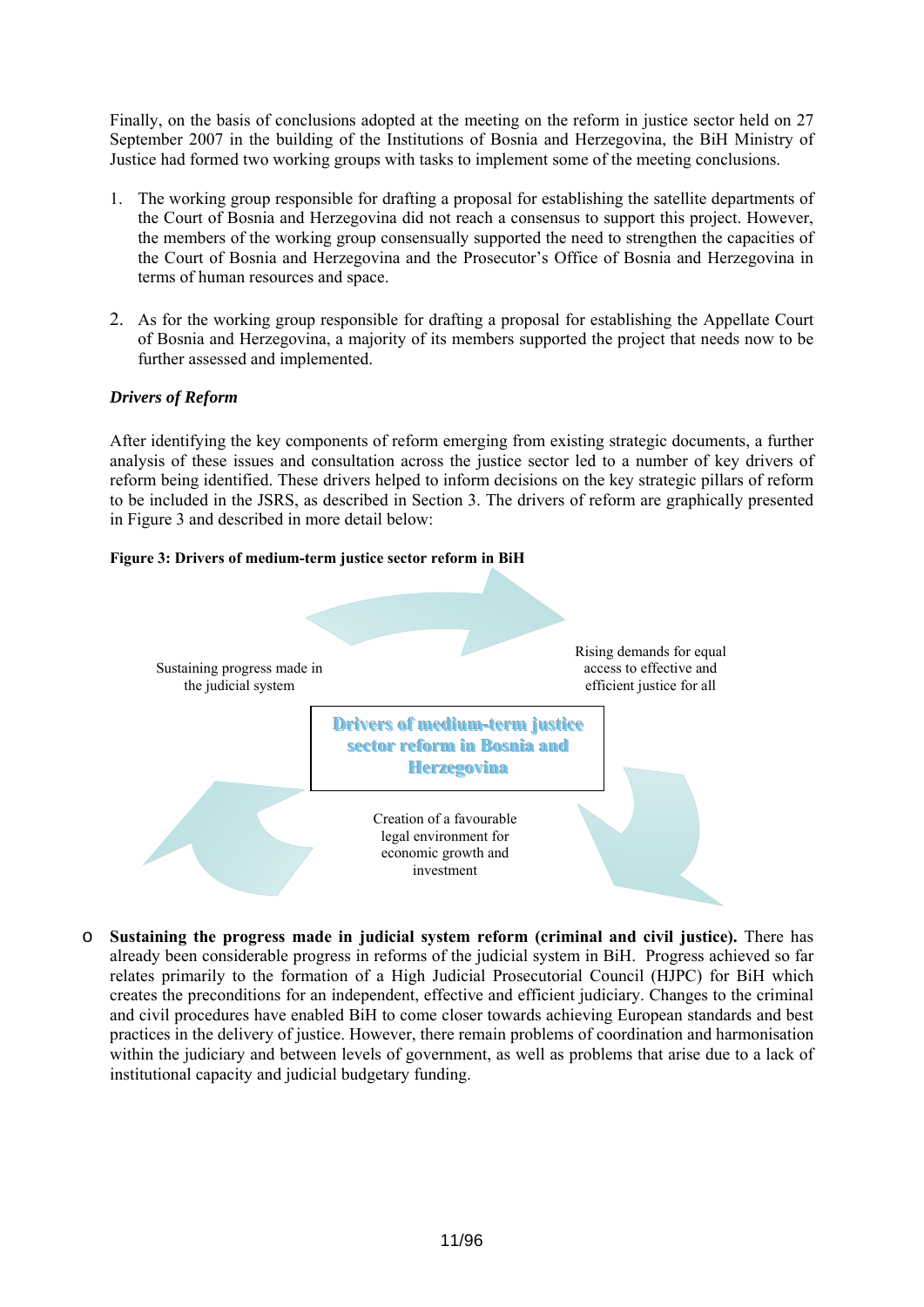These threaten to undermine the positive results achieved so far and necessitate swift action in relation to: harmonisation of laws and court practice; consolidating budgetary funding of the judiciary; eliminating the crippling backlog of cases within the courts and slow court execution; as well as securing judicial accountability and professionalism. A further key factor in sustaining the progress made to date in criminal justice reform is the need for thorough and comprehensive reform of the system for execution of criminal sanctions, which has markedly lagged behind judicial and police reform within the overall reform of the criminal justice sector.

- o **Rising demands for the rule of law, and equal access to effective and efficient justice for all.** Recent justice sector reforms have raised the expectations of the public towards the judiciary. Citizens and NGOs are increasingly demanding greater transparency and efficiency from justice sector institutions. The complex governance arrangements of the country, coupled with persistent fiscal constraints, render the system vulnerable to inequalities. The poor general economic conditions also risk compromising the ability of individuals and legal entities to ensure citizen and institutional rights are legally exercised before justice institutions in BiH. Key factors in increasing equal access to justice include raising public awareness about the ways in which the justice sector should operate and how information can and should be accessed. The lack of a comprehensive legal aid system for criminal and civil cases must be rectified in order to ensure that economic status does not inhibit the capacity of citizens to pursue their rights before the law.
- o **Creation of a favourable legal environment for economic growth and investment.** Sustainable economic progress is one of the key overall objectives in the long term for BiH. The justice sector plays a significant role in fostering economic growth and stability. For that purpose, in the medium- to long-term period, the justice sector has clearly to demonstrate effectiveness, efficiency and transparency in its work. These are critical contributory factors which will enhance increased investments and commercial activities. The mechanisms that are supported by the justice sector to ensure the swift and effective resolution of disputes between commercial entities are of particular importance. Equally important for sustainable economic growth are systems to define and protect property ownership rights.

Each of these drivers of the reform, places a set of specific issues and challenges before the justice sector institutions which need to be addressed in the near future. The following section of the strategy puts forward the basic pillars of reform in the justice sector in BiH which will enable these drivers to be addressed, and presents the specific key issues that this strategy aims to address in the following five-year period.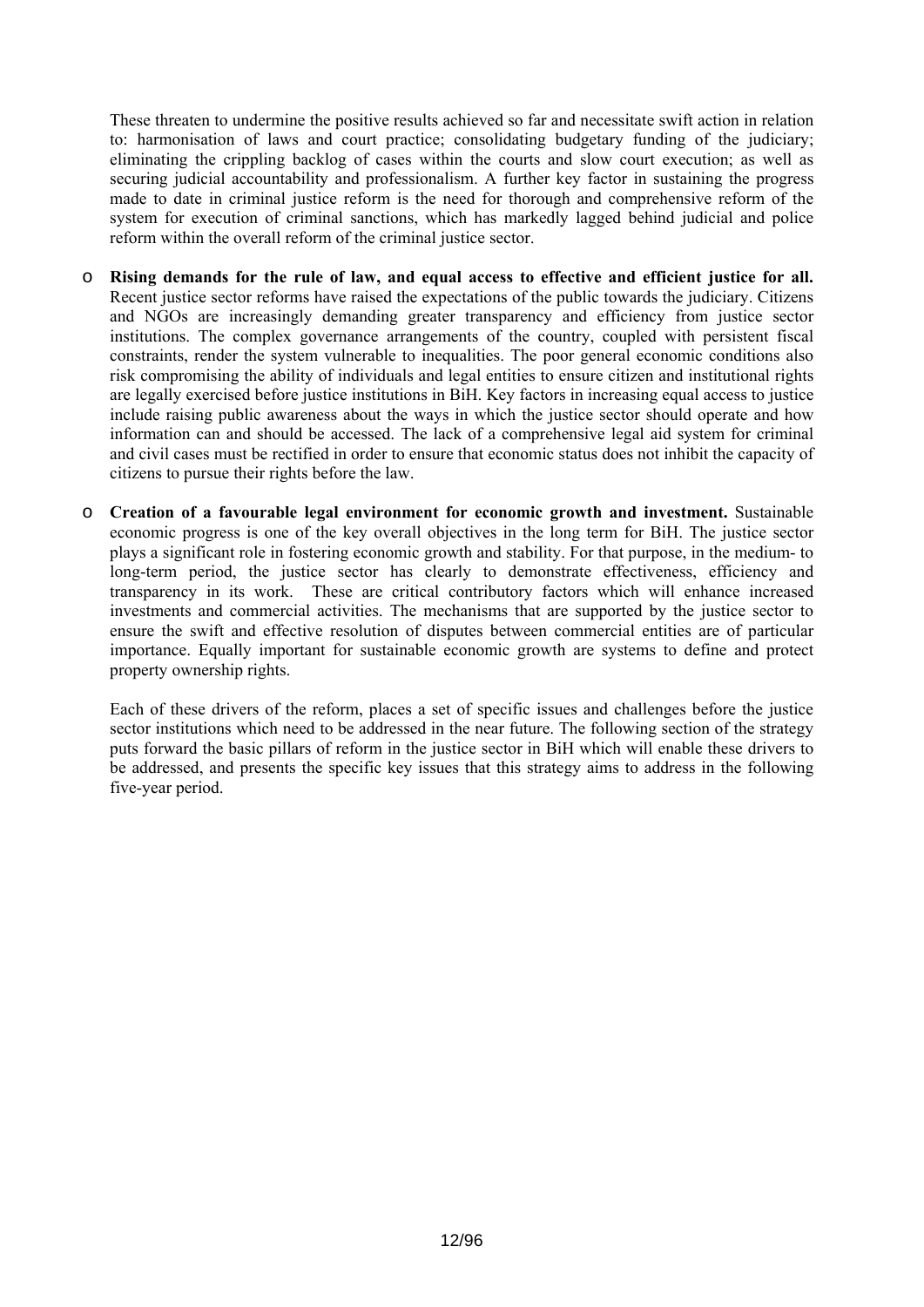# <span id="page-12-0"></span>**Section 3: Pillars of Reform in the Justice Sector**

The current justice sector in BiH faces a number of issues that require immediate attention in the coming five-year period. These issues can be grouped into several broad areas. Although the justice sector itself encompasses much more than the areas identified for the purpose of this strategy, it has been concluded that interventions in these areas will produce the greatest impact in relation to key reform needs, and will answer the specific demands of the drivers of justice sector reform as identified in Section 2 of this strategy.

The three main areas, or *pillars*, of reform in the justice sector which directly stem from the key drivers of reform as identified in Section 2 are the following:

- *The judicial system*
- *Increasing access to justice, and*
- *Supporting economic growth*.

As stated previously, one of the key preconditions for sustaining progress achieved in criminal justice reform to-date is the reform *of the system for execution of criminal sanctions*. Given the multitude of issues that need to be addressed in this area, for the purpose of this strategy, the area of *execution of criminal sanctions* has been identified as a fourth pillar of reform in the following five-year period.

Underlying each of these four key areas of reform, a further consideration which is of particular importance given the complex legal and institutional arrangements in BiH, are the systems, processes and capacities for coordinating and harmonising reform initiatives. Addressing this cross cutting need is imperative to ensure that reform efforts on each of the levels are geared towards similar strategic directions and are aligned with the requirements of pending EU integration. Unless the capacities of ministries of justice to manage the reforms and hold themselves and others accountable for progress achieved (or not) are developed, the success of the planned reforms will be jeopardised. Accordingly, issues relating to the *coordination, management and accountability of the justice sector* have been identified as a fifth pillar of reform.

The key pillars of justice sector reform in the following five-year period are presented graphically below:



#### **Figure 4: Pillars of justice-sector reform**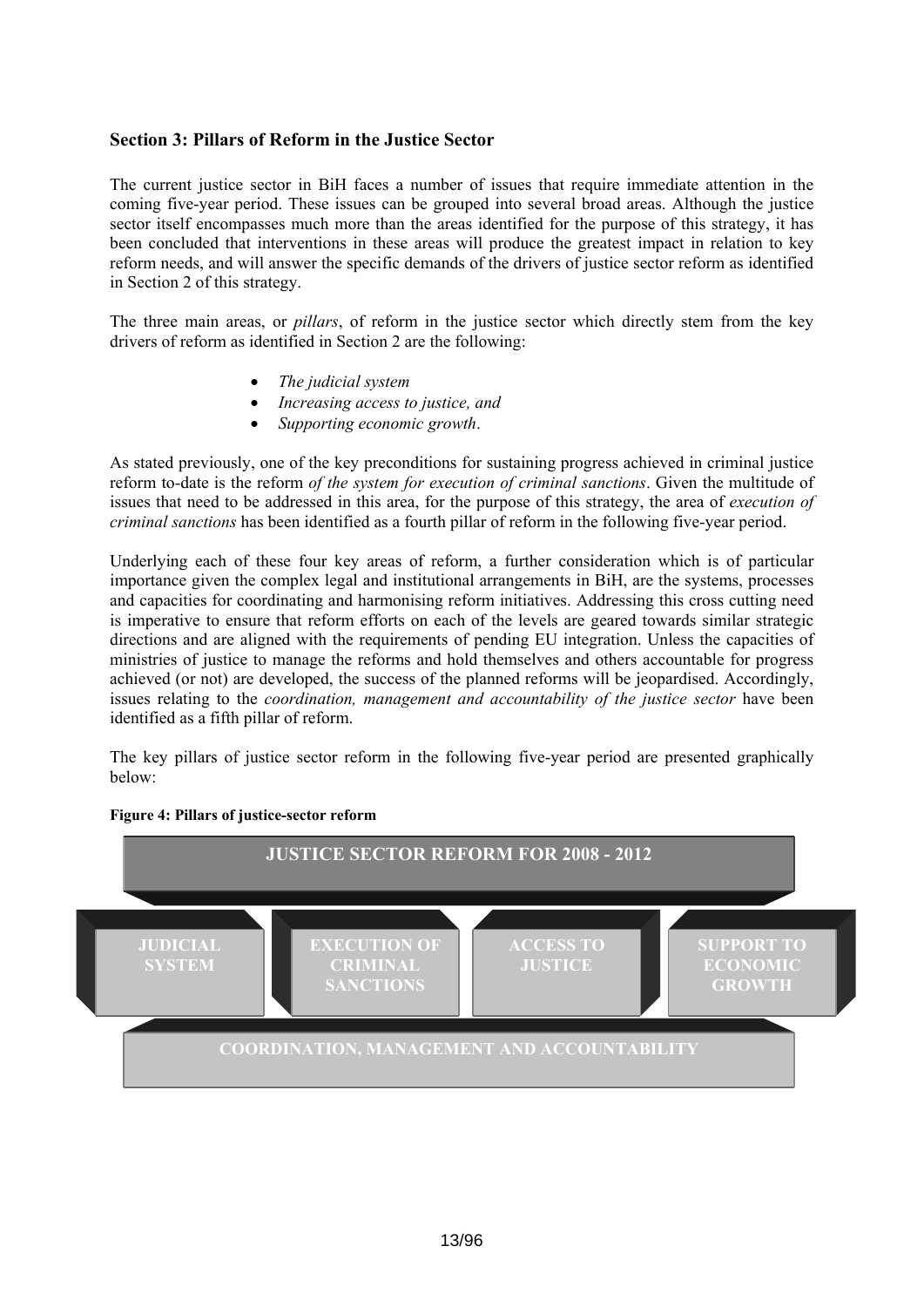Beyond the issues that will be resolved in a coordinated manner through this strategy, each institution at each level of government faces its own set of challenges. The issues addressed in this strategy are those for which imminent, but also cooperative, coordinated and, in most cases, joint action is needed in order to rectify those deficiencies assessed to be of priority significance for the overall justice system.

Those issues specific to individual institutions will be addressed by them through institutional strategic plans, which will sustain the broad directions of action laid down in this strategy. The main considerations to consider while linking this sector strategy and individual institutional strategies are further elaborated in Section 9.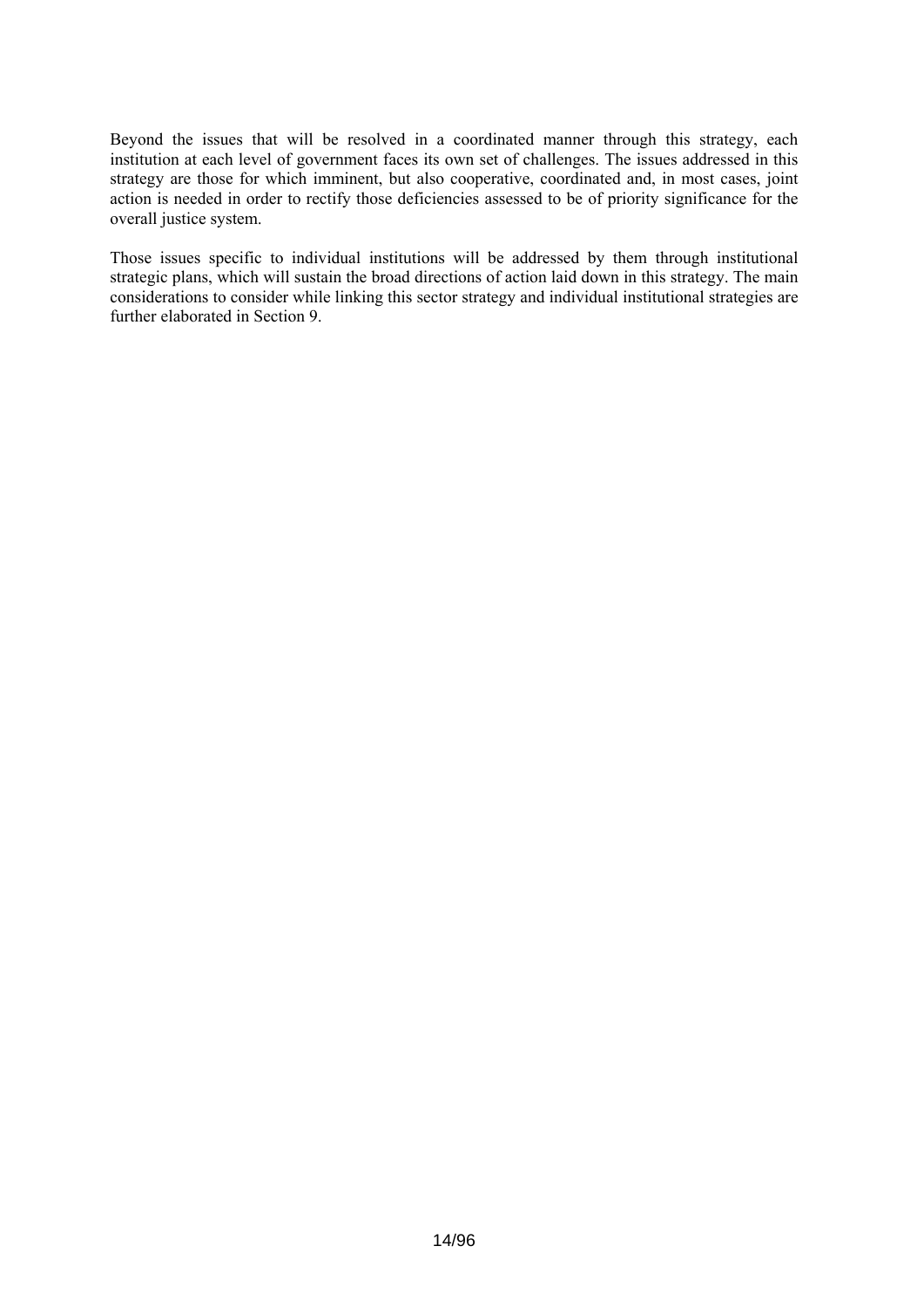# <span id="page-14-0"></span>**Section 4: Vision Statement and Strategic Objectives**

The justice sector in BiH needs to respond to the key drivers of reform and address the issues it is currently facing by striving to achieve a number of requirements in the long-term:

- o Efficiency o Coordination
- o Effectiveness o Accountability
- o Alignment with EU standards o Ensure the rule of law

All reform efforts in the medium to long term should be directed towards accomplishing the following vision for the justice sector in BiH.

# **VISION STATEMENT FOR THE JUSTICE SECTOR IN BiH: An efficient, effective and coordinated justice system in BiH that is accountable to all BiH citizens and is fully aligned with EU standards and best practices, guaranteeing the rule of law**

For each of the pillars of reform identified in Section 3, the following strategic objectives have been set:



#### **COORDINATED, WELL-MANAGED AND ACCOUNTABLE SECTOR:**

Coordinate and make roles and responsibilities of key justice sector institutions more efficient, with the aim of achieving more effective, transparent and accountable justice system in BiH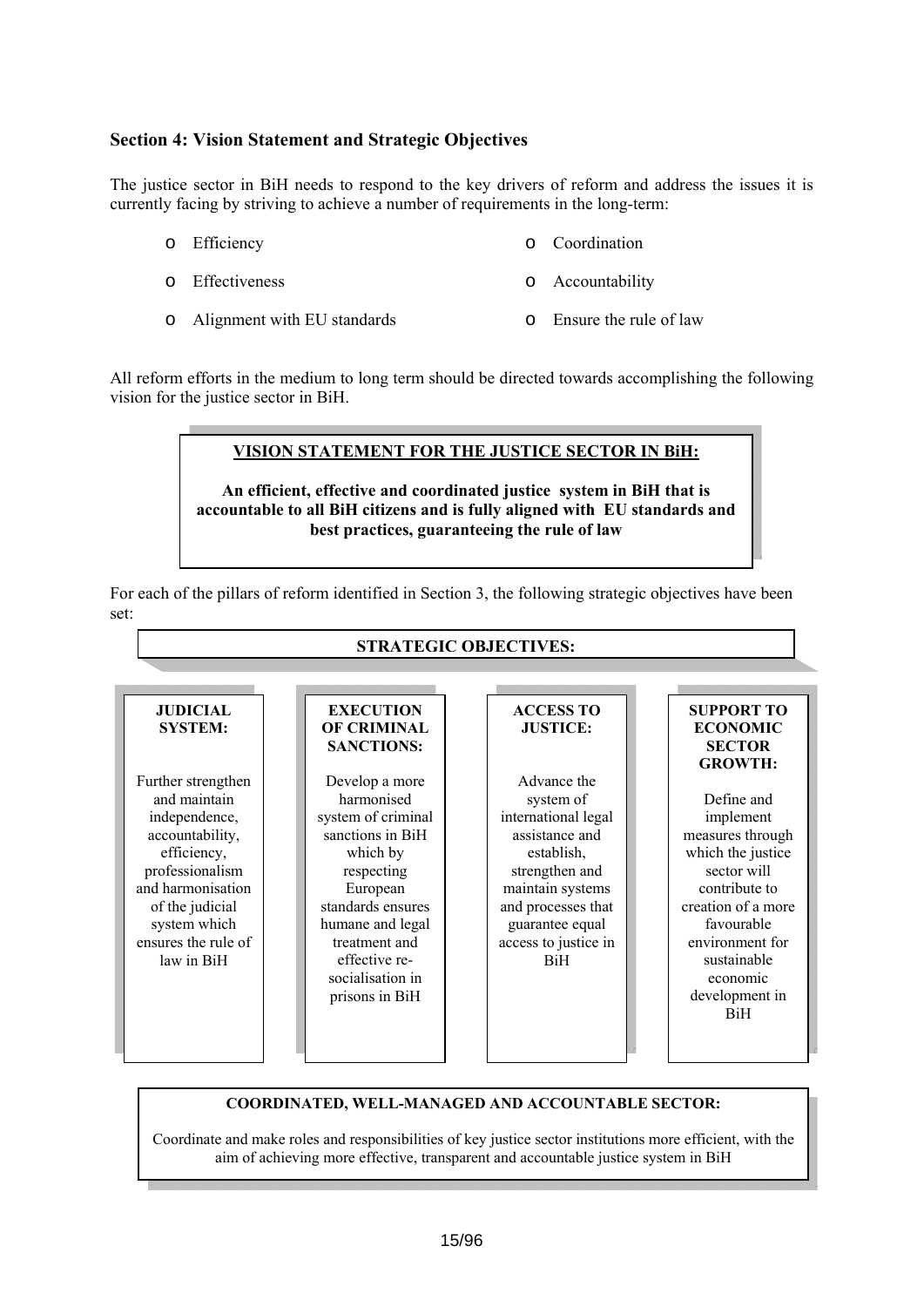# <span id="page-15-0"></span>**Section 5: Strategic Programmes and Programme Indicators**

In order to achieve the agreed vision for the justice sector in BiH and to make progress towards the accomplishment of the strategic objectives set out in Section 4, a series of strategic programmes have been identified for the coming five-year period.

Strategic programmes, for the purpose of this Strategy, have been defined as a set of related activities that are directed towards the accomplishment of a strategic objective. The strategic programmes agreed through a consultative process with representatives of key justice sector institutions (as described in Section 1) - are presented in summary form in the figure below. For ease of presentation and for monitoring the implementation of this strategy, the strategic programmes have been grouped into several sub-areas of initiatives, each one corresponding to one of the 5 pillars of reform.





As Figure 5 implies, the strategic programmes are interrelated and the implementation of one set of programmes has an impact on the implementation of each other set. The five-year timeline for implementation of this strategy is presented with the strategic programmes in the later part of this section.

In the remainder of this section a tabular overview of the agreed strategic programmes is given for each strategic pillar and strategic sub-areas. For more detailed information on the background to each of the listed strategic programmes by pillar and sub-area please refer to Annex 2 which provides the following information for each sub-area of initiatives (as set out in Figure 5 above):

- o A brief overview of achievements to date and current issues; and
- o An overview of expected benefits or outcomes from the agreed initiatives.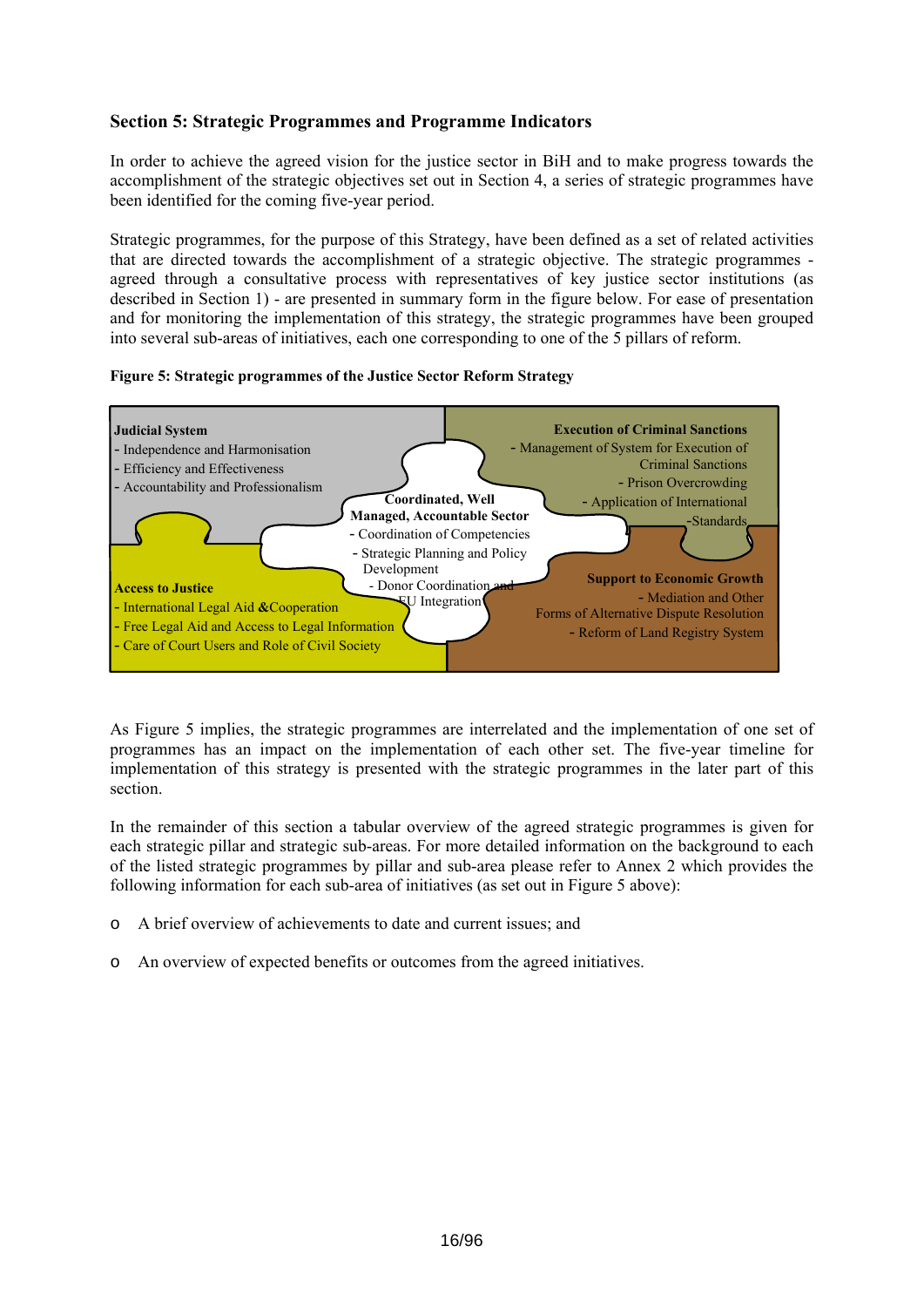# **Pillar 1: Judicial System**

*Strategic objective: To further strengthen and maintain independence, accountability, efficiency, professionalism and harmonisation of the judicial system which ensures the rule of law in BiH* 

The issues concerning the judicial system in BiH that are addressed through this strategy have been divided into three sub-groups, and for each of these a number of strategic programmes were developed as set out in the following tables. Although summarised briefly below, more detail on the background analysis which fed into discussion on how best to address these issues is contained at Annex 2.

#### **1.1 Independence and Harmonisation**

There are five main issues that fall under this sub-group that will be addressed through specific strategic programmes, the first three of which relate to further protecting judicial independence. The current process of preparing and executing judicial budgets could potentially be vulnerable to undue political pressure, and as such the role of the HJPC as an intermediary between the judiciary and the executive authorities in the budgeting process needs to be strengthened. The ability of the ministries of justice, as well as the Brčko District Judicial Commission, to set strategic guidelines and priorities for budget planning for the judicial system also needs to be strengthened, but such decisions also need to be based on a thorough and up-to-date assessment of the financial needs of judicial institutions, as current judicial budget plans and projections are often based on information that does not reflect current realities.

Factors relating to harmonisation in the judicial system include the current disparity in processes for appointing judges to the Constitutional Court of BiH and those used to appoint judges to the constitutional courts in the two entities. Another relevant issue is that the laws that regulate the functioning of prosecutors in the Federation of BiH require further streamlining as currently the regulation of prosecutors occurs at both the cantonal and the Entity level.

<span id="page-16-0"></span>A number of other issues relevant to this sub-group were also identified, but in each case a decision was taken by the Steering Committee that these would be better dealt with through the Constitutional Reform process that is underway. These are described in more detail in Section 6 of this strategy and related to the establishment of single substantive and procedural laws in criminal and civil matters; creating a single budget or single source of funding for the judicial institutions; and the possible establishment of a Supreme Court.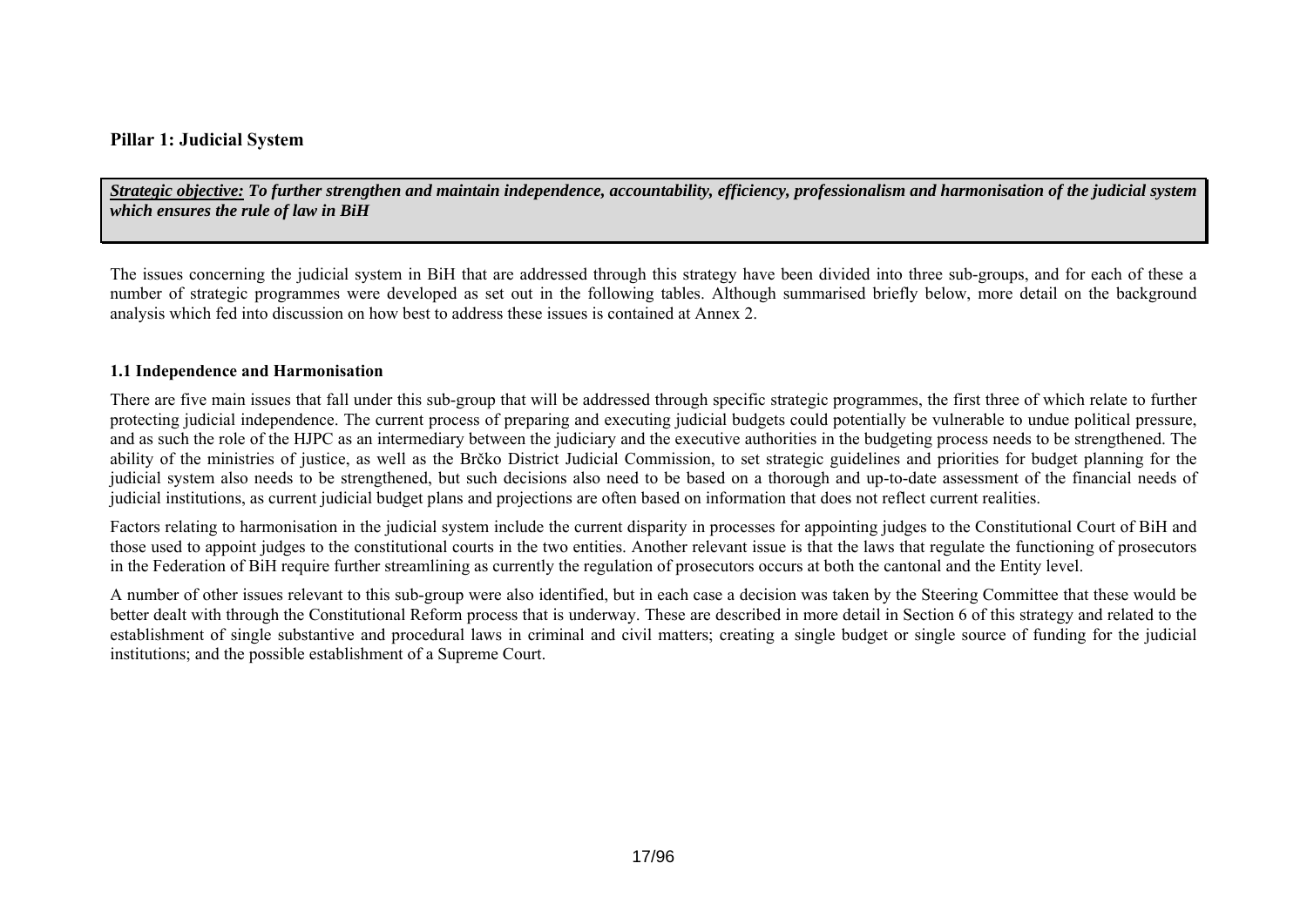# *Pillar 1: Judicial System – Strategic area 1.1: Independence and Harmonisation*

|                                                                       |          |                      | <b>Timeframe</b>      |                      |          |                                      |                                                                                              |
|-----------------------------------------------------------------------|----------|----------------------|-----------------------|----------------------|----------|--------------------------------------|----------------------------------------------------------------------------------------------|
| <b>Strategic programmes</b>                                           | 12<br>mo | 24<br>m <sub>0</sub> | 36 <sup>°</sup><br>mo | 48<br>m <sub>0</sub> | 60<br>mo | <b>Responsible</b><br>institution(s) | <b>Indicators of implementation</b>                                                          |
| 1.1.1 Develop and implement formal mechanisms for preparing,          |          |                      |                       |                      |          |                                      |                                                                                              |
| adopting and executing budgets of the judicial institutions in BiH    |          |                      |                       |                      |          |                                      |                                                                                              |
| which ensure the independence of the judiciary                        |          |                      |                       |                      |          | MoJ BiH,                             | 1. The role of the HJPC vis-à-vis the role of executive and legislative authorities in terms |
|                                                                       |          |                      |                       |                      |          | entities and                         | of preparing, adopting and executing budgets is strengthened and enshrined in                |
|                                                                       |          |                      |                       |                      |          | cantons and JC                       | legislation; 2. Improved ability of the managers in courts and prosecutors offices in the    |
|                                                                       |          |                      |                       |                      |          | BD and HJPC                          | process of planning and executing the budget; 3. Improved coordination and                   |
|                                                                       |          |                      |                       |                      |          |                                      | consultations between the MoJs and MoFs, as well as between the legislative authorities      |
|                                                                       |          |                      |                       |                      |          |                                      | and the HJPC; 4. Individual budgets for all courts and prosecutors offices established*      |
| .1.2 Strengthen capacities of the Justice Ministries, Brčko District  |          |                      |                       |                      |          | MoJ BiH,                             | Financial requests prepared in line with strategic priorities and realistic needs of the     |
| Judicial Commission and HJPC in preparation and execution of          |          |                      |                       |                      |          | entities and                         | judiciary in BiH                                                                             |
| their budgets, in accordance with competencies as defined by law      |          |                      |                       |                      |          | cantons and JC                       |                                                                                              |
|                                                                       |          |                      |                       |                      |          | BD and HJPC                          |                                                                                              |
|                                                                       |          |                      |                       |                      |          |                                      |                                                                                              |
| .1.3 Develop a study of the realistic financial needs of the          |          |                      |                       |                      |          | MoJ BiH,                             | A study prepared and adopted as the basis for future financing of the judiciary in BiH;      |
| judicial institutions in BiH, taking into consideration priorities of |          |                      |                       |                      |          | entities and                         | 2. Methodology for future projections of financial needs of the judiciary agreed             |
| the judiciary                                                         |          |                      |                       |                      |          | cantons and JC                       |                                                                                              |
|                                                                       |          |                      |                       |                      |          | BD and HJPC                          |                                                                                              |
|                                                                       |          |                      |                       |                      |          |                                      |                                                                                              |
| .1.4 Investigate the possibility of harmonising the procedure for     |          |                      |                       |                      |          |                                      | 1. An analysis of the implications of harmonising the procedures for the selection of BiH    |
| the selection of the BiH Constitutional Court judges with the         |          |                      |                       |                      |          | MoJ BiH and                          | Constitutional Court judges with the existing procedures for the selection of judges for     |
| existing procedures for the selection of judges for the RS and FBiH   |          |                      |                       |                      |          | <b>HJPC</b>                          | the RS and FBiH Constitutional Courts developed and implementation measures                  |
| <b>Constitutional Courts</b>                                          |          |                      |                       |                      |          |                                      | proposed                                                                                     |
|                                                                       |          |                      |                       |                      |          |                                      |                                                                                              |
| 1.1.5 Enact single law on prosecutors offices in the Federation of    |          |                      |                       |                      |          | MoJ FBiH,                            | 1. The organisation of prosecutors offices regulated on the level of the Federation of BiH   |
| <b>BiH</b>                                                            |          |                      |                       |                      |          | cantons and                          |                                                                                              |
|                                                                       |          |                      |                       |                      |          | <b>HJPC</b>                          |                                                                                              |

\* It should be noted that a certain number of performance indicators under strategic program 1.1.1 has already been implemented by the Ministry of Justice of the Republika Srpska.

# Expected outcomes of the strategic programmes:

- o More streamlined system for preparing realistic budgets of judicial institutions in BiH that are in line with agreed strategic directions of action;
- o Independence of the judiciary further safeguarded, including a more transparent process of appointing judges of the Constitutional Court of BiH leading to more independent and better qualified judges;
- o Assistance to BiH to meet its pledges under the European Partnership for BiH.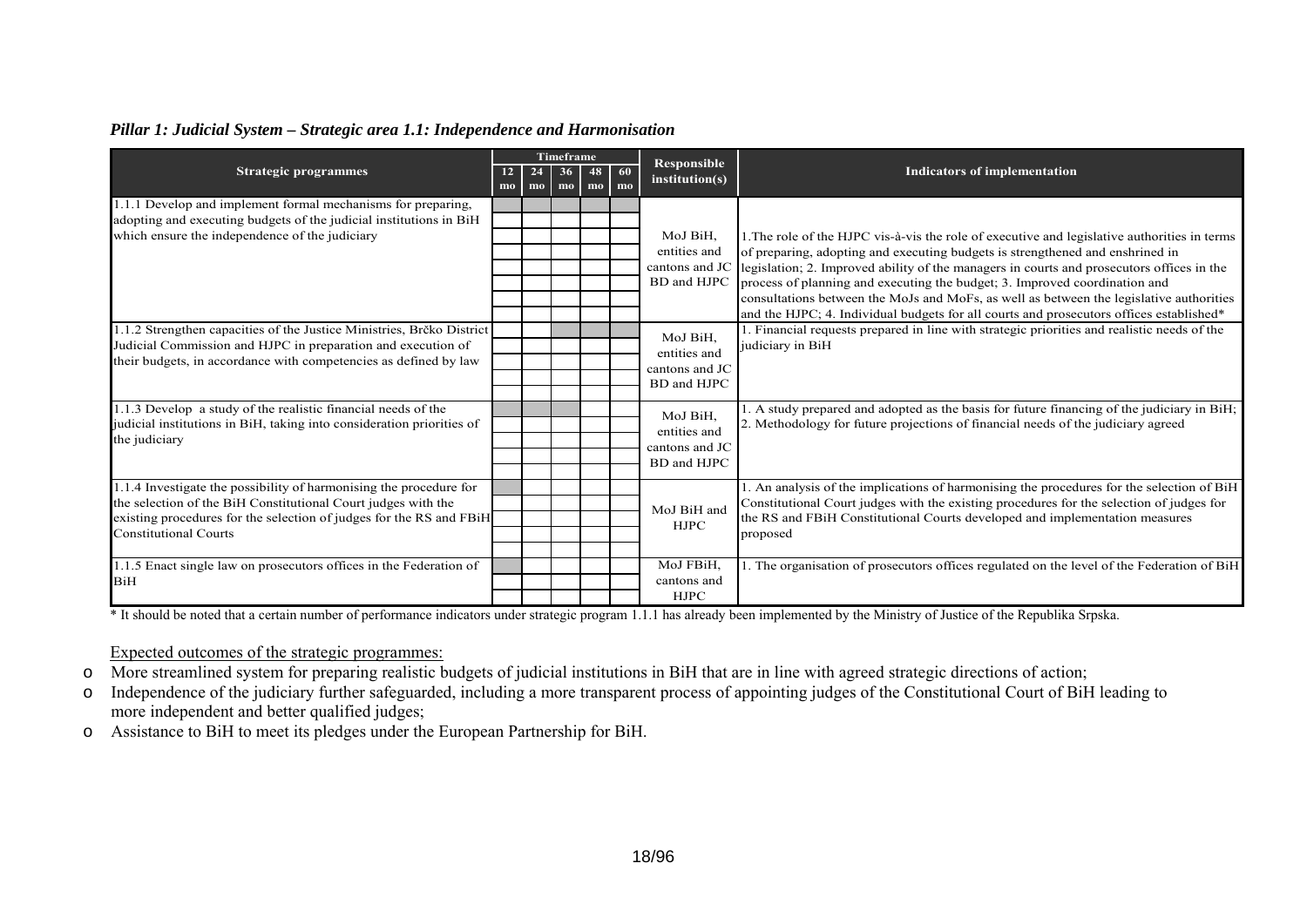# **1.2 Efficiency and Effectiveness**

One of the key impediments to efficiency and effectiveness in the courts is the backlog of cases, which at the end of 2006 stood at [1](#page-18-1).9 million cases.<sup>1</sup> Around 56% of this total related to execution cases for small value claims, and around 20% for violation cases. Removing small claims enforcement cases from the system will clearly be an important first step in addressing this issue, but this will require legislative changes. Backlogs also exist in prosecutors' offices, to some extent stemming from changes to legislation in 2003 which led to the transfer of a large number of cases from the courts to the prosecutors, but a full analysis needs to be carried out to gain a full understanding and make subsequent recommendations. One issue in particular that needs to be explored in terms of reducing the backlog of cases in the prosecutors offices is the use of alternative measures of criminal prosecution.

A number of operational issues also need to be addressed if efficiency and effectiveness are to be improved in the judicial system. The physical and technical conditions of the courts and prosecution working environments are very poor, and the use of ICT is under-developed, although in the case of a latter a strategy has been developed by the HJPC to computerise the courts by 2012. Management capacities and capabilities of court presidents and court secretaries, as well as of chief prosecutor and prosecutorial secretaries need to continue increasing. The human resource needs of the courts and prosecution offices also need to be properly analysed so that the number of judges and prosecutorial staff are at an appropriate ratio to case flow. Finally policy and regulations pertaining to the administration of courts and prosecution offices need to reflect any changes in operations geared towards greater efficiency and effectiveness.

The table overleaf sets out a total of eight strategic programmes which have been developed to deal with these issues.

<span id="page-18-1"></span><span id="page-18-0"></span> $<sup>1</sup>$  Figures based on statistical information compiled by the HJPC for 2006.</sup>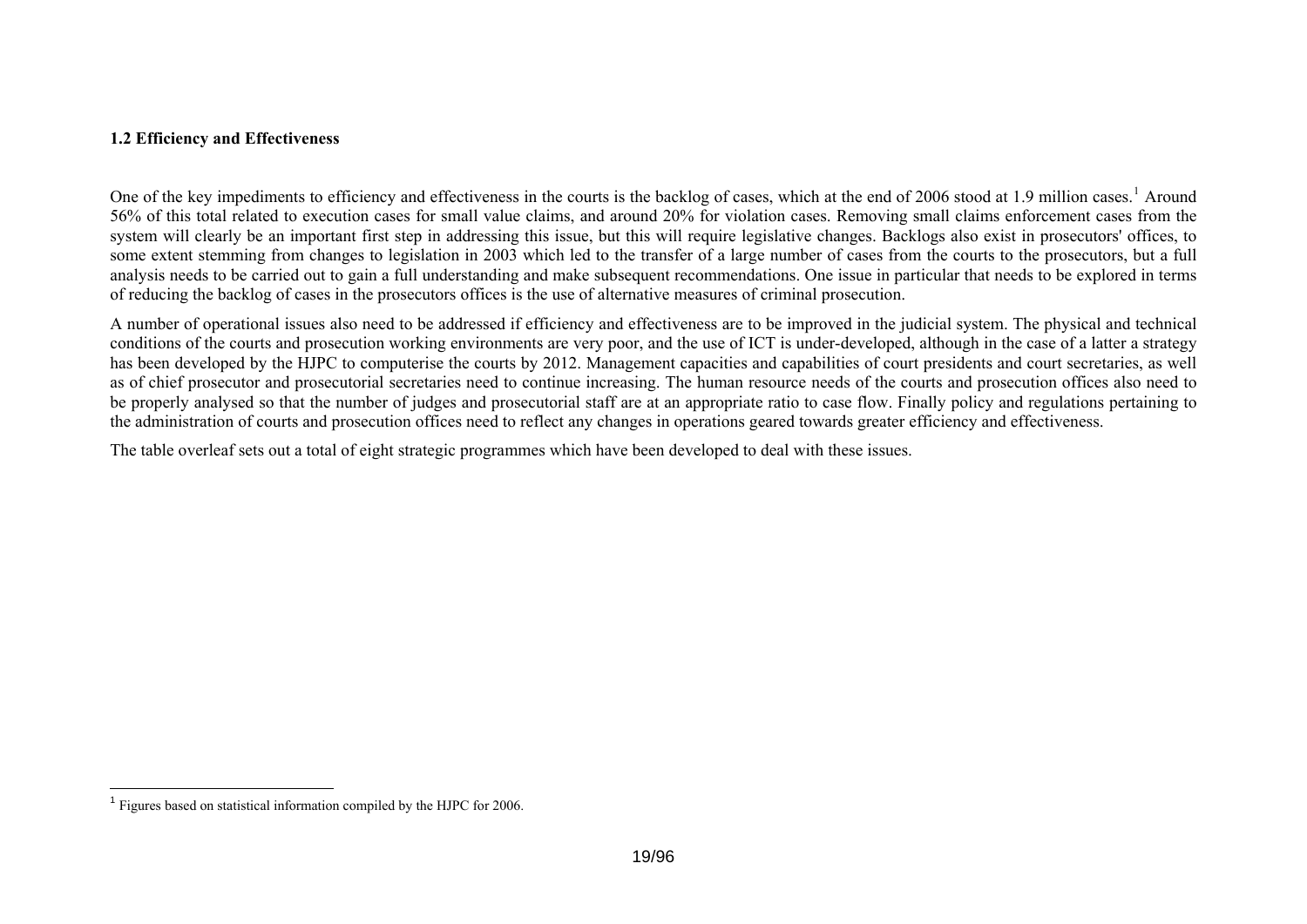# *Pillar 1: Judicial System – Strategic area 1.2: Efficiency and Effectiveness*

|                                                                     | <b>Timeframe</b>                 |             | <b>Responsible</b>                                                                     |                                                                                           |           |                                                   |                                                                                                                                                                                      |
|---------------------------------------------------------------------|----------------------------------|-------------|----------------------------------------------------------------------------------------|-------------------------------------------------------------------------------------------|-----------|---------------------------------------------------|--------------------------------------------------------------------------------------------------------------------------------------------------------------------------------------|
| <b>Strategic programs</b>                                           | 12 <sub>2</sub><br>$\mathbf{mo}$ | 24<br>mo    | 36<br>mo                                                                               | 48<br>mo                                                                                  | 60<br>mo  | institution(s)                                    | <b>Indicators of implementation</b>                                                                                                                                                  |
| 1.2.1 Conduct analysis of the required changes to legislation, to   |                                  |             |                                                                                        |                                                                                           |           |                                                   | 1. Analysis conducted and corresponding measures identified and implemented so that                                                                                                  |
| decrease the number of backlog cases in the enforcement             |                                  |             |                                                                                        |                                                                                           |           | MoJ BiH,<br>entities, cantons                     | these types of cases are dealt with through administrative procedure                                                                                                                 |
| procedure initiated on the basis of "authentic documents" (such as  |                                  |             |                                                                                        |                                                                                           |           | BD JC and                                         |                                                                                                                                                                                      |
| unpaid utility bills) and propose appropriate measures              |                                  |             |                                                                                        |                                                                                           |           | <b>HJPC</b>                                       |                                                                                                                                                                                      |
| 1.2.2 Conduct an analysis of backlogs in the prosecutors offices    |                                  |             |                                                                                        |                                                                                           |           |                                                   | 1. Analysis conducted and measures identified and implemented with the aim of reducing                                                                                               |
| and recommend the necessary measures for resolving this issue       |                                  |             |                                                                                        |                                                                                           |           | MoJ BiH and<br>entities, BD JC                    | backlogs in the prosecutors offices                                                                                                                                                  |
| (legislative or other measures)                                     |                                  |             |                                                                                        |                                                                                           |           | and HJPC                                          |                                                                                                                                                                                      |
|                                                                     |                                  |             |                                                                                        |                                                                                           |           |                                                   |                                                                                                                                                                                      |
| 1.2.3 Introduce alternative measures for criminal prosecution with  |                                  |             |                                                                                        |                                                                                           |           |                                                   | 1. Develop analysis and give recommendations based upon comparative experiences in                                                                                                   |
| aim of reducing pressures on the courts                             |                                  |             |                                                                                        |                                                                                           |           | MoJ BiH and                                       | using alternative measures of criminal prosecution including the implications for                                                                                                    |
|                                                                     |                                  |             |                                                                                        |                                                                                           |           | entities, BD JC                                   | introducing these mechanisms in the legal practice of BiH, and for the courts in BiH; 2.                                                                                             |
|                                                                     |                                  |             |                                                                                        |                                                                                           |           | and HJPC                                          | Based on the analysis change legislation to introduce alternative measures for criminal                                                                                              |
|                                                                     |                                  |             |                                                                                        |                                                                                           |           |                                                   | prosecutions                                                                                                                                                                         |
|                                                                     |                                  |             |                                                                                        |                                                                                           |           |                                                   |                                                                                                                                                                                      |
| 1.2.4 Develop and adopt a plan for funding the reconstruction of    |                                  |             |                                                                                        |                                                                                           |           | MoJ BiH.                                          | 1. Plan developed and adopted; 2. Sources of credit and donor funds identified and funds<br>activated; 3. Plan for finding funds for ongoing financing of courts' capital investment |
| the courts from domestic, credit and donor resources, based on the  |                                  |             |                                                                                        |                                                                                           |           | entities, cantons                                 |                                                                                                                                                                                      |
| architectural and technical plan of the HJPC                        |                                  |             |                                                                                        |                                                                                           | BD JC and | needs from domestic budgets developed and adopted |                                                                                                                                                                                      |
|                                                                     |                                  |             |                                                                                        |                                                                                           |           | <b>HJPC</b>                                       |                                                                                                                                                                                      |
| 1.2.5 Implement in full the measures relating to the                |                                  |             |                                                                                        |                                                                                           |           |                                                   | 1. Sources of donor funds identified and funds activated; 2. Fund raising plan for                                                                                                   |
| computerisation of the judiciary as foreseen by the HJPC Strategic  |                                  |             |                                                                                        |                                                                                           |           | MoJ BiH,                                          | ongoing financing of ICT in courts and prosecutors offices from local budgets developed                                                                                              |
| plan                                                                |                                  |             |                                                                                        |                                                                                           |           | entities, cantons                                 | and adopted                                                                                                                                                                          |
|                                                                     |                                  |             |                                                                                        |                                                                                           |           | BD JC and                                         |                                                                                                                                                                                      |
|                                                                     |                                  |             |                                                                                        |                                                                                           |           | <b>HJPC</b>                                       |                                                                                                                                                                                      |
| 1.2.6 Provide ongoing training in management for managerial staff   |                                  |             |                                                                                        |                                                                                           |           | HJPC, CEST                                        | . Training programme defined and implemented                                                                                                                                         |
| in the institutions of the BiH judiciary                            |                                  |             |                                                                                        |                                                                                           |           | FBiH, CEST RS                                     |                                                                                                                                                                                      |
|                                                                     |                                  |             |                                                                                        |                                                                                           |           | and BD JC                                         |                                                                                                                                                                                      |
|                                                                     |                                  |             |                                                                                        |                                                                                           |           |                                                   |                                                                                                                                                                                      |
| 1.2.7 Develop policy and issue appropriate legislation, to regulate |                                  |             |                                                                                        |                                                                                           |           |                                                   | 1. All requirements for the efficient, effective and accountable work of courts and                                                                                                  |
| the courts and prosecutors offices administration                   |                                  |             |                                                                                        |                                                                                           |           | MoJ BiH and                                       | prosecutors' administrations defined; 2. Qualifications structure for the staff of courts and                                                                                        |
|                                                                     |                                  |             |                                                                                        |                                                                                           |           | entities, BD JC                                   | prosecutors offices improved and the skills of the administrative staff upgraded; 3) The                                                                                             |
|                                                                     |                                  |             | and HJPC                                                                               | position, rights and duties of staff of courts and prosecutors offices adequately defined |           |                                                   |                                                                                                                                                                                      |
| 1.2.8 Conduct analysis of the number of judges and prosecutors      |                                  |             |                                                                                        |                                                                                           |           |                                                   | 1. Conduct analysis of number of judges in relation to case inflow and identify instances                                                                                            |
| needed                                                              |                                  |             |                                                                                        |                                                                                           |           |                                                   | in which changes in numbers are needed; 2. Develop analysis of prosecutorial staff                                                                                                   |
|                                                                     |                                  | <b>HJPC</b> | (especially the ratio of expert associates and trainees in relation to prosecutors) in |                                                                                           |           |                                                   |                                                                                                                                                                                      |
|                                                                     |                                  |             |                                                                                        |                                                                                           |           |                                                   | comparison to the existing number of cases and case inflow in order to determine the                                                                                                 |
|                                                                     |                                  |             |                                                                                        |                                                                                           |           |                                                   | appropriate ratios                                                                                                                                                                   |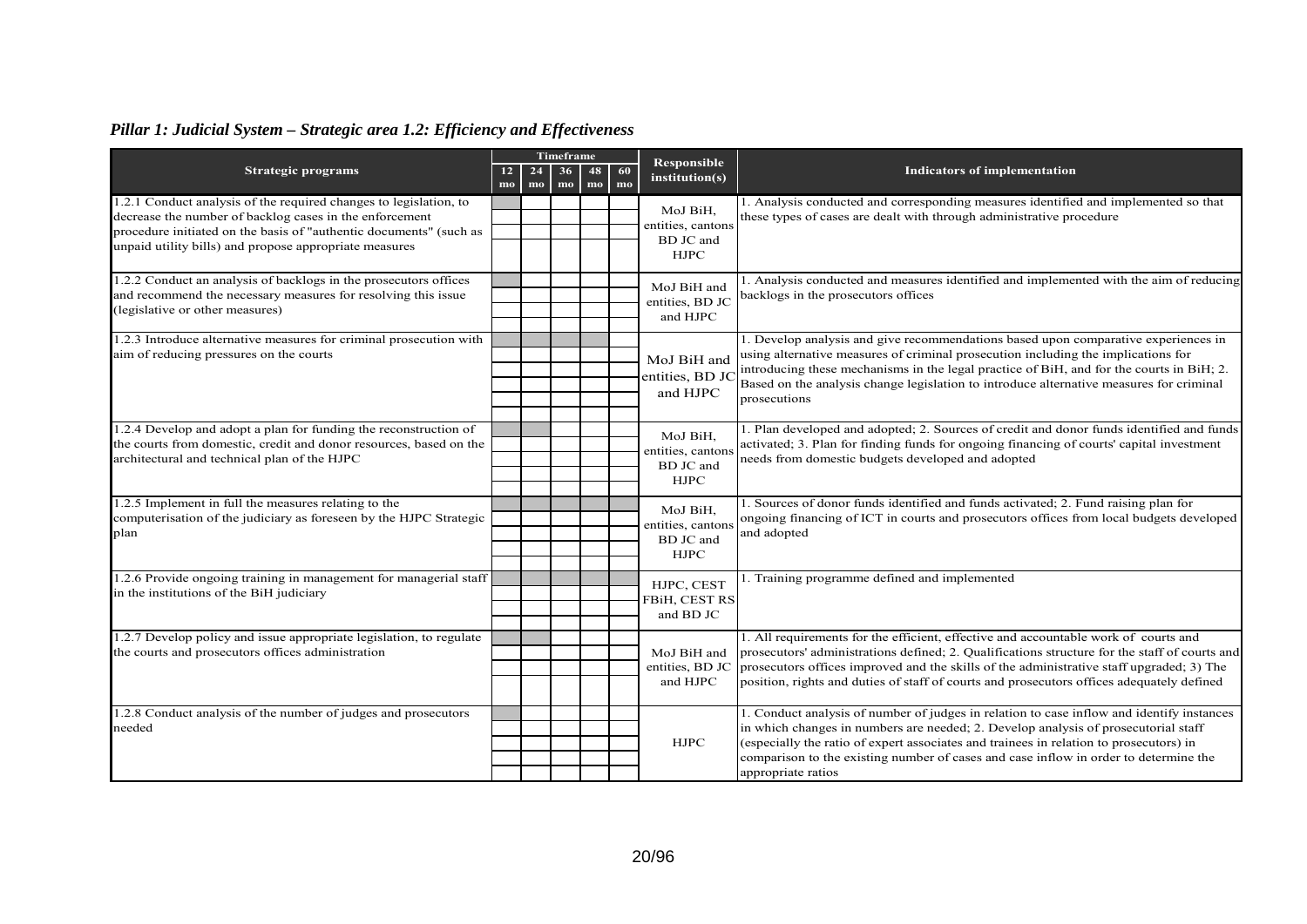#### Expected outcomes of the strategic programmes:

- o Increased efficiency of court work via introducing a case management system that will enable the sharing of information, the generation of statistics, and the recording of significant trends, as well as through greater uniformity in the way in which courts are administered, and opportunities for sharing best practice;
- oReduction in backlog cases which will increase capacity of courts and prosecutor to deal with other types of case, aside from enforcement cases;
- oIncreased efficiency and reduction in backlogs will contribute towards an improved public perception of courts and prosecutors.

# **1.3 Accountability and Professionalism**

There are five key issues that need to be addressed under this sub-group. The first relates to the need to reform the system of performance standards and performance monitoring for judges and prosecutors to bring it in line with EU standards. This has already begun with a decision taken by the HJPC in 2006 to introduce a time management system for monitoring performance of courts, and a number of pilots underway. However, the system needs to be rolled out across BiH, and indeed further developed, for example through the gradual introduction of the European Commission for the Efficiency of Justice (CEPEJ) recommendations related to the introduction of optimum and foreseeable timeframes for processing cases. A second issue is the need to improve the application of disciplinary procedures, which is still at its formative stages in BiH, and a body of consistent practice still needs to be developed to ensure that the system is fair and transparent. A third issue is that the system of bar examinations needs to be made more consistent across BiH and modernised to be aligned with current international best practice. Ongoing professional development of judges and prosecutors, as well as technical and administrative staff needs to continue to be improved in line with the strategic plans of the Judicial and Prosecutorial Training Centres (JPTC), and more young legal professionals need to be attracted to the judiciary and greater use made of apprentices, volunteers and experts associates. Finally accountability and professionalism could also be improved if there were harmonised records and statistics and timely access to criminal records made possible for legal practitioners.

<span id="page-20-0"></span>The table overleaf sets out a total of seven programmes which have been developed to deal with these issues.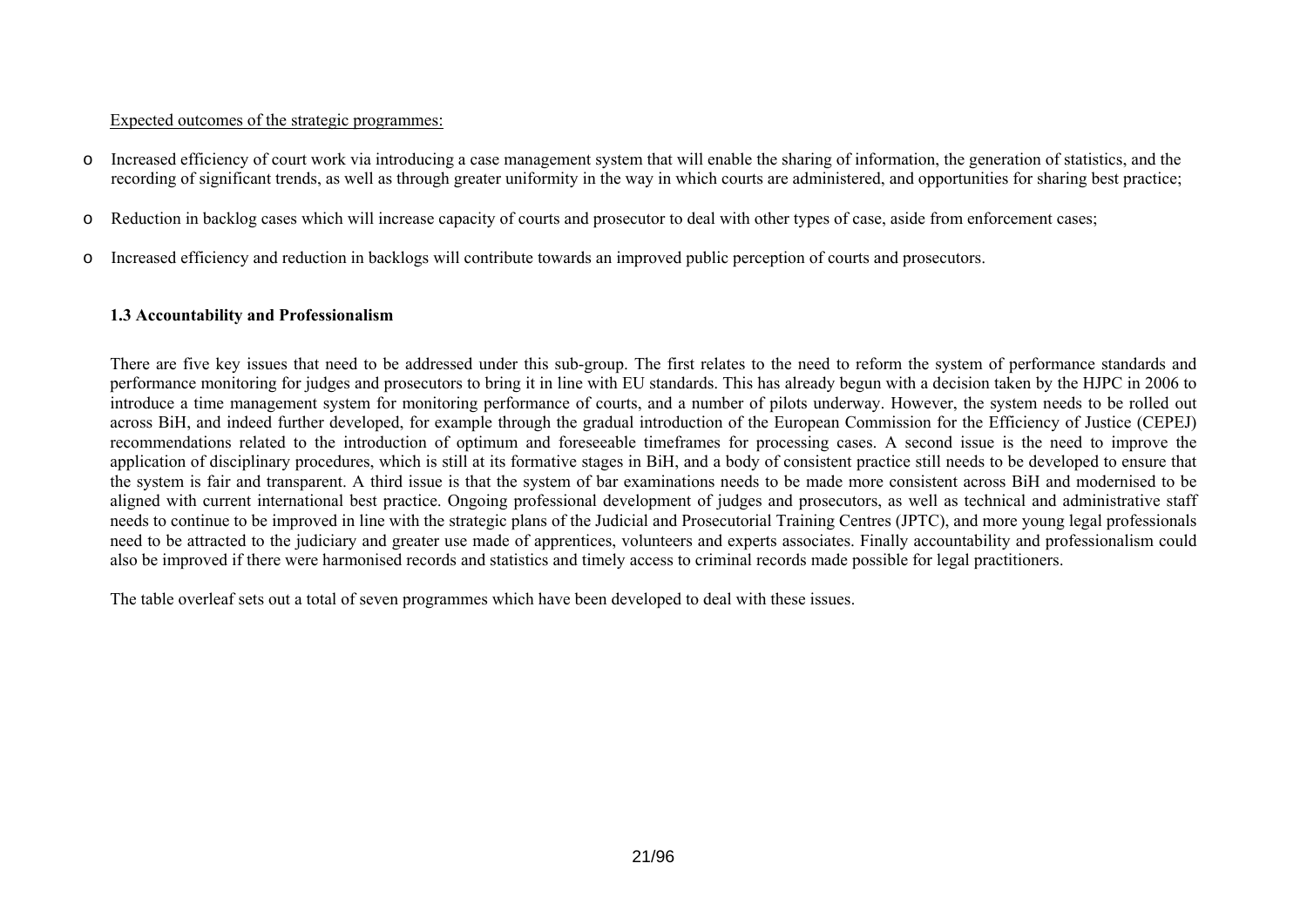# *Pillar 1: Judicial System – Strategic area 1.3: Accountability and Professionalism*

| <b>Strategic programs</b>                                                                                                                                                                                                                  | 12<br>$\mathbf{mo}$ | 24<br>$\mathbf{mo}$ | Timeframe<br>36<br>48<br>mo<br>mo | 60<br>mo | <b>Responsible</b><br>institution(s)                                                                       | <b>Indicators of implementation</b>                                                                                                                                                                                                                                                                                                                                                                                                                                                                                            |
|--------------------------------------------------------------------------------------------------------------------------------------------------------------------------------------------------------------------------------------------|---------------------|---------------------|-----------------------------------|----------|------------------------------------------------------------------------------------------------------------|--------------------------------------------------------------------------------------------------------------------------------------------------------------------------------------------------------------------------------------------------------------------------------------------------------------------------------------------------------------------------------------------------------------------------------------------------------------------------------------------------------------------------------|
| 1.3.1 Develop and complete the application of timeframes of<br>proceedings in all courts and prosecutors' offices in BiH                                                                                                                   |                     |                     |                                   |          | HJPC*                                                                                                      | 1. Timeframes of proceedings developed and applied in all courts, including the Court of<br>BiH; 2. Timeframes of proceedings for prosecutors' offices in BiH developed and applied                                                                                                                                                                                                                                                                                                                                            |
| 1.3.2 Begin setting up a system of foreseeable timeframes in<br>processing cases in courts, in accordance with the<br>recommendations of the Council of Europe (CEPEJ)                                                                     |                     |                     |                                   |          | $HJPC*$                                                                                                    | 1. Analysis of possible foreseeable timeframes, based on type of cases and courts,<br>conducted; 2. Timeframes set and applied                                                                                                                                                                                                                                                                                                                                                                                                 |
| 1.3.3 Improve provisions pertaining to disciplinary responsibility<br>of the judges and prosecutors in the Law on HJPC BiH                                                                                                                 |                     |                     |                                   |          | MoJ BiH and<br><b>HJPC</b>                                                                                 | 1. The existing provisions of the Law changed and disciplinary procedure clearly defined<br>and implemented in practice                                                                                                                                                                                                                                                                                                                                                                                                        |
| 1.3.4 Reform and improve the system of bar exams in BiH                                                                                                                                                                                    |                     |                     |                                   |          | MoJ BiH and<br>entities and<br><b>HJPC</b>                                                                 | 1. Harmonised criteria and programmes for bar exams in BiH established                                                                                                                                                                                                                                                                                                                                                                                                                                                         |
| 1.3.5 Establish a legal obligation for hiring apprentices, volunteer<br>apprentices and expert associates in all courts and prosecutors<br>offices in BiH, proportionate to the size of the courts and<br>prosecutors' offices             |                     |                     |                                   |          | MoJ BiH.<br>entities and<br>cantons, BD JC<br>and HJPC                                                     | 1. The obligation defined by law with clear criteria for employing apprentices and expert<br>associates                                                                                                                                                                                                                                                                                                                                                                                                                        |
| 1.3.6 Implement the adopted medium-term strategic plans for<br>training of the judges and prosecutors of JPTC FBiH, JPTC RS<br>and BD JC and enhance these plans in order to satisfy current and<br>future needs of judges and prosecutors |                     |                     |                                   |          | HJPC, CEST<br>and BD JC                                                                                    | 1. All priority measures from strategic plans implemented; 2. Strategic plans enhanced in<br>order to ensure training includes those areas that the judges and prosecutors consider are<br>relevant for their current and future work, as well as ensure that judges and prosecutors<br>FBiH, CEJP RS are trained in all relevant human rights' conventions and are informed about the decisions<br>of the Court of Human Rights in Strasbourg; 3. Programs of joint training for prosecutors<br>and police officials prepared |
| 1.3.7 Harmonise records and statistics, as well as provide<br>conditions for accessing criminal records                                                                                                                                    |                     |                     |                                   |          | MoJ BiH,<br>entities and<br>cantons, BD JC<br>and HJPC, MoS<br>BiH and entity<br>ministries of<br>interior | 1. Records and statistics harmonised and access to them made readily available                                                                                                                                                                                                                                                                                                                                                                                                                                                 |

\* In the process of defining timing criteria and standards, the HJPC is obliged to consult and coordinate with the State, entity and cantonal MoJs as well as the District of Brčko Judicial Commission, before criteria and standards are finalized.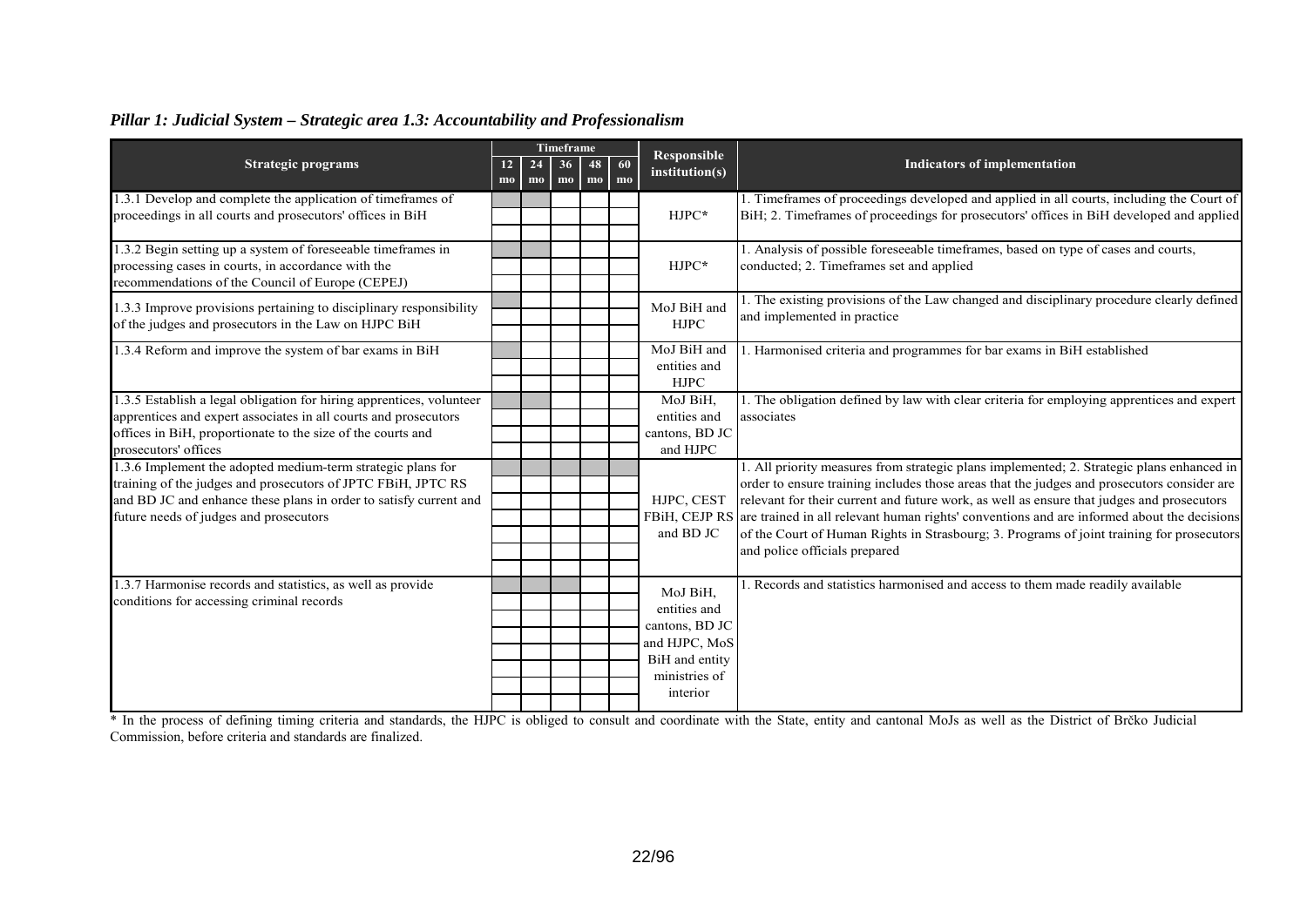# Expected outcomes of the strategic programmes:

- o More efficient and accountable court system due to increased pressure on judges and prosecutors to meet performance standards;
- o Greater uniformity in standards for the Bar Examination across BiH, leading to an improvement in the quality of lawyers entering the profession. Likewise, more legal graduates and young legal professionals enter and stay within the system;
- o Improved system of continuing professional education for judges and prosecutors in BiH;
- o Improved public perception of the judiciary.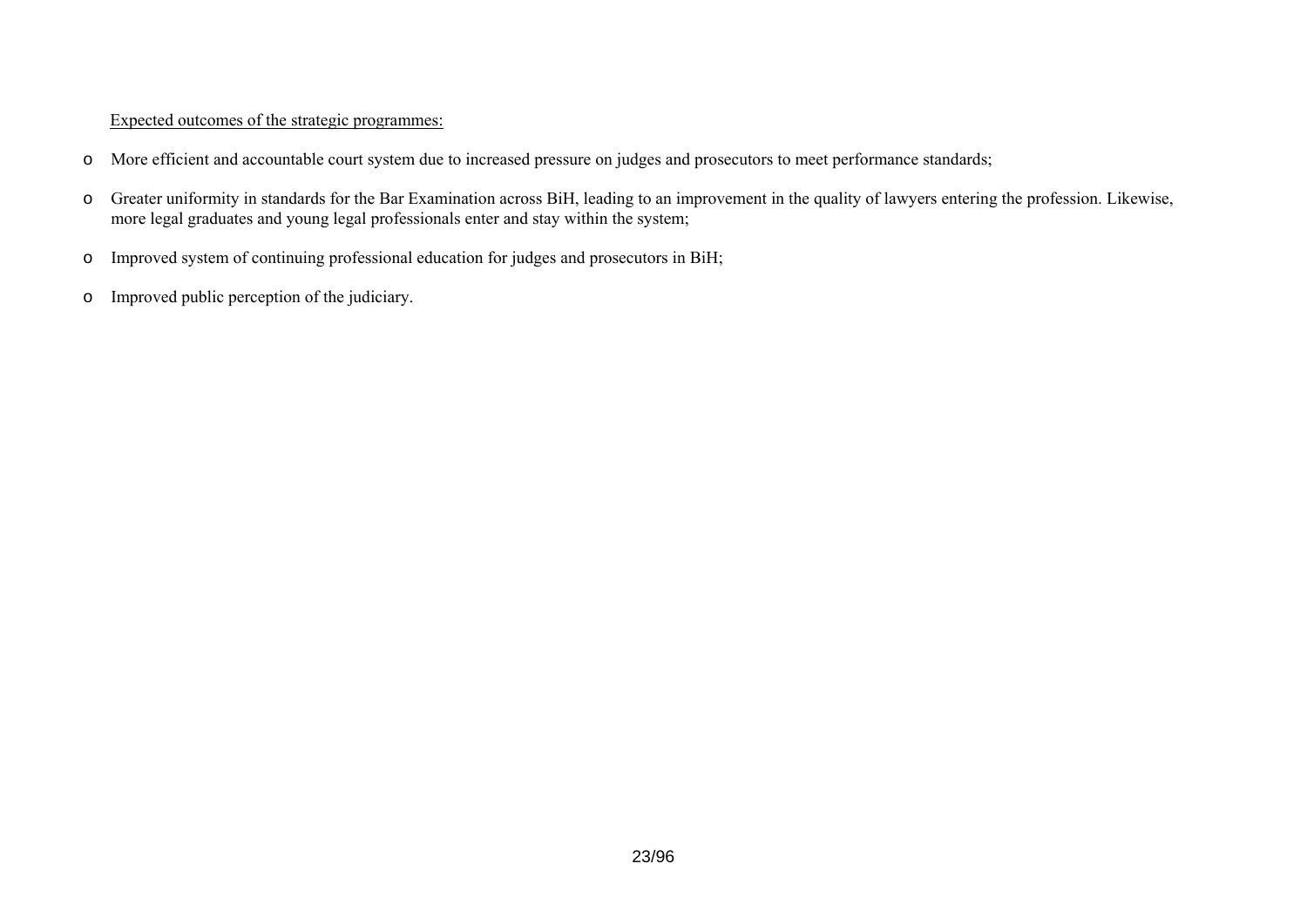### **Pillar 2: Execution of Criminal Sanctions**

*Strategic objective: To develop a more harmonised system of criminal sanctions in BiH which by respecting European standards ensures humane and legal treatment and effective re-socialisation in prisons in BiH* 

The issues concerning the execution of criminal sanctions in BiH that are addressed through this Strategy have been divided into three sub-groups, and for each of these a number of strategic programmes were developed as set out below. Although summarised briefly below, more detail on the background analysis which fed into discussions on how best to address these issues is contained in Annex 2.

#### **2.1 Management of the system for execution of criminal sanctions**

There are three main issues that fall under this sub-group. The first is that currently the legislative framework for criminal sanctions is Not harmonised, which leads to inconsistency in execution of laws and regulations across BiH. Secondly, there is no managerial level (such as a prisons administrative agency) between individual prisons and the Ministry of Justice, nor are there operational managers for specific functions such as health and education, all of which leads to a lack of overall coordination and consistency in administration and inefficient use of resources. Thirdly, a better use of prison space and resources could also be achieved through re-categorization of prisons in BiH.

<span id="page-23-0"></span>The table below sets out three strategic programmes designed to address these issues.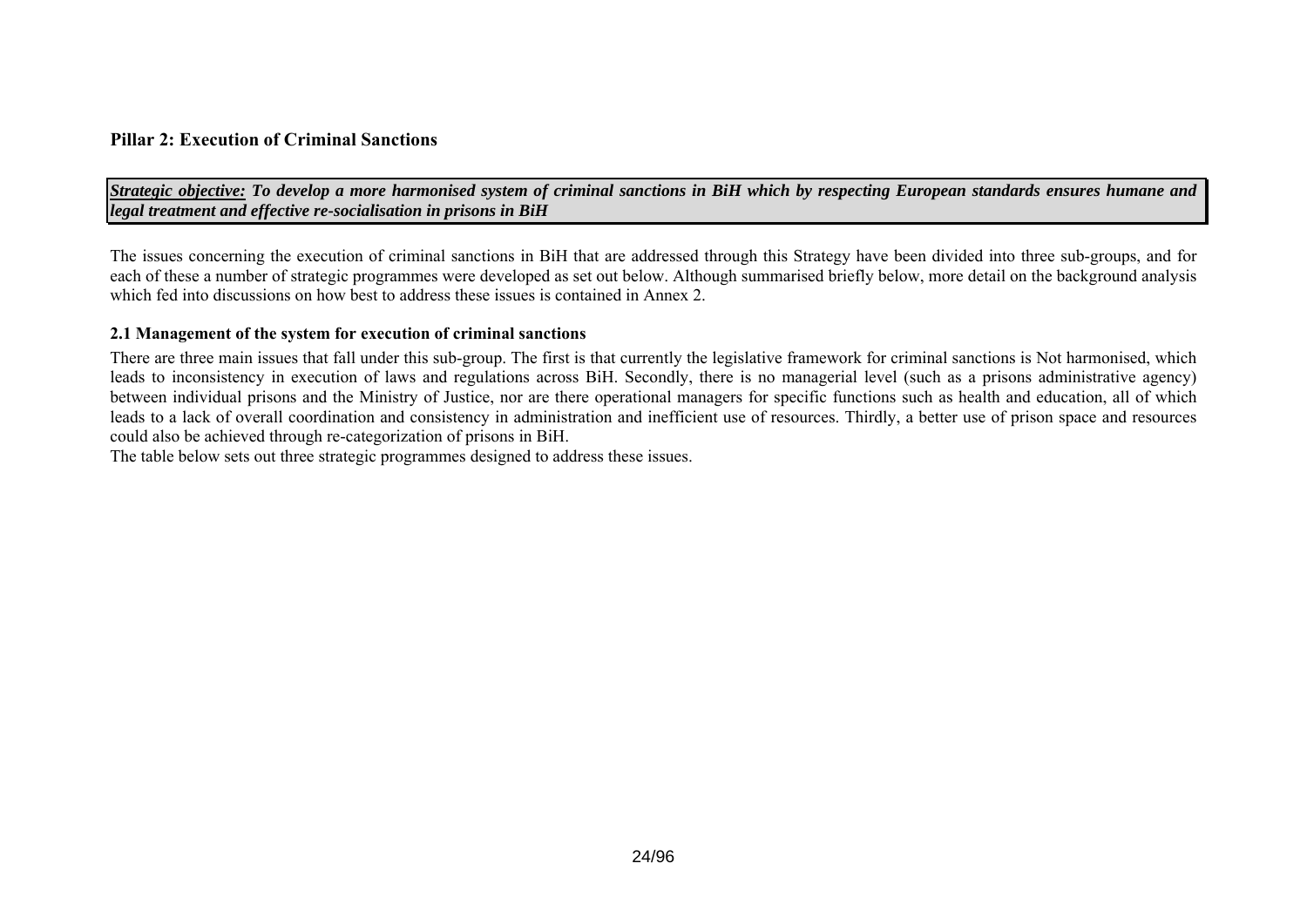|                                                                                                                       |          |          | Timeframe |          |          |                                   |                                                                                                                                                                                                                       |  |
|-----------------------------------------------------------------------------------------------------------------------|----------|----------|-----------|----------|----------|-----------------------------------|-----------------------------------------------------------------------------------------------------------------------------------------------------------------------------------------------------------------------|--|
| <b>Strategic programmes</b>                                                                                           | 12<br>mo | 24<br>mo | 36<br>mo  | 48<br>mo | 60<br>mo | Responsible<br>institution(s)     | Indicators of implementation                                                                                                                                                                                          |  |
| 2.1.1 Harmonise all standards and regulations pertaining to<br>criminal sanctions execution in Bosnia and Herzegovina |          |          |           |          |          | MOJ BiH and<br>entities, BD<br>JC | . Standards and regulations are harmonised                                                                                                                                                                            |  |
| 2.1.2 Establish prison administrations using harmonised<br>legislation and standards                                  |          |          |           |          |          | MOJ BiH and<br>entities, BD<br>JC | 1. Directors and at least 2 to 3 assistants appointed; 2. Basic material<br>conditions for the Directorate functioning created; 3. Legal status of the<br>prisons defined as organisational units of the Directorates |  |
| 2.1.3 Conduct re-categorisation of the prisons and<br>classification within the prisons                               |          |          |           |          |          | MOJ BiH and<br>entities, BD<br>JC | 1. Re-categorisation of the prisons completed                                                                                                                                                                         |  |

# *Pillar 2: Execution of Criminal Sanctions – Strategic area 2.1: Management of the System of Execution of Criminal Sanctions*

Expected outcomes of the strategic programmes:

- o Development of a coherent system for the enforcement of criminal sanctions in BiH that puts it in a better position to meet European and International standards;
- o Better strategic and operational management of prison resources and facilities, which in turn ensures the equal application of prison standards pertaining to staff management, development of programmes for healthcare and treatment, as well as efficiency and effectiveness;
- oEstablished basis for effective and efficient performance monitoring aimed at enhancing prison standards;
- o By segregating policy management from operational management, ministries of justice are in a better position to dedicate resources towards enhancement of the overall system so that it can respond to the registered trends within the criminal justice sector.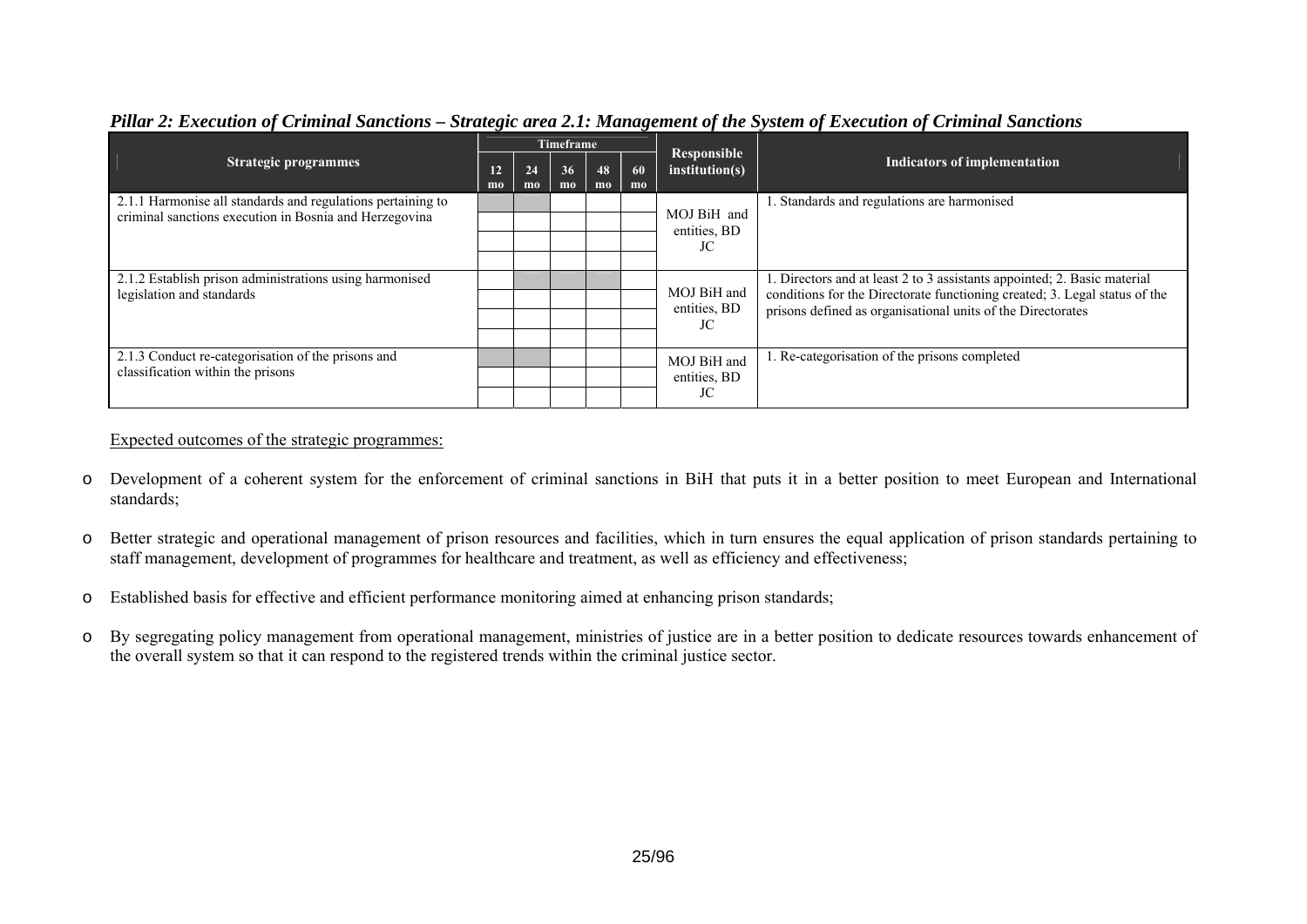# **2.2 Prison overcrowding**

Overcrowding is an endemic problem in BiH, and if action is not taken most, if not all, prisons will fail to meet European standards. Three specific issues need to be addressed if the overarching problem of overcrowding is to be tackled. The first of these relates to the fact that conditional release is currently used to a very limited extent and to varying degrees at different levels of government and there is no probation system. Secondly, the non-custodial sanctions currently prescribed by the criminal laws, in particular community service, are not used at all or are used to such a limited extent that they that have almost no impact on overall prisoner numbers. Finally there is an urgent need to reconstruct existing facilities or build new prisons in order to improve the conditions for prisoners and ensure facilities are in line with international standards.

The table below sets out the strategic programmes which have been developed to address these issues.

|                                                                                                                                       |          |          | Timeframe |          |          |                                   |                                                                                                                                                                                                                                                                               |  |
|---------------------------------------------------------------------------------------------------------------------------------------|----------|----------|-----------|----------|----------|-----------------------------------|-------------------------------------------------------------------------------------------------------------------------------------------------------------------------------------------------------------------------------------------------------------------------------|--|
| <b>Strategic programmes</b>                                                                                                           | 12<br>mo | 24<br>mo | 36<br>mo  | 48<br>mo | 60<br>mo | Responsible<br>institution(s)     | Indicators of implementation                                                                                                                                                                                                                                                  |  |
| 2.2.1 Develop conditional release system                                                                                              |          |          |           |          |          | MOJ BiH and<br>entities, BD<br>JC | 1. Increased percentage of persons on conditional release (in line with the<br>requirements outline by the law) in comparison with 2007; 2. Criteria for<br>Commissions work defined and harmonised;<br>3. Analysis<br>conducted and proposals developed for probation system |  |
| 2.2.2 Achieve recognition for execution of alternative<br>sentences and implement the "community service" institute                   |          |          |           |          |          | MOJ BiH and<br>entities, BD<br>JC | 1. Pilot community service and recommend general solutions; 2.<br>Adopt and implement implementing regulations; 3. Prepare studies on<br>introduction of other types of alternative sentences                                                                                 |  |
| 2.2.3 Improve conditions by reconstructing existing prisons,<br>abandoned military facilities and construction of the state<br>prison |          |          |           |          |          | MOJ BiH and<br>entities, BD<br>JC | 1. A coherent plan of reconstruction of the existing facilities and<br>construction of the state prison developed; 2. Increased accommodation<br>capacity in comparison with 2007.                                                                                            |  |

*Pillar 2: Execution of Criminal Sanctions – Strategic area 2.2: Prison Overcrowding* 

Expected outcomes of the strategic programmes:

- oReduced overcrowding and pressure on prisons, resulting in greater respect of human rights;
- oPrisons better able to meet European standards as well as more effectively sustain order and security within the prisons;
- <span id="page-25-0"></span>oBetter segregation of prisoners and limited contact between prisoners of different categories;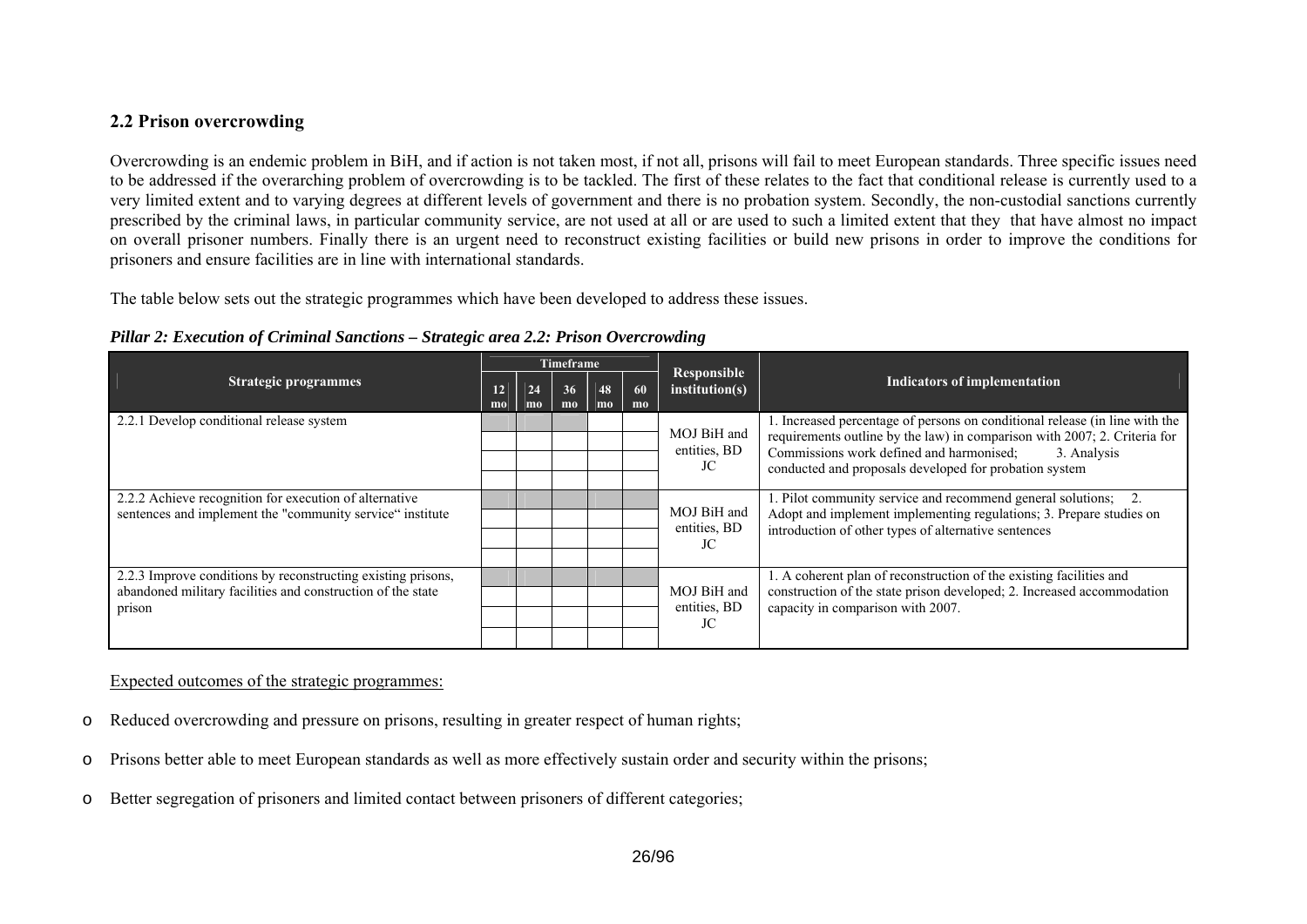- oIncreases possibilities for effective treatment of prisoners, including rehabilitative work, as a result of fewer pressures on limited space;
- o Increases scope for reintegration of offenders into society, through maintaining greater ties with the community rather than severing it by incarceration. Incarceration would only be used for more serious offenders and those offenders that pose the greatest threats to society.

# **2.3 Application of International Standards**

<span id="page-26-0"></span>There are seven main issues that need to be addressed in relation to the application of international standards in the criminal sanctions system of BiH. Firstly, at present there is very little scope for tailored programmes to be provided to specific groups of prisoners such as women, juveniles, long term prisoners, substance abusers and mentally incapacitated prisoners, because of the lack of appropriate facilities or policies in prisons themselves or of capacity in the ministries of justice to design larger scale joined-up programmes. Secondly, healthcare provision in prisons is underdeveloped. Thirdly, there are currently no regular systems of independent monitoring and oversight over the prisons in BiH to assure legislative bodies and the wider public that prisoners are being treated in line with international conventions. Fourthly, there is no formal system of continued professional education for prison staff and managers. A further two issues are that an analysis of the use of alternative custody methods needs to be made, as well as of the conditions in police and prosecutorial custody facilities. Finally, the system of amnesty and pardoning in BiH is underdeveloped and not clearly defined in law.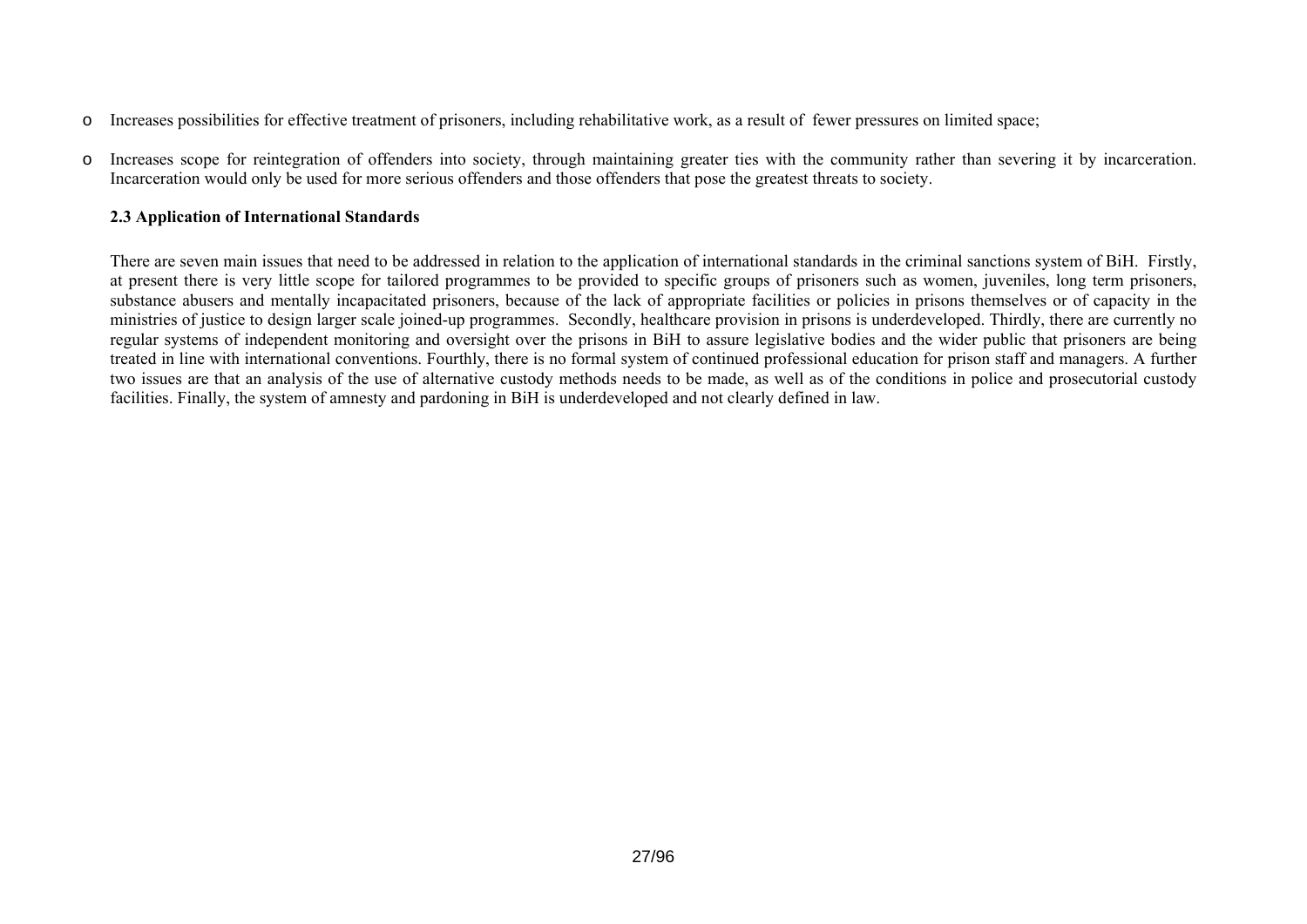|                                                                                                                                                                    |          |                      | Timeframe       |            |                      | Responsible                    |                                                                                                                                                           |
|--------------------------------------------------------------------------------------------------------------------------------------------------------------------|----------|----------------------|-----------------|------------|----------------------|--------------------------------|-----------------------------------------------------------------------------------------------------------------------------------------------------------|
| <b>Strategic programmes</b>                                                                                                                                        | 12<br>mo | 24<br>m <sub>o</sub> | 36 <sup>1</sup> | 48<br>momo | 60<br>m <sub>0</sub> | institution(s)                 | <b>Indicators of implementation</b>                                                                                                                       |
| 2.3.1 Advance the system of treatment for specific categories<br>of prison population (minors, women and persons under<br>obligatory treatment)                    |          |                      |                 |            |                      | MOJ BiH and<br>entities, BD JC | 1. A joint plan for treatment of specific prisoners categories adopted and<br>implemented; 2. Additional accommodation for these categories provided      |
| 2.3.2 Advance the system of health protection for the entire<br>prison population                                                                                  |          |                      |                 |            |                      | MOJ BiH and<br>entities, BD JC | 1. A joint health protection plan, agreed with the Health Ministers, adopted and<br>implemented                                                           |
| 2.3.3 Establish a system of independent prison inspection in<br><b>BiH</b>                                                                                         |          |                      |                 |            |                      | MOJ BiH and<br>entities, BD JC | 1. Laws and by-laws passed; 2. Chief Prison Inspector appointed, with provision<br>of minimal conditions for work                                         |
| 2.3.4 Develop and implement coherent system of education<br>and training for prison staff in BiH                                                                   |          |                      |                 |            |                      | MOJ BiH and<br>entities, BD JC | 1. A coherent and harmonised programme of education and training passed; 2.<br>Method and mechanisms for implementation of continuous training identified |
| 2.3.5 Introducing alternative measures for custody                                                                                                                 |          |                      |                 |            |                      | MOJ BiH and<br>entities, BD JC | 1. Conduct an analysis of existing and possible alternative measures of custody<br>with a proposal of measures for introducing alternatives               |
| 2.3.6 Enhance the standards regarding the procedure of<br>incarcerating individuals and keeping incarcerated<br>individuals and suspects by police and prosecutors |          |                      |                 |            |                      | MOJ BiH and<br>entities, BD JC | 1. Make an encompassing analysis of existing standards with a proposal of<br>measures for enhancing these standards                                       |
| 2.3.7 Developing a legally defined and harmonised system of<br>amnesty and pardoning in accordance to international<br>standards                                   |          |                      |                 |            |                      | MOJ BiH and<br>entities, BD JC | 1. All measure for legally defining and harmonising the system of amnesty and<br>pardoning identified and implemented                                     |

# *Pillar 2: Execution of Criminal Sanctions – Strategic area 2.3: Application of International Standards*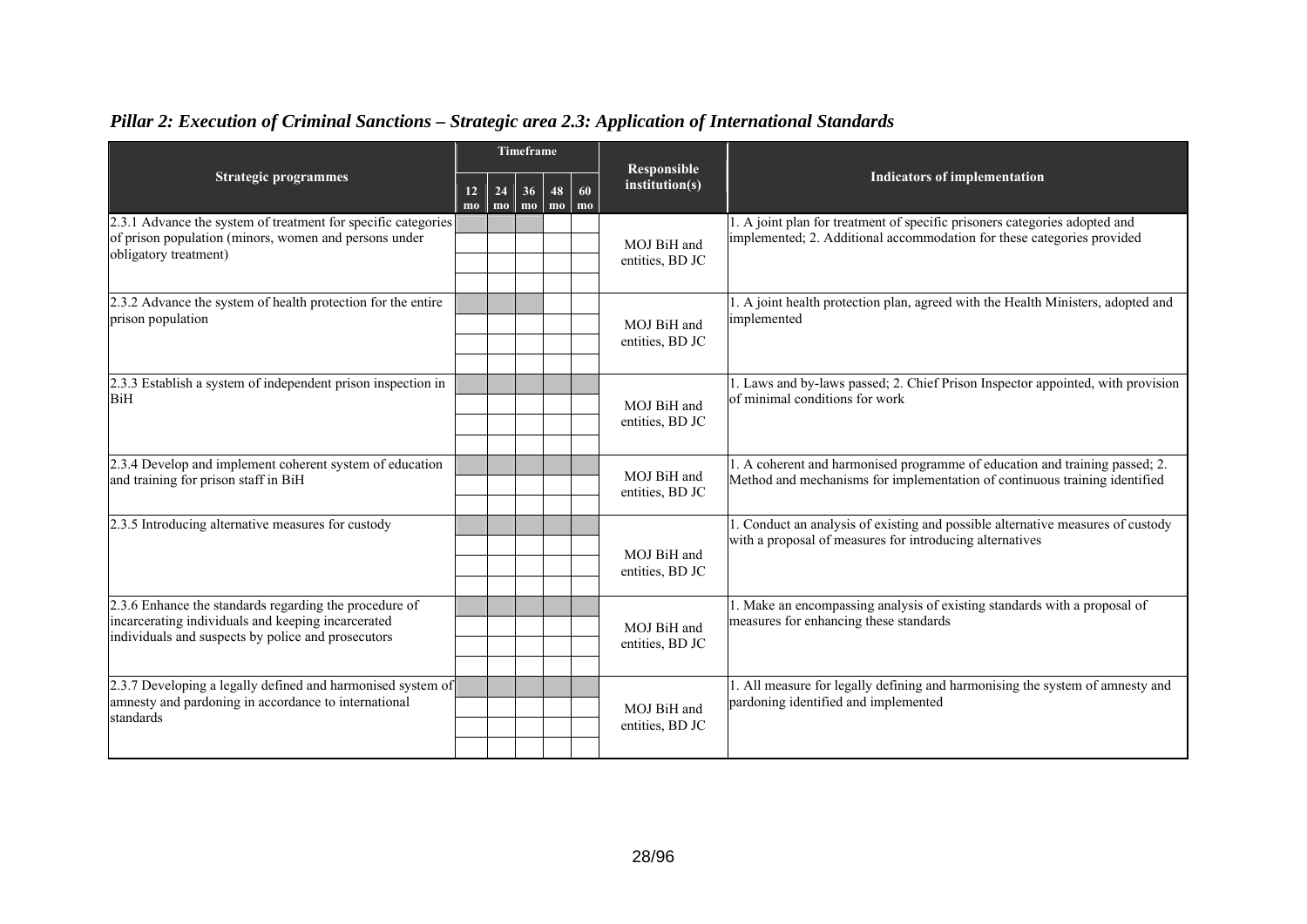# Expected outcomes of the strategic programmes:

- oImproved chances of rehabilitation amongst specific categories of prison population and reduction of risk to specific categories in prisons;
- o Improved health care system within prisons which is effective, efficient and sustainable and aims to reduce the risks of serious epidemics/other health related problems inside and outside prison establishments;
- oObjective and authoritative assessment of prison conditions which can support compliance with European and International standards and drive future reform;
- oDevelopment of higher and more uniform standards across the prison service;
- oImproved professional skills of prison staff;
- oBiH is better placed to meet relevant European and International standards.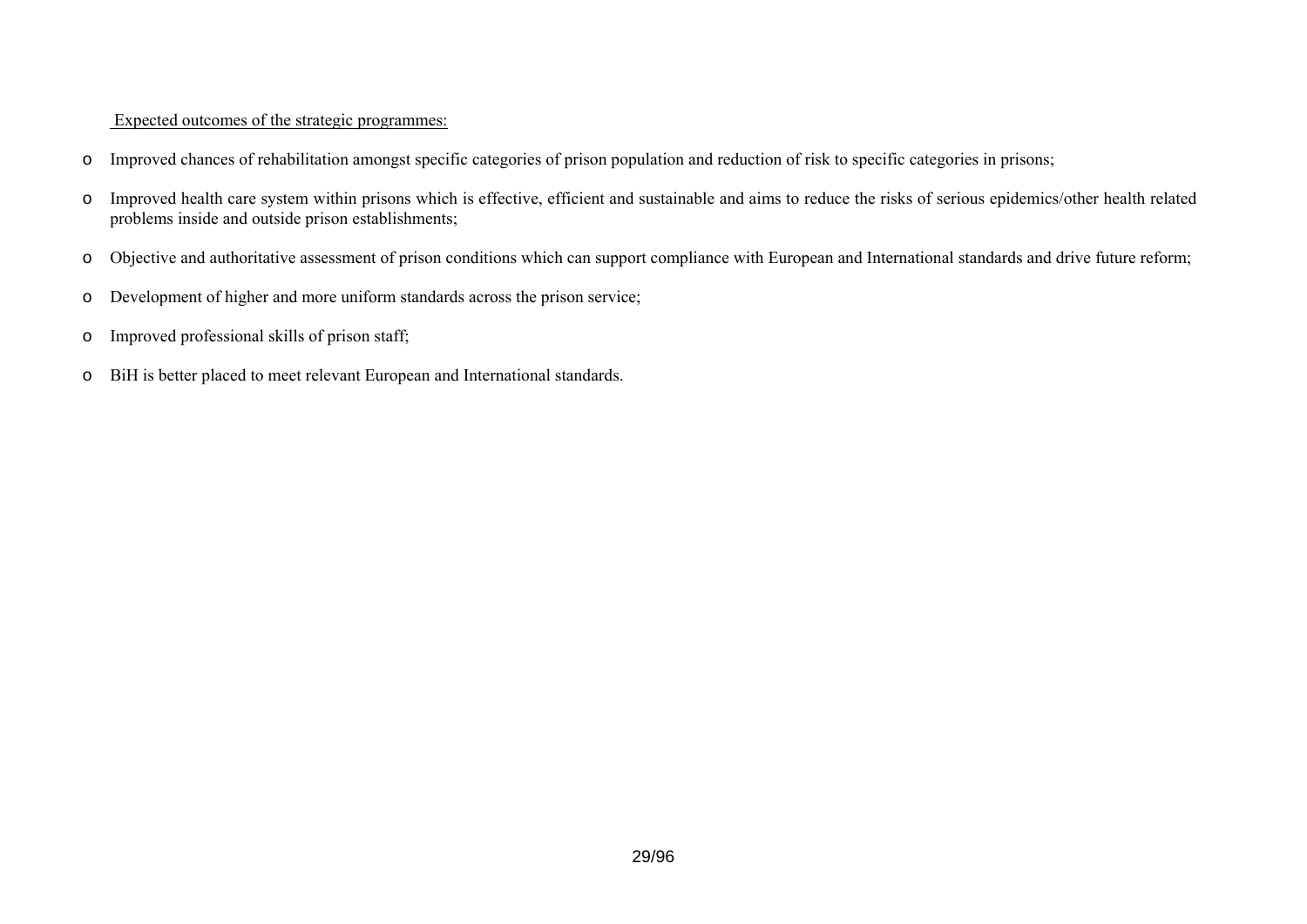# **Pillar 3: Access to Justice**

*Strategic objective: Advance the system of international legal assistance and establish, strengthen and maintain systems and processes that guarantee equal access to justice in BiH* 

The issues concerning access to justice in BiH that are addressed through this Strategy have been divided into four sub-groups, and for each of these a number of strategic programmes were developed as set out in the various tables below. A brief summary of each sub-group of issues is summarised here, supplemented with more detailed background analysis at Annex 2.

#### **3.1 International Legal Aid and Cooperation**

The justice sector needs to be in a position to enable BiH to comply with its international obligations such as Council of Europe Conventions, as well as cooperate with ministries of justice in other countries, particularly in relation to the fight against organised and international crime. BiH's location and recent history mean that it has to deal with a lot more requests for mutual legal assistance than most EU countries. Furthermore a recently adopted resolution by the Council of Europe Parliamentary Assembly on prosecution of offences within the International Criminal Tribunal for the Former Yugoslavia (ICTY) identifies a number of obligations in the field of international cooperation that it will be a challenge for BiH. Although much has been done by the state MOJ to increase its capacity in this area, further reform and professional development is required. There is evident need for further specialisation within courts and prosecutors services in the area of international legal aid and cooperation. Only well designed and harmonised training programs can ensure uniformity and equal application of relevant laws and conventions by the courts in BiH. Lack of capacity for budget planning and budget preparation seriously undermines capacity within courts to allocate resources necessary for the purpose of extradition and transfer of individuals. There is also a lack of a comprehensive database of citizens of BiH who have committed crimes abroad, and inside the country, which unnecessarily complicates cooperation efforts.

<span id="page-29-0"></span>The following table sets out a total of five strategic programmes which have been developed to deal with these issues.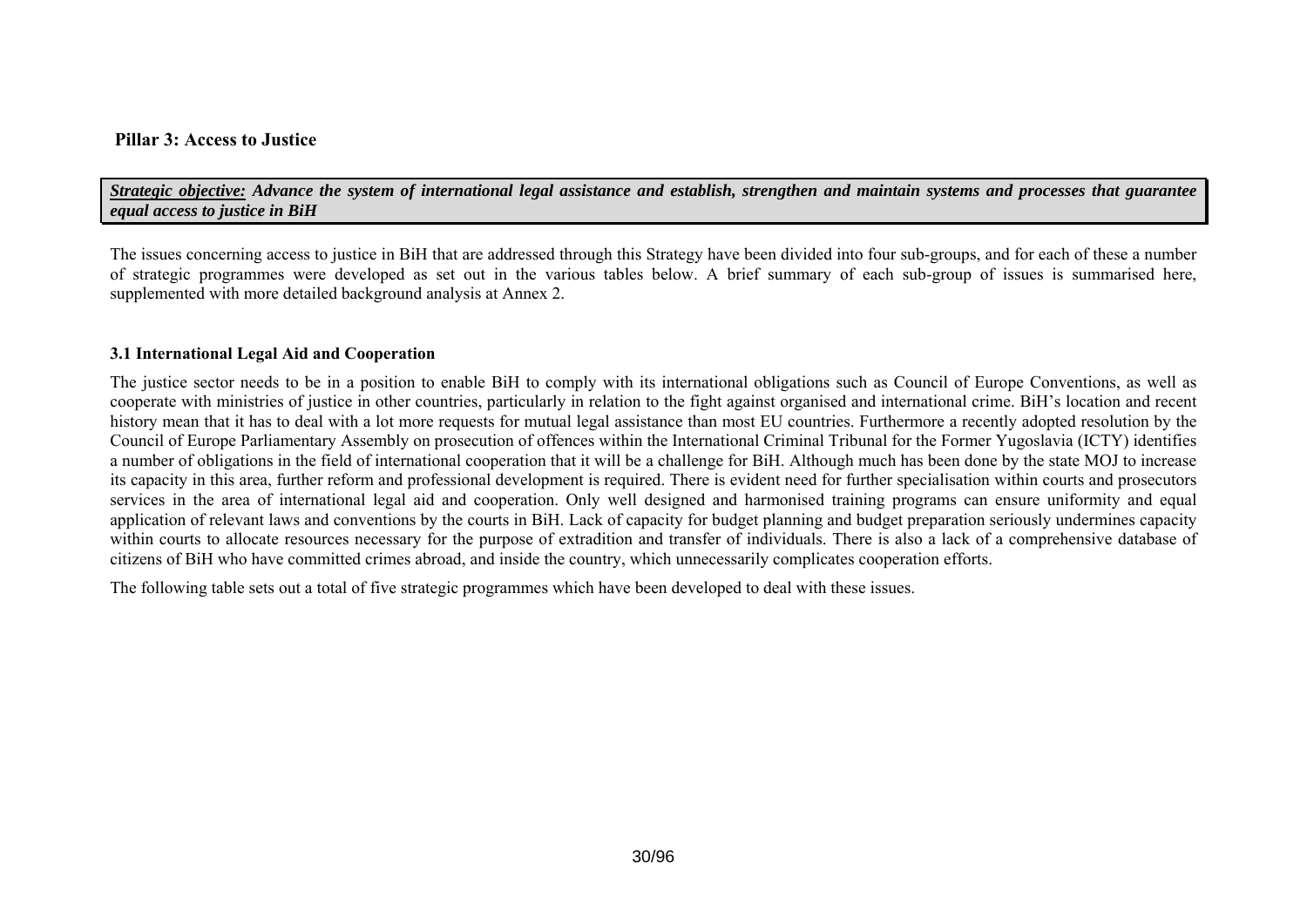|                                                                                                                                                                                                                                                                    |                                  |                              | Timeframe |          |          | <b>Responsible</b>                                                                                |                                                                                                                                                                                                                                                                                                                                                                                                                          |  |
|--------------------------------------------------------------------------------------------------------------------------------------------------------------------------------------------------------------------------------------------------------------------|----------------------------------|------------------------------|-----------|----------|----------|---------------------------------------------------------------------------------------------------|--------------------------------------------------------------------------------------------------------------------------------------------------------------------------------------------------------------------------------------------------------------------------------------------------------------------------------------------------------------------------------------------------------------------------|--|
| <b>Strategic programmes</b>                                                                                                                                                                                                                                        | 12 <sup>7</sup><br>$\mathbf{mo}$ | 24<br>$\mathbf{m}\mathbf{o}$ | 36<br>$m$ | 48<br>mo | 60<br>mo | institution(s)                                                                                    | <b>Indicators of implementation</b>                                                                                                                                                                                                                                                                                                                                                                                      |  |
| 3.1.1 Establish mechanisms that ensure targeted professional<br>development programmes in international legal aid and<br>cooperation for judges and prosecutors in BiH, as well as for civil<br>servants in the bodies that have a role in providing international |                                  |                              |           |          |          |                                                                                                   | 1. Harmonised programmes of professional training in the field of international legal aid<br>MOJ BiH and for a targeted group of judges and prosecutors in BiH developed and adopted, and<br>entities, BD JC, continuously and consistently implemented. 2. Strengthen capacity and equip staff in the<br>HJPC and CEST Sector for international legal aid and cooperation of BiH MoJ                                    |  |
| legal aid and cooperation                                                                                                                                                                                                                                          |                                  |                              |           |          |          | FBiH and RS                                                                                       |                                                                                                                                                                                                                                                                                                                                                                                                                          |  |
| 3.1.2 Ensure harmonisation of court practice in BiH related to<br>international legal aid and cooperation                                                                                                                                                          |                                  |                              |           |          |          | BiH Court,<br>FBiH and RS<br><b>BD</b> Appeals<br>Court, BiH and<br>entity MoJ and<br><b>BDJC</b> | 1. Full implementation of Article 13 of the Law on BiH Court, in particular those aspects<br>that refer to the Court competence for harmonisation of the court practice in BiH, in the<br>field of international legal aid and cooperation, as well as implementation of other<br>Supreme Courts, regulations regulating this area                                                                                       |  |
| 3.1.3 Clearly define the extradition and transfer procedures for<br>convicted persons and set up financing procedures for these<br>through budgets of the appropriate ministries and BD JC                                                                         |                                  |                              |           |          |          | JC                                                                                                | 1. Model of financing for the procedures of extradition and transfer of convicted persons<br>MOJ BiH and defined by legislation, through changes to entity Criminal Procedure Code and passing of<br>entities, and BD the Law on international legal aid in BiH; 2. Harmonisation of the entity and BiH<br>Criminal Procedure Code, law on asylum and law on citizenship                                                 |  |
| 3.1.4 Pass a new law on international legal aid and cooperation in<br>criminal matters in BiH                                                                                                                                                                      |                                  |                              |           |          |          | <b>MOJ BiH</b>                                                                                    | 1. New law on international legal aid and cooperation in criminal matters in BiH adopted<br>and implemented consistently                                                                                                                                                                                                                                                                                                 |  |
| 3.1.5 Establish a registry of convictions for BiH citizens convicted<br>abroad and in country                                                                                                                                                                      |                                  |                              |           |          |          | MOJ BiH and<br>other competent<br>institutions                                                    | 1. Legal framework established; 2. Single register of BiH citizens convicted abroad is<br>established and maintained; 2. Single register of BiH citizens convicted abroad and of<br>aliens convicted in BiH is established and maintained by the BiH MoJ; 3. Single register<br>of BiH citizens convicted in the country is established and maintained by BiH MoJ,<br>entity MoJs and Brcko District Judicial Commission |  |

# *Pillar 3: Access to Justice – Strategic area 3.1: International Legal Aid and Cooperation*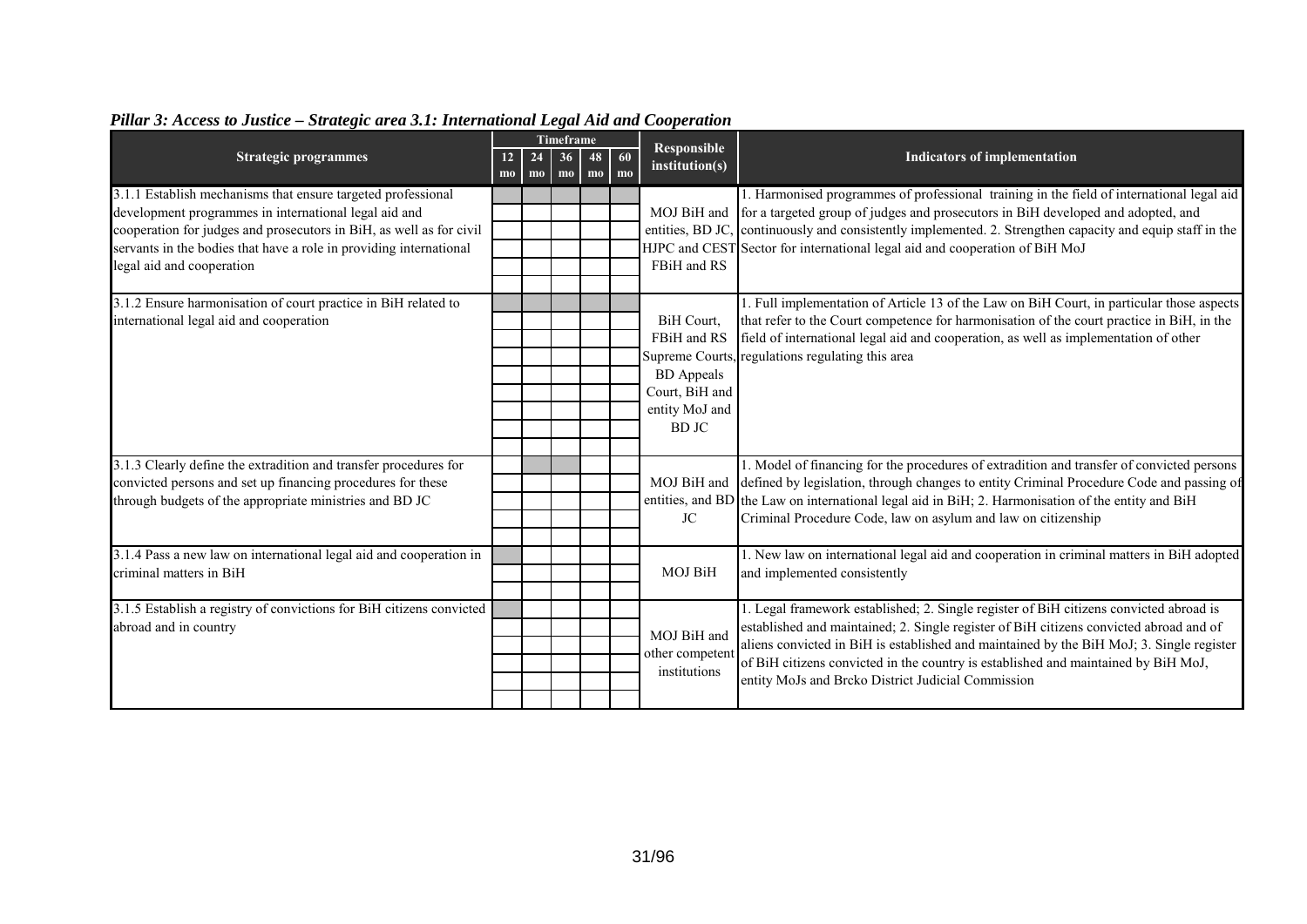#### Expected outcomes of the strategic programmes:

- o Strengthened capacity of the judiciary in BiH to deal with this subject matter and increased awareness of ILA obligations leading to better cooperation on civil and criminal matters;
- o Increased implementation of European and other international obligations, especially, Council of Europe Conventions and improved cooperation with other states;
- o Consistent and equal application of the law regulating international legal aid and cooperation throughout the courts of BiH and clearer and more streamlined functions and responsibilities among all actors in the justice chain.

#### **3.2 Free Legal Aid and Access to Justice**

BiH is yet to establish a viable and comprehensive legal aid system. Court appointed lawyers are paid months in arrears, if at all, and high costs for defence attorneys result in a reluctance to even inform defendants of their right to a defence attorney. Although some jurisdictions in BiH have locally regulated the provision of free legal aid, there is no consistency. The big challenge in this area is to find a comprehensive system that provides minimum equality before the law for all citizens of BiH, whilst allowing some flexibility for local circumstances and which is also sustainable within the current budget constraints of the justice sector. There is no single international best practice model that can be directly applied in BiH. In addition, the Division for Criminal Defence of the Court of BiH must be embedded into the administrative structure of BiH as currently it exists outside of it. The resolution of its status and mandate still remains a challenge to be tackled in this implementation period.

<span id="page-31-0"></span>The table below sets out four strategic programmes which have been designed in order to address these issues.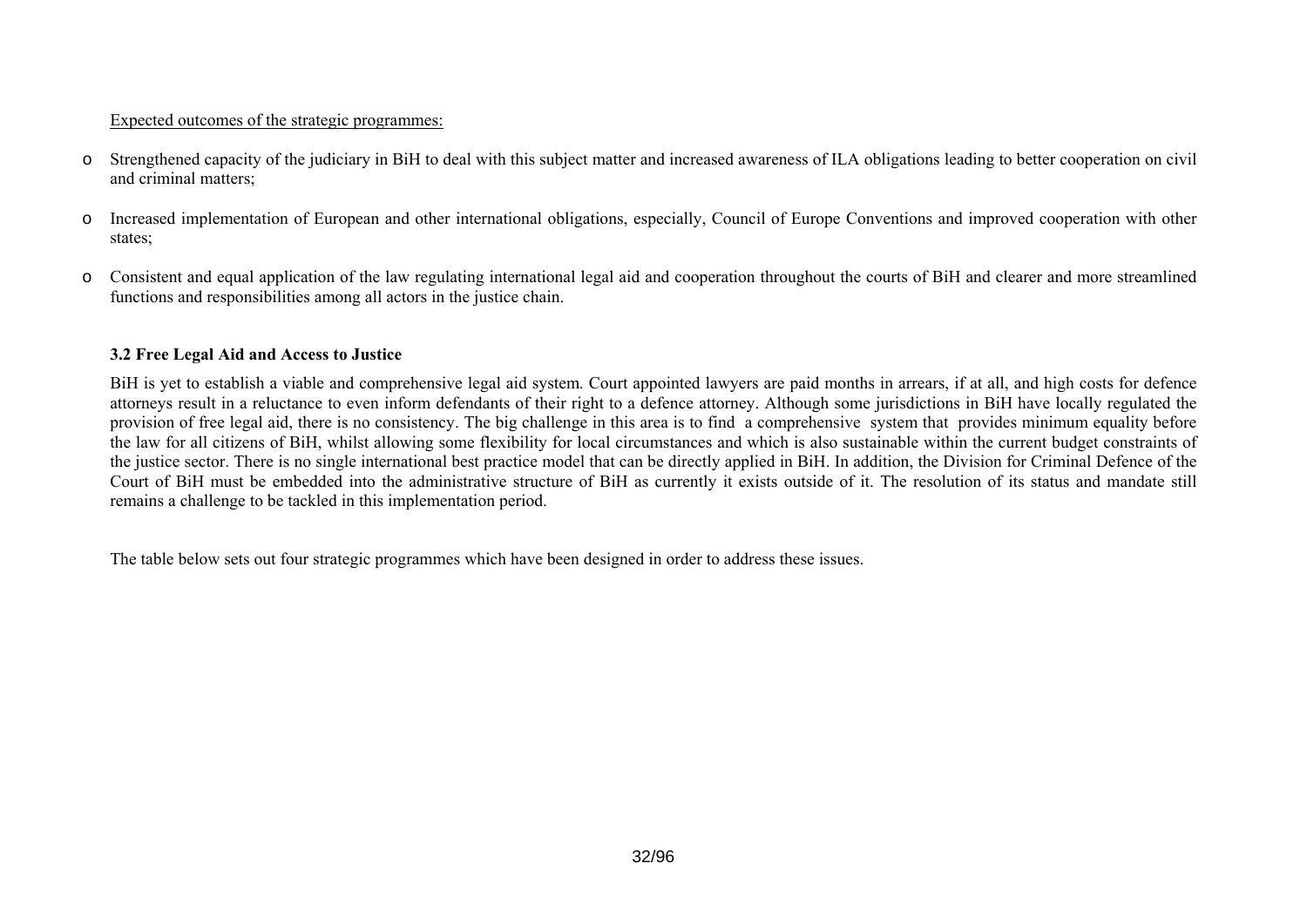|                                                                                                                                                                       |           |          | Timeframe      |                              |    | <b>Responsible</b>                               |                                                                                                                                                                                                                                                                                         |
|-----------------------------------------------------------------------------------------------------------------------------------------------------------------------|-----------|----------|----------------|------------------------------|----|--------------------------------------------------|-----------------------------------------------------------------------------------------------------------------------------------------------------------------------------------------------------------------------------------------------------------------------------------------|
| <b>Strategic programmes</b>                                                                                                                                           | 12<br>$m$ | 24<br>mo | m <sub>o</sub> | $36$ 48 60<br>m <sub>0</sub> | mo | institution(s)                                   | <b>Indicators of implementation</b>                                                                                                                                                                                                                                                     |
| 3.2.1 Create legal and institutional framework for the<br>establishment of a harmonised free legal aid system in BiH in civil<br>and criminal matters                 |           |          |                |                              |    | MoJ BiH,<br>entities and<br>cantons and BD<br>JC | Entity and cantonal laws on free legal aid in civil matters passed; 2. harmonised laws<br>on free legal aid in criminal matters in BiH and entities; 3. Institutional bodies for<br>provision of free legal aid in civil and criminal law matters established and providing<br>services |
| 3.2.3 Define legal and institutional framework for ongoing<br>implementation of the training programme for free legal aid<br>providers                                |           |          |                |                              |    | MoJ BiH and<br>entities, and BD<br>JC            | Training programmes defined and implemented                                                                                                                                                                                                                                             |
| 3.2.4 Analyse the established free legal aid system in criminal and<br>civil law matters in terms of the effectiveness and efficiency of the<br>free legal aid system |           |          |                |                              |    | MoJ BiH.<br>entities and<br>cantons and BD<br>JC | Analysis conducted and implementation activities commenced                                                                                                                                                                                                                              |
| 3.2.5 Resolve the status of the Department for Criminal Defence of<br>the Court of BiH                                                                                |           |          |                |                              |    | MoJ BiH                                          | Future status and financing of the Department for Criminal Defence of the Court of<br>BiH assumed by BiH                                                                                                                                                                                |

#### *Pillar 3: Access to Justice – Strategic area 3.2: Free Legal Aid and Access to Justice*

Expected outcomes of the strategic programmes:

- oCompliance of BiH with key European and International Conventions, most notably compliance with the European Convention on Human Rights;
- oA common legal framework and minimum standards guaranteeing equality for all before the law;
- oA streamlined system of legal aid based on clear standards for receiving free legal aid and similar standards for those providing free legal aid in the entire BiH;
- o Enhanced effectiveness and sustainability of legal aid through the provision of training programmes and impact assessment studies of various models of free legal aid provision.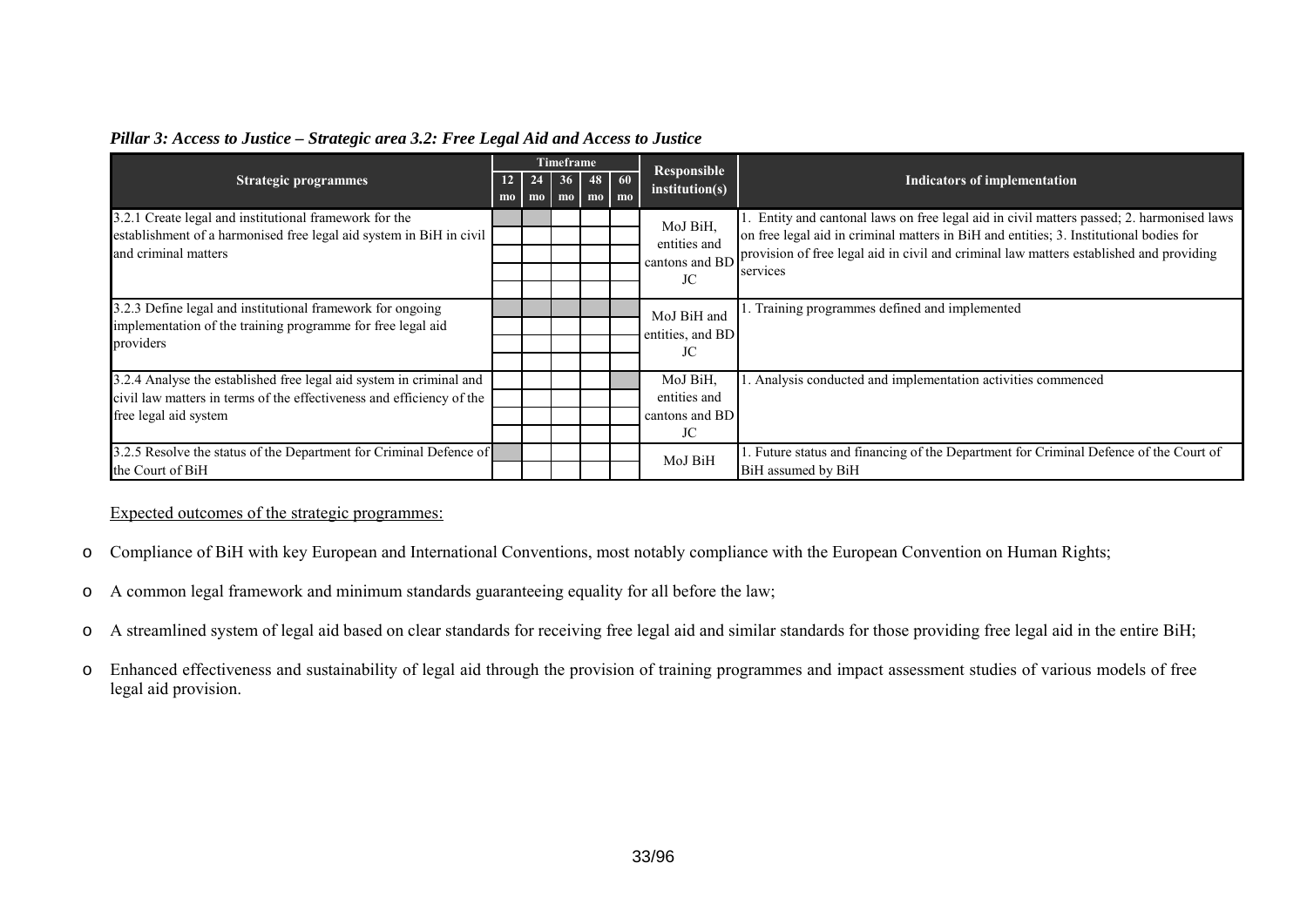# **3.3 Care of Court Users and Role of Civil Society**

BiH has recently adopted a Care of Court Users Strategy, which aims to assist courts to meet the needs of ordinary citizens and build public trust and respect for the court system. Citizens will have more respect for processes and decisions when they understand them, and conversely, complex procedures that are poorly explained can also discourage people from pursuing legitimate claims. The key task now will be to implement the strategy throughout BiH, to help create public confidence in the court system.

There is currently a lack of active participation by civil society organisations in the justice sector of BiH, thus negatively impacting on the range of interests that are accounted for in strategy, policy and law development processes. Key issues are building a more systemised model for encouraging the active involvement of diverse interest groups in the aforementioned processes thus ensuring better representation for all parts of society, and also to build the capacities of those groups to contribute effectively such processes.

The following table sets out the strategic programmes that have been agreed to deal with these issues.

<span id="page-33-0"></span>

|                                                                     |                |                                             |                     | Timeframe |                                                   | Responsible    |                                                                                                      |
|---------------------------------------------------------------------|----------------|---------------------------------------------|---------------------|-----------|---------------------------------------------------|----------------|------------------------------------------------------------------------------------------------------|
| <b>Strategic programmes</b>                                         | m <sub>0</sub> | $12 \mid 24 \mid$<br>$\mathbf{m}\mathbf{o}$ | 36<br>$\mathbf{mo}$ |           | $48$ 60<br>$\mathbf{m}$ $\mathbf{m}$ $\mathbf{m}$ | institution(s) | Indicators of implementation                                                                         |
| 3.3.1 Ensure full implementation of the Care of Court Users         |                |                                             |                     |           |                                                   | HJPC, MoJ BiH, | Action plan for Strategy implementation developed, adopted and implemented                           |
| Strategy in BiH                                                     |                |                                             |                     |           |                                                   | entities and   |                                                                                                      |
|                                                                     |                |                                             |                     |           |                                                   | cantons        |                                                                                                      |
| 3.3.2 Increase the level of information accessible on organisation  |                |                                             |                     |           |                                                   |                | . Increase the transparency of court proceedings for all parties in the proceedings:                 |
| and work of the courts and prosecutor's offices in BiH to the wider |                |                                             |                     |           |                                                   |                | witnesses; victims; public and media, including the complete application of the Freedom              |
| BiH public                                                          |                |                                             |                     |           |                                                   |                | HJPC, MoJ BiH, of Access to Information Law; 2. Establish a strategy of work with the public for the |
|                                                                     |                |                                             |                     |           |                                                   | entities and   | courts and prosecutors in regards to investigations, processing and sentencing for those             |
|                                                                     |                |                                             |                     |           |                                                   | cantons        | cases of particular interest for the public (war crimes, organised crime and sexual                  |
|                                                                     |                |                                             |                     |           |                                                   |                | violence)                                                                                            |
|                                                                     |                |                                             |                     |           |                                                   |                |                                                                                                      |
| 3.3.3 Explore modalities for a more active engagement of the NGO    |                |                                             |                     |           |                                                   |                | HJPC, MoJ BiH 1. A study with recommendations on modalities of more active engagement of the NGO     |
| sector in BiH in monitoring the justice sector work in BiH          |                |                                             |                     |           |                                                   |                | and entities, BD sector in BiH on monitoring the work of the justice sector developed                |
|                                                                     |                |                                             |                     |           |                                                   | JC             |                                                                                                      |

#### *Pillar 3: Access to Justice – Strategic area 3.3: Care of Court Users and Role of Civil Society*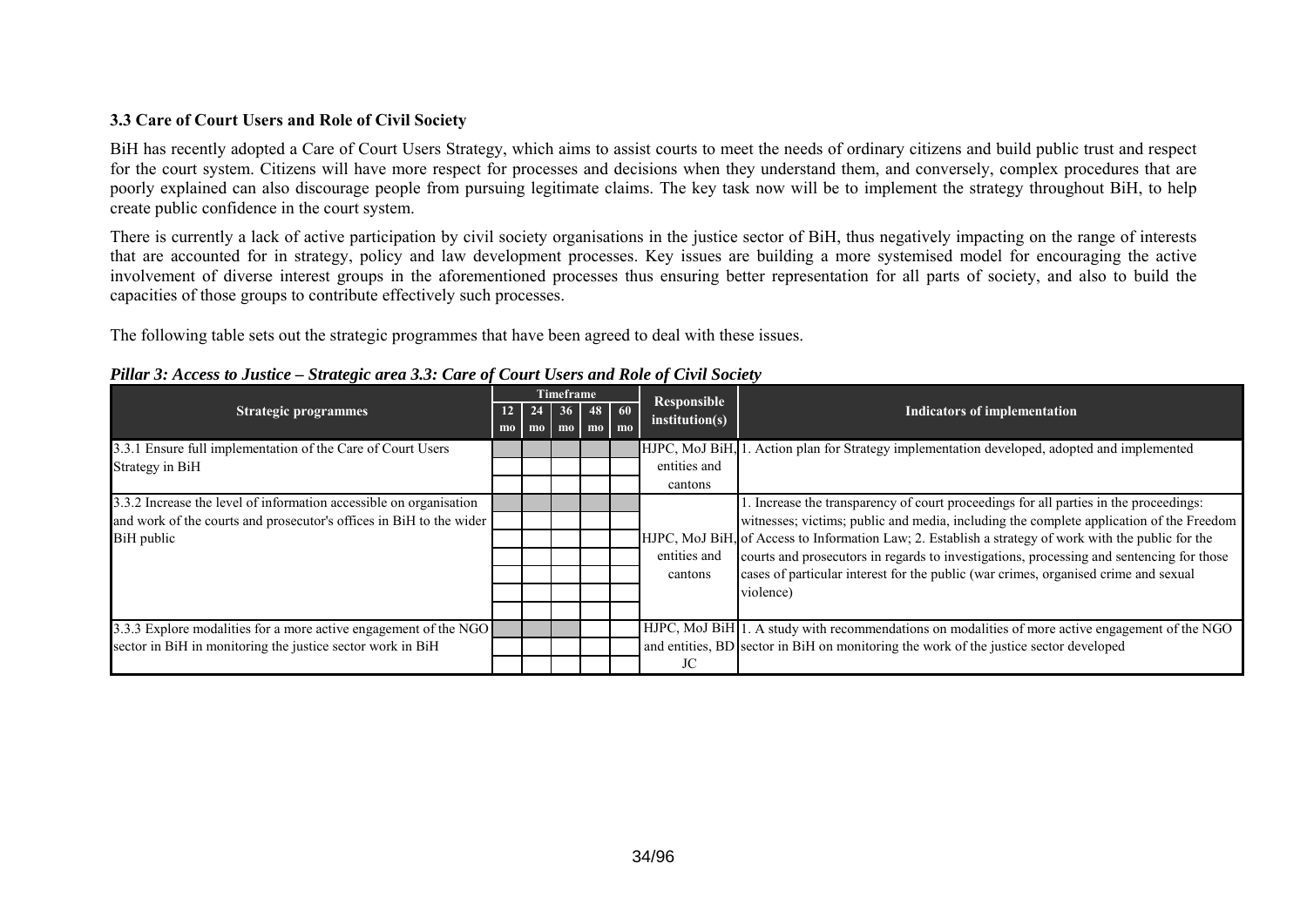# Expected outcomes of the strategic programmes:

- o Implementation of selected programmes should increase fair and equitable access to justice and ensure that services provided through the courts meet the needs of ordinary citizens;
- oIncreased focus on the needs of citizens; building the commitment of court actors to improve their focus on the citizen and deliver results that matter to them;
- o Greater trust and confidence in courts of BiH, both for current court users, and for the citizens who may be court users in the future.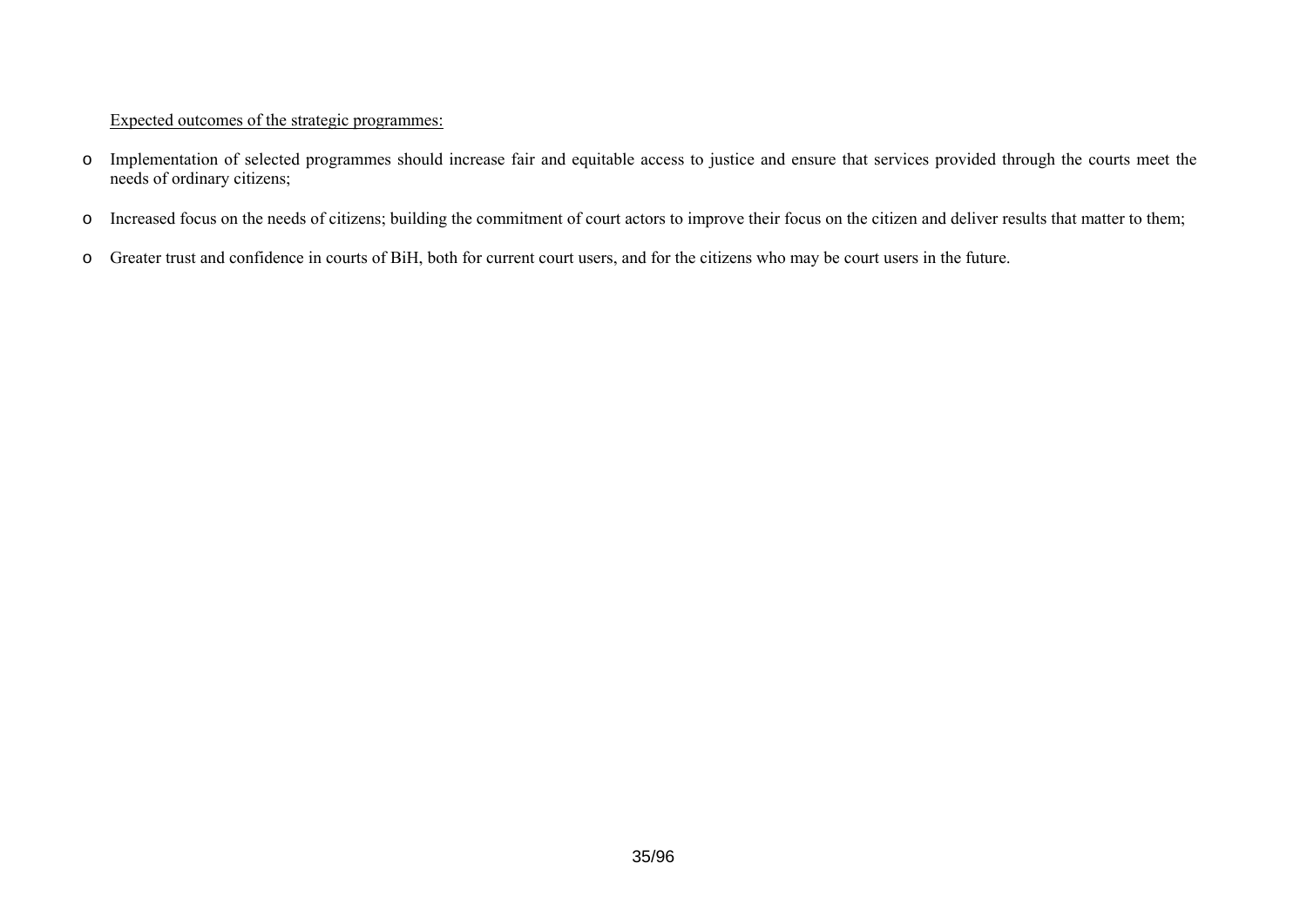# **Pillar 4: Support to Economic Growth**

*Strategic objective: Define and implement measures through which the justice sector will contribute to creation of a more favourable environment for sustainable economic development in BiH* 

The issues concerning support to economic growth in BiH that are addressed through this strategy have been split into two main sub-groups, and for each of these a series of strategic programmes developed to address the relevant issues. The background to each of the issues is briefly described below, and more detailed analysis can be found at Annex 2.

#### **4.1 Mediation and Other Forms of Alternative Dispute Resolution**

Businesses in BiH have insufficient access to Alternative Dispute Resolution (ADR) mechanisms that would help them avoid time consuming and costly court proceedings. Court centred commercial litigation is particularly damaging to small and medium enterprises. Some pilot initiatives to trial ADR mechanisms such as mediation have had positive results, and have provided evidence, backed up by experience internationally, that a movement away from purely courtcentred litigations can have a number of benefits. These include releasing valuable business assets that have been blocked because of disputes, freeing up scarce judicial resources by reducing the number of cases that reach court, and reducing costs. Another benefit is that ADR mechanisms can provide access to justice for those who cannot afford an attorney for litigation. ADR is relatively new concept which at the moment requires much more attention by local authorities. Minimum required infrastructure has already been established but the challenge now sits in the need to promote and widen ADR throughout the country. In order to achieve this, Ministries of Justice needs to develop capacities to set strategic direction for ADR. Association of Mediators has to develop a comprehensive training programme for future mediators and uniform set of guidelines and rules governing the work of mediators. It also has to open additional offices in order to bring ADR to other regions in BiH.

<span id="page-35-0"></span>The table overleaf sets out a total of 10 strategic programmes aimed at improving the breadth and quality of ADR services provided in BiH.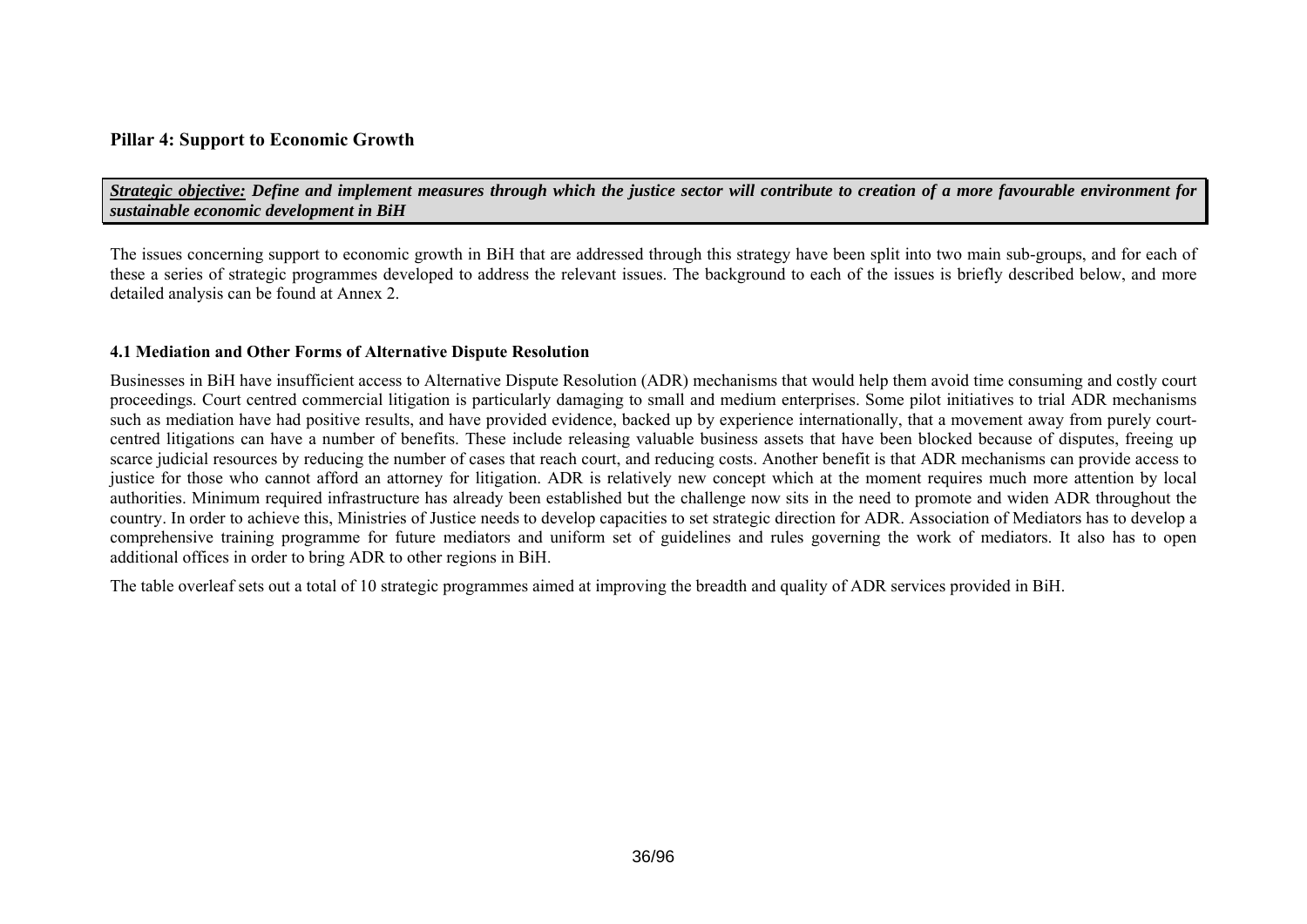# *Pillar 4: Support to Economic Growth – Strategic area 4.1: Mediation and Other Forms of Alternative Dispute Resolution*

|                                                                                                                                           |                                   |          | Timeframe |          |          | <b>Responsible</b>                 |                                                                                          |  |  |
|-------------------------------------------------------------------------------------------------------------------------------------------|-----------------------------------|----------|-----------|----------|----------|------------------------------------|------------------------------------------------------------------------------------------|--|--|
| <b>Strategic programmes</b>                                                                                                               | 12 <sub>12</sub><br>$\mathbf{mo}$ | 24<br>mo | 36<br>mo  | 48<br>mo | 60<br>mo | institution(s)                     | <b>Indicators of implementation</b>                                                      |  |  |
| 4.1.1 Ensure strategic guidelines for development of Alternative                                                                          |                                   |          |           |          |          |                                    | 1. Conduct an analysis of experiences to date in the application of mediation; 2. Action |  |  |
| Dispute Resolution (ADR)                                                                                                                  |                                   |          |           |          |          | MoJ BiH                            | plan for promotion of ADR in BiH passed and implemented, including activities related    |  |  |
|                                                                                                                                           |                                   |          |           |          |          |                                    | to supporting the BiH Association of Mediators in promoting mediation                    |  |  |
| 4.1.2 Promote benefits of ADR at the level of executive authorities                                                                       |                                   |          |           |          |          |                                    | . Raised awareness and trust in ADR at the level of executive authorities in BiH         |  |  |
| in BiH                                                                                                                                    |                                   |          |           |          |          | MoJ BiH                            |                                                                                          |  |  |
| 4.1.3 Continue promoting ADR among the business, legal and                                                                                |                                   |          |           |          |          |                                    | 1. Amendments to code of ethics of the bar association in FBiH and RS adopted, in terms  |  |  |
| academic community                                                                                                                        |                                   |          |           |          |          | <b>BiH</b> Association             | of the obligation to inform the parties on the possibility of dispute resolution through |  |  |
|                                                                                                                                           |                                   |          |           |          |          | of Mediators,                      | mediation; 2. Programme of education on ADR developed and implemented at the             |  |  |
|                                                                                                                                           |                                   |          |           |          |          | Bar Association                    | relevant faculties in BiH; 3. Increased number of information sharing meetings with      |  |  |
|                                                                                                                                           |                                   |          |           |          |          |                                    | businessmen and other service users, with the aim of promoting ADR in BiH                |  |  |
| 4.1.4 Define clear mechanisms and activities of promoting and                                                                             |                                   |          |           |          |          |                                    | 1. Plan of long-term promotion and encouragement of the use of mediation among the       |  |  |
| encouraging the use of mediation among the judges in BiH                                                                                  |                                   |          |           |          |          | <b>HJPC</b>                        | judges in BiH developed                                                                  |  |  |
|                                                                                                                                           |                                   |          |           |          |          |                                    |                                                                                          |  |  |
| 4.1.5 Strengthen the role of the BiH MoJ in defining policies for                                                                         |                                   |          |           |          |          |                                    | 1. Strengthen the capacity of BiH MoJ to develop policies related to ADR; 2. A system    |  |  |
| ADR and in the establishment of a system to evaluate and monitor                                                                          |                                   |          |           |          |          |                                    | to evaluate and monitor the application and effectiveness of ADR defined and             |  |  |
| the implementation and effectiveness of mediation                                                                                         |                                   |          |           |          |          | MoJ BiH                            | established                                                                              |  |  |
|                                                                                                                                           |                                   |          |           |          |          |                                    |                                                                                          |  |  |
| 4.1.6 Improve the capacity of the Association of Mediators in BiH                                                                         |                                   |          |           |          |          |                                    | 1. Secretariat for administrative and technical support for the BiH Association of       |  |  |
| in the development of: human resources; system of standardisation                                                                         |                                   |          |           |          |          | MoJ BiH,<br>Association of         | Mediators established and operational; 2. BiH Association of Mediators awarded the EN    |  |  |
| training; licensing; and service provision                                                                                                |                                   |          |           |          |          | Mediators of                       | 45103 standard for licensing of the mediators; 3. Training programme for mediators in    |  |  |
|                                                                                                                                           |                                   |          |           |          |          | BiH                                | <b>BiH</b> advanced                                                                      |  |  |
|                                                                                                                                           |                                   |          |           |          |          |                                    | 1. Training programme defined and implemented; 2. The number of trained judges,          |  |  |
| 4.1.7 Conduct induction training and provide ongoing professional<br>development on successful referral of cases to mediation, as part of |                                   |          |           |          |          | HJPC, MoJ BiH                      | expert associates, apprentices and others increased in comparison with the previous      |  |  |
| the professional development of judges, expert associates,                                                                                |                                   |          |           |          |          | and entities, and                  | period; 3. Repository of knowledge on trained persons established (data base, materials, |  |  |
| apprentices and others                                                                                                                    |                                   |          |           |          |          | <b>BD JC, CEST</b><br>FBiH and RS, | $etc.$ )                                                                                 |  |  |
|                                                                                                                                           |                                   |          |           |          |          |                                    |                                                                                          |  |  |
| 4.1.8 Ensure a system of provision of mediation services                                                                                  |                                   |          |           |          |          | MoJ BiH and                        | . Optimal number of offices for mediation in BiH established in full capacity, with      |  |  |
| throughout BiH                                                                                                                            |                                   |          |           |          |          | entities, and BD                   | defined network of reporting, storing and exchanging of information and data             |  |  |
|                                                                                                                                           |                                   |          |           |          |          | JC, Association                    |                                                                                          |  |  |
|                                                                                                                                           |                                   |          |           |          |          | of Mediators of<br>BiH             |                                                                                          |  |  |
|                                                                                                                                           |                                   |          |           |          |          |                                    |                                                                                          |  |  |
| 4.1.9 Conduct a study on modalities of the wider application of                                                                           |                                   |          |           |          |          |                                    | 1. Study with recommendations developed                                                  |  |  |
| mediation and other types of alternative dispute resolution in BiH                                                                        |                                   |          |           |          |          | MoJ BiH                            |                                                                                          |  |  |
|                                                                                                                                           |                                   |          |           |          |          |                                    |                                                                                          |  |  |
| 4.1.10 Develop an action plan for enhancing the work of                                                                                   |                                   |          |           |          |          | <b>HJPC</b>                        | 1. Action plan developed                                                                 |  |  |
| commercial departments of courts                                                                                                          |                                   |          |           |          |          |                                    |                                                                                          |  |  |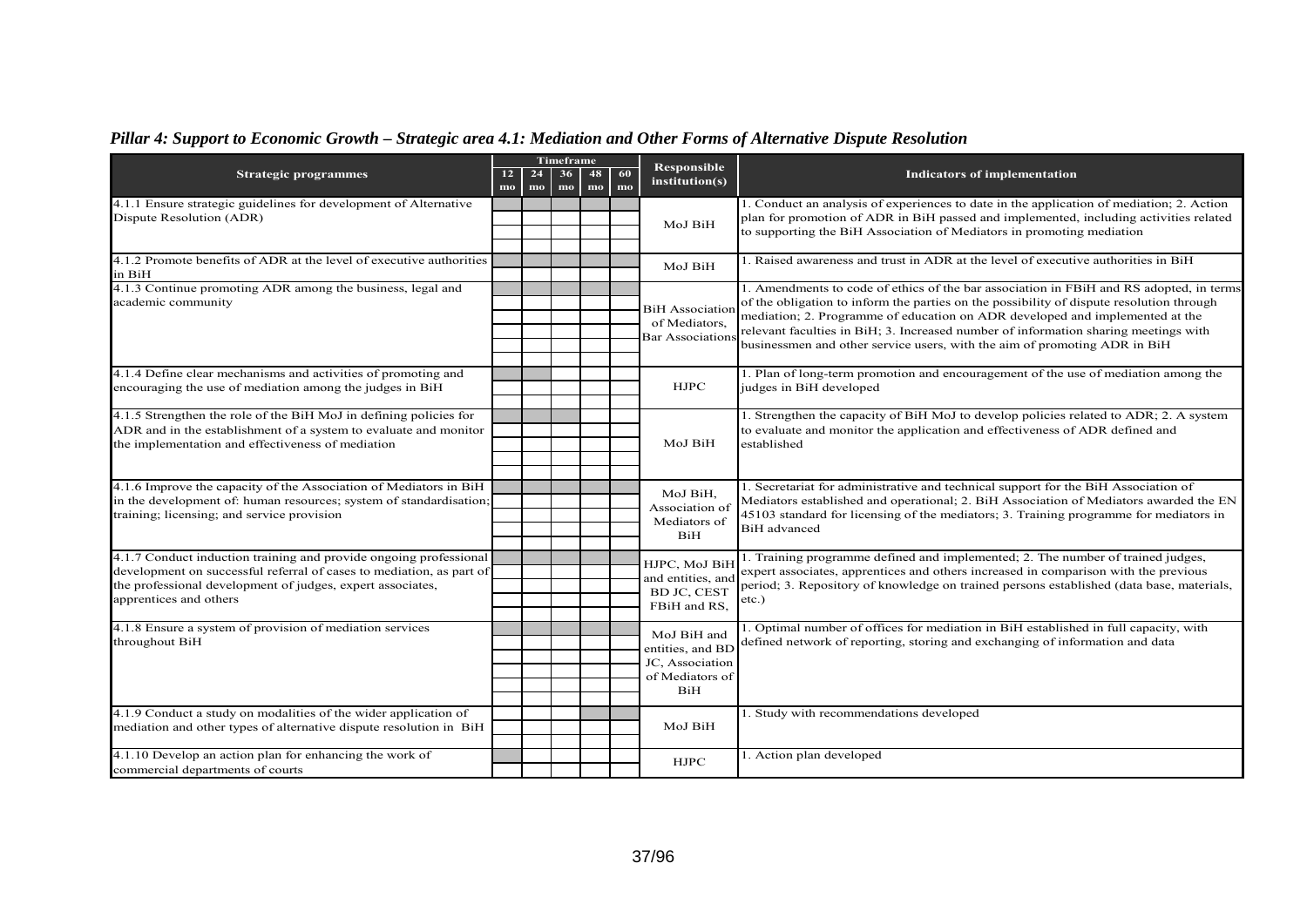## Expected outcomes of the strategic programmes:

- o Strengthened role of Ministry of Justice of BiH in developing policy on mediation and potentially other forms of ADR in line with results in legal practise in BiH, as well as international experience, and facilitate the development of a BiH -wide strategic approach to developing mediation and other forms of ADR to other types of disputes aside from commercial ones;
- oIncreased awareness of key institutions of the benefits of mediation and ADR;
- oReduction of pressure on courts and ease conflict and tensions between disputing parties;
- oClear mechanisms making referrals from courts to mediation easier;
- oImproved quality of mediation services in BiH.

## **4.2 Reform of the Land Registry System**

Ensuring reliable and secure property rights and the development of effective land registry services is a major challenge for BiH. Work is already underway to create a modern, digitised system of managing land register and cadastre data, but further areas where urgent reform is needed include finalising and streamlining the relevant legislative framework for overall land registration reform, improving the standards of land registration services including building technical and managerial capacities and facilities, as well as standardising quality of services, in both land registry offices and administrative bodies.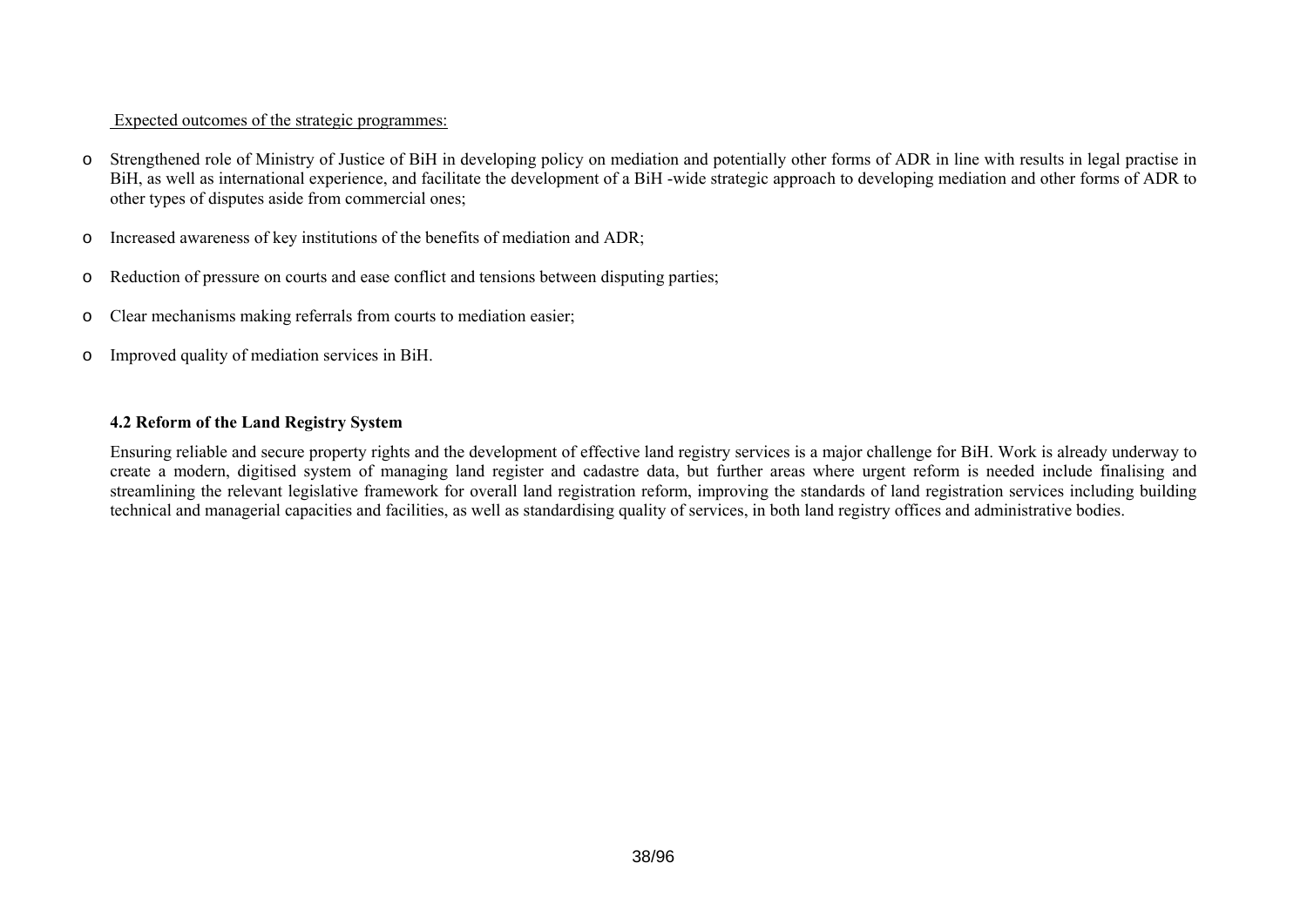|                                                                                                                |                      |                              | <b>Timeframe</b> |          |          | <b>Responsible</b>                               |                                                                                                                                                                                                                                              |  |  |
|----------------------------------------------------------------------------------------------------------------|----------------------|------------------------------|------------------|----------|----------|--------------------------------------------------|----------------------------------------------------------------------------------------------------------------------------------------------------------------------------------------------------------------------------------------------|--|--|
| <b>Strategic programmes</b>                                                                                    | 12<br>m <sub>0</sub> | 24<br>$\mathbf{m}\mathbf{o}$ | 36<br>$m$        | 48<br>mo | 60<br>mo | institution(s)                                   | <b>Indicators of implementation</b>                                                                                                                                                                                                          |  |  |
| 4.2.1 Finalise legislative framework needed for optimal<br>functioning of the land registry system             |                      |                              |                  |          |          | MoJ BiH and<br>entities, and BD<br>JC            | 1. Property Law and Law on division of state property adopted, and the law on court fees<br>amended with the aim of harmonising court fees for land registry procedures throughout<br>BiH                                                    |  |  |
| 4.2.2 Ensure unified standards of quality in terms of providing<br>services in the land registry offices       |                      |                              |                  |          |          | MoJ entity and<br>cantons, and BD<br>$JC*$       | 1. All rulebooks recommended in Strategic Guidelines for Land Registry Administration<br>in BiH passed                                                                                                                                       |  |  |
| 4.2.3 Develop criteria and regulations regulating the number and<br>status of land registry employees          |                      |                              |                  |          |          | MOJ entity and<br>cantons, and BD<br>$JC*$       | . Criteria and regulations developed and implemented                                                                                                                                                                                         |  |  |
| 4.2.4 Strengthen capacities of the entity MoJs to address the needs<br>of the land registry system             |                      |                              |                  |          |          | MOJ entity and<br>cantons, and BD<br>JC          | 1. Set up and make operational special departments for land registry business in entity<br>MoJs; 2. Develop and implement training programme in development, monitoring and<br>evaluation of policies in this area for the entity MoJs staff |  |  |
| 4.2.5 Strengthen capacities of the land registry offices in terms of<br>the land registry administration needs |                      |                              |                  |          |          | MOJ entity and<br>cantons, and BD<br>JC and HJPC | 1. Develop and implement a program of ongoing professional advancement for staff in<br>land registry offices; 2. Modernise work processes and management systems in the land<br>registry administration                                      |  |  |
| 4.2.6 Ensure mechanisms for harmonised legislation in the land<br>registry sector in BiH                       |                      |                              |                  |          |          | cantons, and BD<br>JC, LACAB<br>BiH*             | MOJ entity and 1. Full harmonisation of all regulations in land registry sector in the entire BiH achieved                                                                                                                                   |  |  |
| 4.2.7 Contribute to better coordination with institutions in the land<br>registry administration sector        |                      |                              |                  |          |          | JC, LACAB<br>BiH*                                | MOJ entity and 1. Full and ongoing cooperation with the Land Administration, Coordination and<br>cantons, and BD Advisory Board (LACAB) BIH established, which should continue its work in<br>accordance to this Strategy                    |  |  |

# *Pillar 4: Support to Economic Growth – Strategic area 4.2: Reform of Land Registry System*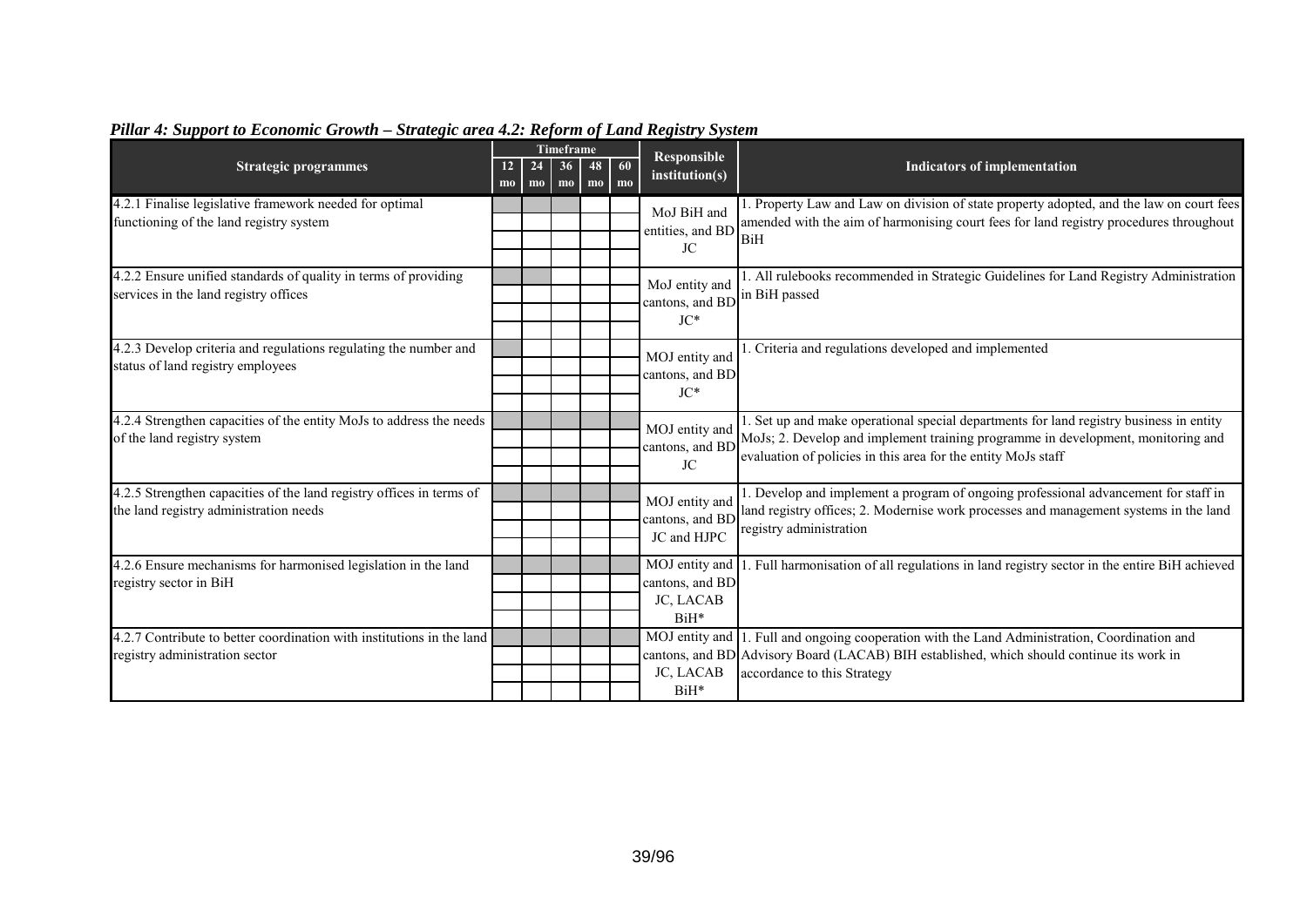- o Clear legislative framework, facilitating more efficient and transparent work and better customer service, at the same time ensuring that customer service standards are clear in land registries throughout BiH, resulting in increased trust;
- oGreater efficiency in the land registration sector, as each institution performs its role in coordination with the others;
- o The development of a coherent system for land registration in BiH, leading to legal certainty about property rights and creating a better climate for investment.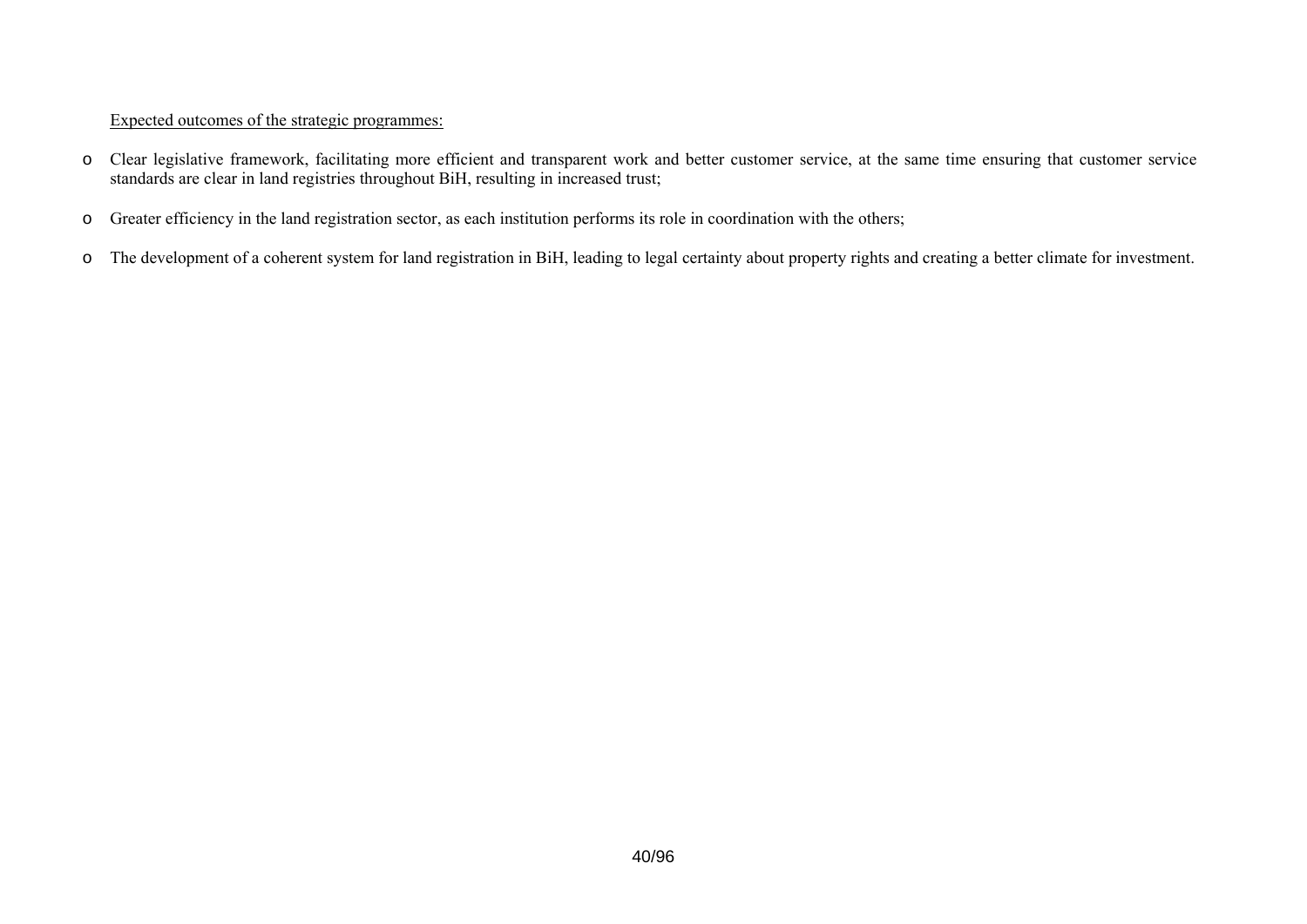## **Pillar 5: Well-Managed and Coordinated Sector**

*Strategic objective: Coordinate and make roles and responsibilities of key justice sector institutions more efficient, with the aim of achieving more effective, transparent and accountable justice system in BiH* 

The issues concerning creating a well-managed and coordinated justice sector in BiH that are addressed through this strategy have been split into three main sub-group, and for each of these a series of strategic programmes developed to address the relevant issues. The background to each of the issues is briefly described below, and more detailed analysis can be found at Annex 2.

#### **5.1 Coordination of Competencies**

BiH's complex governmental structure and multitude of justice sector stakeholders, who often have ambiguous inter-institutional mandates and responsibilities have led to a number of problems including duplication and coordination problems that lead to an inefficient and ineffective use of scarce resources and unequal provision of justice related services. Although sometimes necessary, legislation is not always the best solution to coordination problems, and functional mechanisms for inter-institutional working can offer a more flexible and effective way forward. However, as has been identified by a number of formal reviews of the justice sector and general public administration of BiH, such mechanism and capacities are largely missing.

The table on the following page set out three strategic programmes that have been developed to address this issue of the need to ensure there is proper coordination between justice sector institutions.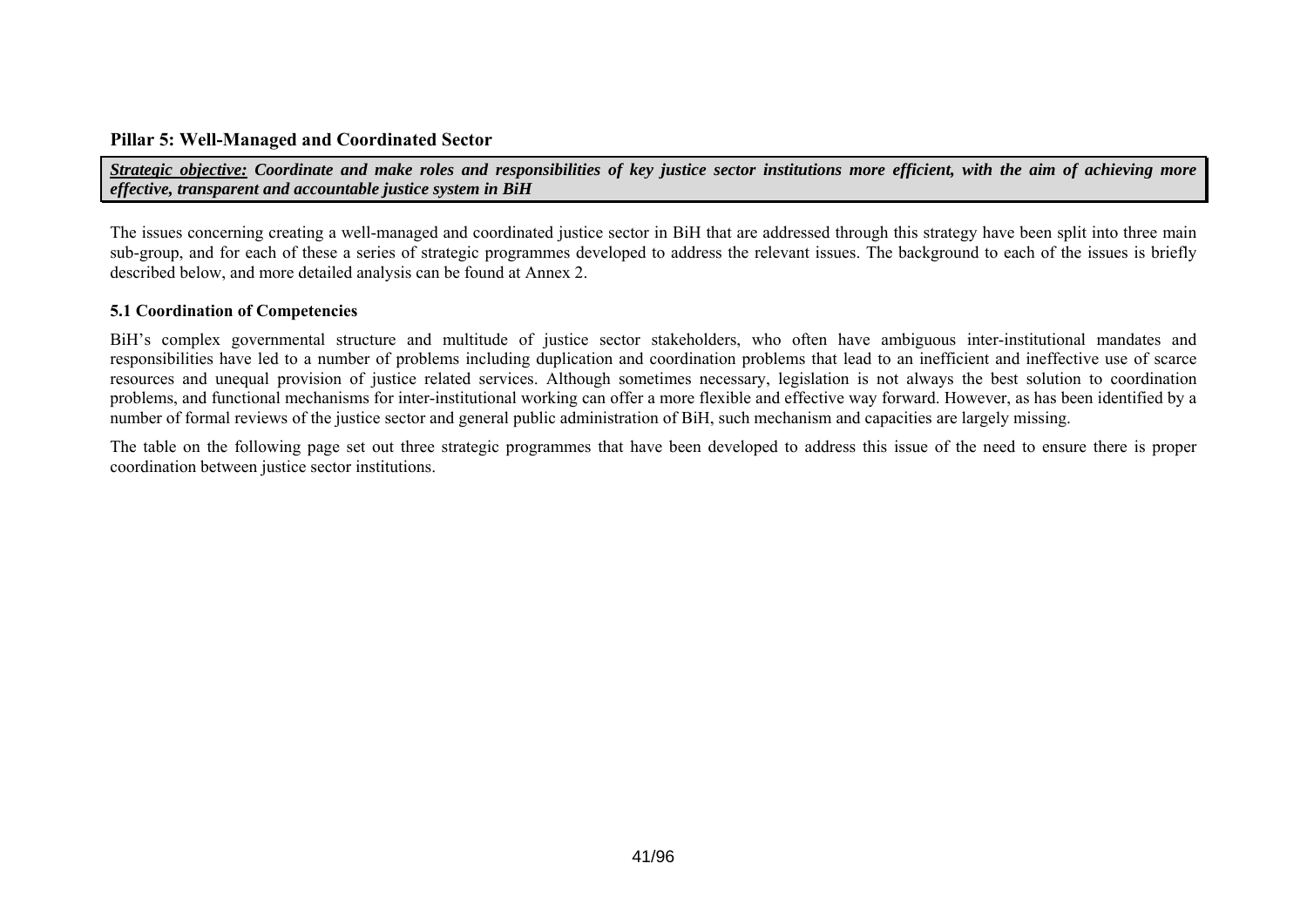|                                                             |                           |                                                                                | <b>Timeframe</b>                 |                                                                             |                               |                                                                                              |  |
|-------------------------------------------------------------|---------------------------|--------------------------------------------------------------------------------|----------------------------------|-----------------------------------------------------------------------------|-------------------------------|----------------------------------------------------------------------------------------------|--|
| <b>Strategic programs</b>                                   | $\mathbf{m}$ <sub>0</sub> | $12 \mid 24 \mid$<br>mo                                                        | 36 <sup>1</sup><br>$\mathbf{mo}$ | $48$ 60<br>$\mathbf{m}$ $\mathbf{m}$ $\mathbf{m}$ $\mathbf{m}$ $\mathbf{m}$ | Responsible<br>institution(s) | Indicators of implementation                                                                 |  |
| 5.1.1 Establish and hold ministerial conferences, with HJPC |                           |                                                                                |                                  |                                                                             |                               | . Initiate and hold ministerial conferences at least every six months, with HJPC             |  |
| President in attendance                                     |                           |                                                                                |                                  |                                                                             | MOJ BiH and                   | President in attendance as well; 2. Initiate and hold at least quarterly meetings of the MoJ |  |
|                                                             | entity, and BD            | secretaries and Assistants to Ministers and Brčko District representatives; 3. |                                  |                                                                             |                               |                                                                                              |  |
|                                                             |                           |                                                                                |                                  |                                                                             | JC                            | Strengthening capacities of the Bosnia and Herzegovina MoJ's SSPACEI for the                 |  |
|                                                             |                           |                                                                                |                                  |                                                                             |                               | purpose of providing technical assistance for these meetings                                 |  |
|                                                             |                           |                                                                                |                                  |                                                                             |                               |                                                                                              |  |
| 5.1.2 Strengthen the coordinating role of the Bosnia and    |                           |                                                                                |                                  |                                                                             | <b>MOJ BiH</b>                | 1. Clarification of legal provisions regulating the coordinating role of the Bosnia and      |  |
| Herzegovina MoJ                                             |                           |                                                                                |                                  |                                                                             |                               | Herzegovina MoJ and formal coordinating mechanisms with entities and BD JC                   |  |
| 5.1.3 Conduct in depth analysis of the impact of the MoJ    |                           |                                                                                |                                  |                                                                             |                               | MOJ F BiH and 1. In depth analysis conducted, with recommendations                           |  |
| restructuring at the cantonal level                         |                           |                                                                                |                                  |                                                                             | cantons                       |                                                                                              |  |

## *Pillar 5: Well-Managed and Coordinated Sector – Strategic area 5.1: Coordination of Competencies*

- o Promotion of better coordination and consultation between different parts of the justice sector in BiH at both political and technical level that will ensure more harmonious and effective management, monitoring and evaluation of the multiple tasks involved in the reform processes so that the justice sector as a whole meets collective objectives.
- oImproved efficiency by decreasing duplication of effort and increasing coherence by approaching problems jointly from a sector-wide perspective;
- oPrioritisation of reforms across the whole sector, will have a greater impact than directing scarce resources to areas which may be less in need than another;
- oCoherence of reform: improvements in one area may be dependent on corresponding changes in another;
- o A greater focus on citizens resulting in reform that has a greater chance of success because it takes full account of citizen needs as well as the intricate relations between the various levels and segments of justice sector.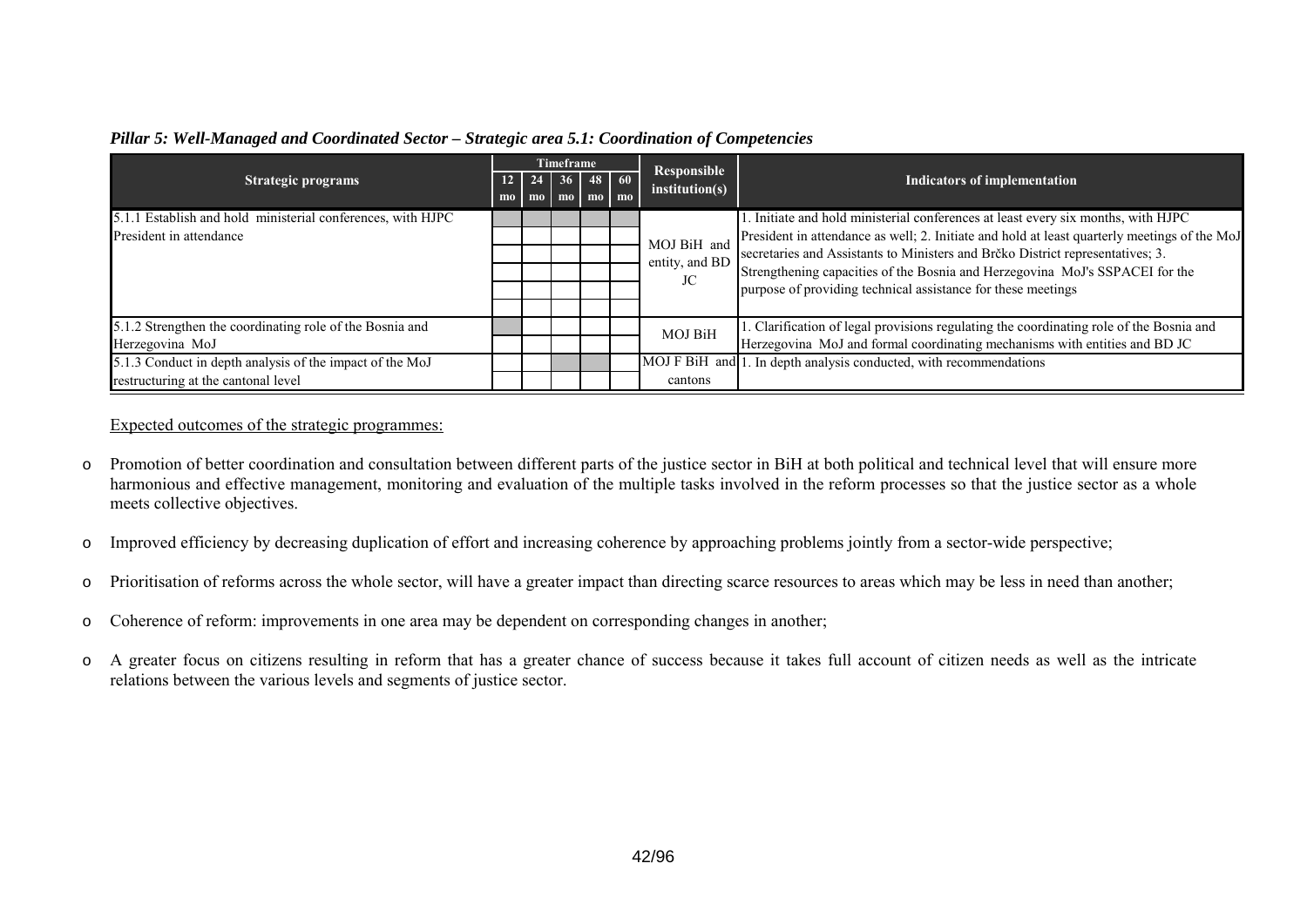## **5.2 Strategic Planning and Policy Development**

Until recently, none of the ministries of justice in BiH, nor the Judicial Commission of Brčko District, had the organisational and human resource capacity to take charge of coordinating justice sector strategic planning and policy development or for initiating harmonisation of justice sector legislation between different layers of government in BiH. In 2006 the state Ministry of Justice of created a Sector for Strategic Planning, Aid Coordination and European Integrations (SSPACEI) with the mandate of coordinating relevant planning activities at the institutional and sectoral level. However, SSPACEI is underresourced and will not be able to carry out its full range of responsibilities without the full complement of staff envisaged in the Rulebook. Entity Ministries of Justice and the Brčko District Judicial Commission do not yet have any similar units. Overall ministries of justice at the state and entity level, the Brčko District Judicial Commission and HJPC rarely exchange information or gather data in a coordinated manner in order to facilitate strategic planning, policy making and law drafting functions.

The table below sets out 2 strategic programmes with the aim of addressing these issues.

|                                                                     |  |                          | Timeframe |  | Responsible    |                                                                                                        |  |
|---------------------------------------------------------------------|--|--------------------------|-----------|--|----------------|--------------------------------------------------------------------------------------------------------|--|
| Strategic programs                                                  |  | $12$   24   36   48   60 |           |  |                | <b>Indicators of implementation</b>                                                                    |  |
|                                                                     |  | mo mo mo mo mo           |           |  | institution(s) |                                                                                                        |  |
| 5.2.1 Establish institutional capacities for strategic planning and |  |                          |           |  |                | MOJ BiH and 1. Smaller units for strategic planning established and operational in the entity MoJs and |  |
| policy development                                                  |  |                          |           |  |                | entity MOJs and Brčko District Judicial Commission; 2. Centre for policy development, documentation    |  |
|                                                                     |  |                          |           |  | BD JC          | and research established in Bosnia and Herzegovina MoJ                                                 |  |
| 5.2.2 Develop and maintain a system of collection, analysis and     |  |                          |           |  |                | MOJ BiH and 1. Types, ways of collection and access to relevant information defined; 2. System of      |  |
| exchange of all relevant information among the key justice sector   |  |                          |           |  |                | entity and BD collecting, analysis and exchange of information established between the justice sector  |  |
| institutions                                                        |  |                          |           |  | JC and HJPC    | institutions and NGO sector                                                                            |  |

*Pillar 5: Well-Managed and Coordinated Sector – Strategic area 5.2: Strategic Planning and Policy Development*

- o Development of more informed, appropriate and more strategic justice sector policies in BiH that are better coordinated between the levels of government and between the various justice sector institutions;
- oBetter communication and cooperation between justice sector institutions and between justice sector institutions and the NGO sector.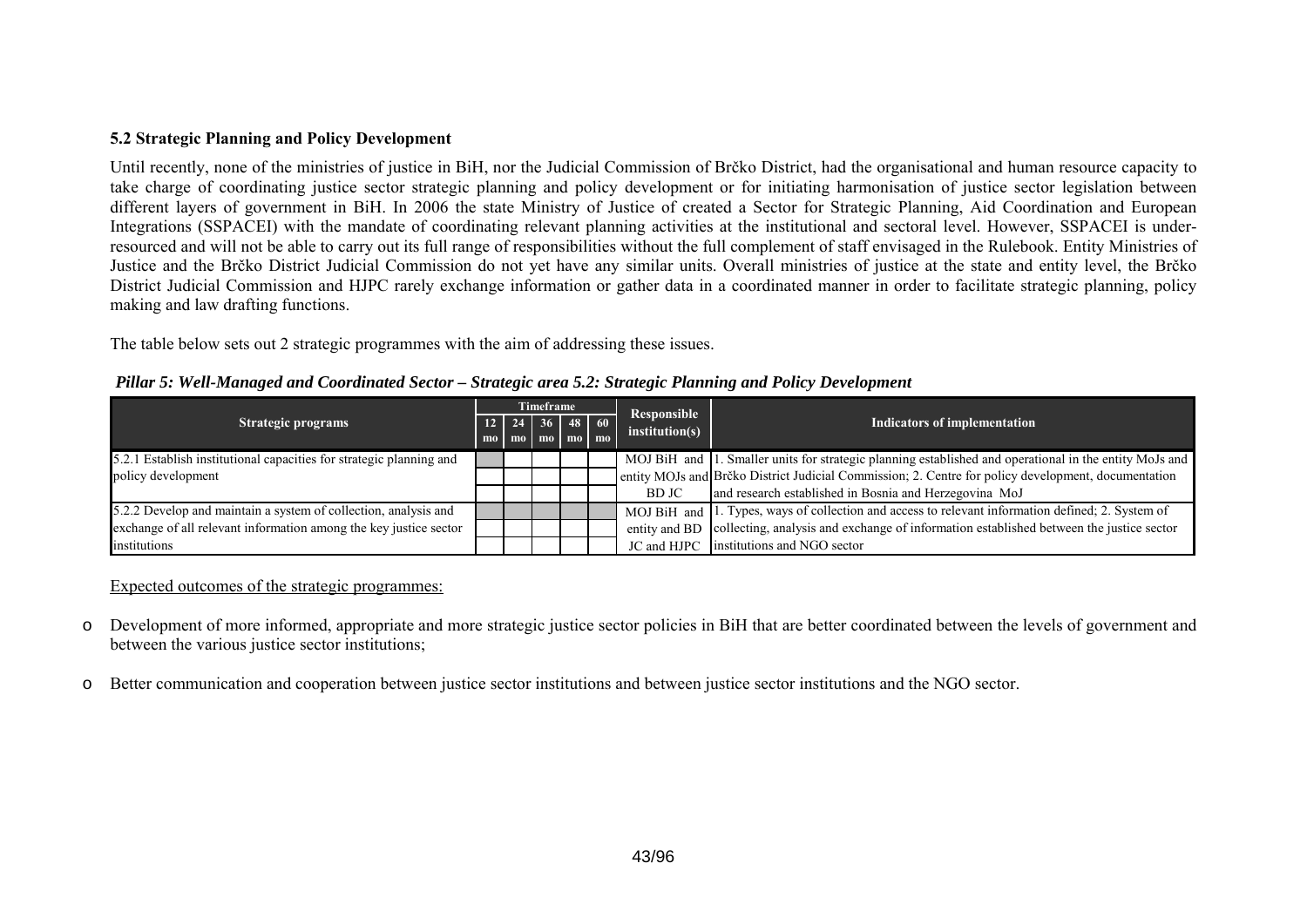## **5.3 Donor coordination and EU integration**

Until recently the greatest weaknesses in relation to donor coordination in the justice sector of BiH were the absence of a forum at sector level for a with the donor community on procedural and substantive integration of aid, and the lack of a state-wide justice sector strategy. Although these two weaknesses have now been addressed by the aforementioned creation of SSPACEI and the development of this justice sector strategy, more reforms are needed to ensure a transition from donor led approach to one that is led by local institutions. Even greater challenges are faced in relation to EU integration, but capacities within the Ministry of Justice of BiH and entities, as well as the Brčko District Judicial Commission are scarce. Mainstreaming EU integration functions into day to day operations at the professional level is likely to be difficult, especially given that in general, knowledge of the relevant justice system EU is very limited.

The following table sets out two strategic programmes designed to address these donor coordinated and EU integration related issues.

| Pillar 5: Well-Managed and Coordinated Sector - Strategic area 5.3: Donor Coordination and EU Integration |  |  |  |
|-----------------------------------------------------------------------------------------------------------|--|--|--|
|                                                                                                           |  |  |  |

|                                                                                                                         |                       |                                                            | Timeframe |          |          |                               |                                                                                                                                                 |  |
|-------------------------------------------------------------------------------------------------------------------------|-----------------------|------------------------------------------------------------|-----------|----------|----------|-------------------------------|-------------------------------------------------------------------------------------------------------------------------------------------------|--|
| <b>Strategic programs</b>                                                                                               | 12 <sup>1</sup><br>mo | 24<br>mo                                                   | 36<br>$m$ | 48<br>mo | 60<br>mo | Responsible<br>institution(s) | <b>Indicators of implementation</b>                                                                                                             |  |
| 5.3.1 Establish and maintain a mechanism for coordination of                                                            | MOJ BiH and           | 1. Mechanism of joint coordination with donors defined and |           |          |          |                               |                                                                                                                                                 |  |
| the justice sector institutions to effectively coordinate with the                                                      |                       |                                                            |           |          |          | entity, and BD<br>JC and HJPC | implemented with clear division of competencies among the institutions                                                                          |  |
| donors                                                                                                                  |                       |                                                            |           |          |          |                               |                                                                                                                                                 |  |
| 5.3.2 Establish the infrastructure and capacities in BiH and                                                            |                       |                                                            |           |          |          |                               | 1. Persons or units for harmonisation of the regulations established; 2.                                                                        |  |
| Entity MoJs and Brčko District Judicial Commission for<br>support to the process of regulation harmonisation in the BiH |                       |                                                            |           |          |          | MOJ BiH and<br>entity, and BD | Civil servants trained and acquired appropriate specialist skills in the<br>field of harmonisation, including the application of the policy and |  |
|                                                                                                                         |                       |                                                            |           |          |          |                               |                                                                                                                                                 |  |
| justice sector with the Acquis Communautaire                                                                            |                       |                                                            |           |          |          | JC                            | regulations impact assessment tools                                                                                                             |  |
|                                                                                                                         |                       |                                                            |           |          |          |                               |                                                                                                                                                 |  |

- o More strategic and systemic approach to donor coordination at sector-wide level that will act as a first step towards Sector Wide Approach ("SWAP") to donor programming and funding**[2](#page-43-0)**;
- o Improved institutional and sector capacities to efficiently and effectively prepare, coordinate and carry out the upcoming EU justice matters related accession process in BiH.

<span id="page-43-0"></span><sup>&</sup>lt;sup>2</sup> Although there is no single, widely accepted definition or model of a sector-wide approach to provision of donor support, the central idea of a SWAP is that in a given sector in a given recipient country, all significant donor interventions should be consistent with an overall sector strategy and sector budget that have been developed under the leadership of the recipient country.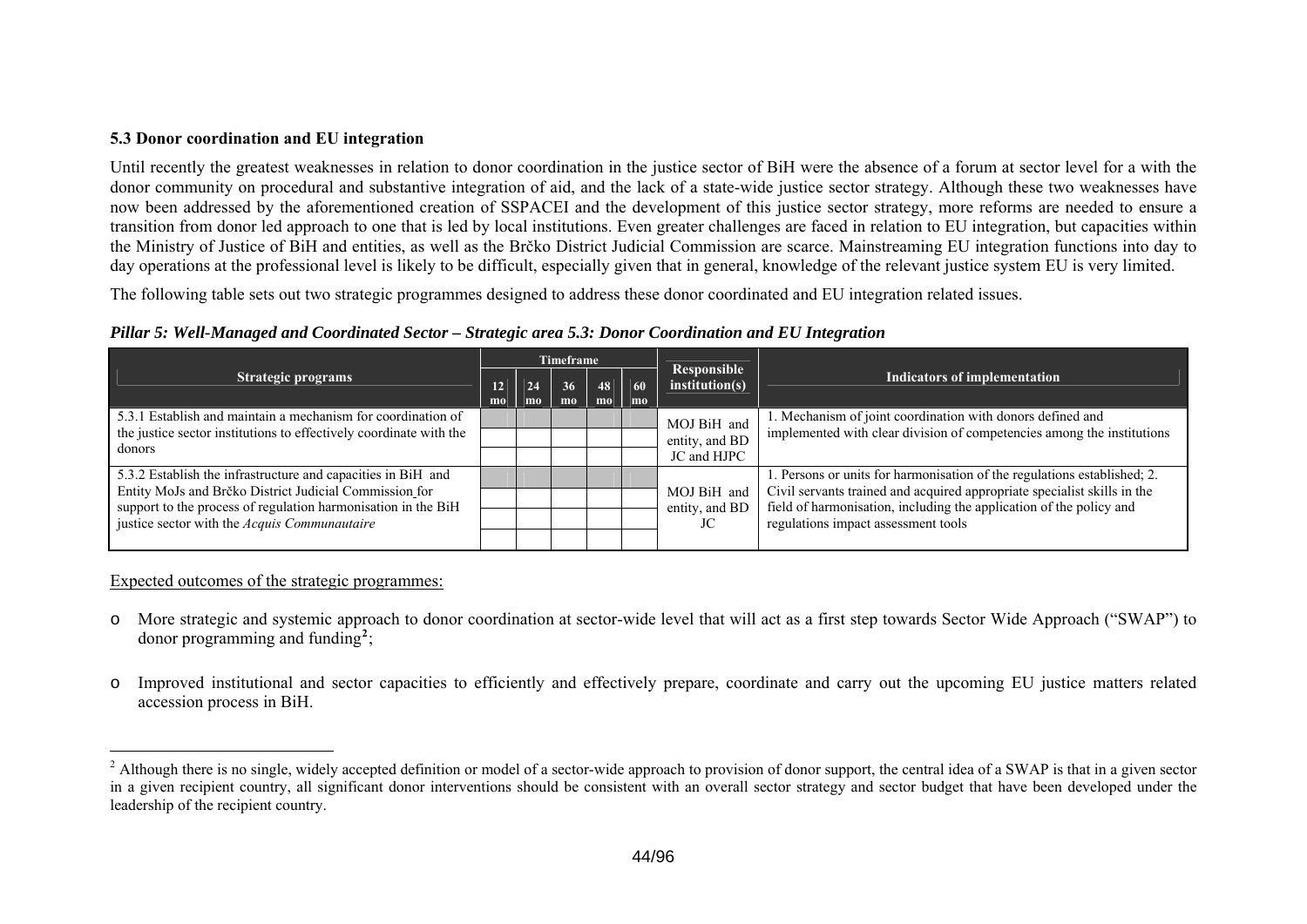## **Section 6: Key Unresolved Strategic Issues of the Justice Sector**

The justice sector stakeholders involved in the development of this strategy identified a number of issues, described in more detail below, that will have significant impact on both the independence and efficiency of the judiciary and need to be urgently reviewed and resolved in order to enable further progress of the sector. However, when discussing the various options for addressing these issues, the stakeholders involved encountered the limitations of the current constitutional arrangements in BiH and as such were unable, in spite of their best efforts, to reach agreement on the best way forward.

Although in recent years politicians in BiH, with support from the international community, have initiated actions for resolving some of the most serious issues facing the country's judicial system, for example by transferring certain responsibilities to the state-level government and the creation of a state-level judicial infrastructure including the State Ministry of Justice, the High Judicial and Prosecutorial Council, the Court of BiH, the Prosecution Office of BiH, as well as substantive and process laws in criminal justice, none of these reforms have been formally embedded in the constitution of BiH. As the process of constitutional reform has recently been reignited, and given the differing views of different justice sector stakeholders on the issues described below, it was unanimously decided that it would be best to consider the following options as part of the package of issues being addressed through the constitutional reform process.

## **Unresolved issue (i): Fragmented financing of the judicial system**

The process of annual budget preparation for courts and prosecutor's offices in BiH has changed dramatically in recent years since the Independent Judicial Commission (IJC) and later on the HJPC of BiH began to take an active role in assisting the courts in preparing draft budgets. However, the current system of financing is extremely complex requiring the HJPC to interact with 14 different ministries of justice (including the Brčko District Judicial Commission), 14 different ministries of finance, 14 governments and 14 parliaments in BiH in the process of budget adoption. As a result, the current system of the financing, features significant budgetary inequalities across 14 jurisdictions in BiH. It is impossible, as a result, to develop and implement any long term strategies, policies and priorities for the judiciary in BiH in a coherent manner. The current system of financing courts also hampers the efficient and effective allocation and spending of scarce budgetary resources.

The Working Group for the Judicial System strategic pillar explored two possible options aimed at remedying this issue.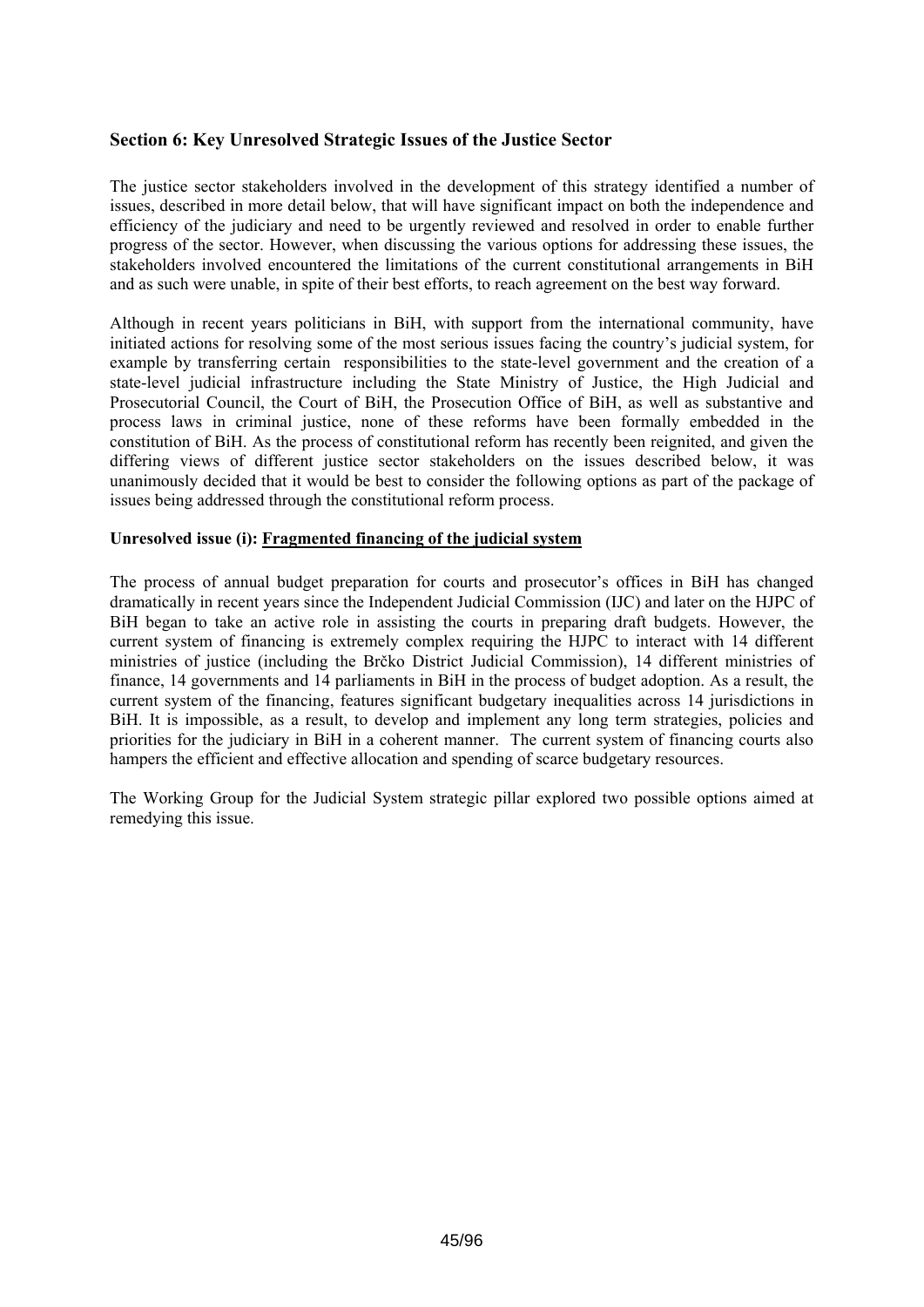## *OPTION No. 1:* Transfer the financing of the judiciary to the level of BiH

The first option draws upon the Functional Review of the Justice Sector in BiH prepared by the European Commission. This study acknowledges that the lack of a centralised funding authority causes, inter alia, significant inequalities in the administration of justice in BiH, jeopardises the independence of the judiciary and impedes the effective and efficient maintenance of the rule of law in BiH. As a result, this study spells out the following recommendation: "Court and Prosecutors' Offices in BiH should be financed at the level of BiH from the budget year 2007." In addition, Option no. 1 reflects the priority set out in the European Partnership for BiH which reads as follows: "Transfer financing of judiciary on the level of BiH", as well as a priority to: "Establish the central body for execution and monitoring of budgets (judiciary)".

The transfer of funding to the level of BiH would mean that there would be a centralised funding authority and accordingly the possibility of a sector-wide coherence in strategic planning, policy development and priority setting for the entire judiciary in BiH. Instead of interacting with a large number of stakeholders, such a financing system would enable the HJPC to lobby far more effectively with a single counterpart (i.e. the Ministry of Justice of BiH and Parliamentary Assembly of BiH) for the interests of courts and prosecutor's offices, to prioritise their requirements, to ensure equality in terms of funding based on more realistic and well-thought-out figures, to allocate funding efficiently and effectively and to provide financial planning and assistance.

Such a financing system would also minimise the potential for political influence in the process of budget development and execution and over the court's in general. In this way the budget process would become more transparent, fair and non-discriminatory.

*OPTION No. 2:* Transfer the financing of the judiciary from the level of 10 Cantons to the Federation of BiH

Due to the lack of consensus among the Working Group members with regard to option no. 1, the Working Group also explored the option to transfer the financing of the judiciary from the level of 10 Cantons to the Federation of BiH level of authority. This option would mean that the judiciary would in future be financed from 4 jurisdictions i.e. the State, the Federation of BiH, Republika Srpska and Brčko District budgets. This option would partially remedy the current fragmentation of the financing system of judiciary in BiH by reducing financing from 14 to 4 sources. Though an improvement on the current situation, this is also not the optimal solution as financing would still be fragmented.

It should be noted that neither of the 2 options above implies the establishment of a "single judiciary" in BiH. The four existing jurisdictions (i.e. BiH, Federation of BiH, Republika Srpska and Brčko District) would preserve their respective mandates as four "individual" jurisdictions, regardless of the financing source.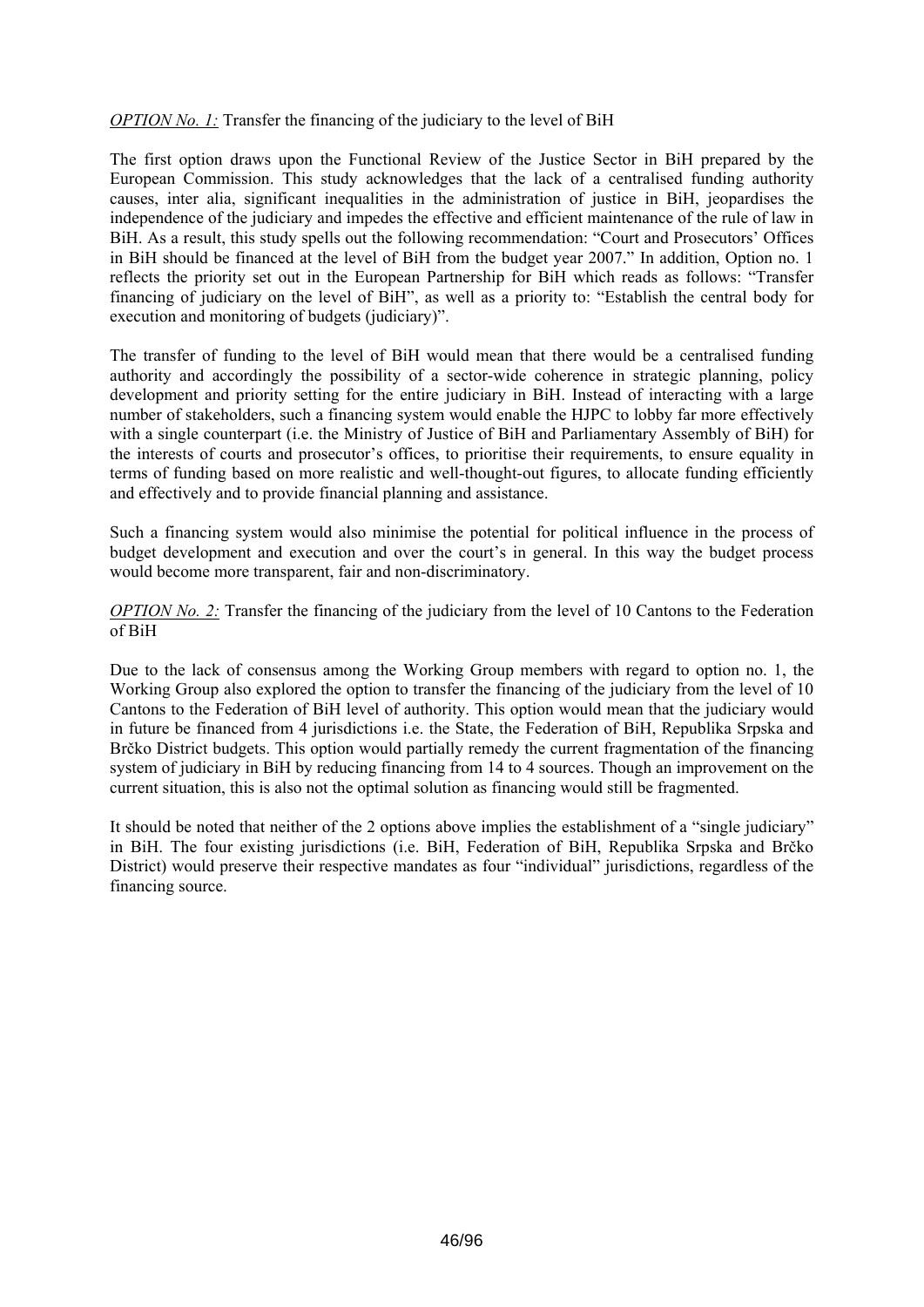## *Challenges to consolidating the financing of the judiciary*

If and when a decision on consolidating the financing of the judiciary either at the Federation of BiH level or at the state level of BiH, the implications for distribution of indirect taxation revenues as well as implications for the budgets of each of the respective levels will need to be considered in detail. Likewise, the existing responsibilities and authorities of ministries of justice (i.e. the Judicial Commission of Brčko District) of those levels from which the authority for financing the judiciary is being transferred have to be re-examined and adjusted to the changed circumstances.

The relationships between the executive, legislative and judicial branches will also have to be reconsidered and changed to reflect the newly established arrangements. Implications for other parts of the justice sector and links to other parts of the public sector will also need to be examined.

Before any political decision is made or actions initiated, a comprehensive and extensive analysis of the consolidation of the financing of judiciary and its implications on the existing legislative, institutional, financial and budgetary framework in BiH needs to be conducted. The findings from this analysis will then need to be reviewed by political decision-makers. This analysis should be driven by the ministries of justice, Brčko District Judicial Commission and the HJPC in BiH, although donor assistance could be sought to provide financial assistance and expertise to conduct the analysis.

## **Unresolved issue (ii): Harmonisation of substantive and process civil and criminal laws**

Legal experts and individuals from judicial practice have assessed that the current ad hoc bodies established for the purpose of harmonising civil and criminal substantive and process laws are neither efficient nor sustainable. This situation is a result of the constitutional and administrative framework of BiH in which the state level does not have authority to promulgate civil and criminal laws which could be applied throughout BiH. The experiences of other federal states differ in this issue, but a majority have, at a minimum, harmonised criminal laws. Considering the lack of consensus at this time to enable the drafting of single laws, an agreed approach to dealing with this issue will need to be decided over the timeframe of this strategy.

## **Harmonisation of court practice**

A state governed by the rule of law is characterised by the equality of all citizens before the law and its natural corollary, unity in interpretation of the law. Fragmented interpretation of the law poses a threat to the equality of citizens. Unity in interpretation of laws is a guarantee designed to secure individual interests and the stability of business relations. Harmonised interpretation of the law has a heightened importance in the present context of political, economic and social transformations in BiH and further EU integration, especially since the latter will bring about a large increase in the number of legal texts further affecting unity of interpretation in court rulings. At this moment, BiH does not have a mechanism which ensures the unity of the interpretation of the laws throughout the entire BiH.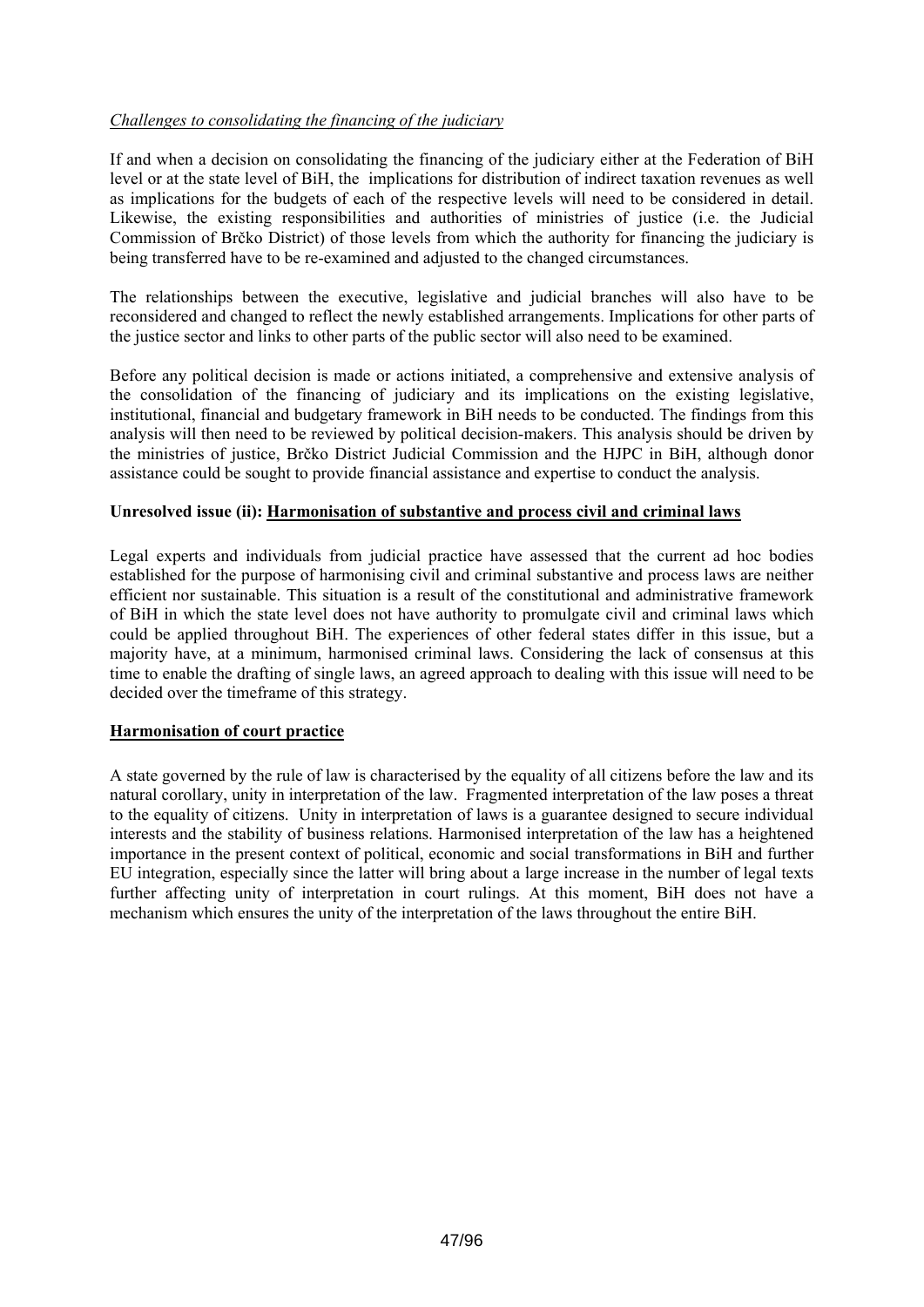Nowhere is this more relevant than in the present dilemma about which Criminal Code should be applied in war crimes cases. To date war crime case proceedings in the entities have mainly applied earlier criminal codes, which allow for a maximum of 20 or 40 years of imprisonment (depending upon the entity), while the Court of BiH applies the Criminal Code of BiH, which carries a maximum of 45 years imprisonment. Defendants at the Court of BiH contest these sentencing discrepancies. While the Constitutional Court of BiH has issued a ruling attempting to resolve these sentencing variations, legal practitioners insist that the decision is not binding at the entity level.

The failure to acknowledge the binding nature of Constitutional Court decisions is worrying and only serves to further exacerbate an already difficult situation, both in this specific example and in numerous other instances. Such examples of dramatically inconsistent practices can be found on all issues—from civil cases to pre-trial detention decisions, and calls into question equality before the law and legal certainty.

Establishment of common jurisprudence in numerous areas is urgently required, in particular, both practitioners and the people of BiH want to see sentencing practices strengthened and harmonised. In light of the above, the Working Group for the Judicial System explored an option, as described below, aimed to remove this evident shortcoming in the judicial system. Although no agreement was reached through the strategy development process, as mentioned above, an arrangement for this issue needs to be sought at the latest during the constitutional reform process.

BiH does not have a Supreme Court of BiH and therefore none of the advantages that a Supreme Court provides. A Supreme Court is required to perform the dynamic role of interpreting the law, and to see that the law is equally applied by courts, thus ensuring homogeneity in judicial practice across BiH. As guardian of the law, a Supreme Court contributes towards maintaining legal security and the protection of freedoms and fundamental rights.

Aware of the problem that the lack of a Supreme Court of BiH poses, the Council of Europe Parliamentary Assembly issued a Resolution 1564 (2007) on "Prosecution of offences falling within the jurisdiction of the International Criminal Tribunal for the former Yugoslavia (ICTY)", whereby it called upon the authorities of BiH to, *inter alia*: "*ensure the harmonisation of case-law, consider setting up a national supreme court, or grant the powers of a supreme court to an existing court so as to secure legal certainty;*".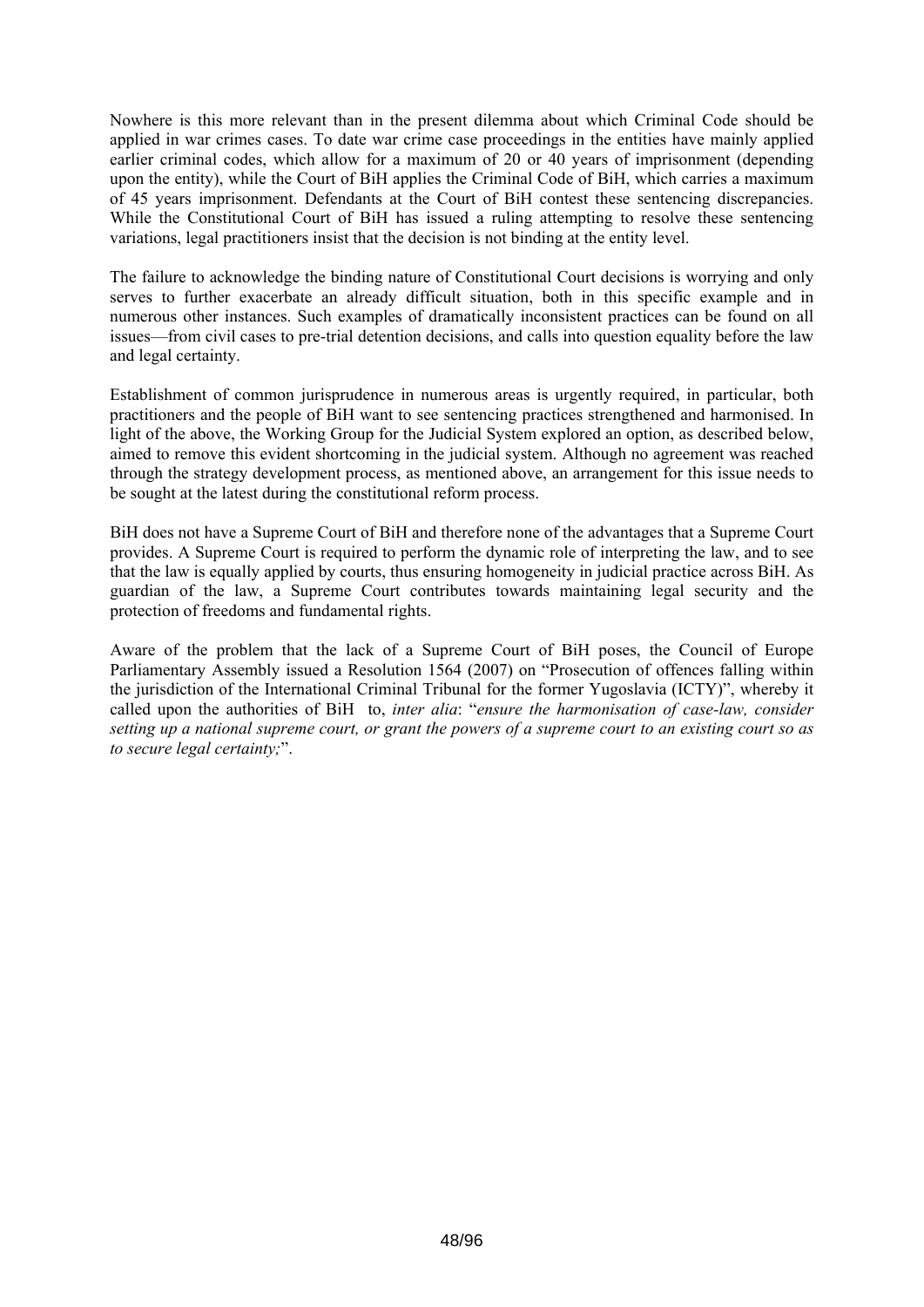## **Section 7: Implications of the JSRS on Medium-term Budgets**

## *Introduction*

The implementation of the JSRS has financial implications for all government bodies with justice sector responsibilities. This section explores the context within which funding for the JSRS will be found and the implications of the JSRS on medium term budgets.

All 14 governments, with justice sector responsibilities, in Bosnia Herzegovina have introduced a new system and processes for budget planning. The system and processes are common to all 14 jurisdictions. The new budgeting system and process has been in place at BiH, Republika Srpska and Federation of BiH levels for four years. In Brčko District and the ten Cantons the new budget system has been in place for the last two years.

The three main features of the new budget processes are:

- The use of programme budgeting to structure bids and financial management
	- o Each spending unit groups its activities into a limited number of programmes
	- o The programmes are managed collectively to achieve an overall operational objective or objectives
	- o Each year the programmes submit bids for additional resources as well as indicating ways in which efficiencies and cost reductions will be achieved
- The compilation of three year budgets at all levels
	- o Each government, advised by their MOF, determines budget ceilings for all budget users for a three year period
	- o Budget users can plan in the medium term with three year spending allocations covering recurrent and capital spending
- The requirement to supply performance information for both existing funding allocations as well as bids for future increased funding
	- o Each budget user must demonstrate an efficient and effective use of the current funding
	- o In addition performance data must be supplied to indicate target performances for the next three years in terms of outputs, outcomes and efficiencies

The focus on budget planning now takes place in the first half of the year with an end date of 30 June. By that time all governments should have approved their Budget Framework Paper setting the factors which have led to the revenue forecasts, general fiscal strategy and the determination of budget ceilings for each budget user for the next three years.

## *Budget prospects for the medium term*

The Budget Framework Papers approved in 2007 offer some clear indication of the overall budget prospects for the next three years. It is within this context that actions listed in JSRS will have to compete for scarce resources with all of the other sectors. Each sector in Bosnia is facing the demands and needs of citizens together with the pressures from the international community to upgrade services and create additional functions.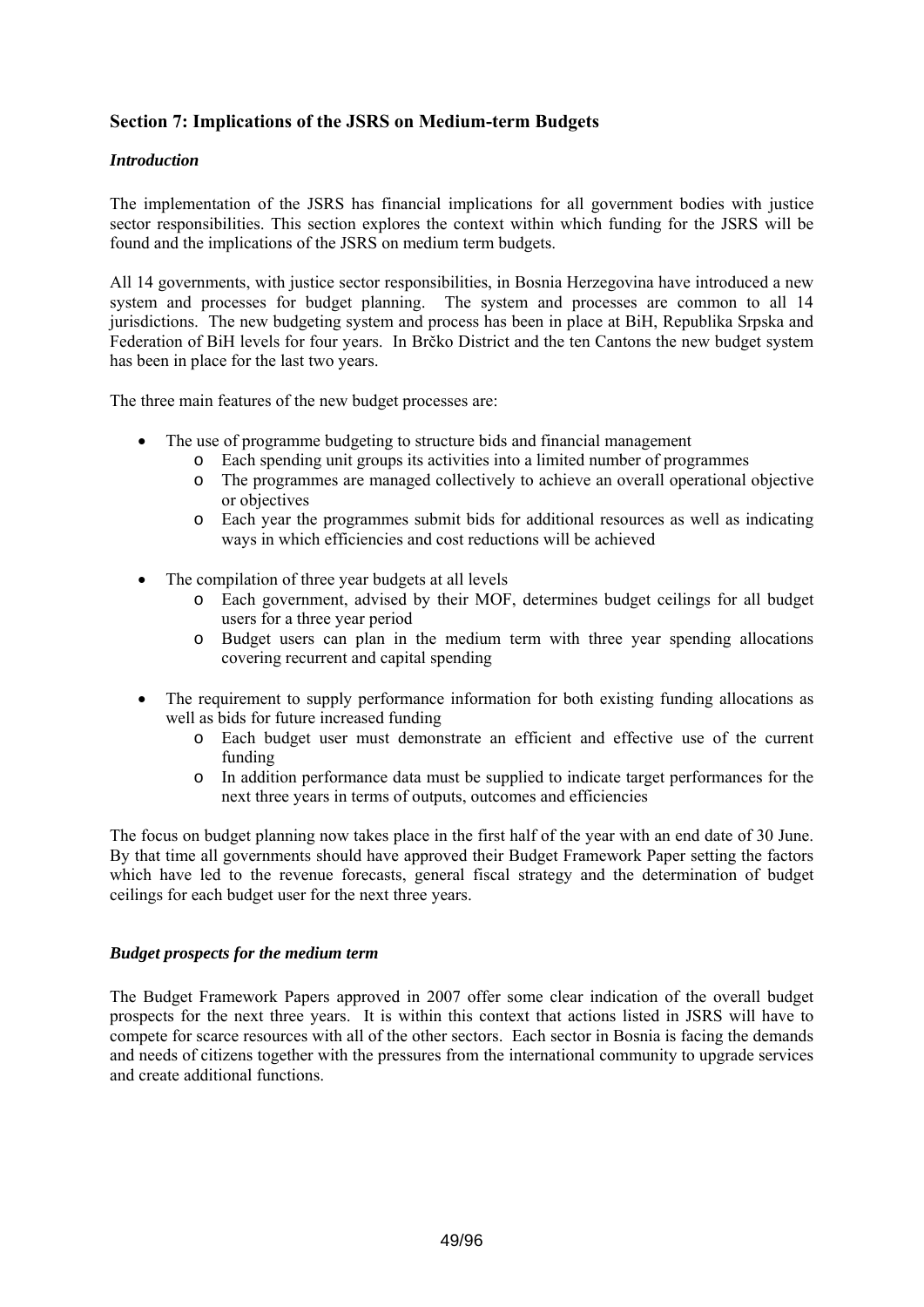Current forecasts expect an annual GDP growth of around 5.5% for the medium term. BiH will continue to have to operate a tight fiscal strategy, maintaining a strong control over public spending to avoid even higher current account deficits. The revenues controlled by the Indirect Taxation Authority are forecast to increase by just over 3% per year. Even when other revenues are taken into account the prospects for funding growth in the medium term are limited. Each sector within the public sector as a whole will have to secure the maximum output from existing resources as well as bidding for the limited increase in funds which are available. These increases will have to fund salary increases as well as extra staffing and other increases in running costs and capital spending.

The 14 governments with a justice function have just completed another round of Budget Framework Papers (BFP) for the period 2008/2010. These BFP's take the form of preliminary budgets and set the framework for the annual budget determination by each government. These latest BFP's provide a clear guide for the implementation of the JSRS as they set out the current expectations for spending in the justice sector across the 14 governments.

The funding position of the justice sector has to be set against the overall financial situation across the 14 governments. Over the next three years the BFP's are forecasting overall spending levels as follows:

| <b>Millions KM</b>          | 2007 | 2008 | 2009 | 2010 |
|-----------------------------|------|------|------|------|
| BiH                         | 750  | 861  | 910  | 1002 |
| <b>Brčko</b>                | 223  | 193  | 189  | 192  |
| Republika Srpska            | 1730 | 1784 | 1839 | 1907 |
| <b>Federation BiH</b>       | 1435 | 1402 | 1486 | 1531 |
| Cantons                     | 1764 | 1769 | 1776 | 1833 |
| <b>TOTAL</b>                | 5902 | 6009 | 6200 | 6465 |
| % annual increase (overall) |      | 1.8% | 3.1% | 4.3% |

These spending levels will have to cover salary increases, higher costs for materials and sustaining as large a capital programme as possible. There will be severe competition for the limited additional resources at all levels, with several other sectors also having very strong claims for priority funding growth.

A brief analysis of the BFP's, from the justice sector perspective, shows that there are a number of factors underpinning the demand for extra resources in the justice sector:

- The need to provide replacement funding for projects and developments initially funded by international donors, e.g.
	- o The transfer of current international funding to BiH, over the next three years, for the State Registry, State Prosecutor and State Court. This will result in an additional annual funding requirement of over KM14 million by 2010 simply to maintain the current position.
	- o The funding requirement of HJPC to replace international funding of its operations which will total over KM 3 million by 2010
- The need and commitments to complete the funding of institutions according to the approved Rulebooks, especially in relation to staffing levels, e.g.
	- o BiH MOJ will expect to have a further 45 staff by 2010
	- o Republika Srpska Attorney General's Office to have an additional 33 staff by 2010
	- o Republika Srpska Ministry of Justice to receive KM 3 million to support more adequate levels of spending on non staffing items for existing services
- The need to fund new developments to fill gaps in the framework of services within the justice sector, e.g.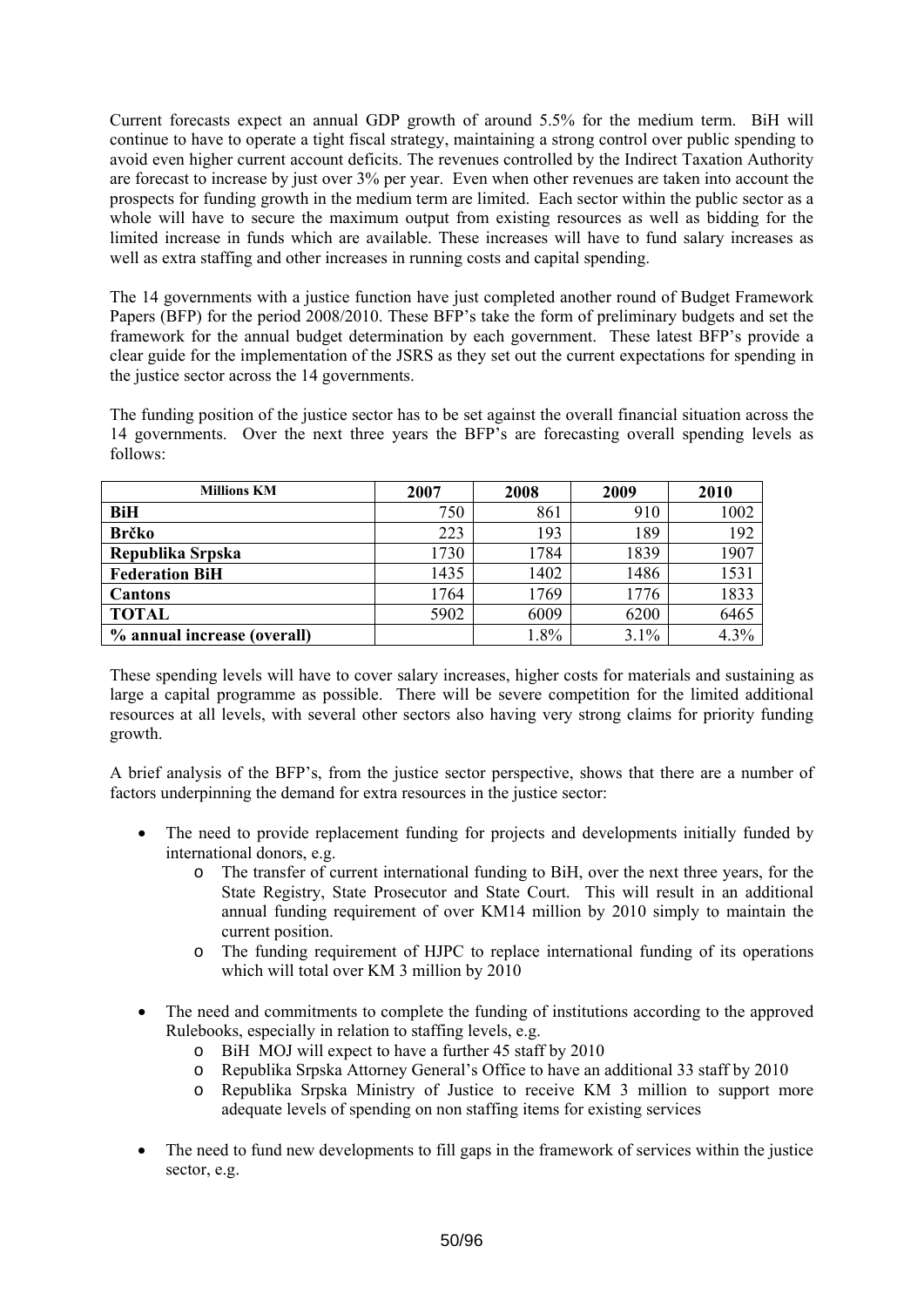- o BiH proposals for the creation of a more widely available civil and criminal legal aid system, which will hopefully start in 2008
- o In the Republika Srpska the establishment of a special department within the Regional Court Banja Luka, in line with the Law on Fight against Organised Crime and Heavy Forms of Economic Crime
- The provision of international donor funds to support additional services within the justice sector. At a future date, these new developments will need to be funded from BiH sources, and this will place further pressures on funding by committing funds in advance. Examples include:
	- o The capital expenditure to construct a State Prison facility costing over KM 24 million, with an eventual estimated minimum annual cost of KM 6 million in 2010
	- o Procurement of additional ICT equipment for 86 courts and prosecutors' offices in Federation BiH and Republika Srpska. Until now, these activities were financed by the International community (EC, USAID, ICITAP, Norwegian Government etc.), and now activities are being transferred to domestic source of financing, for which needs in 2008 are KM 2,94 million, in 2009 KM 3,96 million and in 2010 KM 3,33 million (presented in the capital investments of the HJPC).
	- o Federation BiH Ministry of Justice for the unit for land-registry administration requiring KM 3,2 million in 2008, KM 3,2 million in 2009 and KM 3,2 million in 2010. Financing will be from donor funds but eventually the costs will have to be borne by Federation BiH budget funds.

In addition to the examples quoted above there are other projects and developments, supported currently by international donors, which will require BiH funding to sustain the services in the longer term. It will be necessary to assess the full level of current dependency on international funding for current services in order that a complete picture is obtained of the requirement for BiH replacement funding to maintain existing services. For example, Federation BiH will receive over KM 3 million for the next three years to support land registration, but at the end of this period the costs will have to be supported from the Federation BiH budget. The assessment should also include the consequential demand for BiH resources from internationally funded capital developments of both construction and equipment projects, especially ICT projects. The justice sector has received a massive amount of ICT investment, funded by international donors, and this investment has to be funded to maintain, repair and replace ICT equipment which is fundamental to the operation of existing services. This will place a very significant burden on materials spending across all governments.

Within the budget process for all governments, there is an expectation that savings from improved management of existing services, or the deletion of some existing services, will create some funds which can then be applied to new projects and developments. However, an examination of the BFPs reveals that virtually no savings have been identified in the justice sector. A critical source of funds for new projects is thus not available, thus intensifying the sector's need to compete with other sectors for the limited 'growth' funds. As the sector is funded by 14 governments, and is thus very fragmented, it is unlikely that significant resources can be found from savings. If the justice sector had a single budget it is possible that some rationalisation of services could lead to savings and provide funding for new projects.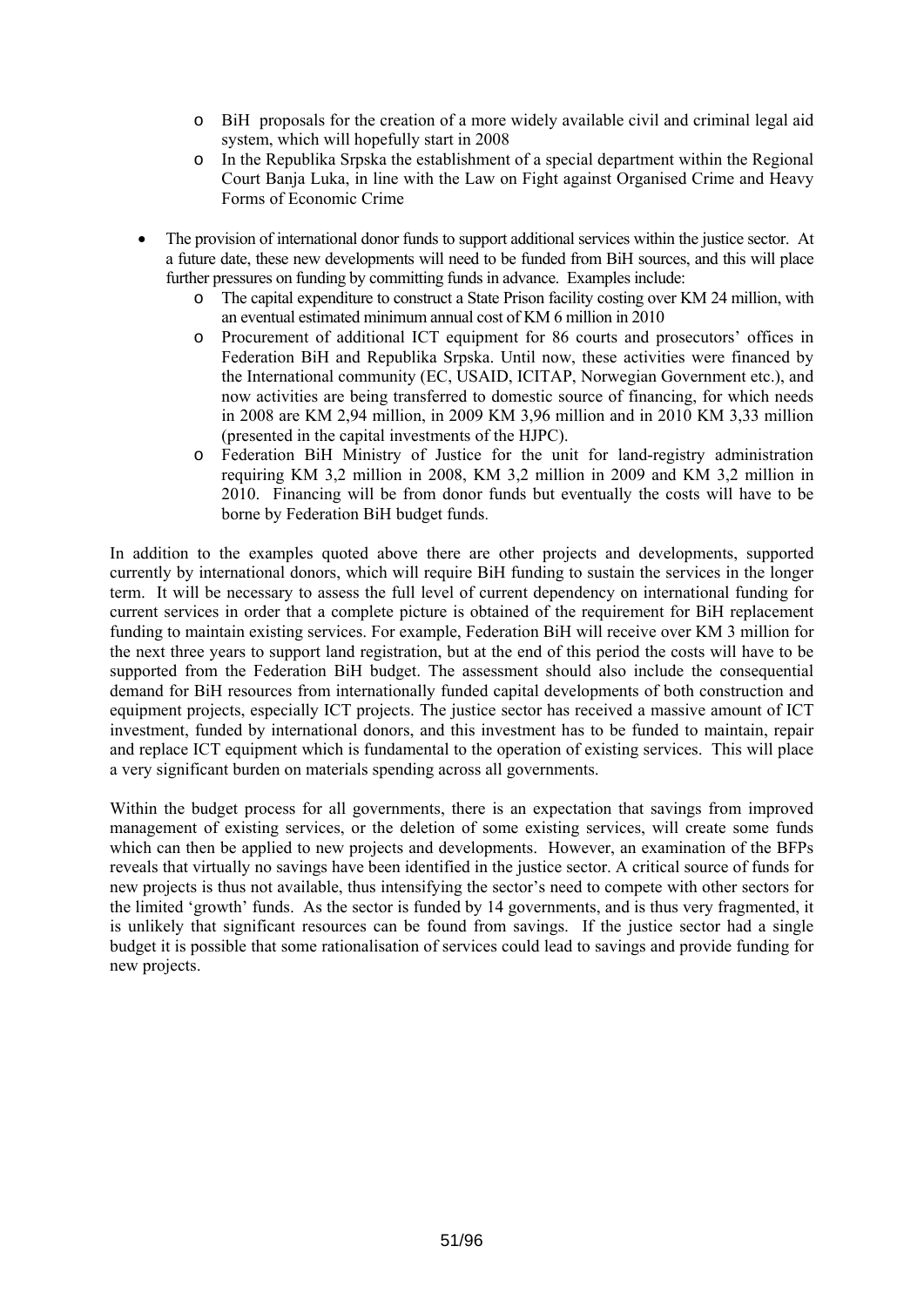In view of the demands which flow from the programmes in the previous sections of the JSRS, and in the light of the budget processes being followed by governments a critical task within the action plan for JSRS will be the construction of an affordable funding strategy to underpin the action plan. In their programme formats the budget priority review tables submitted by all justice sector institutions provide a detailed base from which a comprehensive financial picture for the sector can be developed. In looking ahead to the implementation of JSRS it will be vital that a comprehensive strategy is compiled taking into account:

- The detailed current financial position of all justice sector institutions as set out in the programme budget tables provided to all 14 governments
- An assessment of the current level of dependency on international funding and the future implications for BiH funding
- A rigorous review of all funding in the justice sector to identify any savings to be afforded in order to provide some funding for the additional services and operations set out in JSRS
- A creative examination of ways of funding developments in the justice sector which is not wholly constrained by the current jurisdiction divisions.

## *Conclusions*

The new budget process offers much opportunity for the justice sector to be funded at improved levels. It is a sector which has already had a significant amount of support for strategic development and increased performance. The implementation of the JSRS should further enhance this progress. Other sectors may be starting with a weaker position but as they become more effective, the competition for resources will intensify.

The justice sector will have to promote its case based on sound evidence, commitment and delivery even to stay in its present position. In order to meet the expectations of the JSRS, the justice sector, overall, will have to access much higher levels of funding from all governments. This will be a severe challenge in the years ahead, starting with the budget cycle for 2009/2011 in early 2008. It is likely that the sector will be more successful if its bids are underpinned by a sound longer term coordinated strategy.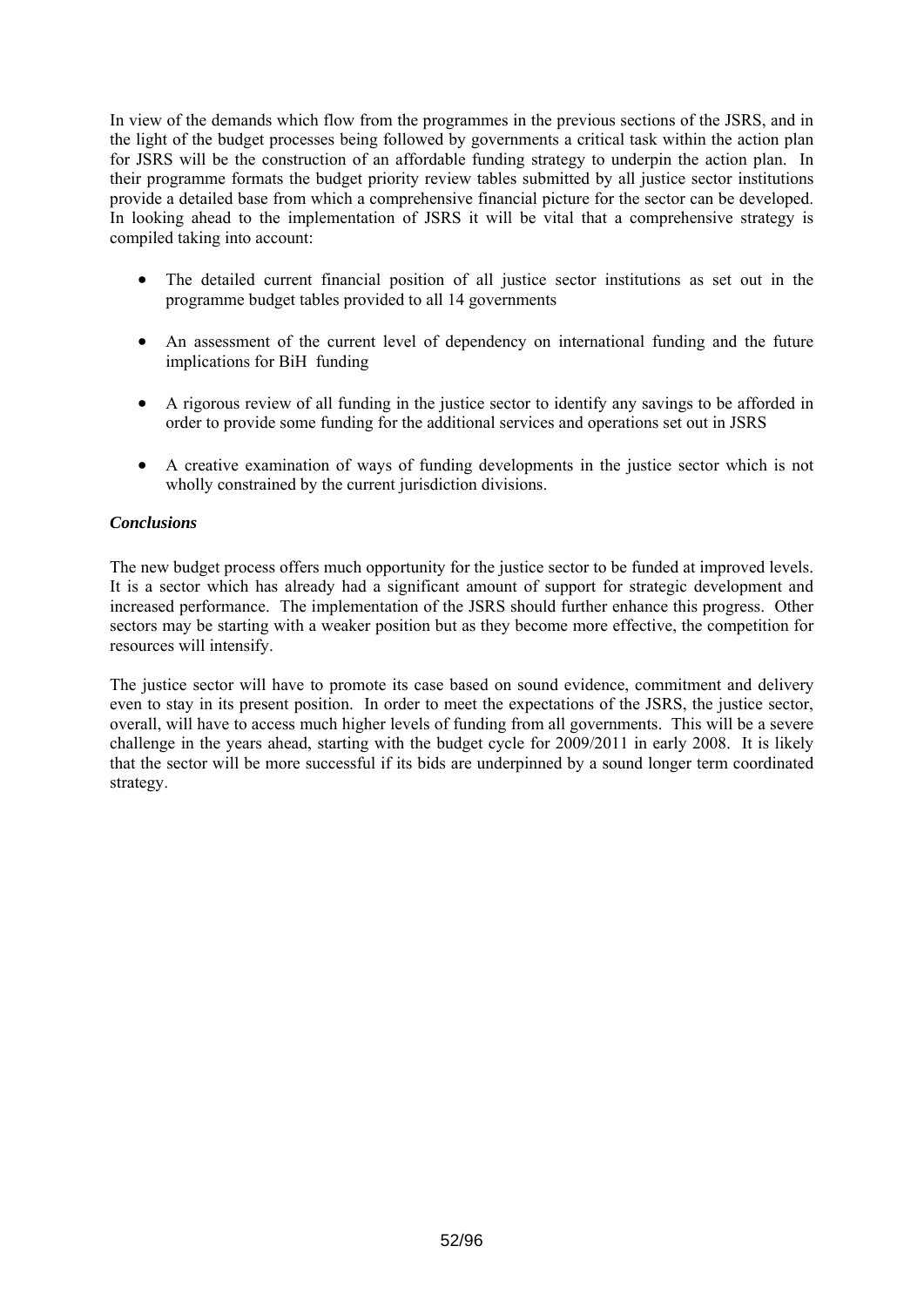## **Section 8: Implementation of the JSRS**

## *Managing the implementation of the JSRS*

The strategic objectives and programmes determined in the preceding sections set the strategic courses of action for addressing the key issues facing the justice sector in BiH in the coming five-year period, which have been agreed between the relevant justice sector institutions through a highly consensual and consultative approach. Given the complexity of the legislative and governance arrangements of the sector, a similar process also needs to be adopted for monitoring implementation progress against indicators determined in the JSRS.

The responsibility for implementation of the objectives and programmes envisaged in the JSRS will lie with all responsible institutions identified in the strategy. Political and strategic oversight of JSRS implementation will be provided by Ministerial Conferences that will take place on a bi-annual basis. Such conferences are a new concept in the public administration of BiH, but an instrument, nonetheless, widely used in other federal states. The members of the Ministerial Conferences would be the ministers of justice of BiH, entity, and cantonal levels, as well as the President of the Brčko District Judicial Commission. The President of the HJPC should also attend and participate in all Ministerial Conferences. Apart from closely monitoring the implementation of the Strategy and providing the political and strategic direction for the Strategy, Ministerial Conferences may be used as a forum for discussing other related issues which fall outside the realm of this Strategy but are of concern for the justice sector, such as those strategies mentioned in Section 2. Ministerial Conferences, if prepared and managed successfully, can become a good example for other sectors seeking to improve the level of coordination and cooperation among key stakeholders.

For all the pillars of the JSRS each Ministerial Conference will firstly review progress of the previous six months against proposed joint annual work plans and decide upon any needed changes for the following six months. If programmes need to be re-modified or changed the members attending the ministerial conference will have a mandate to do so. It is of utmost importance that Ministerial Conferences become a recognisable event in the calendar of governmental business and wide support for them is ensured. SSPACEI of the Ministry of Justice of BiH will be in charge of organising these conferences and performing the role of technical secretariat and adviser to them.

For each of the strategic pillars, permanent functional working groups will be established. These will be responsible for developing annual joint work plans and be in charge of taking forward all the activities identified within a particular strategic pillar. The Steering Board responsible for overseeing the development and approval of this strategy is responsible for appointing these working groups before its mandate expires. Ministries of justice of BiH and the Brčko District Judicial Commission, represented by their respective secretaries or assistant ministers or other relevant positions in the case of the Brčko District Judicial Commission (depending on the strategic pillar in question), should be members of these working groups, together with other key justice sector stakeholders (such as the HJPC and others).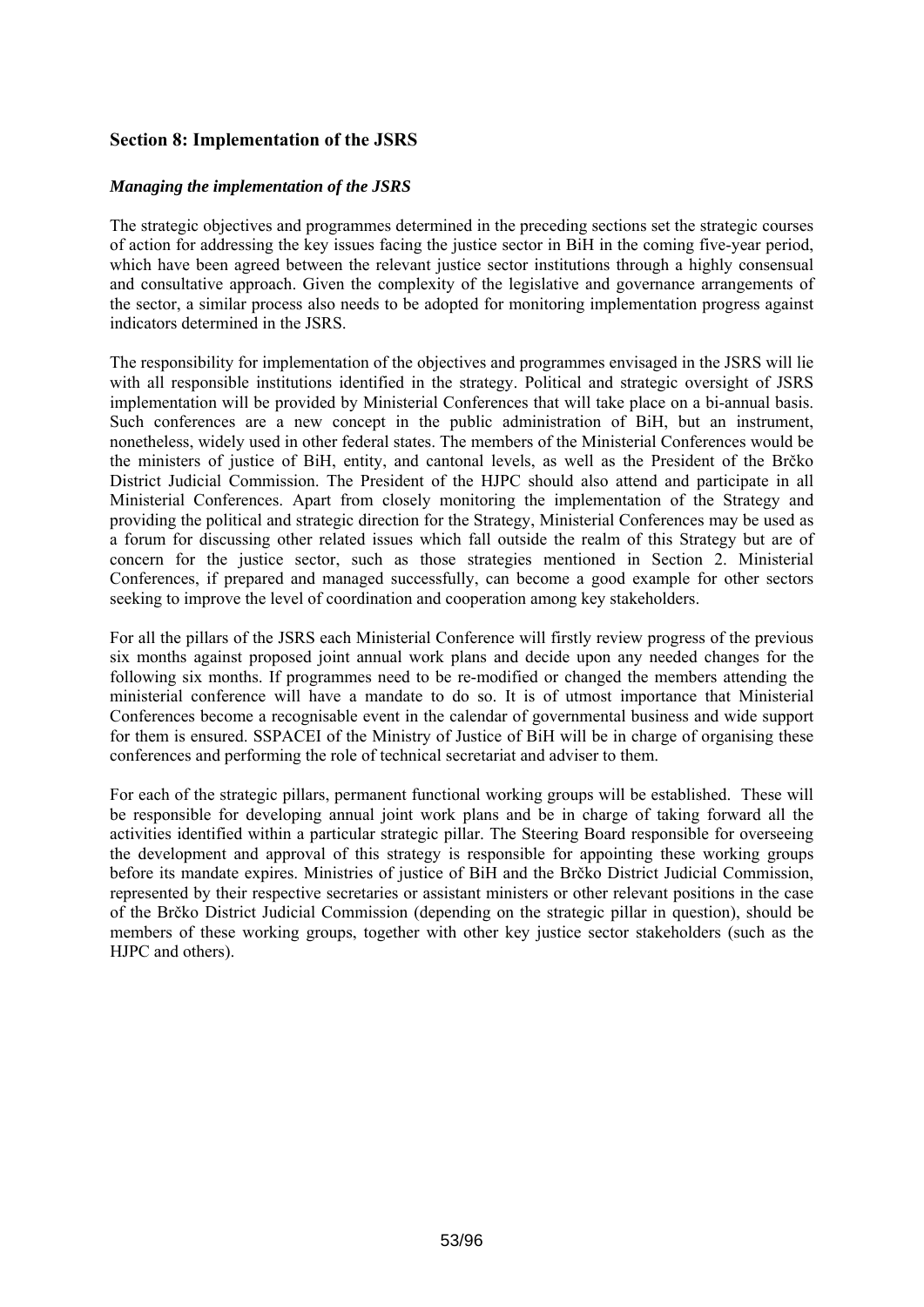It is recommended that the permanent working groups meet at least quarterly and that this forum be used by its attendees to discuss other matters of relevance for the justice sector, aside from those set by the JSRS. SSPACEI will perform the role of the technical secretariat for the work of the functional working groups making certain that identified appropriate activities are undertaken, monitored and reported within the designated timeframe and achieve the anticipated outcome.

In addition to providing secretariat support to the above bodies, SSPACEI will be responsible for overall coordination of all activities envisaged in the JSRS, including collection of data for monitoring and evaluation purposes as described in Section 9. Once the strategic planning units are established in the entity Ministries of Justice (as planned within this Strategy), they will be a major support to the SSPACEI in overall coordination and implementation.

Given the critical nature of the coordination role to the successful implementation of the JSRS, it is of utmost importance that SSPACEI of the Ministry of Justice of BiH is fully staffed and that entity ministries of justice create smaller but similar units which will assist in the process of managing the implementation and making future strategies. It is also important that these units invest time, energy and resources in continuous building of its analytical capacities in monitoring and evaluating the progress against plans and developing new justice sector plans and policies. SSPACEI still needs to gain the trust of other justice sector stakeholders if it desires to be driving force of the reforms. This requires SSPACEI to become a centre of excellence, a hub of knowledge and information, offering its services to all in the justice sector.

## *Policy initiatives foreseen by the JSRS*

Aside from establishing effective governance arrangements, the successful implementation of the JSRS depends largely on the capacities of justice sector institutions, in particular the ministries of justice and the Brčko District Judicial Commission, to develop analyses and accompanying policy recommendations for key issues identified in this strategy. Sustainable reform in the justice sector is dependent on developing capacities and processes for conducting holistic reviews of relevant policy issues within the sector and proposing adequate policy initiatives needed to address these issues.

A policy unit should be established within the Ministry of Justice of BiH and it should, at a minimum, lead and coordinate initiatives for the development of relevant policy analyses, but also support the decision-making process of the Ministerial Conferences.

Likewise, the JSRS explicitly foresees a series of legislative initiatives as ways of addressing core issues of the sector. It should be noted, however, that legislation is only one of many policy instruments governments can use to support a set strategic direction of action. All legislative initiatives should be preceded or accompanied by either a policy analysis or a wider consultation process (or preferably both). This is needed in order to ensure that the solutions/measures put forth by law are in accordance with international best practice and in conformity with practical needs and capabilities in BiH.

However, given the current practice in BiH and the fact that policy capacities are still underdeveloped, the JSRS foresees distinct programmes for conducting both policy analyses and for developing (or amending) legislation, which should not be developed or approved without sound supporting analysis. Conducting wider consultation as a part of the development of both policy analysis and legislative initiatives is not only recommended, but will be required.

For ease of subsequent institutional or sector-wide action planning, the strategic programmes which will require policy analyses or legislative initiatives are presented in Annexes 3 and 4.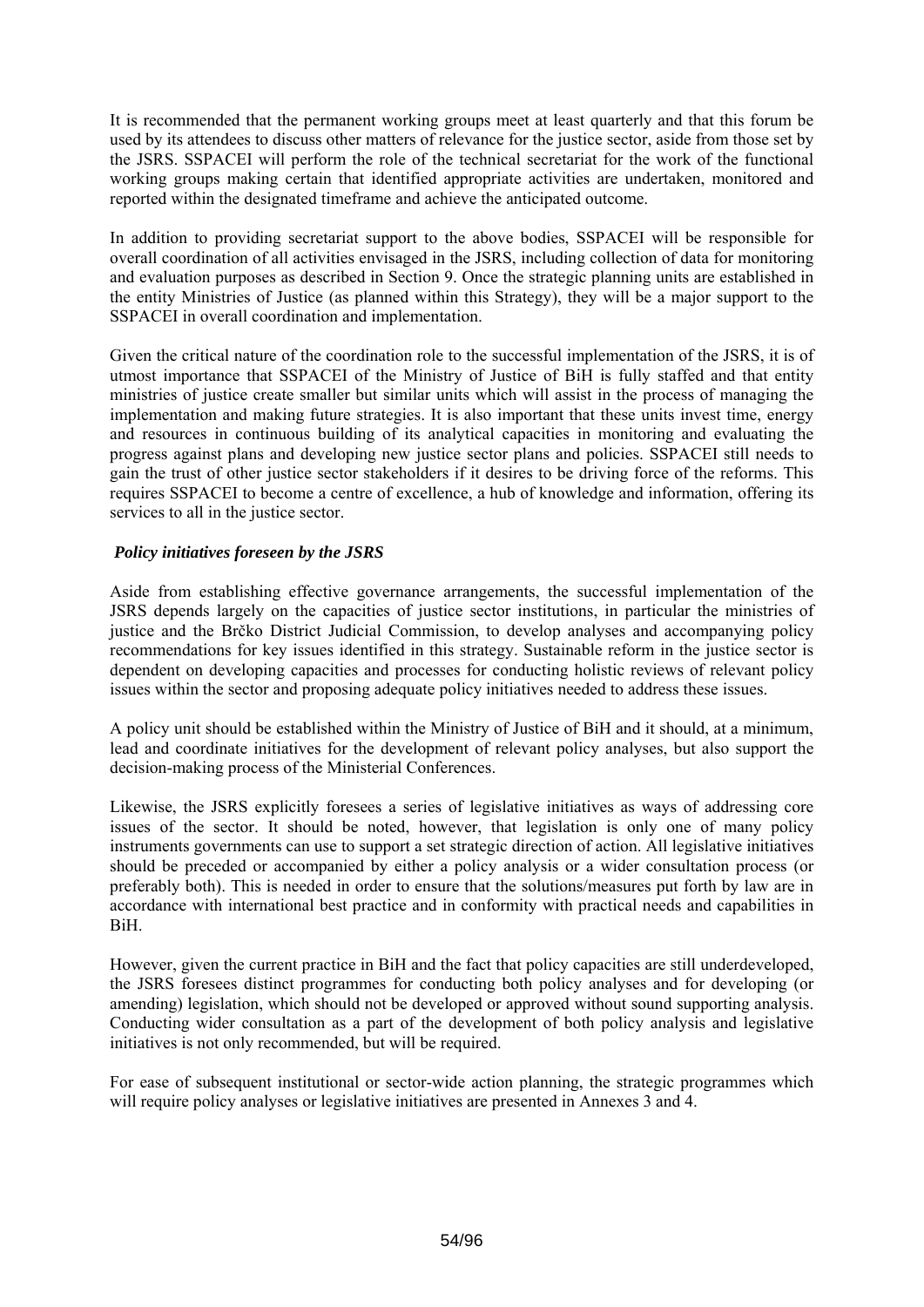## **Monitoring and Evaluation of the JSRS**

Information gathering on progress made against the indicators as defined by the JSRS and the sharing of this information will be a key component of the monitoring and evaluation of reform initiatives taking place in the justice sector in BiH. An indicator is a measure that helps to determine whether progress is being made toward a certain objective and by how much.

Given the complex legislative and governance arrangements, it is not surprising that BiH still lacks a comprehensive system of collecting, sharing and analysing performance management information for the justice sector as a whole. Nonetheless, this does not make the monitoring or evaluation of the JSRS impossible. The indicators as defined in this Strategy have been designed with the current rudimentary state of performance management systems throughout the justice sector in mind, as well as the modest capacities within the relevant justice sector institutions, particularly the ministries of justice, to analyse performance information in relation to policy.

In light of the arrangements described above for JSRS implementation, the strategic planning units of BiH and the entities, in particular SSPACEI can maintain a relatively simple system of monitoring basic progress against the JSRS, at least for the first cycle of strategy planning. Through either questionnaires or direct consultations with relevant justice sector institutions, as well as through the regular meetings of the permanent functional working groups, the strategic planning units can provide input into the Ministerial Conferences on the status of implementation of individual initiatives within the JSRS. Likewise, an annual evaluation (based on regular progress reports prepared at least quarterly) prepared by SSPACEI with assistance of the strategic planning units in entity ministries of justice and the Brčko District Judicial Commission is to be used as a basis for revisions to the JSRS.

Based on inputs received directly from individual institutions or via the permanent functional working groups, the progress of strategic programmes as set in this Strategy can be reported as being in one of the three phases:

- 1. **GREEN** the strategic programme has been implemented in line with the timeframes and the indicators as set by the JSRS, or progress is on track and no delays in implementation are being anticipated. Strategic programmes that have a GREEN status do not require any further actions and should be assessed in term of impacts they have had on implementation of overall strategic objectives or potentially will have once fully implemented.
- 2. **AMBER** there are delays in the implementation of the strategic programme which requires the attention of the members of the permanent functional working groups and remedial actions decided upon during their regular meetings.

3. **RED** – the strategic programme has not even been initiated. This requires attention and action by members of the Ministerial Conferences to whom an explanation of the delay must be provided. This type of assessment can be made without too much difficulty, and will rapidly give an overview of progress, as well as allowing assessment of the dynamics of implementing each strategic programme and the strategic objective to which each of them contribute. Progress reporting of this nature will be provided at least semi-annually to members of the Ministerial Conferences, and quarterly to the members of the permanent functional working groups, and should be the basis for setting the agenda of these meetings.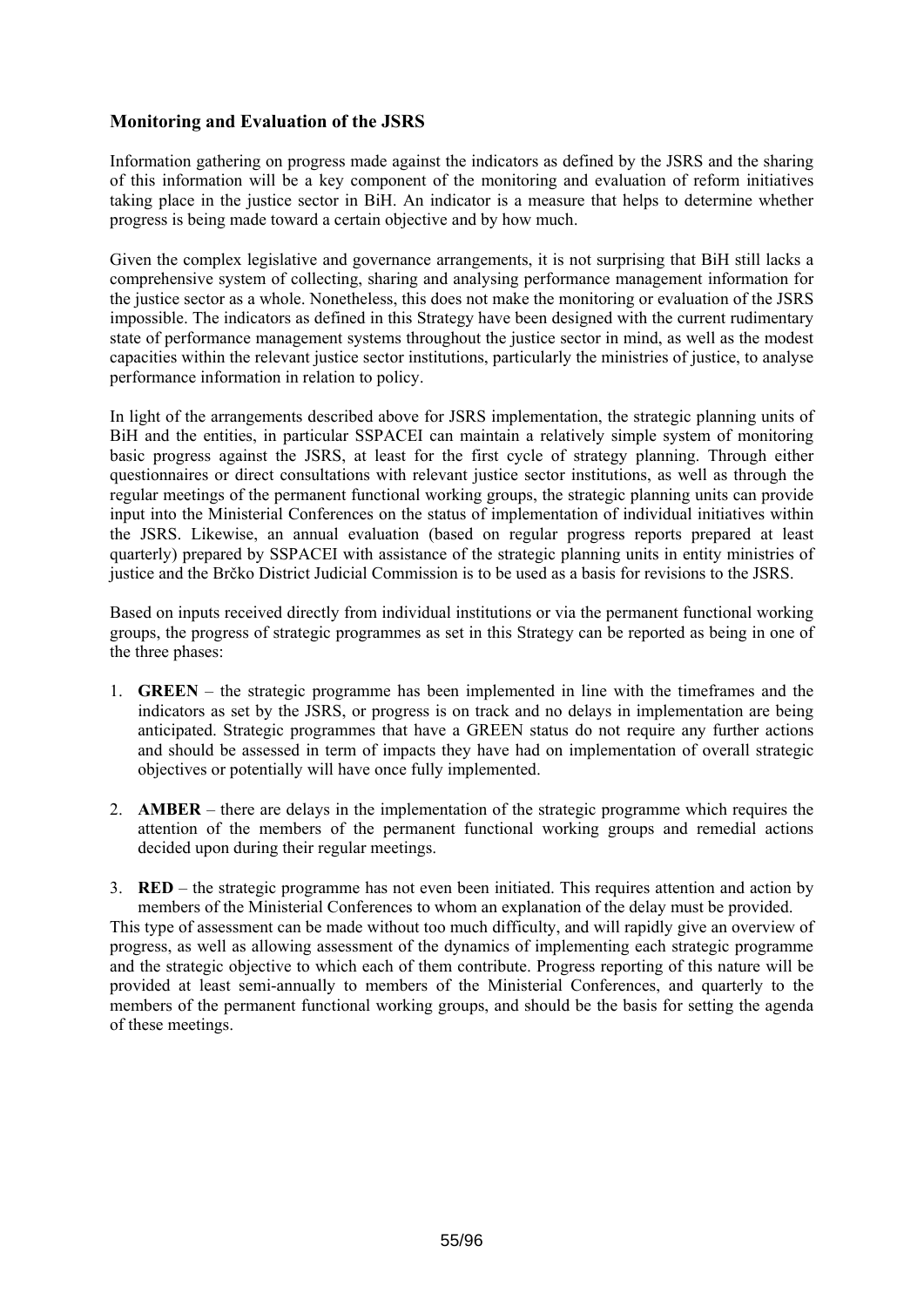## **Section 9: Links between the Sector Strategy and Institutional Strategies**

A *sector*, in the sense used for the purpose of the development of this strategy, is a group of public services that come under a single broad category such as health, education or transport. There is no single definition in European and international practice of what institutions constitute a *justice sector*, and much will depend on the specific constitutional, legal and institutional arrangements that exist in any given country. However, for the purpose of this strategy the justice sector includes, but is not exclusively limited to: the courts; judiciary; prosecution; ministries of justice on each of the levels (including the Brčko District Judicial Commission); the HJPC; and correctional services. Agencies involved in alternative dispute resolution, alternative sanctions, and provision of legal aid as well as respective training centres for the judiciary are also included.

To date, a number of functionally orientated strategies and plans have been prepared by justice sector institutions in BiH, including the state and entity level Ministries of Justice, the Brčko District Judicial Commission, the HJPC and the Prosecutor's office of BiH. However, these have all been developed from the perspective of an individual institution, using a variety of methodologies, with little attention being given to understanding the structure and dynamics of the sector as a whole. Although national strategies and plans, do provide high level frameworks to guide some aspects of planning and budgeting in the justice sector of BiH, until the development and adoption of this strategy there has been no single strategy that focuses solely on the sector as a coherent system made up of an interrelated set of institutions.

Various countries have adopted different models of justice sector strategy development, of varying degrees of complexity, based on their specific political, social and economic circumstances, and the capacities of the institutions involved. At a minimum, a sector wide approach should result in better communication and cooperation between institutions involved in shaping and delivering justice sector services. As envisaged in this Strategy the establishment of Ministerial Conferences and permanent functional working groups to consider the cross-cutting issues defined in this document, will also provide for regular communication and consultation in relation to shared issues. At the other end of the spectrum, a sector-strategy can result in the introduction of more complex sector wide investment plans, joint governance arrangements or shared performance indicators.

The exact benefits resulting from a sector wide approach will depend on the level and type of cooperation and joint-working that takes place. It will also largely depend on the extent to which the reform initiatives agreed through the process of JSRS development and articulated through this document are permeated through the strategic and operational plans of each of the individual institutions that comprise the justice sector in BiH. The development of a new strategy for the sector as a whole does not mean that these institutional plans will become redundant; they will become critical for the successful implementation of the JSRS and for ensuring that the strategic programmes as laid down in this document are reflected into annual plans of the government and annual budgets.

This sector strategy provides a framework within which individual institutional strategies in the justice sector should be developed or reviewed. It is expected that each institution will ensure its strategies and action plans take account of the responsibilities assigned in the JSRS, although it may be necessary to include additional initiatives that are specific to the institution concerned and not addressed by the JSRS. The intent of this document is not to regulate the planning methodology to be used by the institutions of the justice sector. However, in order to support the institutional planning efforts, which will be key to the implementation of this strategy, some more detailed guidelines are given at Annex 5 that need to be taken into consideration when conducting strategic planning at the level of individual institutions.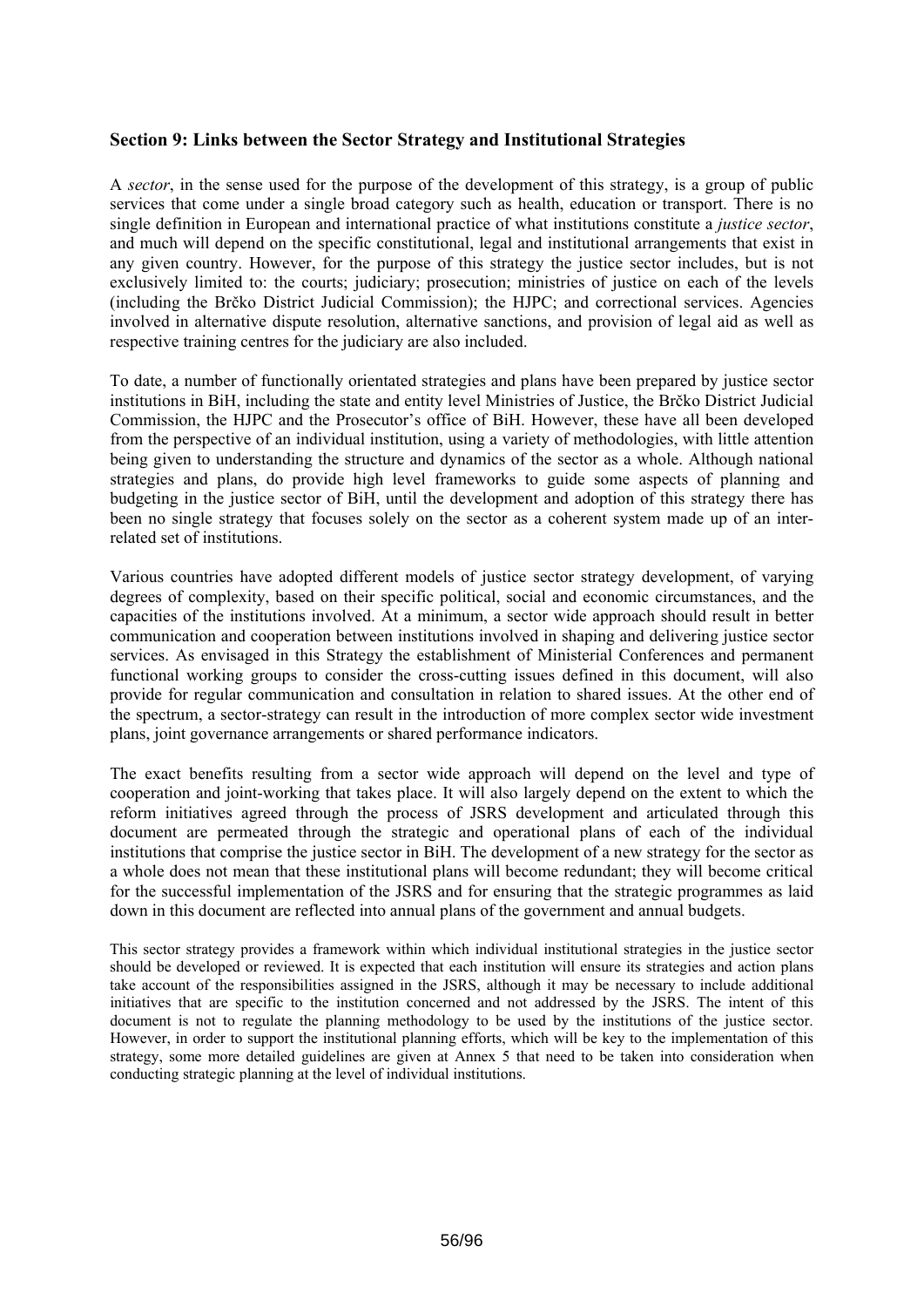## **Annex 1 – Methodology for development of the JSRS**

The methodology used to develop the JSRS was purposefully aligned to the complex governance arrangements within the justice sector. It was structured around an extensive consultation process and securing consensus of key justice sector institutions and stakeholders in BiH on the desired future direction of reform. The development process was divided into four distinct phases, which are presented in [Figure 6](#page-56-0) below.

<span id="page-56-0"></span>



The different phases set out in [Figure 6](#page-56-0) above are discussed in more detail below:

- o **Phase 1:** In the period from December 2006 to February 2007 a series of activities took place. Firstly, an analysis of existing strategic documents, such as the European Partnership, the Strategy for EU Integration of BiH and the Medium-term Development Strategy, was made in order to identify all agreed measures of relevance to the justice sector in BiH. Structured questionnaires were sent to over 30 different justice sector institutions and direct interviews were conducted with around 20 of them (including relevant professional associations and representatives of civil society) in order to gain insight into the priorities and issues of the justice sector from the perspective of individual institutions. Direct interviews were held with around 15 different international institutions and donor agencies. This phase resulted in the identification of the key drivers of reform and the pillars of reform (the 'strategic framework of reform'), as well as the identification of the governance arrangements for further JSRS development and approval, all of which were endorsed by the institutions consulted in this phase.
- o **Phase 2:** On March 28<sup>th</sup> 2007 a meeting was held with the ministers of justice of the State and entity levels, the President of the Brčko District Judicial Commission, and the President of the High Judicial and Prosecutorial Council at which time political endorsement was given to the proposed strategic framework of reform and the governance arrangements of JSRS development and approval. The governance structure for the JSRS and the relevant roles and responsibilities of each of the relevant institutions is presented in [Figure 7](#page-57-0) below.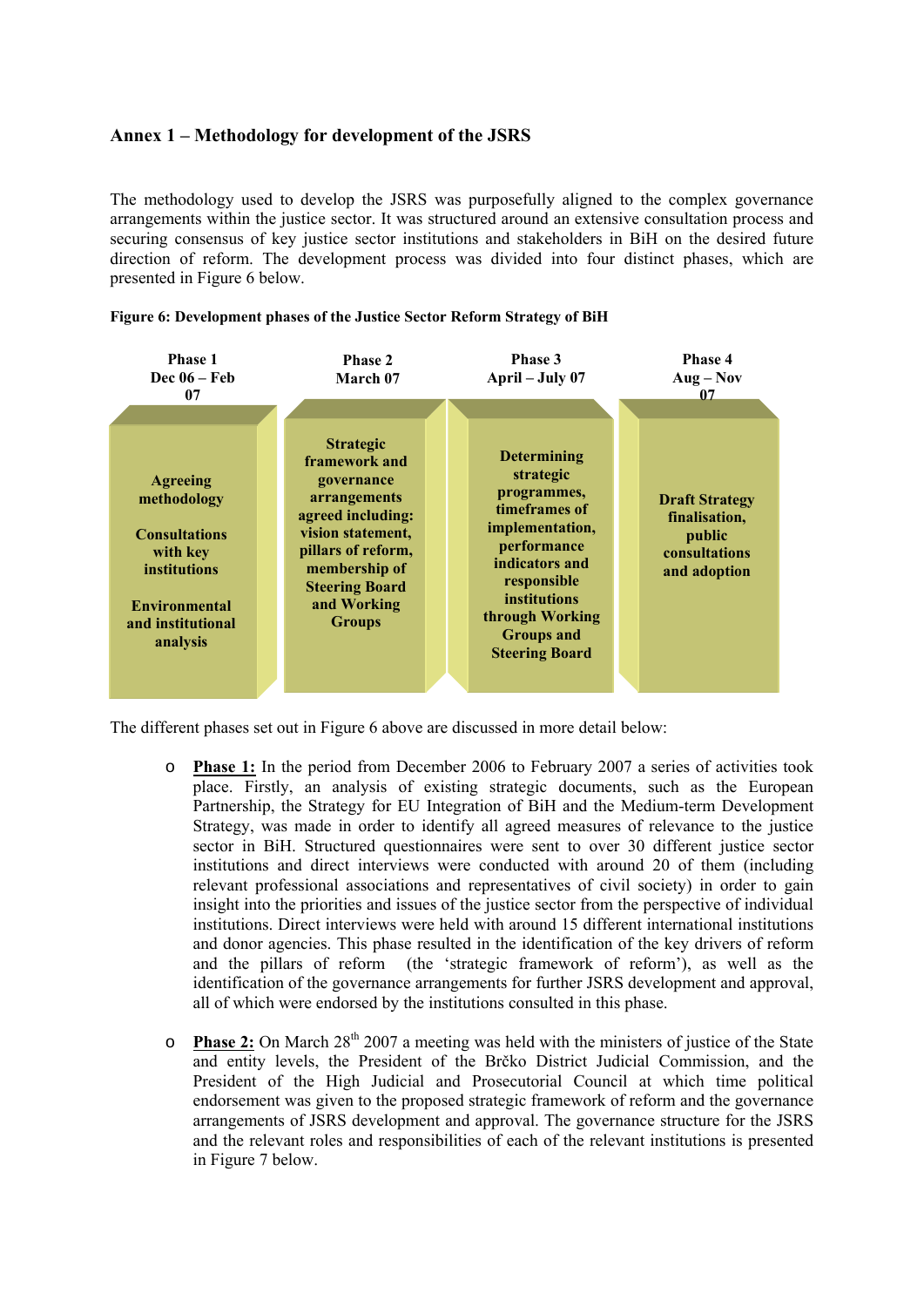#### <span id="page-57-0"></span>**Figure 7: Roles and responsibilities of JSRS development and adoption**



- o **Phase 3:** From April to July 2007, five working groups, each focusing on one of the 5 pillars of justice sector reform identified in Phase 2, met to discuss and agree upon strategic objectives for each of the pillars of reform (Judicial System, Execution of Criminal Sanctions, Access to Justice, Support to Economic Growth and Well-managed and Coordinated Sector). They also discussed the key strategic programmes of action needed to accomplish these objectives and address key issues, as well as proposed timeframes of implementation, indicators of performance and institutions responsible for implementation of strategic programmes. The Working Groups comprised justice sector institutions of relevance to the strategic area in question, including representatives of the ministries of justice of BiH, the entities and selected cantons, the Brčko District Judicial Commission and High Judicial and Prosecutorial Council and also representatives of professional associations of judges and prosecutors, bar associations and non-governmental organisations active in the justice sector. Representatives of relevant donor agencies working within each of the five pillars of reform also attended the Working Group meetings as observers. The Steering Board for the JSRS, which comprised ministers of justice of BiH, entities and two cantons, the presidents of the Judicial Commission of Brčko District and HJPC met twice in this period to discuss and decide upon the proposals of the Working Groups. Annex 6 provides more detail on the JSRS Working Groups and Steering Board.
- o **Phase 4:** Based on the decisions of the Steering Board the first draft of the Justice Sector Reform Strategy was developed and made available for public consultations organised through focus group discussions held during September and October 2007. The draft document was made available for review and comment by the wider public by having it posted to the web site of the Ministry of Justice of BiH. Notification of the availability and web address of the draft JSRS was also provided over three separate days, in five major newspapers, which exposed the JSRS to a readership of 516,500 people. Based on the comments generated through this consultation process, a revised draft of the JSRS was presented to the Steering Board for final approval. After this, the JSRS was submitted to respective governments for review and approval. Annex 7 provides more detailed information on the consultation process conducted during this phase.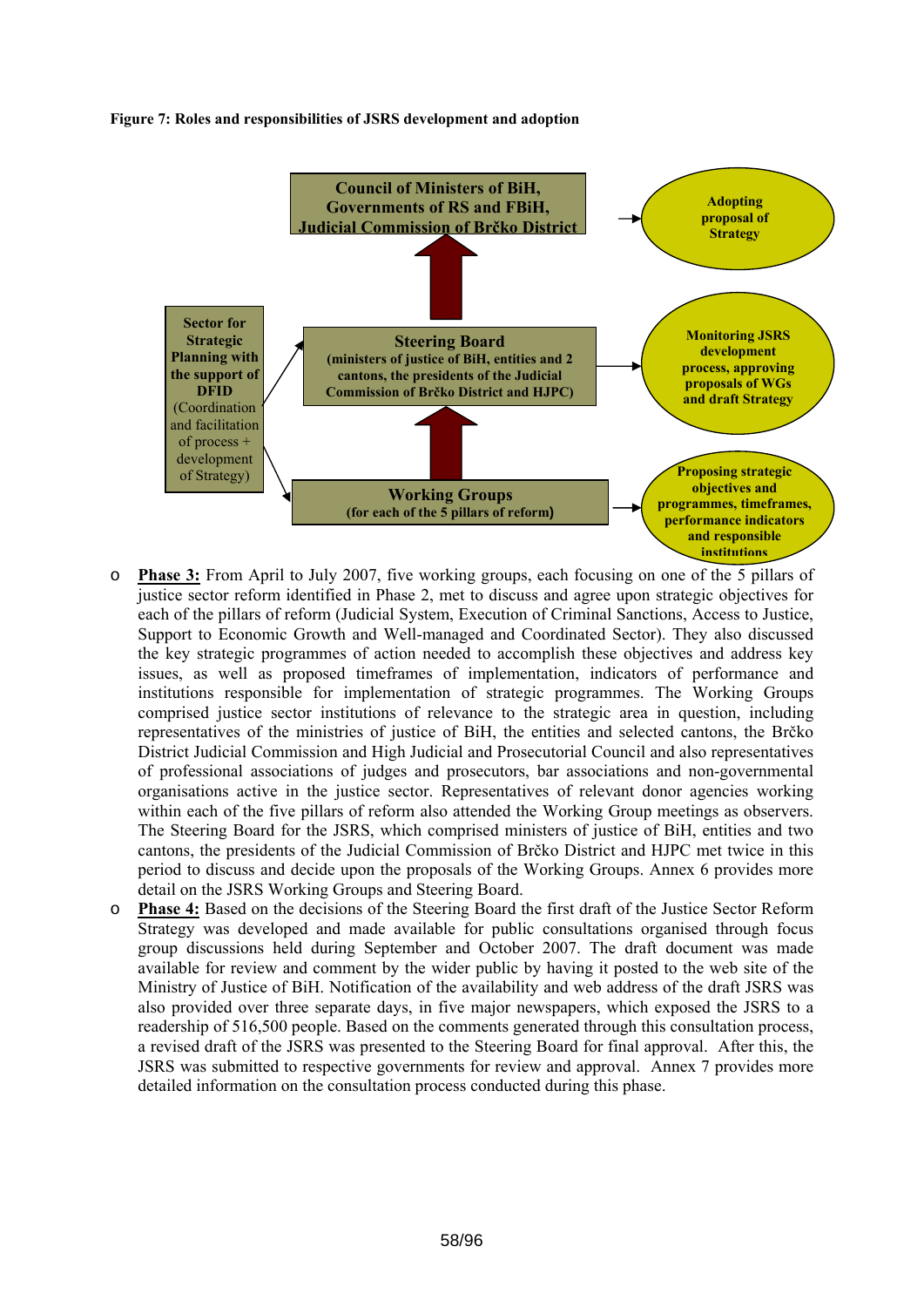## **Annex 2 – Descriptions of Individual Strategic Programmes**

This Annex describes in more detail the background analyses which informed discussions leading to the agreement of the overall strategic framework and the strategic objectives and programmes contained in this strategy, as set out in Section 4 and 5.

Most of the information and data that was used to inform the development of this strategy already existed in the various strategic documents described in Section 2, so it was not necessary to engage in extensive primary information and data generation. In order to ensure that all the information contained in the documents suited the JSRS context some information required further substantiation, assessment and updating due to the time that had elapsed since publication.

The information and data that were collated from existing documents derive from, but are not exclusively limited to, the Functional Review of the Justice Sector in BiH, the reports of the European Commission's Committee for Prevention of Torture and Inhumane or Degrading Treatment or Punishment (CPT), the website of the European Commission for the Efficiency of Justice (CEPEJ), reports and analyses prepared by: the OSCE Mission in BiH; USAID; ABA-CEELI; DFID; and OHR, as well as annual reports of the HJPC and Registrar's Office of the Court of BiH. Budgetary information presented in Section 7 is been based on the Budget Framework Documents of the State and two entities adopted at the time the JSRS development commenced. Extensive consultation with key justice sector stakeholders during Phase 1 of the strategy development process was used to further corroborate and update information and data gathered through the analysis of these existing documents.

The remainder of this Annex sets out the background analysis produced for each Pillar of Reform, which was used to inform discussions at the Steering Committee meetings and functional Working Group sessions during Phases 2 and 3 of the strategy development process.

## *PILLAR 1: Judicial System*

*Strategic objective: To further strengthen and maintain independence, accountability, efficiency, professionalism and harmonisation of the judicial system which ensures the rule of law in BiH* 

Given the scope and complexity of issues facing the judiciary, for ease of discussions within the Working Group, as well as for ease of presentation in this document, the strategic programmes agreed for this pillar of justice sector reform have been divided in the following sub-areas of initiatives:

- o Independence and Harmonisation;
- o Efficiency and Effectiveness; and
- o Accountability and Professionalism.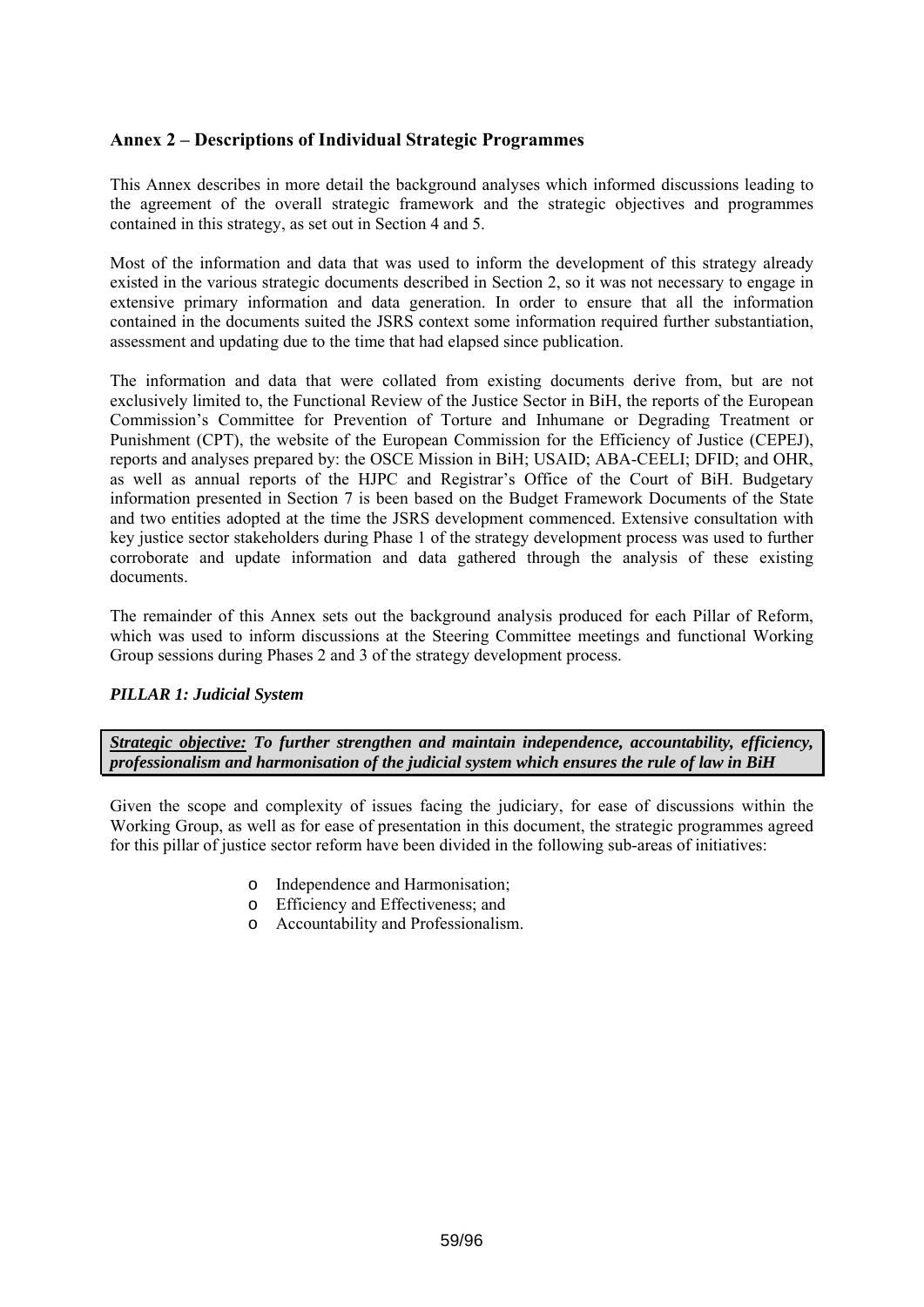### **1. Independence and Harmonisation**

Judicial independence is a cornerstone of the separation of powers in democratic societies. Key achievements to date in BiH that have contributed towards achieving judicial independence have been the establishment of the HJPC, which has been assigned with the responsibility of appointing and disciplining judges and prosecutors in BiH, setting and monitoring performance standards of the judiciary and overseeing judicial administration. Nonetheless, despite all the achievements to date, there are certain unresolved issues that threaten the independence of the judiciary, as explained below.

#### *Financing the judiciary*

Judicial budgeting is a key mechanism to ensure judicial independence and the current system of financing the judiciary makes it vulnerable to political pressure. Even though the Law on HJPC (Official Gazette of BiH no. 25/04) provides the HJPC with the authority to provide substantive input into the preparation of judicial budgets, the HJPC must play a stronger role in the process and serve as the interface between the executive and the judicial bodies.

The way in which the decision-making process regarding judicial budgets can be regulated, needs to be addressed either through existing laws or enacting new laws, so that judicial independence is not endangered through the process of preparing and executing budgets. Reviewing the funding of the judiciary should use the experience of other countries.

In order to strengthen the overall budgetary decision-making process for the judiciary, the capacities of the ministries of justice and the Brčko District Judicial Commission need to be strengthened, so that they are able effectively to provide strategic guidelines and set priorities for budget planning, thus ensuring that budgetary spending for the judiciary reflects realistic needs of the judicial institutions, as well as strategic priorities of the sector.

Given the large number of changes that have affected the judiciary in recent years, a particularly important issue is the need to conduct an assessment of the realistic financial needs of judicial institutions in BiH, taking into consideration the priorities in the justice sector. Such an assessment could be used as a basis for deciding the future financing needs of the judiciary in BiH, as well as for developing a methodology for future projections of the financial needs of the judiciary.

#### *Appointment Processes*

Another fundamental guarantee of judicial independence is a merit based appointment process, based on a transparent and fair procedure. This system has been established for all judges and prosecutors in BiH. The HJPC has the authority to provide suggestions regarding the naming of the judges in the Constitutional Courts of the Federation of BiH and the Republika Srpska (which is stipulated in the Law on the HJPC). Although the Constitutional Court of BiH exists as an institutionally independent body for implementing constitutional-court control, and as such does not belong to the regular judicial authority, it has been assessed that, objectively, there is no reason why a similar procedure for naming cannot be applied to the judges of the Constitutional Court of BiH, namely for the HJPC to give its opinion on the candidates being put forth for consideration. An adequate solution for this will be found during the first year of implementation of the Strategy taking into consideration the current constitutional status of the Constitutional Court of BiH.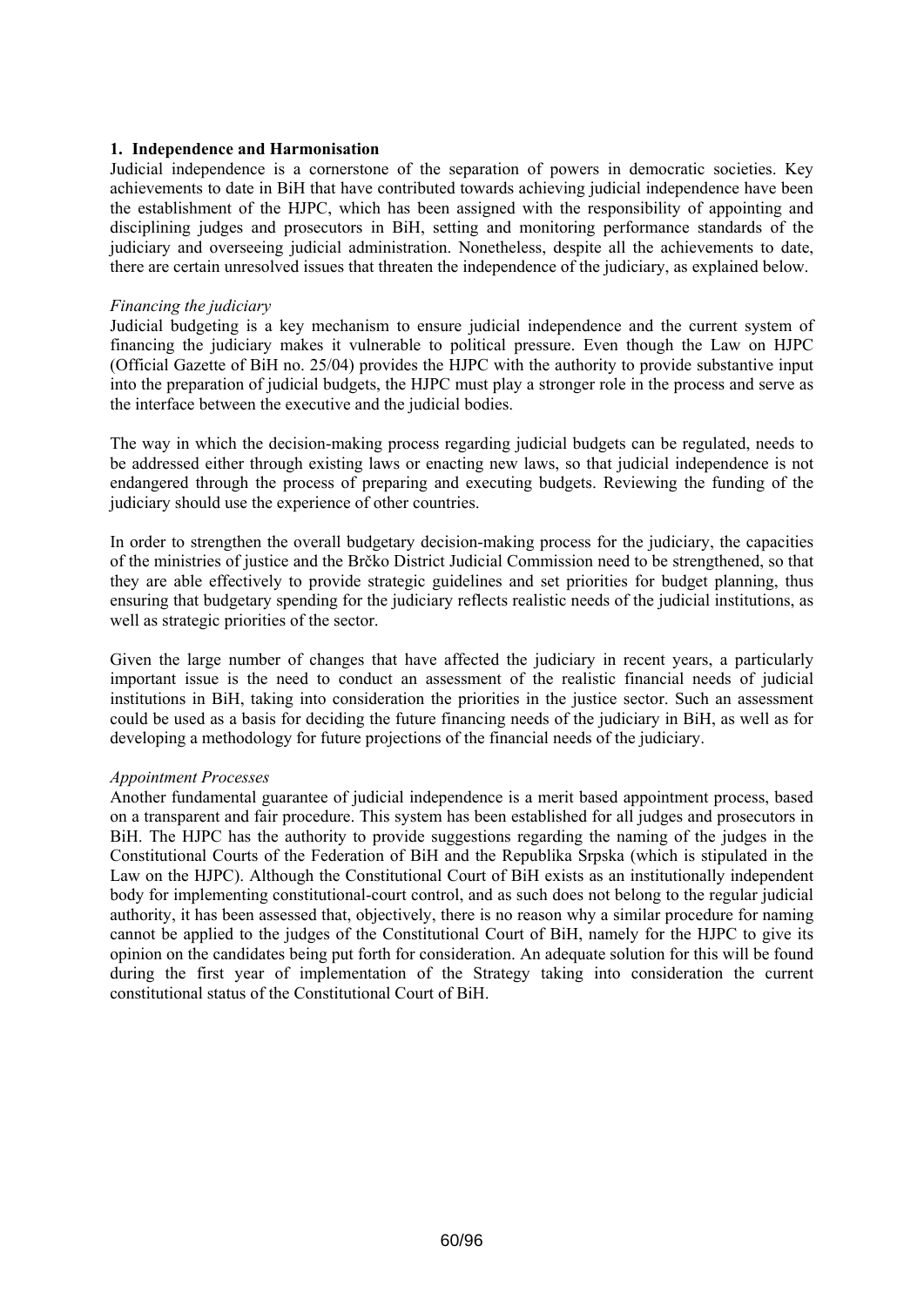## *Harmonisation of laws and court practice*

Aside from independence, the majority of judicial stakeholders identified the issue of harmonisation of laws and court practice as another key issue. The present system lacks a mechanism by which laws and regulations are harmonised across four jurisdictions: the level of BiH, Brčko District, Federation of BiH and Republika Srpska. Practitioners have attempted to resolve this problem by forming ad hoc workings groups, such as the Criminal Codes Implementation Assessment Team established by the Ministry of Justice of BiH in 2003. Following the 2003 judicial reforms, it is clear that the present system lacks one fundamental element to establishing the rule of law—a mechanism by which court practices and differing legal interpretations can be resolved and harmonised.

There is a strong consensus that the laws that regulate the functioning of prosecutors should be harmonised and uniformly regulated at the level of the Federation of BiH, in order to create better preconditions for an efficient and effective functioning of prosecutors in the Federation of BiH.

Presently the Court of BiH and both entity Supreme Courts issue verdicts with dramatically different holdings on key legal questions, resulting in divergences in court practice and legal interpretation. This, in turn, undermines the public trust in the lawful delivery of justice and creates a sense of legal uncertainty.

## *Lack of consensus on options for reform*

Although it is clear that the issues relating to the fragmentation of the system of financing for the judiciary, as well as the harmonisation of laws and court practice are very important for the judicial system in BiH, as described in Section 6, consensus was not reached regarding how these issues could be resolved during this cycle of strategic planning.

Although no conclusions were made in relation to these issues during the development of the strategy, progress has been made by the fact that these issues were raised and discussed, and all parties in the discussions acknowledged that they need to be resolved no later than the commencement of constitutional reform discussions. Options for resolving these issues were developed and discussed at great lengths by the Judicial System Working Group and the Steering Board. These options are described in greater detail in Section 6. Although no final conclusions and recommendations about future actions could be made at this time, political discussion in these areas will commence over the period covered by this strategy.

## **2. Efficiency and Effectiveness**

## *Case backlogs*

The present backlog of cases in primarily civil cases hinders steps made so far to enhance the administration of justice. The backlog of cases continues to impact the length of proceedings in newer cases, thereby affecting the overall ability of courts to process cases in a reasonable time. Although the HJPC established a working group to address this problem in 2005, little progress has been made to follow up on its findings and recommendations.

Based on the statistical information compiled by the HJPC for 2006, as of December  $31<sup>st</sup>$  2006 the total number of backlog cases was 1.9 million. The largest portion of the total backlog (around 56%) relates to enforcement cases for small value claims (mostly for utility services such as electricity or telephone services). Backlogs of violation cases also comprised a significant portion of total backlogs (20%), although the number of violation cases coming into courts is expecting to decrease in the coming years due to changes to violation laws.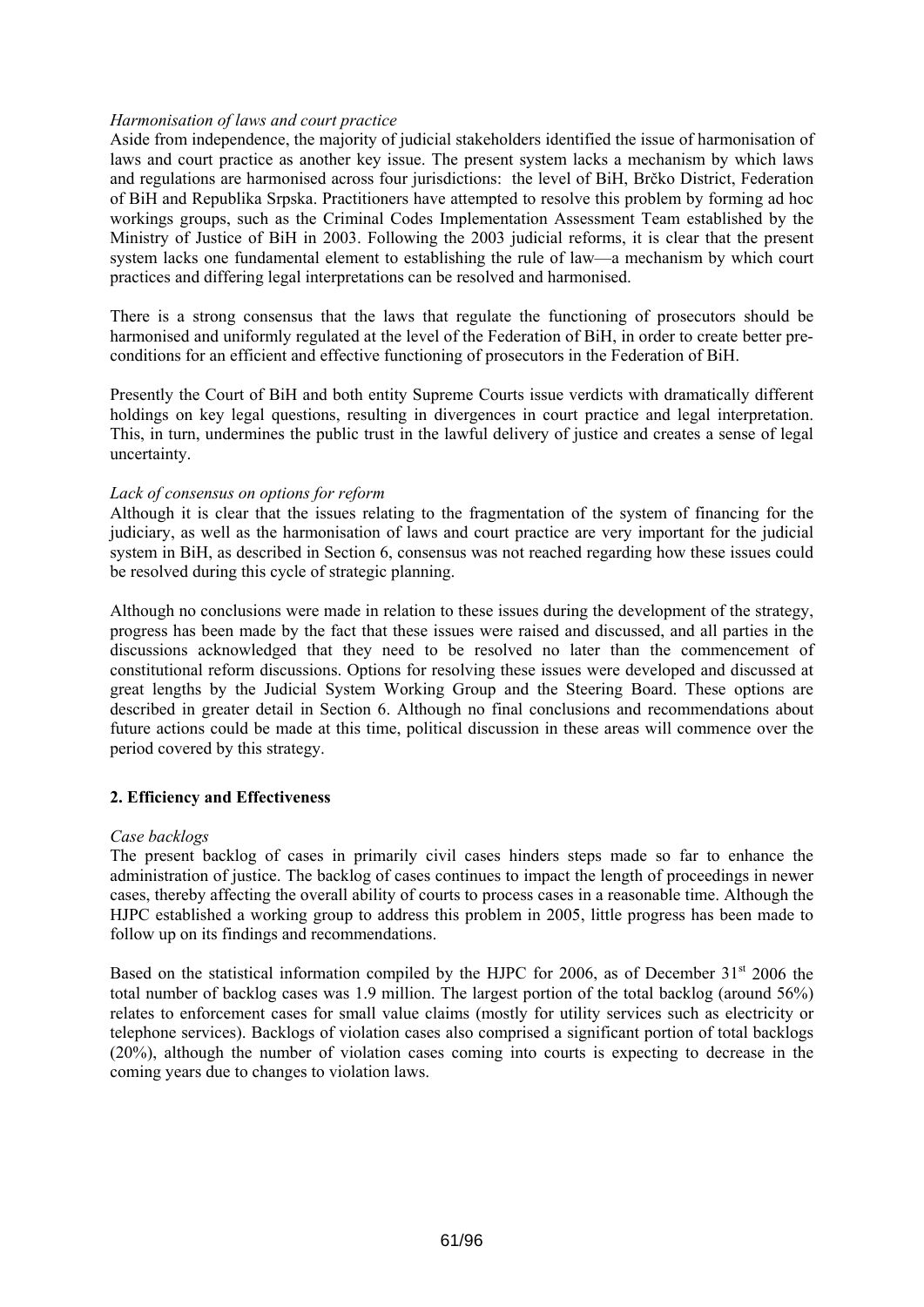Although the existence of backlogs for other types of cases is still alarming (with, for instance, 29,000 backlog in criminal and 145,721 backlog in civil cases as of December  $31<sup>st</sup>$  2006), removing small claims enforcement cases from the system will clearly be an important first step. However, many other steps are also needed, and these should be included in an overall strategy, supported by all parts of the justice sector, to address the backlog, without which the massive backlog of cases will continue to hamper the effective functioning of the judiciary.

If the high portion of backlog in execution cases for claims of small value is to be reduced, changes to legislation need to be made in order to lower the number of these cases reaching the courts, as has already been done in relation to violation cases. Any new legislative solutions should be based on analyses that have already been made by HJPC, as well as individual donors, of the concrete measures that need to be implemented to reduce the number of executive procedures for small value claims.

Aside from the issue of backlogs in the courts, it will also be necessary to conduct an analysis of the backlogs in the prosecutors' offices that came as a result of changes to legislation in 2003 by which a large number of cases were transferred from the courts to the prosecutors. Other factors that affect efficiency and effectiveness, which are mentioned here, relate to the prosecutors as well, therefore enhancement in these areas relating to the judiciary are also necessary for the prosecutors. Likewise, possibilities for introducing alternative measures of criminal persecution need to be assessed. In some jurisdictions these have proven an effective way of alleviating the burden on courts.

## *Operational matters*

The programmes proposed for increasing court efficiency and reducing backlogs recognise the fact that these issues are multifaceted, resolution of which depends on initiatives in several different but highly related segments, if a sustainable long-term solution of the problem is to be found. Graphically, the various segments that need to be considered in improving court efficiency and reducing backlogs are shown in Figure 8.



## **Figure 8: Factors effecting court efficiency and effectives**

Operations and conditions within the courts greatly affect court efficiency and impede the ability of courts to address the issue of backlogs. As the graph above illustrates there are several dimensions to this: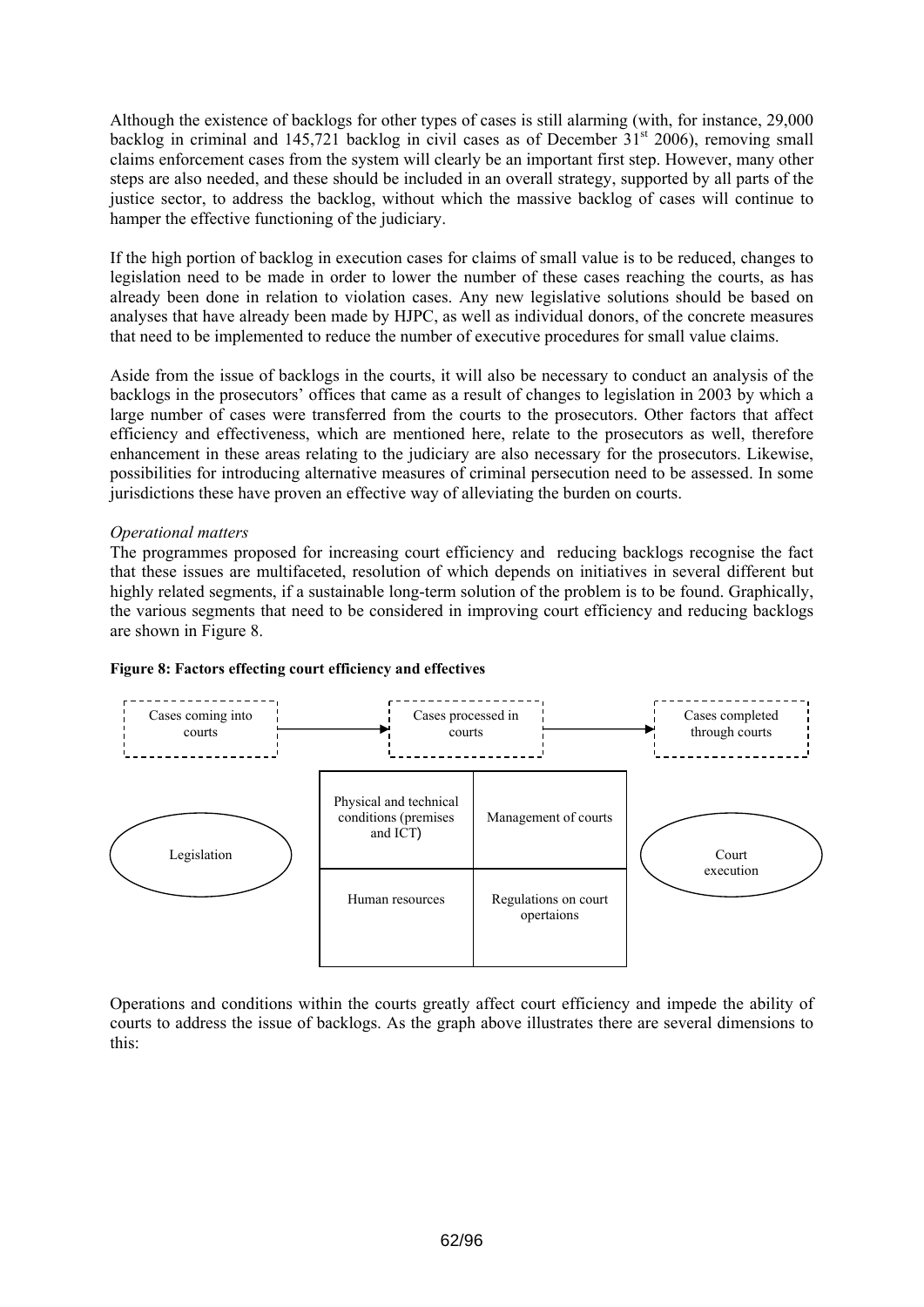1. Physical and technical conditions: Facilities in which courts and prosecutor's offices are located rarely meet the standards for guaranteeing efficient and effective work. In recognition of the severity of the situation, HJPC (with donor assistance) developed a country-wide assessment of construction needs for all the courts and prosecutors' offices in BiH that would provide for at least the minimum conditions for effective and efficient operations of the judicial bodies. This plan now needs to be reassessed in terms of its funding identifying the volume and sources of funding (credit, donor and domestic) with a particular analysis of how to ensure budgetary funding for continuous financing of running costs and ongoing technical and material needs.

Information and Communication Technology (ICT) is another key component in efficiency and effectiveness of the courts and prosecutors' offices. In recognition of this, HJPC has in it Strategic plan for 2007 to 2012 foreseen as one of its key strategic objectives (strategic objective 3) the computerisation of courts. The following priorities have been determined: 1) develop and install Case Management Systems (CMS) in all court and prosecutors' offices; 2) install and maintain a judicial wide area network (WAN); 3) provide and install the necessary ICT equipment and 4) organise a functional ICT support in the judiciary. A key consideration, again, is finding appropriate funding for the realisation of these measures. Efforts need to be made to find donor funding as well as assess what measures need to be introduced to secure budgetary funding for the continuous financing of ICT maintenance and training in courts and prosecution offices.

- 2. Management of courts and prosecutors' offices: Another key achievement in judicial reform has been the introduction of the function of court presidents and court secretaries, as well as chief prosecutors and prosecutorial secretaries, as chief operational managers of the courts and prosecutors' offices. Although it is still premature to make a comprehensive analysis of the effect these roles have had on the operations of judicial institutions, experience to date has indicated that those with stronger leadership and better management have fewer issues with backlogs. This is an indication of the importance of increasing the management capacities and capabilities of court presidents and court secretaries, as well as chief prosecutor and prosecutorial secretaries.
- 3. Human resources: In terms of human resources, the judicial community has indicated a wide spectrum of issues that need to be considered during the following five-year period that relate to the issue of staff (judge and prosecutor, as well as expert associates and other technical administrative staff). Issues assessed to be of particular importance have been elaborated in the table setting out strategic programmes 1.2.6, 1.2.7 and 1.2.8, in Section 5.
- 4. Regulations on court and prosecutorial operations: All relevant regulations pertaining to court operations should reflect the changes introduced in court operations geared towards greater efficiency and effectiveness. The HJPC has established a working group for the development of a Rulebook regarding internal court operation and this Rulebook should be adopted by the end of 2007 or beginning of 2008. It should help to introduce efficient and standardised procedures in the courts. Furthermore, the HJPC plans to initiate work on the development of a rulebook that relates to the operation of the prosecutors and which also would foresee measures that increase their efficiency and effectiveness.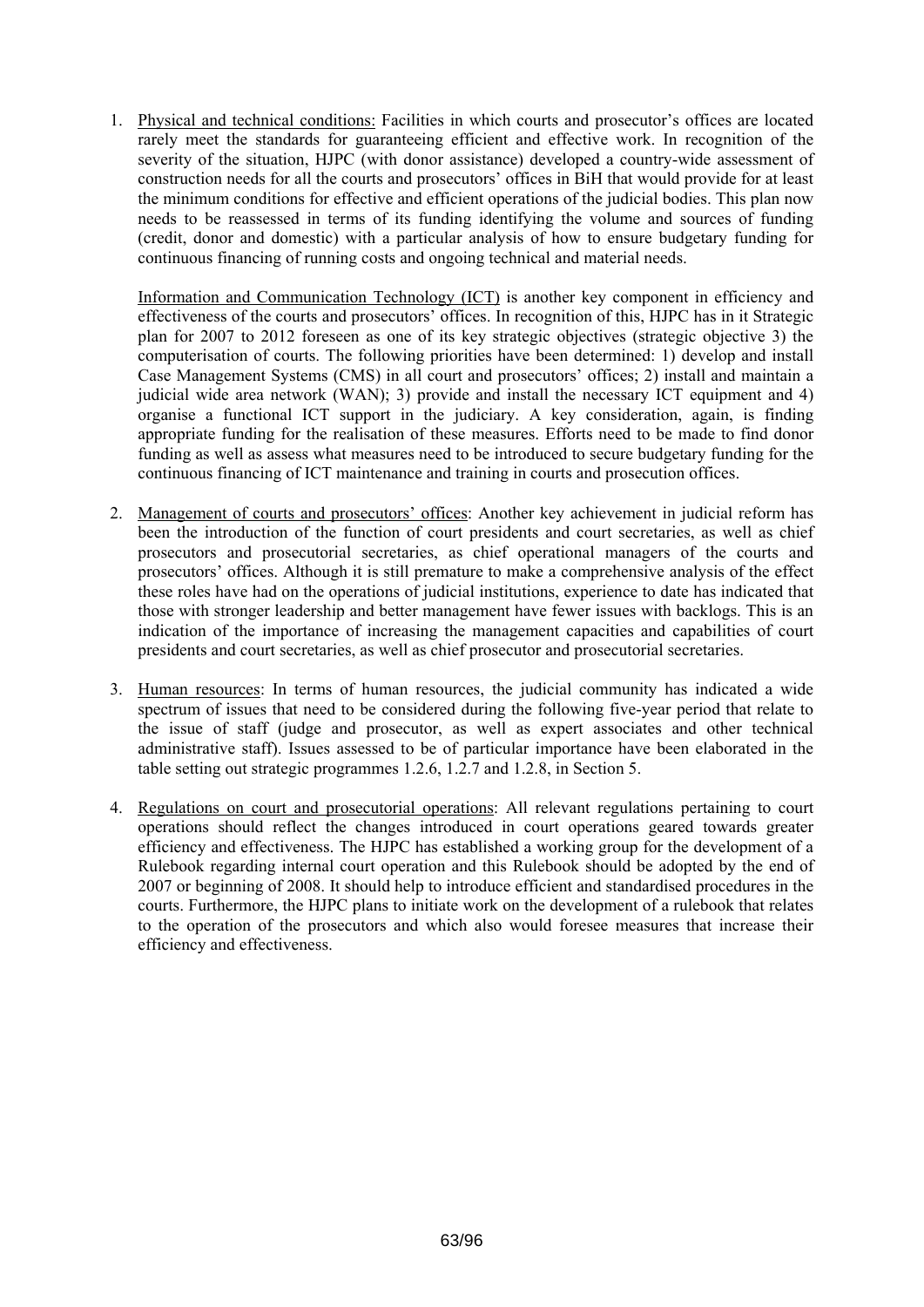## **3. Accountability and Professionalism**

Key components of accountability and professionalism of the judiciary include the following:

- o Effective performance standards and performance monitoring systems for the judiciary that are in line with EU standards;
- o Effective and transparent disciplinary procedures;
- o Ensuring entry exams into the judiciary are uniform and aligned with current international trends in the judiciary, as a pre-condition of ensuring high-quality staff entering into the judicial profession; and
- o Continuous training and education of judges and prosecutors, as well as technical and administrative staff.

## *Performance standards and performance monitoring systems*

One of the measures supported by the European Commission for the Efficiency of Justice (CEPEJ) geared toward greater court efficiency and better performance is the introduction of time management systems for the judiciary. With the aim of introducing best European practices in performance management of the judiciary in BiH, in August of 2006 the HJPC made a Decision to adopt a time management system for monitoring performance of courts in BiH to replace the current system of orientation norms. The problem with this time management system is that the present quota system (which provides guidance on the number of cases judges should process) does not take into account the varied types of cases and their complexity, nor is there any incentive to finalise cases in a more efficient manner.

The application of a new performance management system will provide for a more just system of assessing the work of judges, since their performance will not be measured by the number of cases completed, but according to achievement of more precisely defined target timescales needed for processing the legally regulated court actions. It is hoped that, in the long run, this performance management system will also contribute towards decreasing delays in courts. This new system of measuring has initially been introduced in 8 pilot courts. Following this, the system needs to be rolled out to all remaining courts and furthermore developed for the Court of BiH. Likewise, similar measures need to be introduced for prosecutors in BiH.

A further enhancement of the efficiency of the judiciary is seen in the application of CEPEJ recommendations related to the introduction of optimum and foreseeable timeframes for processing cases. Although seemingly similar, the introduction of timeframes that are both optimum and foreseeable is a very extensive reform effort. A gradual approach should be taken, first introducing foreseeable timeframes and only then moving on to introducing optimum ones, reducing target times through business process re-engineering. An analysis needs first to be conducted to identify foreseeable timeframes based on existing practises and trends, supported by recommendations of how implementation would best be introduced in the courts of BiH (whether through piloting or similar).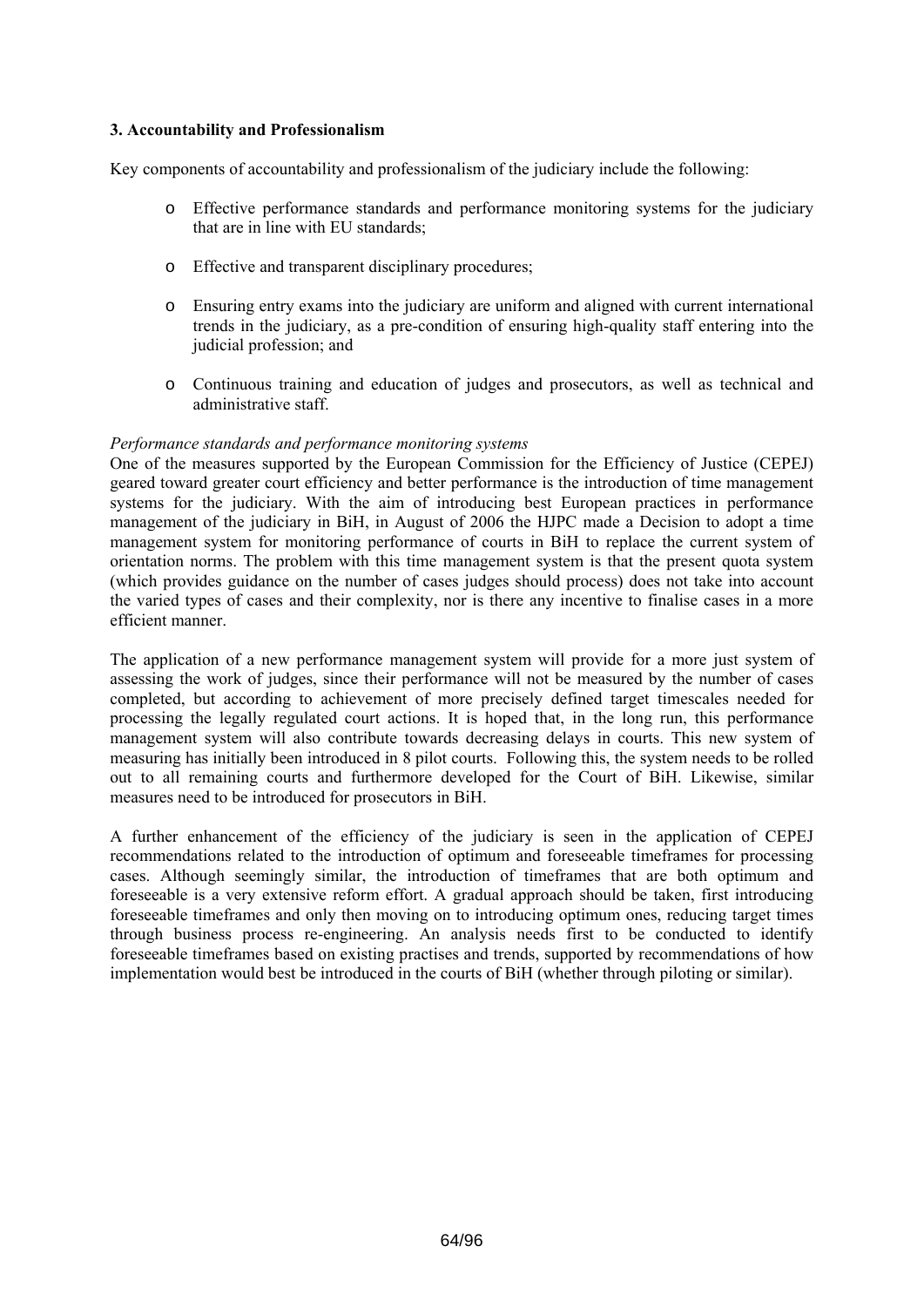## *Disciplinary procedures*

Disciplinary procedures and responsibilities for disciplinary issues for both judges and prosecutors are key aspects of overall judicial accountability. The Office of the Disciplinary Council of the HJPC has authority to review and decide on complaints against judges for disciplinary infraction. Judges/prosecutors may be removed from office or otherwise punished only for specified official misconduct and through a process that is meant to be transparent and governed by criteria that must be objective. However, the application of disciplinary procedures is still in the formative stages, and has received mixed reviews. While many judges/prosecutors and legal professionals find that the disciplinary system has contributed to an appropriate seriousness and discipline into behaviour and conducts of judges/prosecutors, others have found that the system is subject to abuse by parties or their attorneys dissatisfied with the outcome of the case.

Furthermore, some members of the judiciary in BiH have expressed concern about the accountability of the Office of the Disciplinary Council in how they conduct their official duties. Allegations were voiced during the development of the JSRS that final disciplinary decisions do not always appear impartial. There have also been complaints that in several instances sanctions have been meted out for behaviour that did not deserve sanctioning. The overall conclusion is that a body of consistent practice needs to be developed so as to prevent any inappropriate abuses of the system and to ensure the process remains open and fair. Further actions toward enhancing disciplinary procedures and creating greater consistency and transparency need to be taken in the medium-term, aiming to ensure that the disciplinary system is used to enhance the work of judges rather than hinder it.

#### *Bar examination system*

The system of bar examinations also has challenges that need to be resolved. For one, the criteria and curriculum of examination is not harmonised across BiH thus undermining the credibility of the examination within BiH, as well as among countries in the region and beyond. Furthermore, the examinations are outdated and do not systematically follow reform initiatives within BiH or changes in international legal practice. Further enhancements of the system of bar examinations, with an emphasis on harmonisation and modernisation are, therefore, imperative.

## *Continued professional development*

Judges must undergo, on a regular basis and without cost to them, professionally prepared continuing legal education courses (at least four days annually), the subject matters of which are generally determined by the judges themselves and which inform them of changes and developments in the law. Judges have, generally, been satisfied with the quality and content of the courses and particularly note the increasing use of practical, interactive teaching approaches and a much desired move away form purely theoretical and academic training.

Both Judicial and Prosecutorial Training Centres (hereinafter the JPTC's) have received positive evaluations from the judges and external evaluators. However, course offerings are still not sufficient to cover the full range of training needs and need to be steadily expanded over the next few years. Training efforts are necessary for continuous professional education, but they need to be relevant and of value to the participants in order to have a positive and sustainable impact. Training programmes need to offer an appropriate combination of skills based subjects, such as case management and decision writing, as well as subject matter based trainings. Furthermore, training needs to be expanded to court and prosecutorial staff.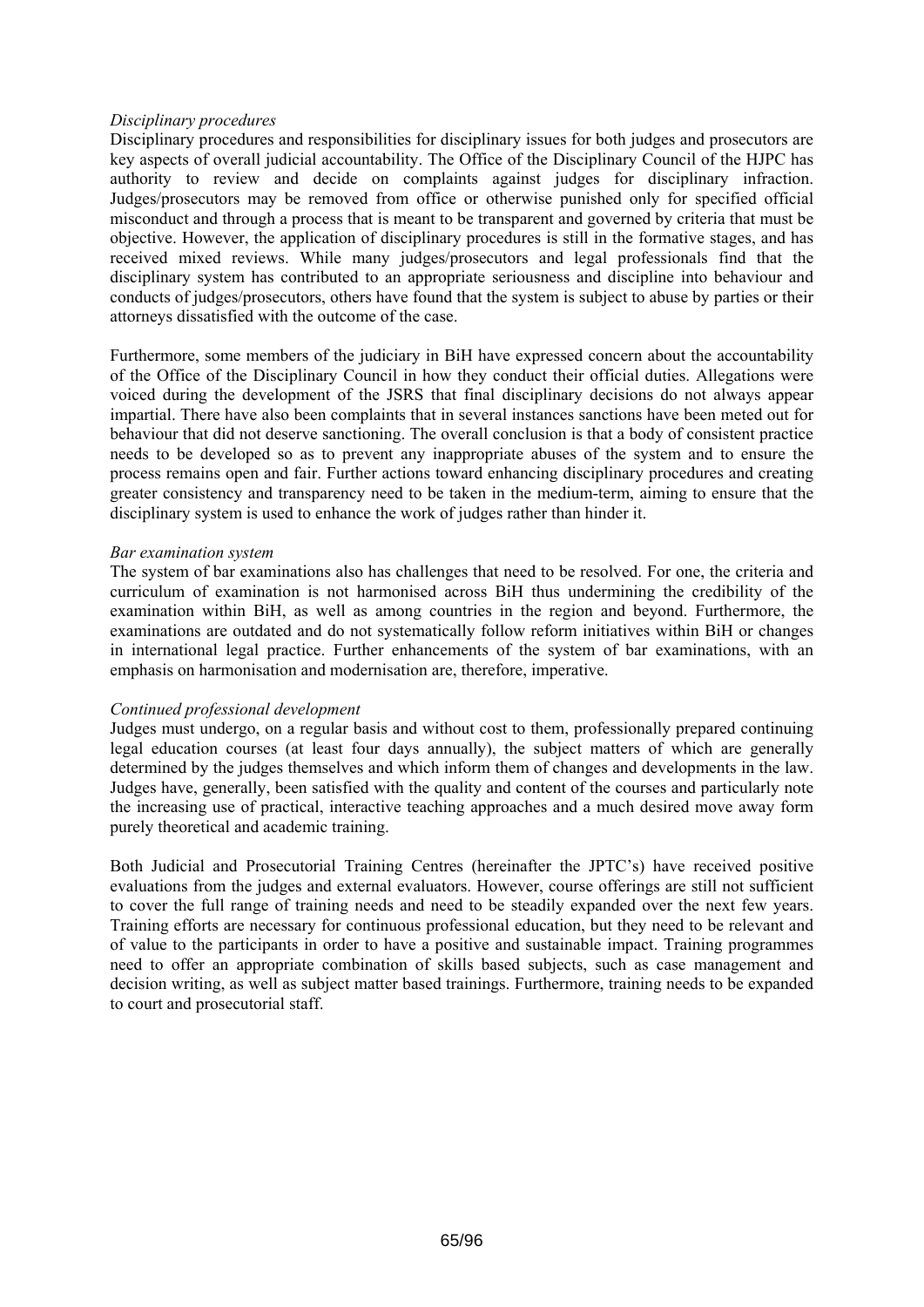To keep the positive momentum of reform in judicial continuous education the measures foreseen in the medium-term strategic plans of the JPTC's need to be implemented in accordance to available funding and resources, but also need to be enhanced and further developed in order for training to encompass subject matters that the judges and prosecutors consider to be relevant for their current and future work, as well as to ensure that the judges and prosecutors are trained in relation to all pertinent conventions on human rights, and have insight into the decisions of the Court of Human Rights in Strasbourg.

Further enhancements in professionalism in the medium to long term should be directed towards attracting more young legal professionals to the judiciary and the hiring of apprentices, volunteers and expert associates should be promoted among court presidents in line with available resources.

Enhancements relating to accountability and professionalism of the justice sector are also sought through the introduction of single criminal records and statistics and in enabling timely access to these records.

## *PILLAR 2: Execution of Criminal Sanctions*

*Strategic objective: To develop a more harmonised system of criminal sanctions in BiH which by respecting European standards ensures humane and legal treatment and effective re-socialisation in prisons in BiH* 

The issues concerning the execution of criminal sanctions in BiH that are addressed through this Strategy have been divided into the following sub-sections:

- o Management of the system for execution of criminal sanctions;
- o Prison overcrowding; and
- o Application of international standards.

## **1. Management of the System for Execution of Criminal Sanctions**

The legislative framework that governs the area of execution of criminal sanctions is highly fragmented. Furthermore, the capacities of ministries of justice to effectively and efficiently to manage the prisons are very limited. Numerous events in the past few years highlight problems in prison management, most notably the recent escapes of high-profile criminals, as well as repeated instances of riots and inter-inmate violence. The Council of Europe Committee for the Prevention of Torture and Inhumane or Degrading Treatment or Punishment (hereinafter: the CPT) in its most recent report on the situation in the prison system of BiH noted, commenting on recent violent disturbances in one of the prisons in BiH, that "*Unfortunately, such incidents are to be expected given the inadequate prison estate, combined with insufficient staffing and a lack of a coherent prison policy and clear prison procedures. Unless concerted action is taken to tackle their underlying causes, they are likely to multiply not diminish*."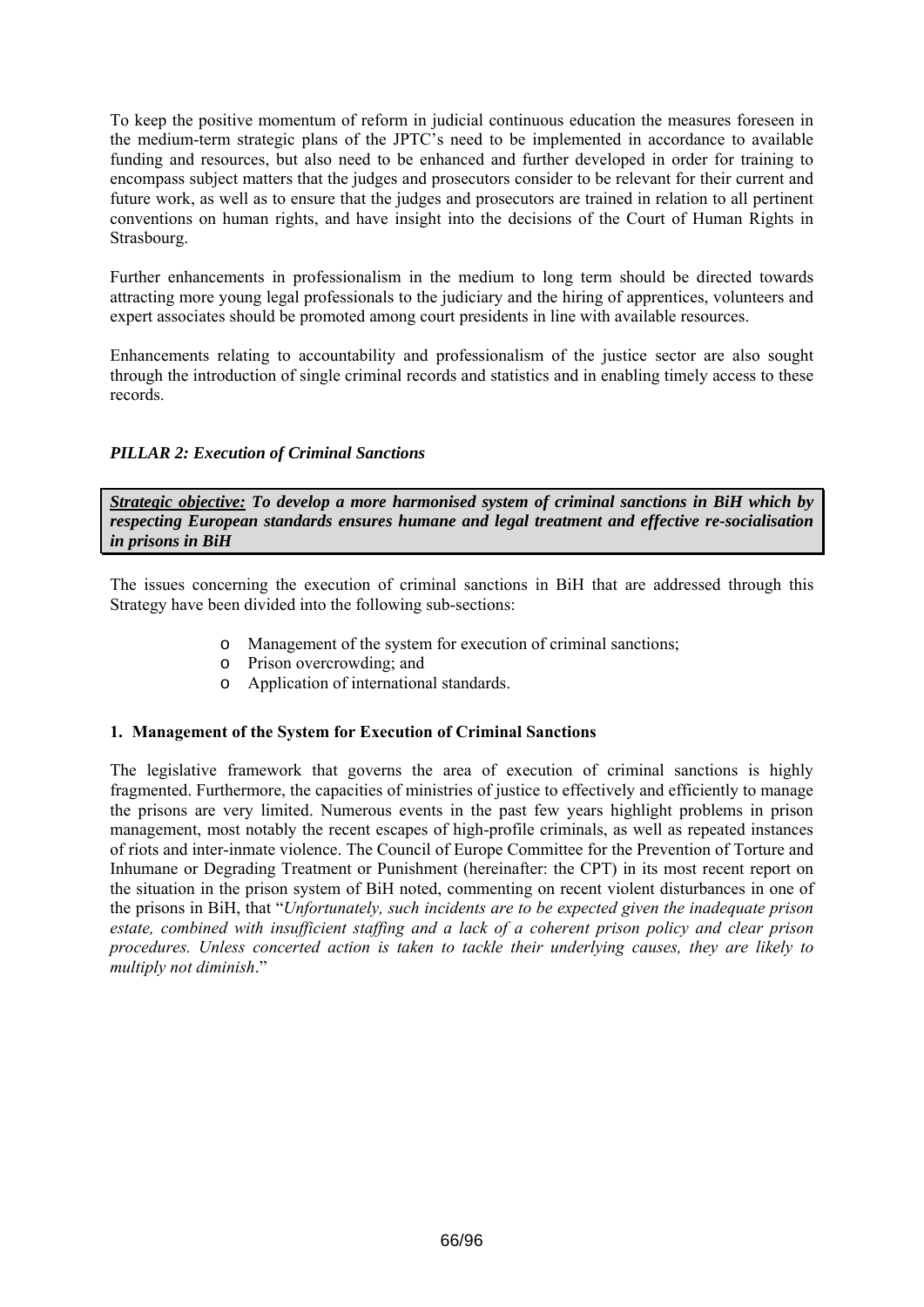Currently there is no managerial level between the prisons and the ministers of justice, nor are there operational managers within ministries of justice responsible for individual functional areas, such as security, health care or prisoner treatment programmes that could provide guidance and consistency to prisons in their operations. As a result, prison directors often perceive a lack of overall management guidance and support. Lack of management further impedes effective and efficient use of scare resources. It also makes it difficult for ministries of justice effectively to manage the overall execution of criminal sanctions, as they do not have the information that will enable them to analyse prisons and prisoner populations based on the current situation and predicted future trends.

The result of all of this is noticeable variation in the financial, material and staff resources between prisons, not only between levels of government but also between prisons within a single jurisdiction. This variation in resources directly leads to variations in operational delivery, in particular in the way that legal provisions and international standards are implemented. The overall system is thus highly vulnerable to external criticisms, internal dissatisfaction and court litigation.

Measures for enhancing the overall management of the system for execution of criminal sanctions have been targeted as a key component of this Strategy under the reform pillar of execution of criminal sanctions.

It must be noted that, although the members of the Working Group for execution of criminal sanctions are unanimous in the need to establish a prison administration as a way of achieving better operational management over the prisons, the issue of how many prison administrations (one for the entire BiH or several administrations for each of the jurisdictions) was not discussed nor agreed by the Working Group members. Rather it was decided that this decision would needed to be made during the drafting of the new framework law on the execution of criminal sanctions in BiH.

## **2. Prison Overcrowding**

Overcrowding in prison facilities is an endemic problem which must be addressed comprehensively. The number of prisoners within the prisons of BiH often exceeds the capacities of the prisons. Only a small number of prisons and detention facilities in BiH can respect the European standard of 4 square meters of space per prisoner. Overcrowding can cause severe difficulties within a prison system and raises the risk that inmates are being held in inhumane conditions. If prisons are overcrowded, the categorisation of prisoners can not be respected, leading to situations where persons convicted of serious crimes remain in semi-open facilities.

Additionally, overcrowding results in pre-trial detainees not being appropriately separated from other detainees. Working conditions for staff also become unacceptable and extremely difficult. Overcrowding further raises risks of security, disorder, rioting and ultimately serious damage to people and property.

By comparing actual numbers of prisoners with the capacities of each prison according to the European standard of 4 square meters, it is evident that overcrowding is a problem in at least half of all prisons in BiH. Several of the other prisons are nearing their accommodation limits. If no action is taken in the medium to long term most, if not all, prisons in BiH will face an overcrowding problem. For the following five-year period initiatives in the following areas need to be pursued to alleviate the existing pressures on prison accommodation: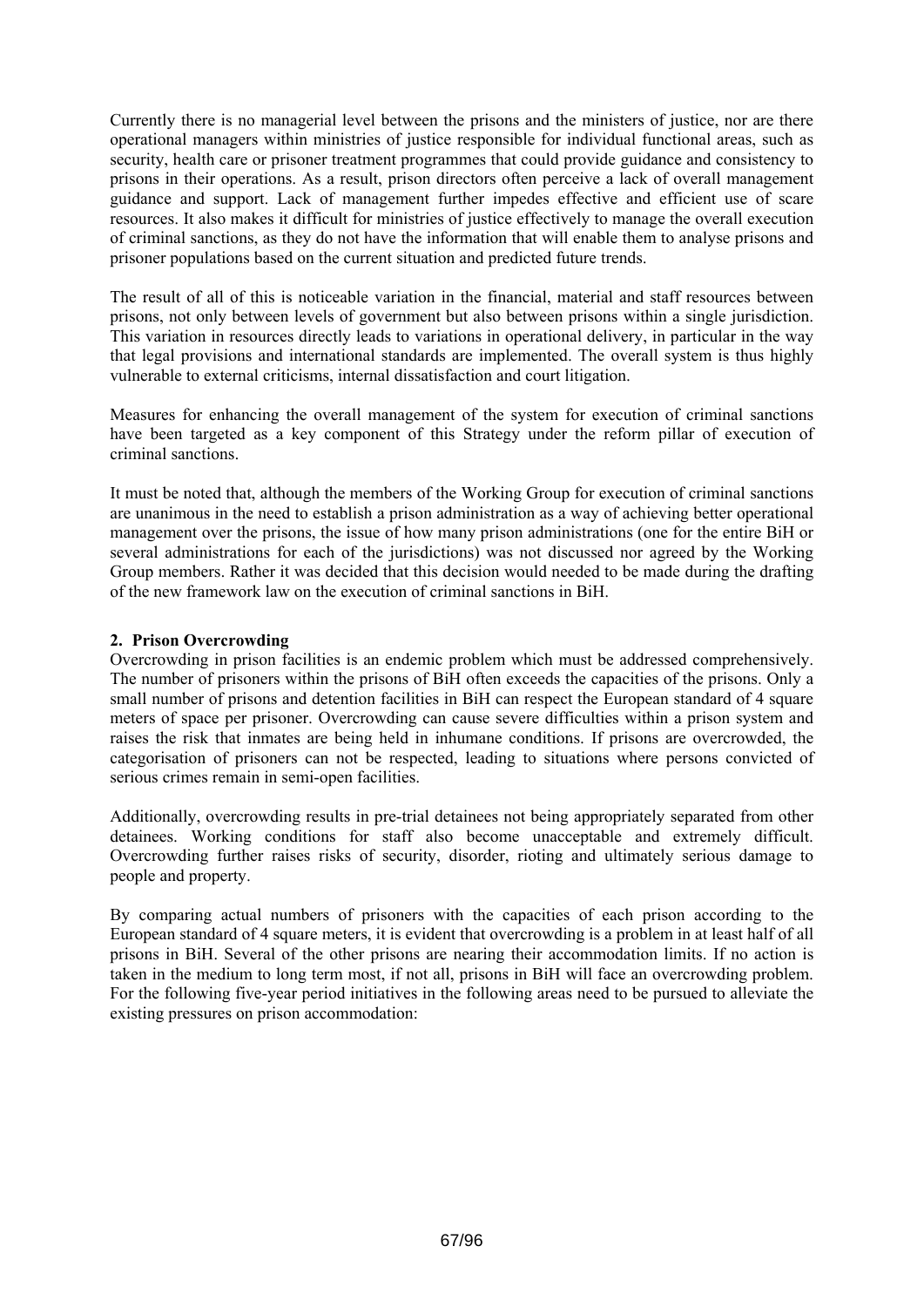- o Conditional release: Currently this is used to a very limited extent and to varying degrees at different levels of government. Laws on the execution of criminal sanctions are not harmonised and, as a result, the commissions that decide on conditional release requests differ in their composition between levels of government. Many commissions rely too heavily on judicial representatives and have less influence from correctional officials or pedagogues than is optimal. The lack of a probation system in BiH exacerbates the problem of prison overcrowding. A probation system including developing capacities within prisons to more adequately prepare convicted persons for release needs to be developed in the long-term.
- o Alternative (non-custodial) sanctions: The non-custodial sanctions currently prescribed by the criminal laws, in particular community service, are not used at all or are used to such a limited extent that they have almost no impact on overall prisoner numbers. Community service should be piloted to assess results before enacting bylaws for implementing community service. A pilot should indicate to what extent and in what ways capacities in the ministries of justice need to be developed in order to implement and supervise community service. Financial implications of community service need to be assessed and taken into consideration. Once community service has been trialled, it will be feasible to look into the possibilities and benefits of introducing other types of alternative sanctions. Although these measures will lessen pressures on prison accommodation they must be developed as part of a range of sentencing options that aim to lessen the isolation of convicted persons from society.
- o Prison accommodation: Assessments of prisoner numbers, trends and current facilities indicate that there is a need to reconstruct existing facilities or build new prison facilities. These initiatives have to be carefully assessed and planned in order to reflect the availability of existing and forecasted resources but also to take into consideration the sector as a whole in order to achieve the highest cost-benefits.

## **3. Application of International Standards**

In regard to the application of international standards, the prison system in BiH, is facing a series of challenges, particularly in relation to prisoner health care, treatment/rehabilitation programmes aligned with prisoner needs and profiles, continuous professional education and training of prison managers and staff, and independent prison inspection.

## *Prisoners with special needs*

At present the development and implementation of tailored programmes providing meaningful activities for specific groups of prisoners (such as women, juveniles, long-term prisoners, substance abusers or highly problematic prisoners) is near impossible, given the absence of appropriate facilities for some of these groups, most notably juveniles, women, substance abusers, as well as a lack of sufficient facilities for mentally incapacitated defendants. The CPT and the Council of Europe have stressed the needs for the "development of programmes tailored to the profile of different types of prisoners" for the prisons in BiH. Currently, the design of new treatment programmes largely depends on the initiatives of individual prisons. There is no capacity in the ministries of justice for designing larger scale joined up programmes. Any plans for changing prisoner treatment regimes must be made with full consideration of budgetary funding availability for implementation.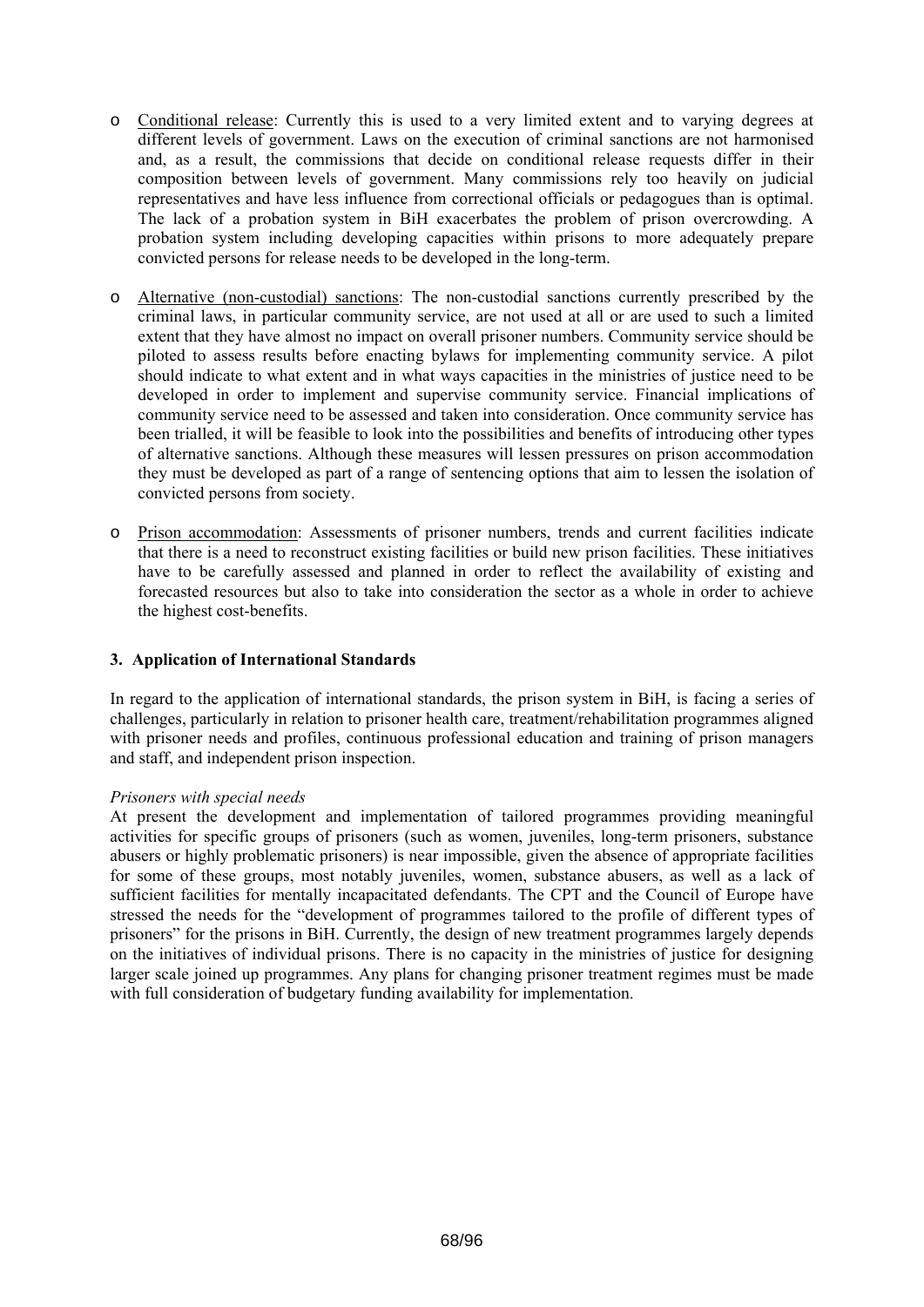### *Prisoner healthcare*

Recent CPT reports and reports coming from the individual prisons indicate significant health risks within the prisons due to the inadequate healthcare. Previous analyses of the health care system conducted by the Council of Europe have indicated that while, generally, prisons were organised on humane principles and had access to health care services, there were a number of serious shortcomings. In particular, there is an absence of leadership for healthcare in the prison sector; there is no formal involvement of ministries of health, no guidelines to health care staff and little monitoring. Facilities and equipment also require investment to achieve minimum standards. The development of comprehensive plans, with participation of the ministries of health, is required to improve prison healthcare and eliminate potential risks to public health in the most efficient and costeffective ways feasible.

#### *Independent monitoring and oversight of the prison system*

Systems of independent monitoring and oversight over the prisons in BiH need to be established, to assure legislative bodies and the wider public that prisoners are being treated in line with international conventions and with full respect of their human rights. Presently only the CPT and on an irregular basis the Ombudsman of BiH provides an occasional external assessment of the prison system, while international standards require governments to adopt a regular mechanism for monitoring prisons to safeguard against torture, cruel, inhumane or degrading treatment. This requires appropriate legislative changes and staffing inspectorate functions appropriately.

#### *Professional education for prison staff*

Another critical issue that needs to be addressed in the medium- to long-term is continued professional education for prison staff and prison managers. The greatest limiting factor for this is budgetary funding, once current donor assistance in this area ceases. Comprehensive plans for establishing a function of continued education need to be developed with a particular emphasis on how continued professional education can be implemented within available resources.

#### *Alternative custody measures*

Stemming from the CPT recommendations, an analysis of the application of alternative measures of custody must be made, as well as the conditions in which persons deprived of their freedom are kept within prosecutorial and police facilities.

#### *Amnesty and pardoning*

The system of amnesty and pardoning in BiH is not clearly defined by law, nor is it harmonised between the levels of government in BiH. Furthermore, it is essential that this system is in accordance to best international practises and standards.

It is imperative is that these issues be addressed by each level of government, in a coordinated and harmonious fashion so as to ensure the equal application of international standards and the respect of human rights throughout the prison system in BiH. Coordinated action will enable better use of limited resources to accomplish the required outcomes.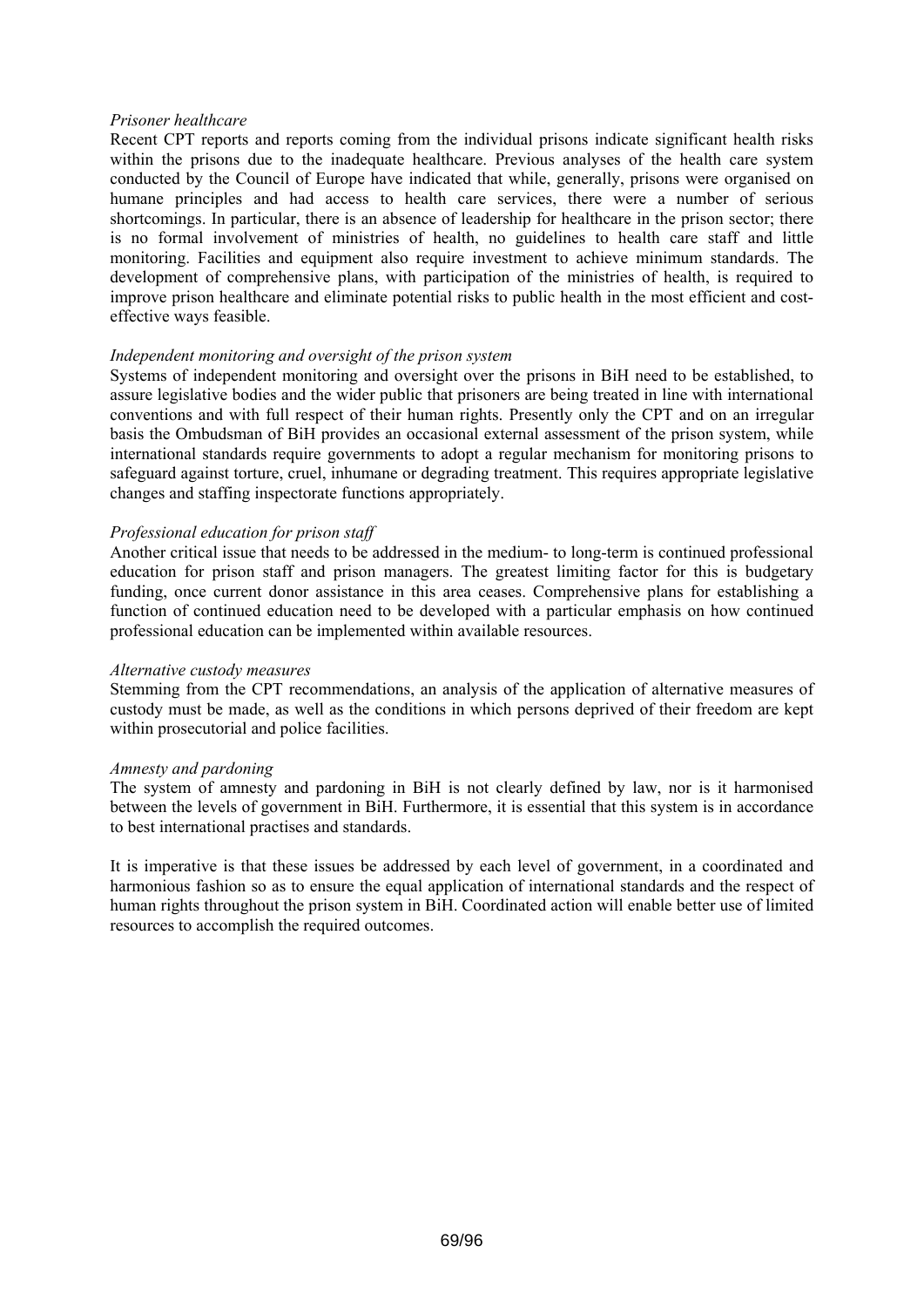## <span id="page-69-0"></span>*PILLAR 3: Access to Justice*

*Strategic objective: Advance the system of international legal assistance and establish, strengthen and maintain systems and processes that guarantee equal access to justice in BiH* 

For this five-year Justice Reform Strategy the programmes under the reform pillar of access to justice will address the following segments:

- o International legal aid and cooperation;
- o Free legal aid and access to legal information;
- o Care of court users; and
- o The role of civil society in issues relating to access to justice.

## **1. International Legal Aid and Cooperation**

International legal assistance is a vital component in the resolution of the large number of outstanding war crimes prosecutions in the region. Under the Constitution of BiH, international legal aid and cooperation is the responsibility of the institutions of BiH. The justice sector must be in a position to enable BiH to comply with its international obligations and, in particular, in the first instance with the Council of Europe Conventions. Furthermore, the ministries of justice, and particularly the Ministry of Justice of BiH, need to co-operate and communicate in their fields of interest with foreign ministries of justice in order to ensure the rule of law generally and in a European context. This is especially important in relation to assisting in the fight against organised and international crime. BiH is required to deal with many more requests for mutual legal assistance than most EU countries because of its particular history and situation. This is likely to continue for the foreseeable future.

The Council of Europe Parliamentary Assembly recently adopted a key resolution on prosecution of offences falling within the jurisdiction of the International Criminal Tribunal for the Former Yugoslavia (ICTY). This identifies many obligations for BiH in the field of international cooperation.<sup>[3](#page-69-0)</sup> Meeting these obligations poses a serious challenge to authorities in BiH in the process of further EU integration, since the quality of international assistance and cooperation is the parameter which is closely monitored and weighted.

In the last few years the Ministry of Justice of BiH has made significant efforts in order to increase its capacity to carry out this important function and to establish a system whereby tasks are carried out in a systematic manner and staff has adequate specialty knowledge to deal with particular areas. At this moment, a key challenge is to ensure the consistency and equal application of relevant conventions and laws by the courts in BiH. An evident lack of specialised training for the judges and the lack of harmonised court practices in this subject matter mean that implementation is unpredictable. This unpredictability affects the way that BiH is regarded in the international legal arena, and BiH runs the risk of breaching conventions. Furthermore, systematic international legal cooperation needs further to be enhanced by a comprehensive data base of citizens of BiH who have committed crimes abroad, and inside BiH, which at the moment is not available.

<sup>&</sup>lt;u>.</u>  $3$  Resolution 1564 (2007) available at:

http://assembly.coe.int/Main.asp?link=/Documents/AdoptedText/ta07/ERES1564.htm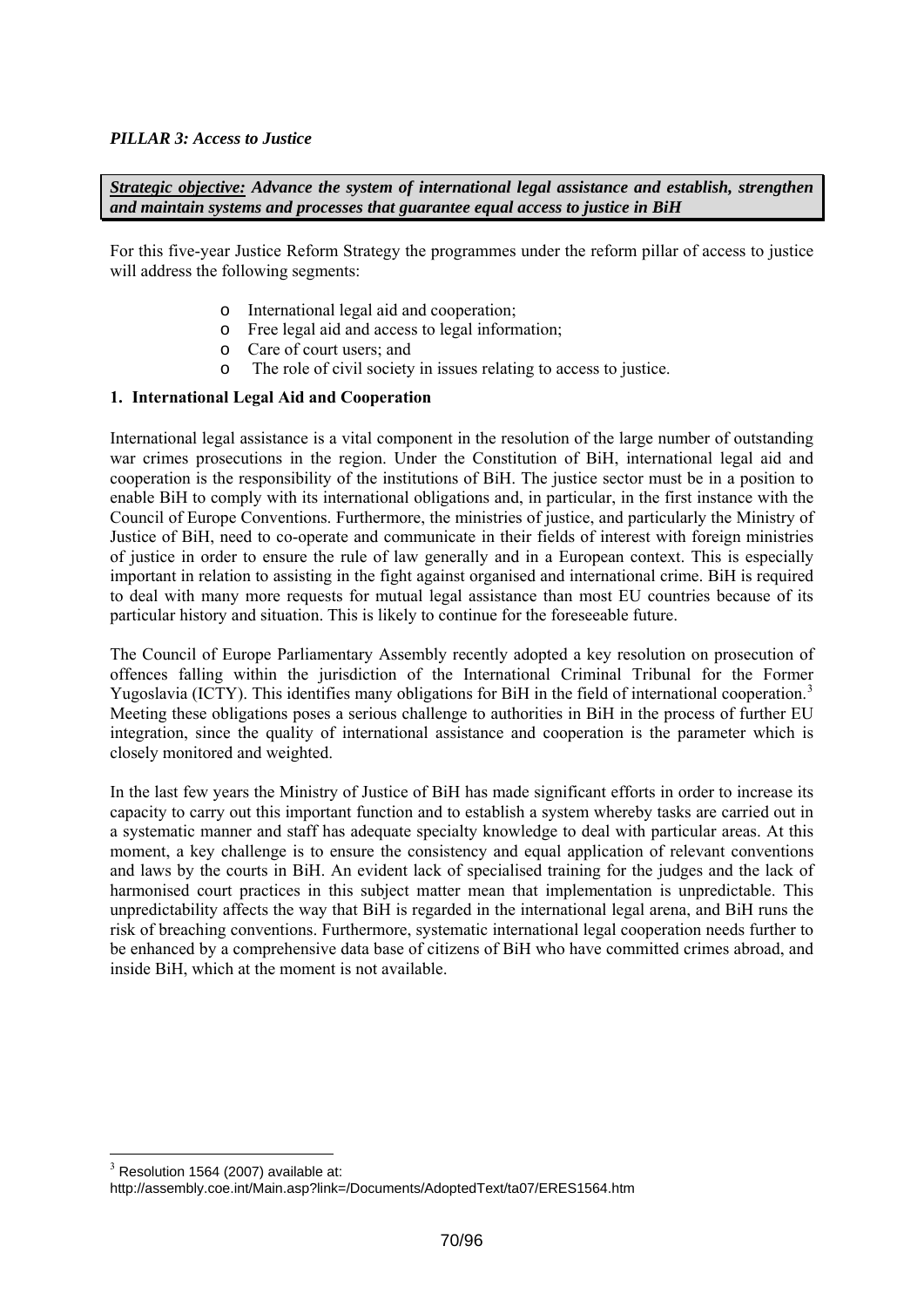## **2. Free Legal Aid and Access to Legal Information**

The right to legal aid is one of the fundamental principles underpinning the provision of access to justice for all citizens. Legal aid provision means that criminal liability cannot be determined without the participation on both sides by professional advocates. It therefore constitutes a legal guarantee for defendants or accused to protect their rights and interests in the criminal procedure. The implementation of this right is essential for full enjoyment of granted rights. Free legal aid is also crucial for the fulfilment of key European and International Conventions, particularly the European Convention on Human Rights.

Despite ongoing reforms in a range of rule of law areas, the establishment of a viable and comprehensive legal aid system in BiH still remains an unfulfilled goal. Given the poor financial position of most courts in the country, many court appointed lawyers are paid months in arrears (if at all) for their services. Furthermore, the exorbitant costs of ex officio defence attorneys, according to attorney tariffs established by Bar Associations, appears to create a reluctance to even inform defendants of their right to a defence attorney, as well as reluctance to appoint *ex officio* counsel when needed. The result is an ineffective system with poorly motivated attorneys and ill-served clients.

At the moment there are some jurisdictions in BiH which have locally regulated the provision of free legal aid, but models differ from one jurisdiction to another. Legal aid may be provided by a) private lawyers appointed on a case-by-case basis by judicial authorities, b) lawyers employed directly by a legal aid commission or other governing body, or c) by an independent legal services organisation (i.e., a public defender's office or legal aid office) such as in Brčko District and Zenica Canton. These mechanisms are very different and present a challenge, if BiH is to develop a legal framework which will provide for a comprehensive, workable and sustainable system of free legal aid, that is detailed enough to provide for minimum equality before the law for all citizens of BiH, but flexible and inclusive enough to accommodate various local requirements and preferences. Introducing an effective legal aid system also includes resolving the issue regarding the status of the Division for criminal defence of the Court of BiH.

Probably the greatest challenge in this area is to develop a system of legal aid that improves the quality and expands the availability of legal representation while remaining sustainable within the budget constraints for the justice sector in BiH. Continuous monitoring and evaluation of existing models is important to allow the selection of the most effective model of legal aid provision that considers experiences in BiH, but also international best practice as well.

## **3. Care of Court Users and Role of Civil Society**

The recently adopted Care of Court Users Strategy has an important role in improving the rights and freedoms of all citizens of BiH by ensuring equal access to justice, improving standards of court administration and equipping BiH for European Union Accession. The strategy aims to assist courts in BiH to meet the needs of ordinary citizens and, in doing so, build respect for the court and promote public trust and confidence in judicial system in BiH. The Strategy for Care of Court Users sits directly within the ongoing reform of the judicial system in BiH.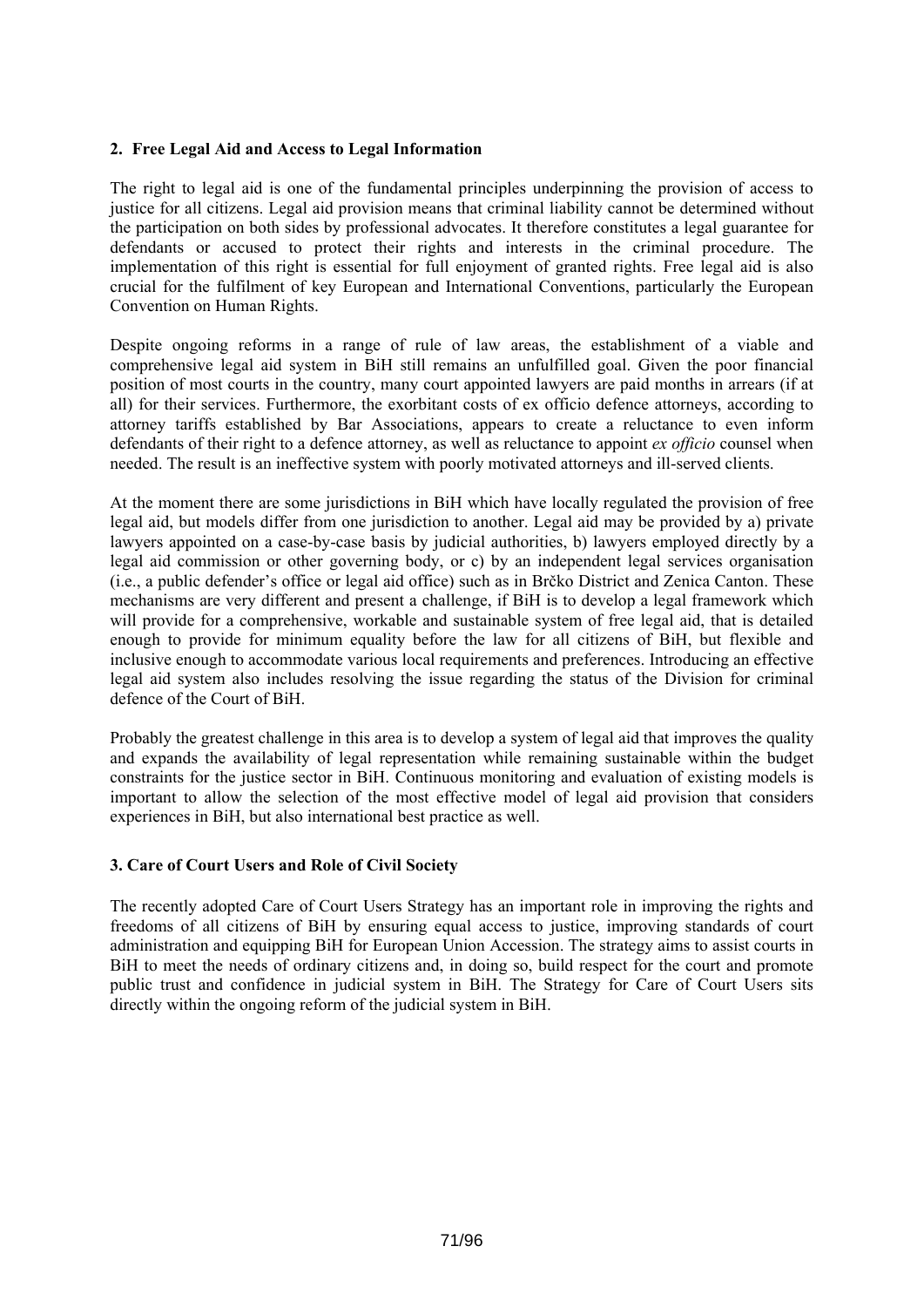<span id="page-71-0"></span>The Strategy addresses key weaknesses in the existing judicial system and is intended to assist the HJPC and the respective ministries of justice in BiH to improve the delivery of justice in BiH. The strategy builds directly upon international best practice and lessons learnt from previous care of court user pilot projects implemented in BiH. As a result, the strategy is informed by international best practice and is firmly based upon successful Bosnian-Herzegovinian approaches and methods.

The level of information that is shared with the general public affects the level of trust and confidence amongst citizens towards public institutions. Experience in many jurisdictions has shown that citizens have more respect for processes and decisions when they understand them. Complex procedures that are poorly explained can also discourage people from pursuing legitimate claims. The court needs to become an institution that is better understood by citizens, both in its overall purpose and, when relevant to individual citizens, in its more detailed workings. Such transparency provides the court with opportunities to identify and meet the needs of citizens, thus further building respect for and trust in the court. The best way to encourage compliance with the law is for authorities to implement programmes that foster a sense of personal involvement and responsibility. For example, courts need to be more open and transparent if they are to become respected institutions, and also need to communicate with, and keep users informed – as well as treat users with dignity and respect.

Active participation of the non-governmental sector has to be increased. At the moment, in all sectors there is a lack of active participation of the NGOs and primary activism of international organisations and political parties. Input from diverse interest groups can assist the justice sector as whole in the resolution of present and potential conflicts in society, and assist ensure improved assess to justice. It is of great importance to find a systematic model for a more active engagement of the NGO sector in BiH through their greater involvement at all key stages of development of justice policies.

## *PILLAR 4: Support to Economic Growth*

1

*Strategic objective: Define and implement measures through which the justice sector will contribute to creation of a more favourable environment for sustainable economic development in BiH* 

In the coming five-year period the support of the justice sector to economic growth will be channelled though two distinct areas further elaborated below:

- o Mediation and other forms of alternative dispute resolution; and
- o Reform of the land registry system.

## **1. Mediation and Other Forms of Alternative Dispute Resolution**

Time consuming and expensive court proceedings are damaging small and medium enterprises in BiH (SME's), hindering commercial litigations, causing mounting costs and reducing businesses access to capital as capital is frozen while under dispute. In recent years, there have been some initiatives aiming to overcome this situation and to help SME's to cut through judicial red tape and unlock these assets. These initiatives resulted in the introduction of some alternative dispute resolution (ADR) mechanisms, notably mediation, in the BiH legal system $4$ .

Donor-funded pilot initiatives were launched to test the practical application and challenges of commercial mediation in legal practice in BiH. The pilot initiatives in the Basic Court of Banja Luka and Municipal Court of Sarajevo resulted in the resolution of 340 commercial disputes through mediation, releasing assets to the amount of approximately KM 18 million. This has proved that mediation is a useful tool to remove barriers to doing business in BiH. Mediation provides a number of

<sup>&</sup>lt;sup>4</sup> see the Law on Mediation Procedure ("Official Gazette of BiH" no. 37/04), which governs the mediation procedure on the territory of BiH as a whole, and the Law on Transfer of Mediation Activities to Association of Mediators ("Official Gazette of BiH" no. 52/05), which regulates, *inter alia*, the transfer of mediation to the Association of Mediators in BiH;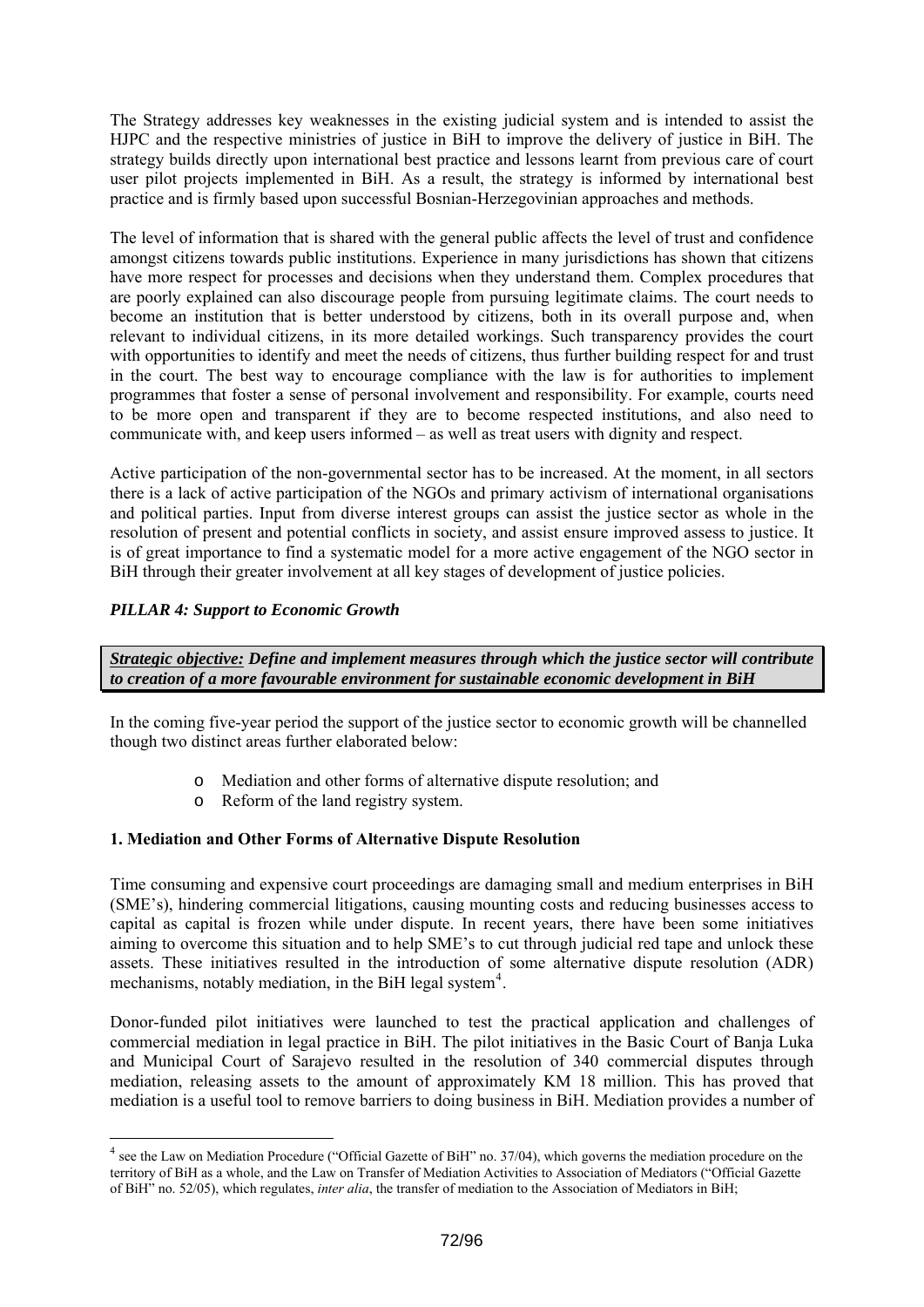<span id="page-72-0"></span>advantages over the rigid and exclusively "court-centred" litigations. For example, it may assist the judiciary in BiH, freeing up scarce judicial resources by reducing the number of hearings, trials and eventually help to reduce the considerable case backlogs accumulated in many courts throughout the country. It might also help reduce excessive dispute resolution costs, as mediation has proven to be less expensive than court lawsuits.

Mediation can improve also access to justice in a variety of ways by helping poorer segments of society participate in dispute resolution where they might not have been able to afford an attorney for court litigation. To this effect, an EU Directive promoting mediation in civil and commercial matters identifies its primary objective as "*ensuring better access to justice*"[5](#page-72-0) . Additionally, mediation procedure is confidential, so that parties' statements presented in mediation can not be used as evidence in any other procedure unless otherwise expressly decided by the parties.

Finally, as shown by numerous studies, mediation can often allow parties to resolve their disputes while maintaining their business relationship. This is an important aspect in the business environment in BiH, which places a high premium on personal relationships in business. Although mediation will not solve all judicial problems in BiH, it does have the potential to dramatically to improve matters in the commercial area over the long term, if implemented properly.

Aside from the activities related to the wider application of mediation and other forms of alternative dispute resolution, it is also necessary to identify activities that contribute to the strengthening of commercial divisions in the court for those commercial case that still have to go to court.

# **2. Reform of Land Registry System**

1

To date, BiH does not have a modern, digitised system of managing land register and cadastre data. Unfortunately, available registers are mostly still in paper form or are sometimes non-existent. The transfer of existing records to digital form is currently ongoing within the courts, and it is expected that this digitisation will be completed in a couple of years. This task will require huge financial, human and physical resources for implementation. Once completed the land registry reform programme should establish a basis for reliable and secure property rights, and for the development of land administration services, which are prerequisites for a more certain and predictable business environment.

There are several challenges to be tackled in order to build the necessary foundation for reform in this area. The legislative framework in BiH still lacks key regulations which are the prerequisite for overall Land Administration Reform. There is a lack of substantive laws related to property needed in a modern market economy; in particular, new laws on property rights, on denationalisation and on State property.

 $<sup>5</sup>$  see Commission Proposal for a Directive of the European Parliament and of the Council on Certain Aspects of Mediation in</sup> Civil and Commercial Matters, COM(2004)718 final – 2004/0251 (COD), available at [http://europa.eu.int/eur](http://europa.eu.int/eur-lex/en/com/pdf/2004/com2004_0718en01.pdf)[lex/en/com/pdf/2004/com2004\\_0718en01.pdf](http://europa.eu.int/eur-lex/en/com/pdf/2004/com2004_0718en01.pdf);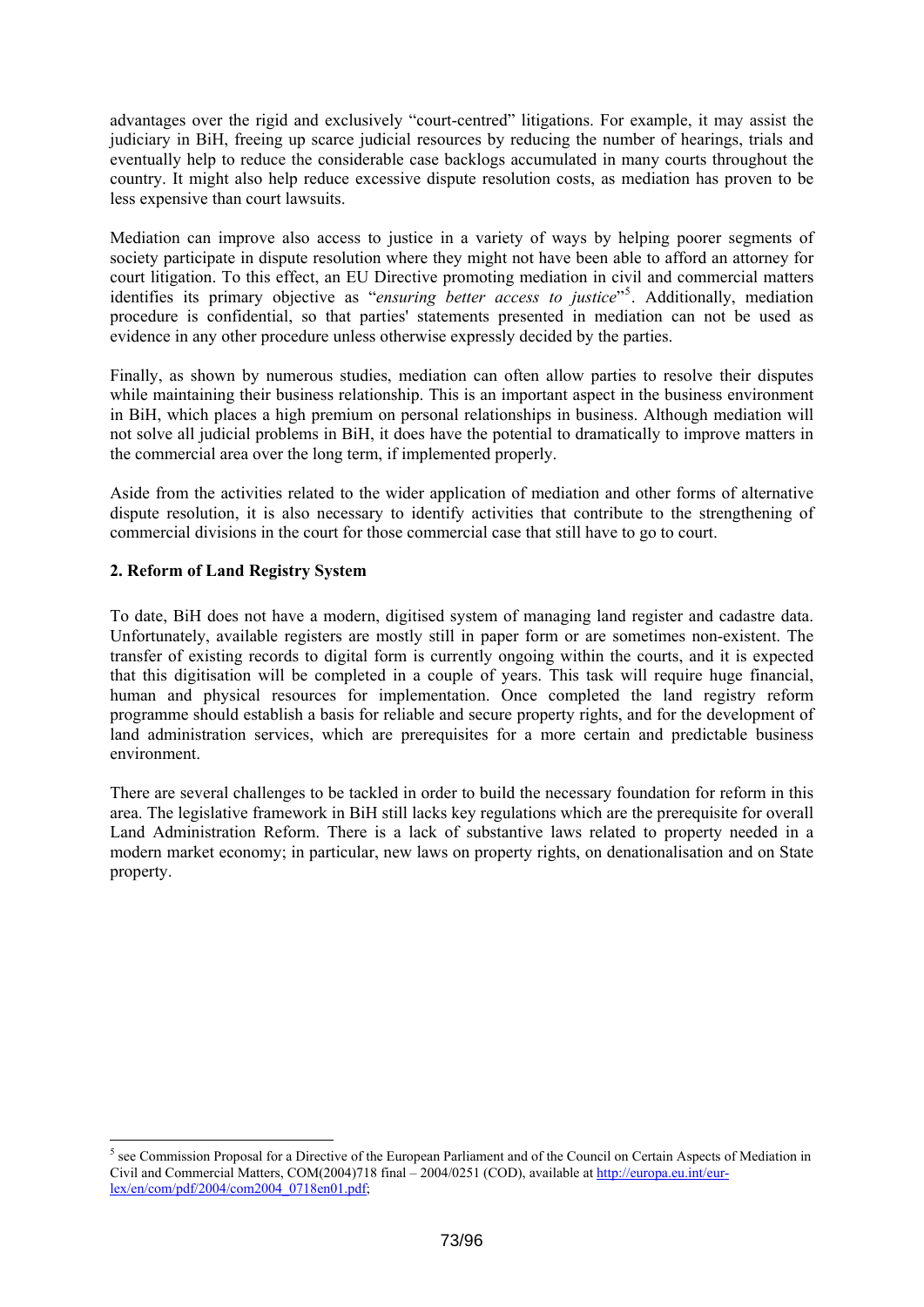The quality of land administration services is directly linked with the quality of the service providers. Up-to-date technical knowledge, managerial capacity and a client-oriented approach are all necessary. Continuous professional training is essential to reach an optimal level of qualification for people working in the land registry area. Training to date has focused on jurists and land registry clerks, but must be strengthened in the near future to focus on cadastre staff and IT specialists.

Working conditions in land registration are generally poor. Most of the premises allocated to land registry courts and cadastre offices do not offer any public reception facilities, have inadequate working spaces and are not well maintained. Office furniture and equipment are outdated, and the technical infrastructure is insufficient.

# *PILLAR 5: Well-managed and Coordinated Sector*

*Strategic objective: Coordinate and make roles and responsibilities of key justice sector institutions more efficient, with the aim of achieving more effective, transparent and accountable justice system in BiH* 

Achieving a more coordinated and better managed sector require a series of challenging initiatives which are difficult within the context of the complex constitutional and institutional framework of BiH.

For the purpose of this Strategy, efforts will be directed towards the following areas:

- o Coordination of competencies;
- o Strategic planning and policy development; and
- o Donor coordination and EU integration.

### **1. Coordination of Competencies**

Despite the assumptions built into many reform projects in BiH, new laws are not the optimal solution to overcome the dysfunctional system of vertical coordination in the justice sector. With its complex governmental structure and a multitude of justice sector stakeholders all of whom are burdened by ambiguous inter-institutional mandates and responsibilities, and sometimes rival agendas and opposing interests, the justice sector in BiH faces a myriad of problems. The multiplicity of key stakeholders on the same policy field generates duplication and coordination problems that must be urgently addressed.

Experience of other western European countries with complex governmental structures has shown that proper coordination and consultation mechanisms and capacities are the key prerequisites for a functional and coherent sector. These mechanisms need to be based on the regular sharing of information and a solid framework of formal and informal relationships at political and technical level between all relevant sector stakeholders. However, as observed by the Functional Analysis of the Justice Sector in BiH, as well as the Public Administration Reform Strategy for BiH, the justice sector in BiH is currently largely missing such mechanisms and capacities. It therefore needs to establish them and make fully these capabilities operational in the shortest possible period of time.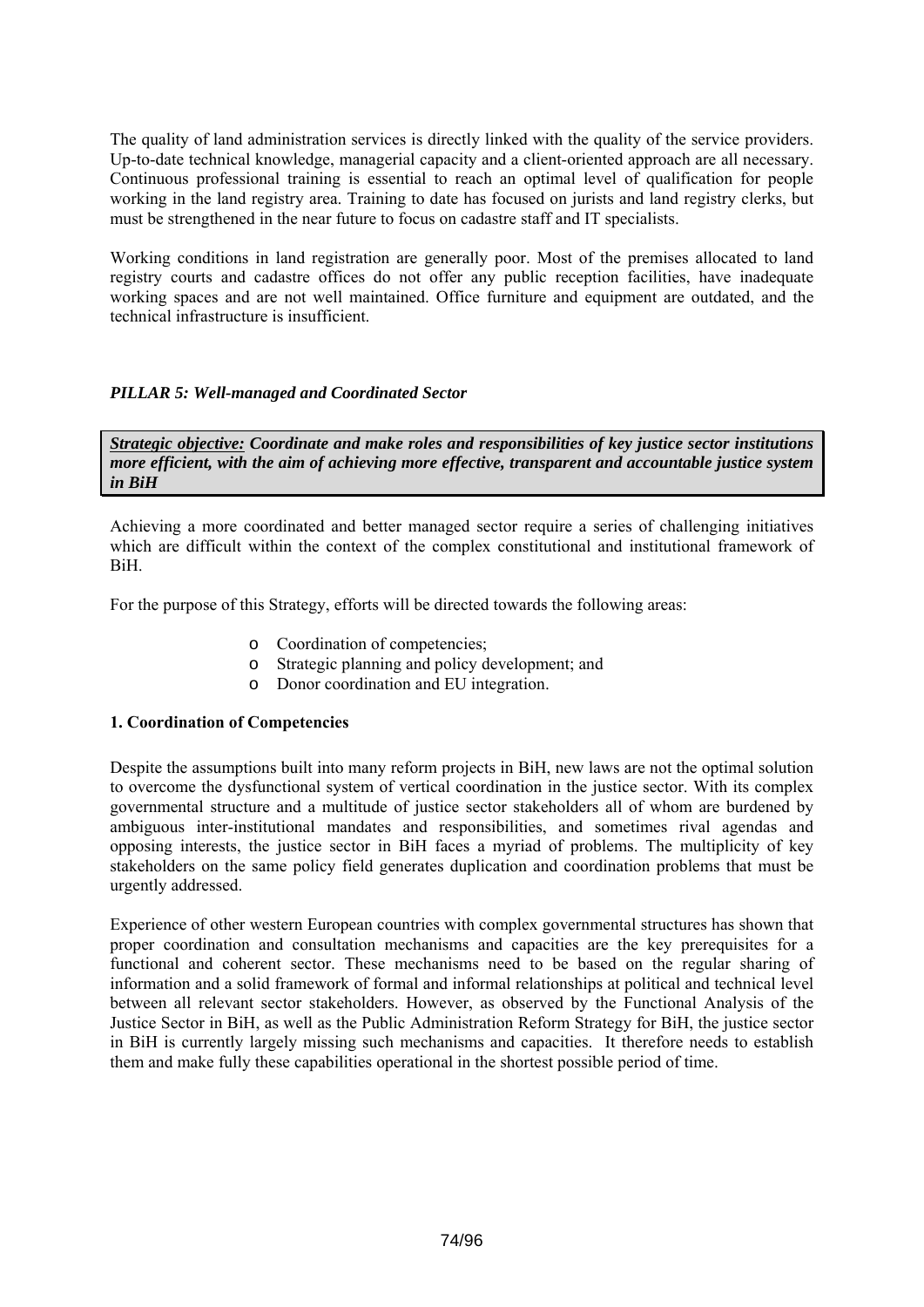Whilst politically responsible for ensuring the general functioning of the justice sector, the ministries of justice at all levels (including the Brčko District Judicial Commission) will inevitably be faced with numerous challenges if they are effectively to perform their policy-making function in particular in relation to the judiciary. The judiciary - one of the main components of the justice sector - is an independent branch of government. All ministries of justice will need to keep this independence constantly in mind while exercising its policy-making mandate. For that reason, it will be crucial to develop and maintain the equilibrium of power and partnership relationships between different justice sector institutions, to the extent reasonably possible, particularly with respect to the functions and role of ministries of justice vis-à-vis the HJPC of BiH, the courts and the prosecutorial offices.

The methodology that was used for the development of the JSRS may represent an important first step in this direction. This methodology, among other things, managed to lay the solid foundations of the culture of compromise at both, political and technical level throughout the justice sector, which resulted in consensual and coherent cross-sectoral approaches to problem identification, problemsolving and priority-setting. Accordingly, the programmes below are aimed at building on this to continue to improve the justice sector.

Based on the above, strategic programmes 5.1.1, 5.1.2 and 5.1.3 have been developed to address these issues.

# **2. Strategic Planning and Policy Development**

No reforms can be brought about efficiently and effectively in the absence of political strategic leadership. On the other hand, political strategic leadership cannot be ensured unless it is underpinned by: proper strategy development and policy making machinery; proper coordination and consultation mechanisms and procedures; implementation plans; and monitoring and evaluation instruments. Otherwise, reform efforts will be disjointed, ill-informed, and implemented in a fragmentary manner causing waste of scarce budgetary funds and time.

Strategic planning and policy-making, as well as the management of the dynamic linkages between the two, are typical responsibilities of individual ministers and collectively of respective governments. On the other hand, the preparation of plans, the analysis required to uphold the plans, and the activities required to implement the plans (e.g. policy development and law drafting) are typical tasks of the ministry's administration. Consequently, in order to be able to respond efficiently and effectively to their responsibilities, ministries need professional and skilled administration.

However, until recently, none of the ministries of justice in BiH (including the Brčko District Judicial Commission) had the organisational and human resource capacity to take charge of coordinating justice sector strategic planning and policy development or for initiating harmonisation of justice sector legislation together with different layers of government in BiH. In late 2006, the Ministry of Justice of BiH established a Sector for Strategic Planning, Aid Coordination and European Integrations ("SSPACEI"), with the mandate to assist the leadership of the Ministry of Justice of BiH in its medium-term and annual planning responsibilities, coordinating relevant activities both at an institutional and sectoral level, to help achieve both horizontal and vertical integration.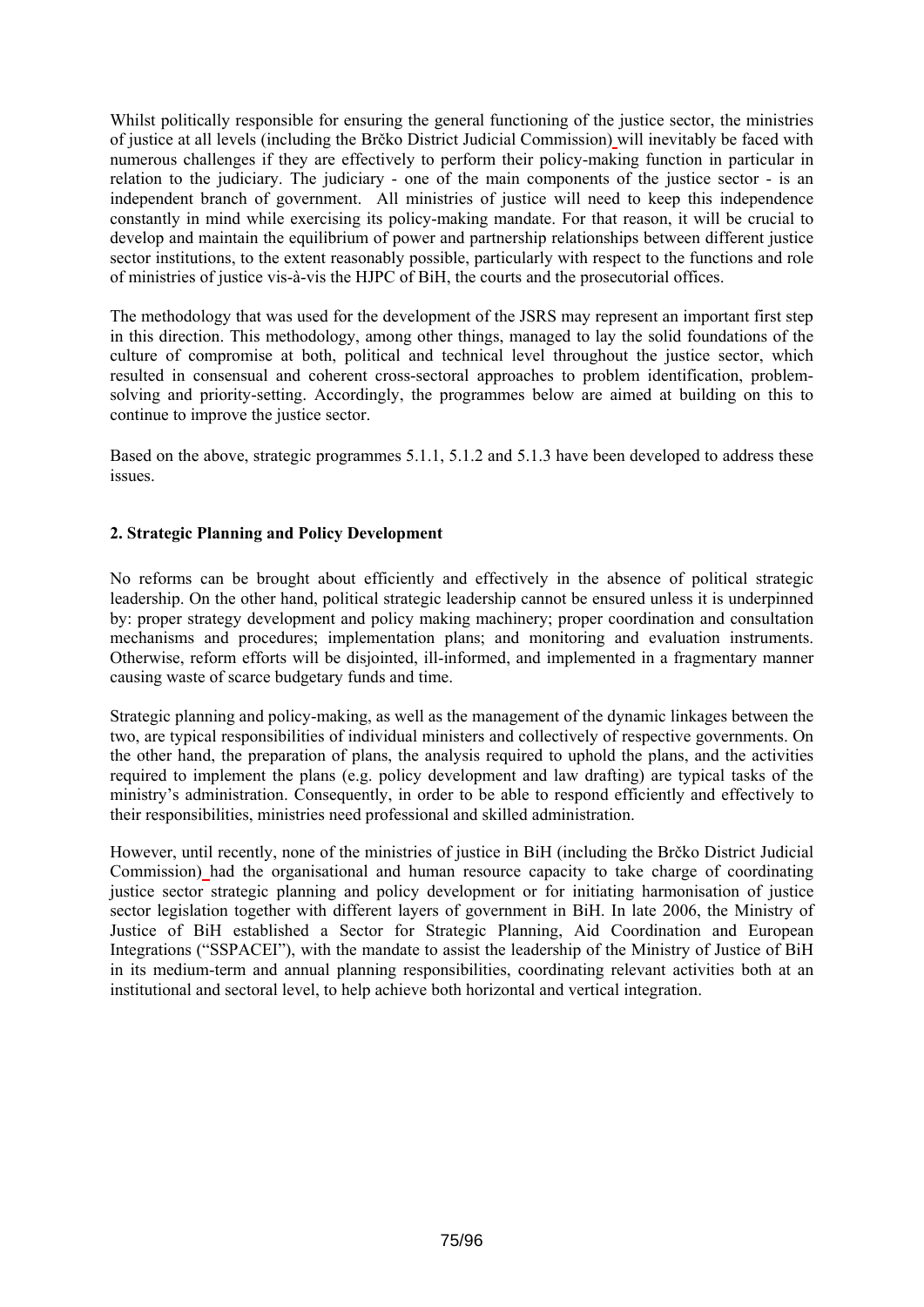The newly established SSPACEI is to become a central coordination hub for strategic planning, policy-making, donor coordination and EU integration activities within the Ministry of Justice of BiH, as well as at sector level pursuant to Article 13 of the Law on Ministries and Other Administrative Bodies of BiH. Entity ministers of justice currently do not have any such organisational and human resource capacities which is why Entity Ministries of Justice and the Brčko District Judicial Commission should also establish similar - but smaller - units with the primary task to liaise with the SSPACEI in the Ministry of Justice of BiH in the process of strategic planning, policy development and legislative drafting. Given the fact that the SSPACEI is not yet fully staffed, the Ministry of Justice of BiH will also need to invest in recruiting the remainder of staff so to become fully operational.

Ministries of justice at the state and entity level, the Brčko District Judicial Commission and the HJPC rarely exchange relevant information. Ministries of justice randomly collect substantive statistical data regarding their respective areas of responsibility. None of the ministries possess a central data base of information that would facilitate their strategic planning, policy-development and law drafting functions.

# **3. Donor Coordination and EU Integration**

Where the activities of a number of donors in the same sector are uncoordinated, there is a risk not only of duplication of effort but also of mutual obstruction, with projects under way that conflict with each other. The end result is that funds are wasted. The multiplicity of donors in BiH, each with its own projects, programmes, interests, concepts, structures and procedures, increases the necessity of coordination. For that reason, donor coordination will be relevant as long as a large number of bilateral and multilateral donors operate in BiH.

Although significant progress has been made in recent years, donor coordination in BiH is still a challenge. Until recently, the greatest weaknesses appeared to be the absence of a forum at sector level for a dialogue between the Ministry of Justice of BiH and the donor community on procedural and substantive integration of aid through donors' adherence to justice-sector strategy, policies and priorities. This was further hampered by the lack of a state-wide justice sector strategy.

These two shortcomings are being addressed through the establishment of donor coordination capacity within SSPACEI and through the development of this sector strategy. The next phase of donor coordination envisages a transition from a donor-led approach to a point where the Ministry of Justice of BiH has stewardship of the donor coordination process. SSPACEI has already commenced enhancing country ownership of donor funding through a number of activities including: the establishment of a justice sector donor forum and the conduct of regular meetings; the creation of a database mapping all current and planned donor projects in the justice sector; and the development of a mechanism to coordinate local institutions and identify local funding needs for presentation to international donors.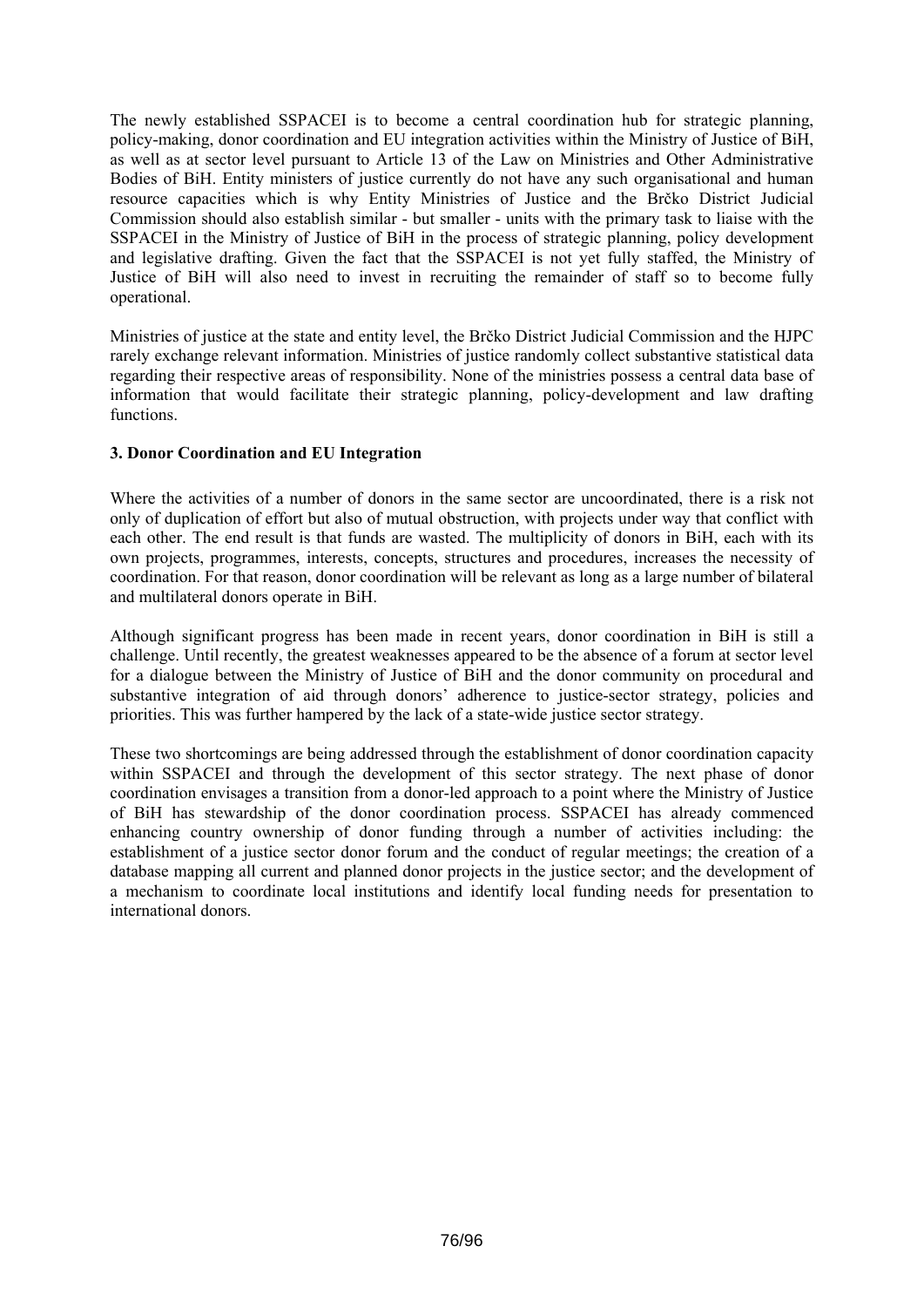During the upcoming negotiations for the adoption of the *Acquis Communautaire* on Justice Matters, the Ministry of Justice of BiH is expected to take a principal representative position for the justice sector in BiH. However, the EU integration tasks are substantial and capacities within the Ministry of Justice of BiH to deliver them are scarce. Mainstreaming these EU integration functions into day-today operations at the professional level is likely to prove difficult. At present, coordination with the Directorate for European Integrations of BiH ("DEI") takes place mostly at the political level through the ministerial cabinet and Secretary of the Ministry of Justice of BiH.

Entity ministries of justice and the Brčko District Judicial Commission have a very limited relationship with the DEI, and they have virtually no internal administrative capacity or staff who could take charge of and deal with the EU integration process from the justice sector perspective. In general, knowledge of the relevant justice system EU *Acquis* among ministries of justice in BiH is very limited.

The pressure and workload of EU Integration processes will be intense, and an immense effort will be required to coordinate and implement the process horizontally and vertically. It is therefore important for the key justice sector institutions in BiH to start to engage them in implementing the strategic programmes set out in Section 5.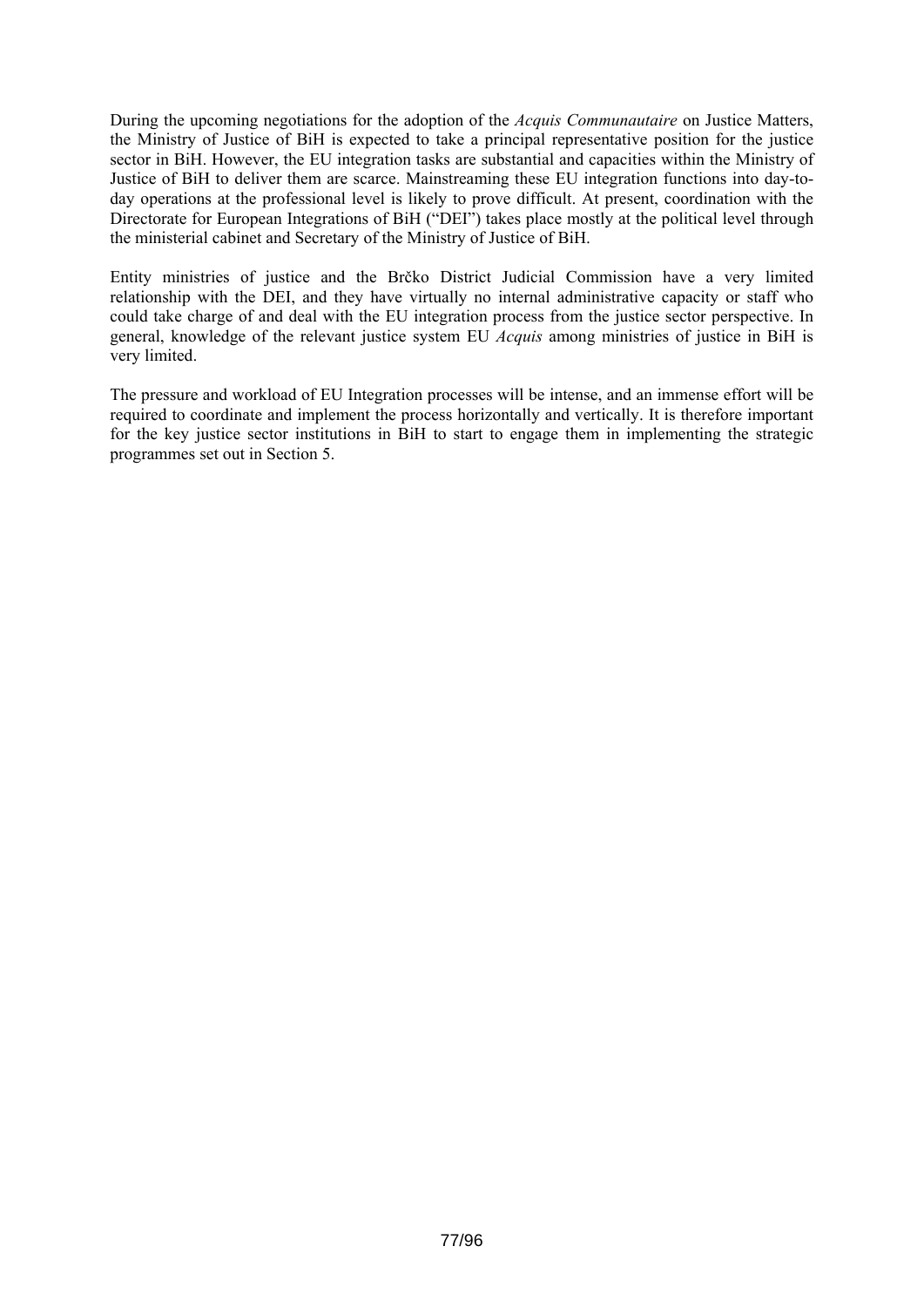# <span id="page-77-0"></span>**Annex 3 – Policy Analyses Foreseen by the JSRS**

The table presented below includes an overview of policy analyses identified explicitly within the JSRS. During the implementation of the JSRS - in particular as part of the conclusions of regular ministerial conferences – the need for additional policy analyses will no doubt be identified.

| Pillar of<br>reform              | <b>Strategic issue</b>                                            | Policy analysis required                                                                                                                                                                                                                                                      | <b>Timeline for</b><br>development <sup>6</sup> |
|----------------------------------|-------------------------------------------------------------------|-------------------------------------------------------------------------------------------------------------------------------------------------------------------------------------------------------------------------------------------------------------------------------|-------------------------------------------------|
| Judicial System                  | Independence and<br>Harmonisation                                 | Analysis of the implications of harmonising the procedures<br>for the selection of BiH Constitutional Court judges with the<br>existing procedures for the selection of judges for the RS and<br>FBiH Constitutional Courts developed and implementation<br>measures proposed | months $1 - 12$                                 |
| Judicial System                  | Efficiency and<br>Effectiveness                                   | Analysis of the required changes to legislation, to decrease<br>the number of backlog cases in the enforcement procedure<br>initiated on the basis of "authentic documents" (such as<br>unpaid utility bills) and propose appropriate measures                                | months $1 - 12$                                 |
| Judicial System                  | Efficiency and<br>Effectiveness                                   | Analysis of backlogs in the prosecutors offices and<br>recommend the necessary measures for resolving this issue<br>(legislative or other measures)                                                                                                                           | months $1 - 12$                                 |
| Judicial System                  | Efficiency and<br><b>Effectiveness</b>                            | Analysis of number of judges in relation to case inflow and<br>identify instances in which changes in numbers are needed                                                                                                                                                      | months $1 - 12$                                 |
| Judicial System                  | Efficiency and<br>Effectiveness                                   | Analysis of prosecutorial staff (especially the ratio of expert<br>associates and trainees in relation to prosecutors) in<br>comparison to the existing number of cases and case inflow<br>in order to determine the appropriate ratios                                       | months $1 - 12$                                 |
| Judicial System                  | Accountability and<br>Professionalism                             | Investigation about the establishment of harmonised criteria<br>and programmes for bar exams in BiH reflecting needs and<br>best practices                                                                                                                                    | months $1 - 12$                                 |
| Judicial System                  | Accountability and<br>Professionalism                             | Analysis of possible foreseeable timeframes in processing<br>cases in courts, based on type of cases and courts                                                                                                                                                               | months $12 - 24$                                |
| Support to<br>Economic<br>Growth | Mediation and Other<br>Forms of Alternative<br>Dispute Resolution | Analysis of experiences to date in the application of<br>mediation in BiH                                                                                                                                                                                                     | months 12 - 24                                  |
| Judicial System                  | Independence and<br>Harmonisation                                 | Study of the realistic financial needs of the judicial<br>institutions in BiH, taking into consideration priorities of the<br>judiciary                                                                                                                                       | months $12 - 36$                                |
| Access to<br>Justice             | Care of Court Users<br>and Role of Civil<br>Society               | Explore modalities for a more active engagement of the NGO<br>sector in BiH in monitoring the justice sector work in BiH                                                                                                                                                      | months $12 - 36$                                |

**Table 1: Policy analyses initiatives explicitly foreseen within the JSRS**

1

<sup>6</sup> Expressed in months from time of JSRS adoption.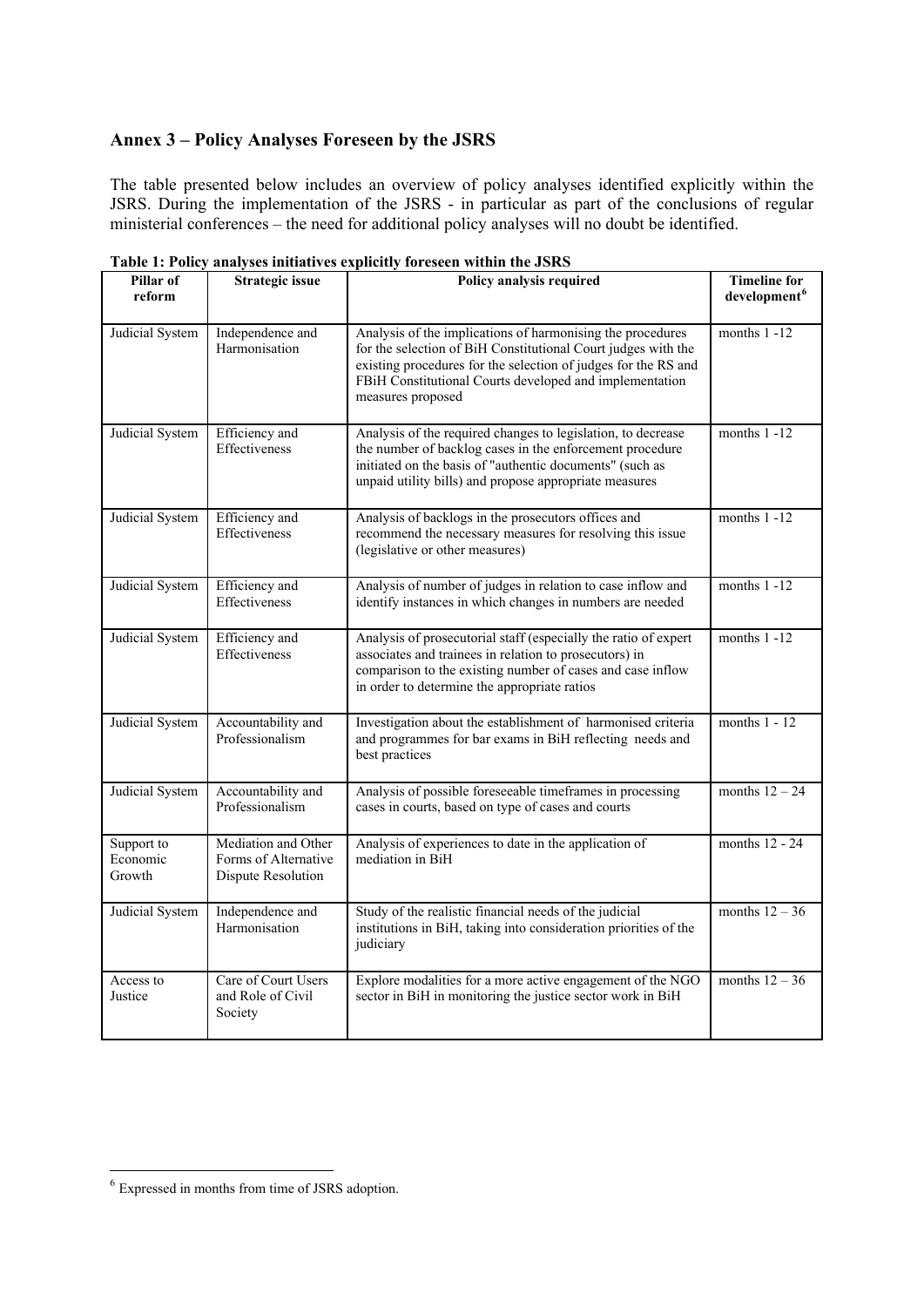| Pillar of<br>reform                                 | <b>Strategic issue</b>                                            | Policy analysis required                                                                                                                                                                 | <b>Timeline for</b><br>development |
|-----------------------------------------------------|-------------------------------------------------------------------|------------------------------------------------------------------------------------------------------------------------------------------------------------------------------------------|------------------------------------|
| Judicial System                                     | Efficiency and<br>Effectiveness                                   | Analysis of comparative experiences in using alternative<br>measures of criminal prosecution including the implications<br>for introducing these mechanisms in the legal practice of BiH | months 12 - 48                     |
| Execution of<br>Criminal<br><b>Sanctions</b>        | Application of<br>International<br><b>Standards</b>               | Analysis of existing and possible alternative measures of<br>custody and proposal for introducing these alternatives                                                                     | months $12 - 60$                   |
| Execution of<br>Criminal<br><b>Sanctions</b>        | Application of<br>International<br>Standard                       | Analysis of existing and possible alternative measures of<br>custody with suggested ways of introducing alternatives                                                                     | months $12 - 60$                   |
| Execution of<br>Criminal<br><b>Sanctions</b>        | Application of<br>International<br>Standard                       | months 12 - 60<br>Analysis of existing standards relating to procedures of<br>incarcerating individuals and keeping incarcerated<br>individuals and suspects by police and prosecutors   |                                    |
| Execution of<br>Criminal<br><b>Sanctions</b>        | Prison Overcrowding                                               | Analysis on the development of a probation system in BiH                                                                                                                                 | month 36                           |
| Well-<br>Coordinated<br>and Managed<br>Sector       | Coordination of<br>Competencies                                   | Analysis of the impact of the MoJ restructuring at the<br>cantonal level                                                                                                                 | months 36 - 48                     |
| Support to<br>Economic<br>Growth                    | Mediation and Other<br>Forms of Alternative<br>Dispute Resolution | Study on modalities of the wider application of mediation<br>and other types of alternative dispute resolution in BiH                                                                    | months $48 - 60$                   |
| Access to<br>Justice                                | Free Legal Aid and<br>Access to Legal<br>Information              | Analysis of the established free legal aid system in criminal<br>and civil law matters in terms of the effectiveness and<br>efficiency of the free legal aid system                      | month 60                           |
| <b>Execution</b> of<br>Criminal<br><b>Sanctions</b> | Prison Overcrowding                                               | Study on introduction of other types of alternative sentences                                                                                                                            | month 60                           |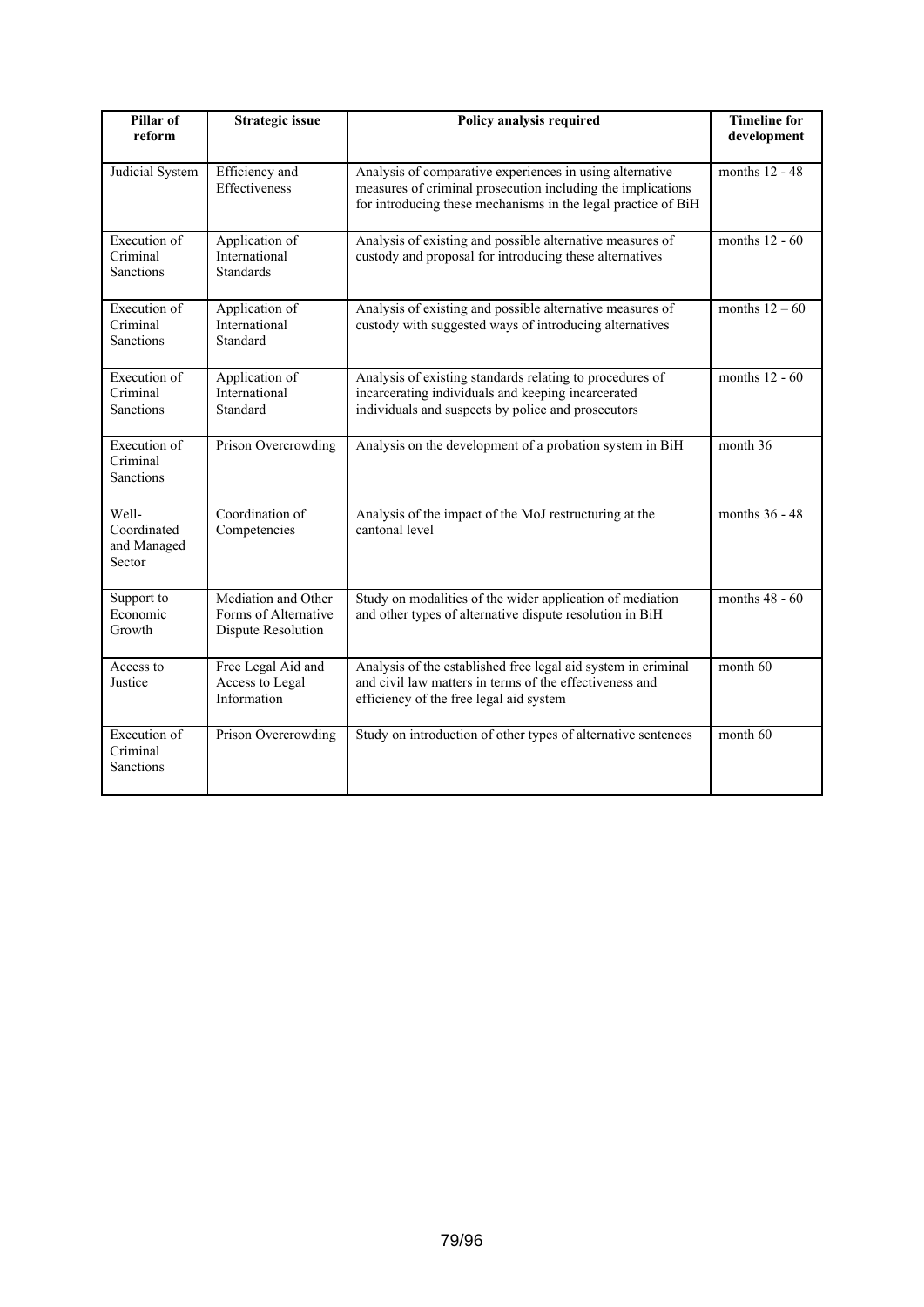# **Annex 4 - Legislative initiatives foreseen by the JSRS**

The following table provides an overview of legislation that the JSRS has identified as necessary, either as direct strategic programmes or as core elements of the strategic programmes. During the implementation of the JSRS – in particular as part of the conclusions of regular ministerial conferences or as part of individual initiatives of the responsible justice sector bodies – it is expected that a need for other legislation or by-laws will be identified.

| Pillar of<br>reform                                 | <b>Strategic issue</b>                                                                                                                                                                                                                                                                                                      | <b>Legislative Initiative</b>                                                                                                                      | <b>Timeline for</b><br>development | Responsible<br>institution(s)                    |
|-----------------------------------------------------|-----------------------------------------------------------------------------------------------------------------------------------------------------------------------------------------------------------------------------------------------------------------------------------------------------------------------------|----------------------------------------------------------------------------------------------------------------------------------------------------|------------------------------------|--------------------------------------------------|
| Judicial<br>System                                  | Independence and<br>Harmonisation                                                                                                                                                                                                                                                                                           | Enact single law on prosecutors in the<br>Federation of BiH                                                                                        | Months 1-12                        | MoJ Federation<br>BiH, canton and<br><b>HJPC</b> |
| Well-<br>Coordinated<br>and Managed<br>Sector       | Coordination of<br>Amendments of existing law(s) towards<br>Competencies<br>strengthening coordinating role of MOJ<br>BiH and towards establishing formal<br>mechanisms for coordination with<br>entities, cantons, Judicial Commission of<br>Brčko District, HJPC as well as other<br>relevant justice sector institutions |                                                                                                                                                    | months $1 - 12$                    | <b>MOJ BiH</b>                                   |
| Access to<br>Justice                                | International Legal Aid<br>and Cooperation                                                                                                                                                                                                                                                                                  | Law on International Legal Aid in<br>Criminal and Civil Matters                                                                                    | months $1 - 12$                    | MOJ BiH                                          |
| Access to<br>Justice                                | <b>International Legal Aid</b><br>and Cooperation                                                                                                                                                                                                                                                                           | Establish legal framework for the<br>establishment of a single registry of<br>criminal offences of BiH citizens<br>convicted abroad and in country | months $1 - 12$                    | MOJ BiH                                          |
| Access to<br>Justice                                | Free Legal Aid and<br>Access to Legal<br>Information                                                                                                                                                                                                                                                                        | Law on international legal aid and<br>cooperation in criminal matters in BiH                                                                       | months $12 - 24$                   | MOJ BiH,<br>entity MOJs and<br><b>BD JC</b>      |
| Access to<br>Justice                                | Free Legal Aid and<br>Access to Legal<br>Information                                                                                                                                                                                                                                                                        | Entity and cantonal laws on free legal aid<br>in civil matters                                                                                     | months $12 - 24$                   | Entity and<br>cantonal MOJs                      |
| Access to<br>Justice                                | Free Legal Aid and<br>Access to Legal<br>Information                                                                                                                                                                                                                                                                        | Harmonised laws on free legal aid in<br>criminal matters in BiH and entities                                                                       | months $12 - 24$                   | MOJ BiH, entity<br>and cantonal<br><b>MOJs</b>   |
| Execution of<br>Criminal<br><b>Sanctions</b>        | Management of the<br>System of Execution of<br>Criminal Sanctions                                                                                                                                                                                                                                                           | Framework law on execution of criminal<br>sanctions and harmonisation of all<br>regulations in the area of execution of<br>criminal sanctions      | months $12 - 24$                   | MOJ BiH, entity<br>MOJs and BD<br>JC             |
| <b>Execution</b> of<br>Criminal<br><b>Sanctions</b> | Application of<br><b>International Standards</b>                                                                                                                                                                                                                                                                            | Law and by-laws pertaining to the<br>establishment of an independent prison<br>inspection                                                          | months $12 - 24$                   | MOJ BiH, entity<br>MOJs and BD<br>JC             |

**Table 2: Legislative initiatives foreseen within the JSRS**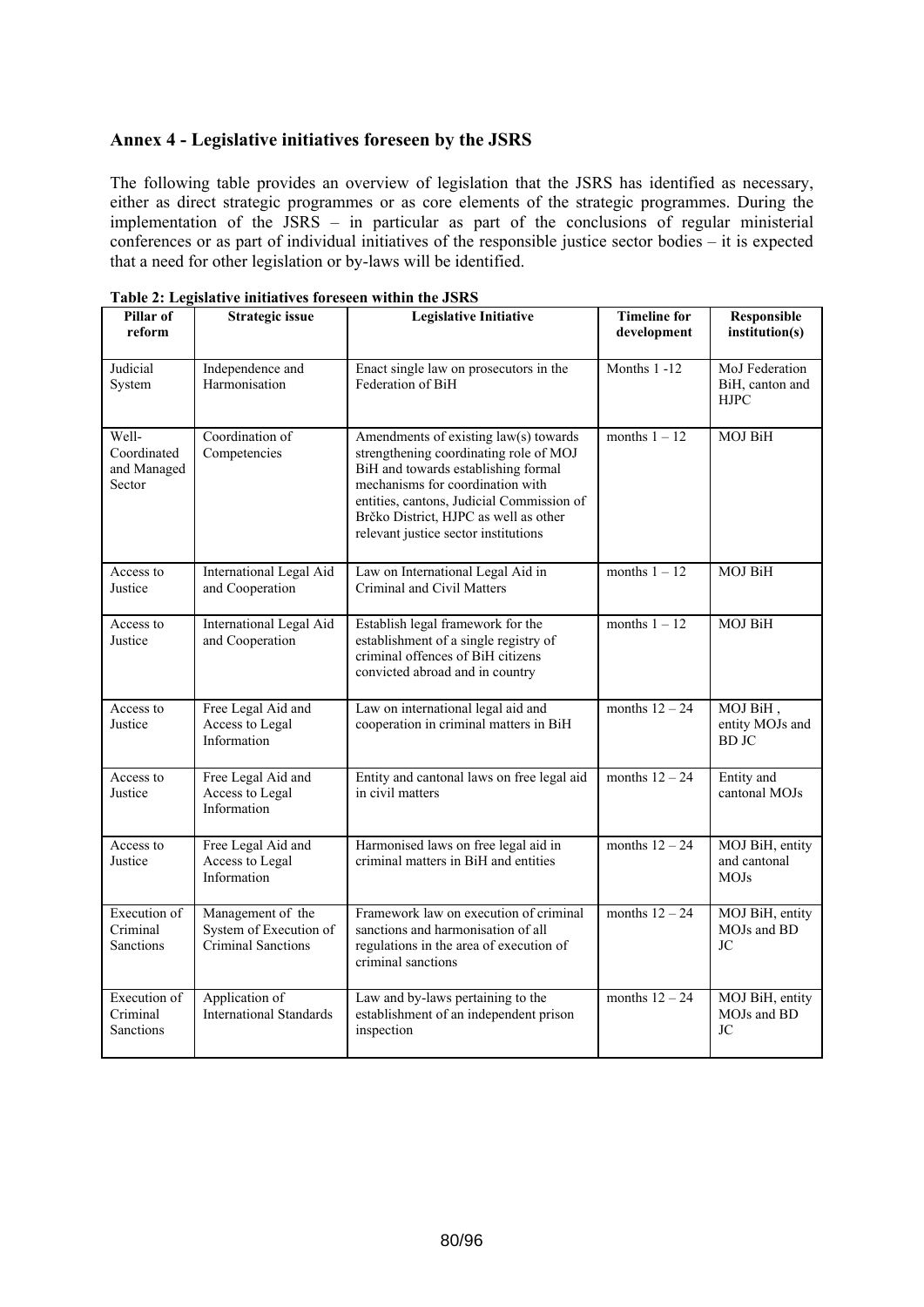| Pillar of<br>reform                   | <b>Strategic issue</b>                                                                                                                                           | <b>Legislative Initiative</b>                                                                                                                                                                                                                       | <b>Timeline for</b><br>development | Responsible<br>institution(s)                        |
|---------------------------------------|------------------------------------------------------------------------------------------------------------------------------------------------------------------|-----------------------------------------------------------------------------------------------------------------------------------------------------------------------------------------------------------------------------------------------------|------------------------------------|------------------------------------------------------|
| Judicial<br>System                    | Independence and<br>Harmonisation                                                                                                                                | New law or amendment to existing $law(s)$<br>that would strengthen role of HJPC in<br>preparing, adopting and executing<br>judicial budgets, as well as clarify roles<br>of MOJs in this process                                                    | months $12 - 24$                   | MOJ BiH,<br>entity MOJs,<br>BD JC and<br><b>HJPC</b> |
| Judicial<br>System                    | Efficiency and<br>Effectiveness                                                                                                                                  | Legally define policy and pass<br>appropriate regulation, regulating the<br>administration of the courts and<br>prosecutor's offices                                                                                                                | months 12 - 24                     | <b>BiH</b> and Entity<br>MoJs, BD JC<br>and HJPC     |
| Judicial<br>System                    | Accountability and<br>Professionalism                                                                                                                            | months 12 - 24<br>Establish a legal obligation of hiring<br>apprentices, apprentices - volunteers and<br>expert associates in all courts and<br>prosecutor's offices in BiH, proportionate<br>to the size of the courts and prosecutor's<br>offices |                                    | <b>BiH</b> and Entity<br>MoJs, BD JC<br>and HJPC     |
| Support of<br>Economic<br>Growth      | Land Administration<br>Reform                                                                                                                                    | Property Law                                                                                                                                                                                                                                        | months $12 - 36$                   | MOJ BiH, entity<br>MOJs and BD<br><b>JC</b>          |
| Support of<br>Economic<br>Growth      | Land Administration<br>Reform                                                                                                                                    | Law on division of state property                                                                                                                                                                                                                   | months 12 - 36                     | MOJ BiH, entity<br>MOJs and BD<br>JC                 |
| Support of<br>Economic<br>Growth      | Land Administration<br>Reform                                                                                                                                    | Law on court fees amended with the aim<br>of harmonising court fees for land<br>registry procedures throughout BiH                                                                                                                                  | months 12 - 36                     | MOJ BiH, entity<br>MOJs and BD<br>JC                 |
| Execution of<br>Criminal<br>Sanctions | Application of<br>Legally define and harmonise systems of<br><b>International Standards</b><br>amnesty and pardoning in accordance to<br>international standards |                                                                                                                                                                                                                                                     | months $12 - 60$                   | MOJ BiH, entity<br>MOJs and BD<br>JC                 |
| Support of<br>Economic<br>Growth      | <b>Land Administration</b><br>Reform                                                                                                                             | Complete harmonisation of all<br>regulations in entire BiH                                                                                                                                                                                          | months $12 - 60$                   | entity MOJs,<br>BD JC and<br><b>SKOZ BiH</b>         |
| Access to<br>Justice                  | International Legal Aid<br>and Cooperation                                                                                                                       | Legally define modalities for financing<br>extradition procedures and transfer of<br>convicted persons (through development<br>of Law on International Legal Aid, as<br>well as amendment to Criminal<br>Procedure Code)                            | months 24 - 36                     | MOJ BiH, entity<br>MOJs and BD<br>JC                 |
| Access to<br>Justice                  | International Legal Aid<br>and Cooperation                                                                                                                       | Harmonise Criminal Process Laws of<br>entities and BiH, Law on Asylum and<br>Law on Citizenship of BiH                                                                                                                                              | months 24 - 36                     | MOJ BiH, entity<br>MOJs and BD<br>JC                 |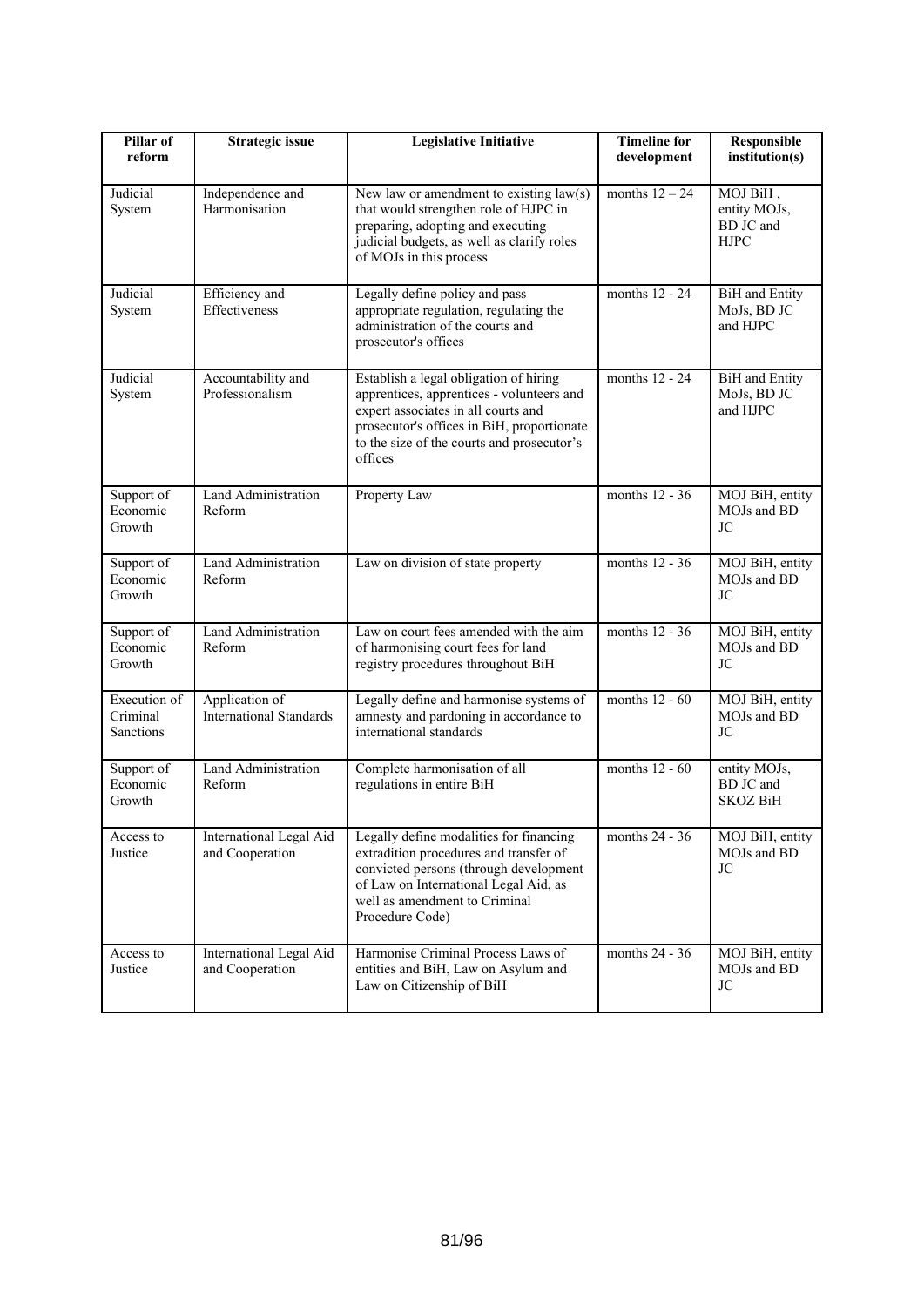# **Annex 5 - Guiding Principles for Institutional Strategic Planning**

It should be noted that the JSRS is only the first step in a continuous cycle of strategy development, planning and implementation of interventions for the ministries of justice (including the Brčko District Judicial Commission), and more generally the governments in BiH. Additional effort and resource need to be committed by all other justice sector institutions to contribute to implementation, as well as monitoring and assessment of the achievement of the JSRS objectives.

In relation to the JSRS the institutional strategic plans of the justice sector institutions serve a number of distinct, though related purposes:

- o To **link the current mandates** of the justice sector institutions with the objectives and priorities as set froth by the JSRS;
- o To provide a context to **link the budget process** and other legislative processes with priority issues as identified in the JSRS;
- o To provide the **basis for aligning resources** in a rational manner to address the issues faced by the justice sector in BiH;
- o To establish a **means of coordinating policy concerns** of public officials with implementation efforts, and to build relevant inter-governmental and other **partnerships** with civil society and the private sector, as well as
- o To provide a mechanism for **communicating achievements** to the citizens of BiH.

Institutional, as well as sectoral, strategic planning is only one of the key steps in applying a strategic management approach to planning, budgeting and service delivery that takes into consideration the dynamics of changes within and without institutions and the sectors to which they belong. The steps to strategic management are presented graphically in the figure below:

**Figure 9: Strategic management approach to planning, budgeting and service delivery** 



The key aspects to bear in mind for each of these steps are described in summary in the following subsections.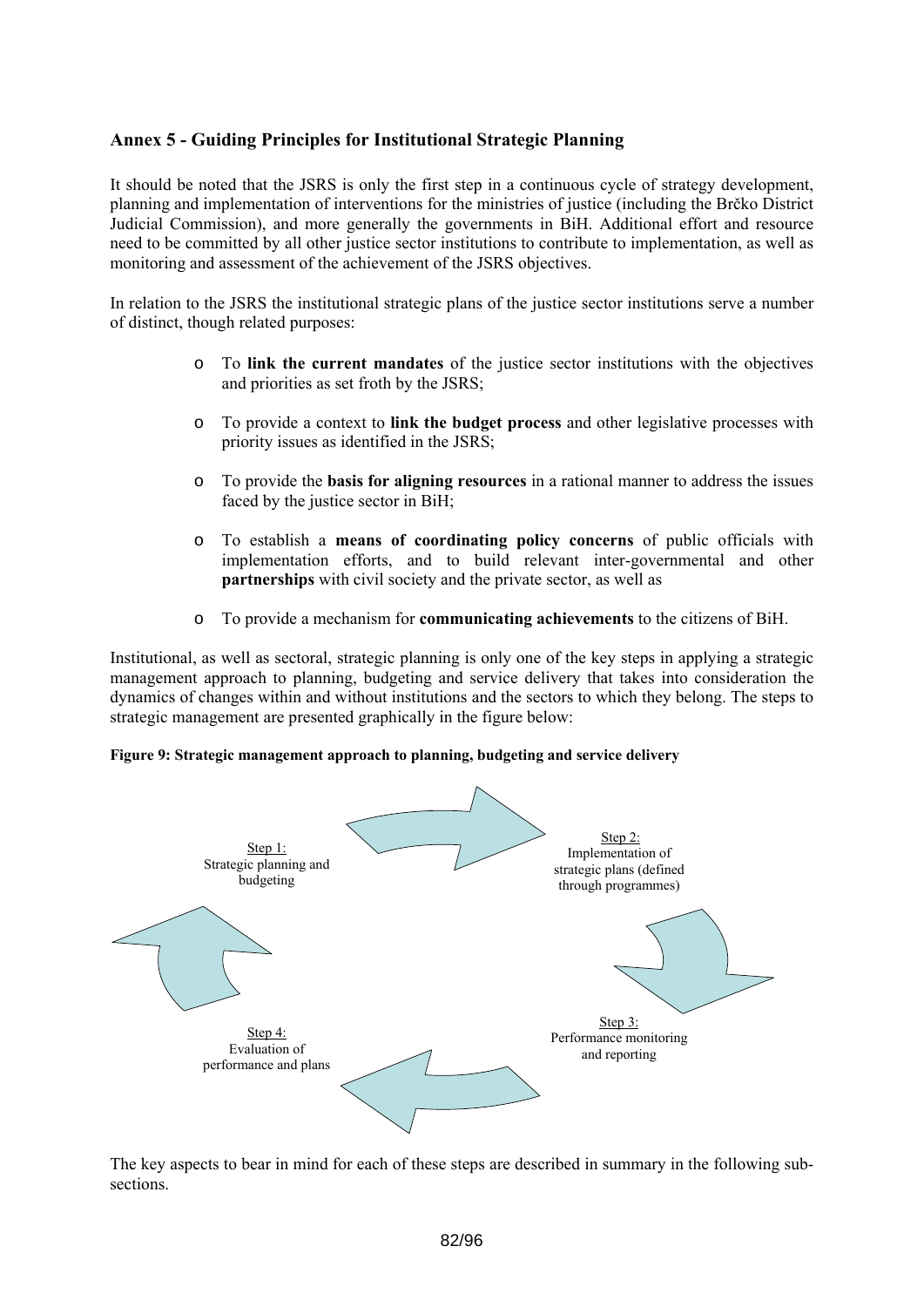### *Structure of Institutional Strategic Plans*

At minimum institutional strategic plans should include the following:

- o **Mission statement:** This provides a concise overview of the purpose of the institution, key roles and responsibilities. This should clarify **why** the institution does **what**, and for **whom** and **how**, in an easy and understandable way;
- o **Situation analysis:** This is based on an analysis of data and trends affecting the mission of the institution, this section should indicate the context in which the plan is being developed. The analyses against the institution's mission should draw upon recognised methodologies for appraisal where possible, (such as strength, weaknesses, opportunities and threats (SWOT) and political, economic, social and technical (PEST) approaches);
- o **Strategic objectives:** These shall describe the ends to which the institution will strive over the planning period. The strategic objectives describe the measurable achievements that the institution will aim to attain over the period covered by the Strategic Plan (usually three to five years). Key performance indicators and targets need to be specified for the strategic objectives. Ideally, these should be time-bound, and specify dates if to be achieved within the planning period. Minimum performance standards should also be specified;
- o **Description of strategic issues:** The problems and barriers to achieving the strategic objectives shall be described. These should be focused and related directly to the strategies and interventions that will be applied by the institution;
- o **Programmes:** This section shall provide more detail on the key implementation actions that will be undertaken by the institution in support of its strategies. These interventions should be grouped in relation to the strategic objectives which they intend to address. Ideally, each programme should, at a minimum, be described to include the following highlights:
	- − **Operational objectives** (including performance targets and indicators for these objectives) and how they relate to the strategic objectives;
	- − **Outputs** that will be directly produced by the programme, and the **timescale** for their delivery;
	- − The **inputs** required (in terms of physical and human resources);
	- − Which organisational unit of the institution will be responsible for **managing**  delivery, as well as details of other government bodies needed to achieve coordinated inputs, where cross-cutting aspects exist;
	- The expected **costs** of undertaking the programme, providing financial details in the format required for annual budget submissions.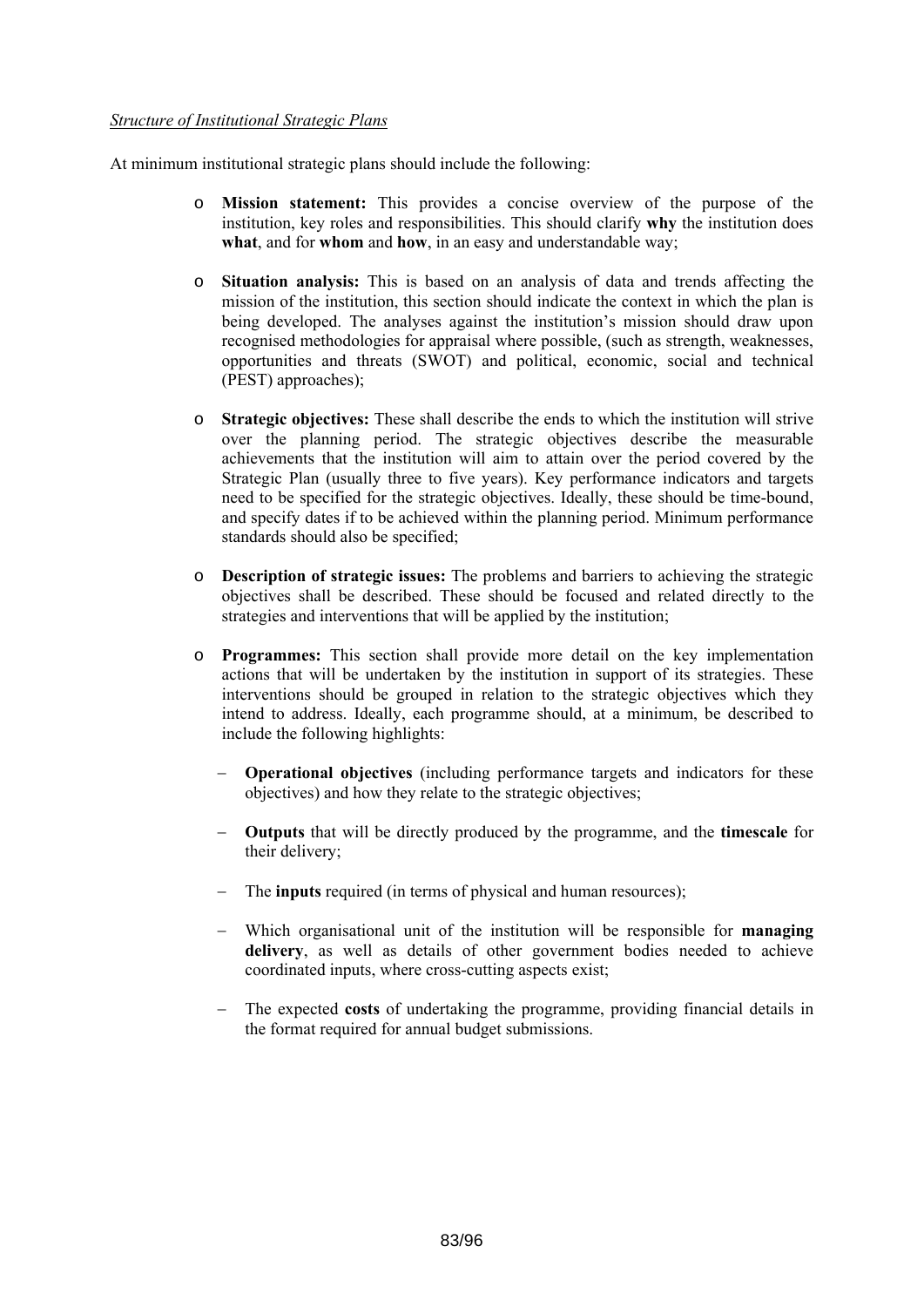There may be ongoing services or tasks undertaken by the ministry which are recurrent items. Insofar as these are to be aligned to the achievement of the strategic objectives, these should be described in the manner above.

• **Monitoring and evaluation arrangements**: This section of the institutional strategic plan shall describe the framework in which the performance targets and indicators of performance at the programme level and at the overall strategic objective level will be managed by the institution. The monitoring and evaluation framework shall include mechanisms for independent verification of key performance indicators and the resources needed for this.

Although the plan should be completed in a uniform structure, the length and detail can be documented as deemed fit by the institution for its purposes. In this respect the Strategic Plan is meant to be a tool that is used within the institution to organise its operational activities and work load, as well as plan and demonstrate how it will, within the scope of its mandate and resources limitation, contribute to the achievement of the JSRS. This is why each of the sections of the institutional strategic plans listed above should incorporate actions and priorities as identified in the JSRS.

### *Ongoing management and coordination*

Implementation of programmes and activities outlined in the institutional strategic plans remain the responsibility of the individual institutions. However, there are several features that should be explicitly acknowledged during implementation. These include the need to:

- Coordinate with other ministries, agencies and organisations of government during delivery; and
- Consult and communicate regularly with stakeholders (both internal and external) on the implementation and performance of the plan.

The organisation of these activities does not need to take a rigid form, and are likely to vary according to the specific requirements of the intervention planned by the respective institutions. Nonetheless, the approach taken by each institution to undertake these tasks should be clearly documented and annexed to their strategic plans.

### *Revisions to the institutional strategic plans*

Strategic plans are not static documents and should be reviewed regularly during their implementation period. It is an integral part of the strategic management of the institutions operations and ties in closely with the annual plan that is submitted to the respective governments in BiH and to the annual budgets submissions to the ministries of finance. It thus needs to ensure that institutional strategic objectives and considerations continue to be aligned to the changing environments as well as to long term justice sector aspirations as defined by the JSRS and all subsequent revisions to it. Indeed, the institutional strategic plans should represent a key sub-component within the overall framework of the JSRS.

Significant changes to the institution's objectives, strategies and programmes, which may occur over the period covered by the plans, should be made through formal revisions to the strategic plans. At the minimum the institutional strategic plans should be reviewed by the management of the institution annually at the same time as the annual plan and budget is produced to ensure that it remains relevant to its objectives.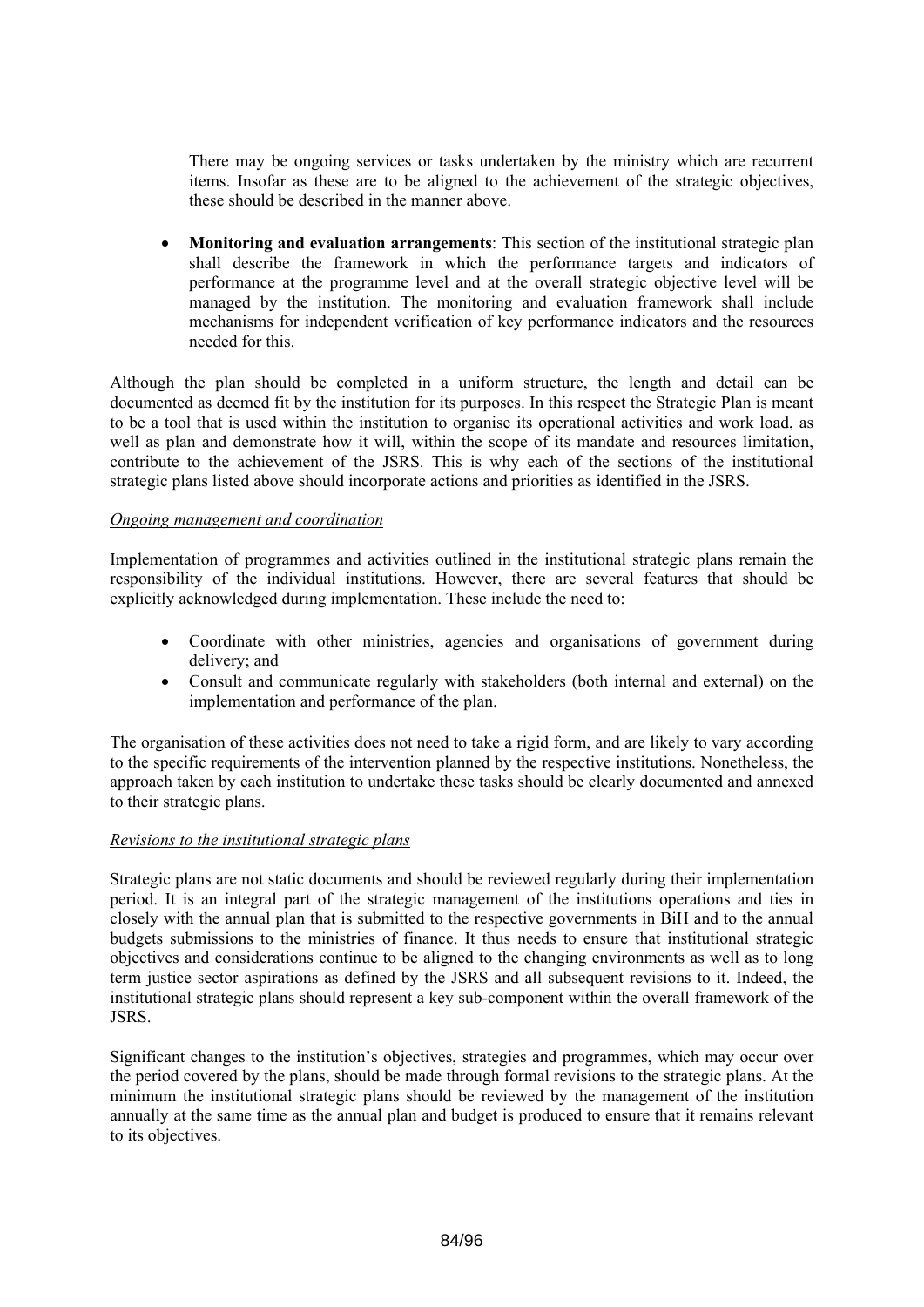## *Performance monitoring*

A continuous assessment of performance is a critical part of the ongoing management cycle. Justice sector institutions should establish a performance monitoring framework for gauging the attainment of plan targets and the utilisation of resources. Monitoring is the continuous assessment of implementation of institutional strategic plans in relation to agreed delivery schedules, and of the use of planned inputs. Likewise, the performance monitoring framework serves to inform the respective governments and legislative bodies, as well as other stakeholders including other justice sector institutions, the media and the public about the performance of the institution in performing its mandates. Good practise indicate that six monthly and yearly progress monitoring reports are the principal formal accountability mechanisms.

### *Evaluation of institutional strategic plans*

The final key step in strategic planning is the application of an evaluation framework. Whilst performance monitoring allows for the supervision of operational performance on an ongoing basis, evaluation provides a more comprehensive assessment. Indeed, evaluation is the periodic assessment of an intervention's relevance, performance, efficiency, and impact in relation to stated objectives as well as to the overall **JSRS**.

Evaluation necessarily involves consultation with stakeholders. Therefore this process plays an important role in the relationship between institutions of government and the communities they serve. The evaluation process potentially facilitates meaningful and constructive dialogue in the development of government services.

Whilst it may be the last step in the strategic management cycle, the evaluation framework should be designed and planned for from the beginning. In particular, planners must be clear about what the planned interventions must achieve, and reflect this clarity of vision in the appointment of targets and selection of performance indicators to measure the attainment of targets.

Moreover, an overall evaluation of the JSRS will be undertaken, firstly, on an annual basis, and then to lesser frequency once the planning process has been successfully integrated throughout the justice sector in BiH. Consequently, each institution shall also need to delineate in its strategic plan its intentions to undertake an evaluation of its strategic plans in this context. Appropriate financial resources should be set aside for evaluation tasks, if deemed necessary by the institution.

## *Strategic planning as an integral part of overall operations in the institutions*

Regardless of how simplistic the approaches to introducing strategic management approaches to planning, budgeting and service delivery are taken by each of the institutions in the justice sector, the challenges and requirements that the approaches described above should not be underestimated. In order to reap the benefits that stem for strategic management and from linking initiatives of individual justice sector institutions to the initiatives planned and agreed through the JSRS development process, it is necessary that, firstly, the management of the institution is committed to strategic planning.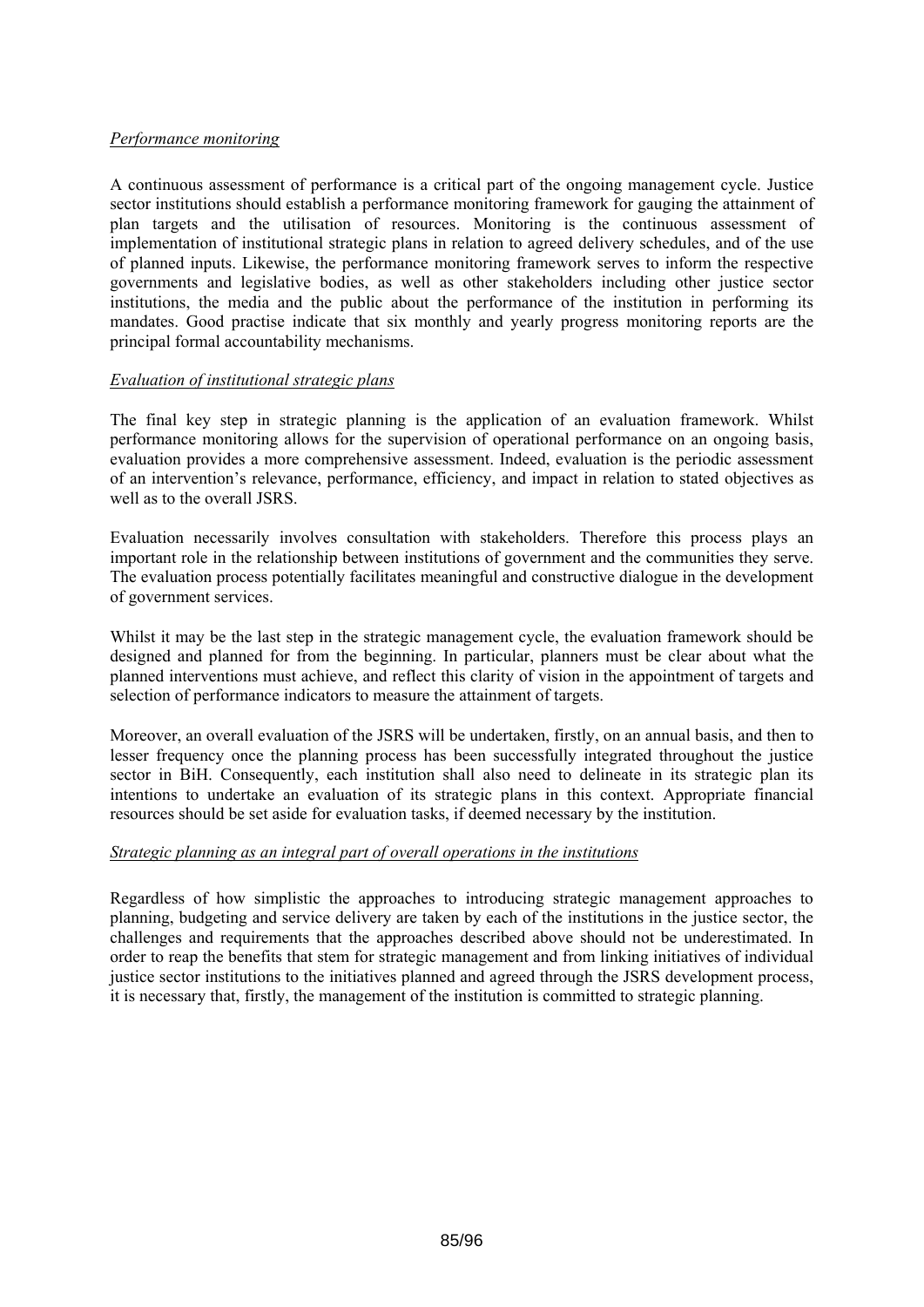This means that resources (including not only financial and material, but also time) must be made available to the team responsible for developing, monitoring and evaluating the strategic plans. Ideally, there should be an organisational unit within the institution (that is organisationally linked to the most senior managerial positions in the institution, like the secretary of a ministry for instance) that will be solely responsible for strategic planning (in close coordination with other organisational units of the institution).

However, in circumstances where this type of arrangement is not possible (due to staffing or budgetary constraints) the top operational managers of the institution (i.e. heads of departments or assistant ministers) together with the highest managerial level in the institution become the core strategy team, with each, within their own capacities, contributing to developing, monitoring and evaluating strategic plans. But in these cases the ultimate burden for strategic planning then falls on the senior operational manager (like the secretary of a ministry or court president and similar). Strategic planning then becomes an integral part of the institutions operations and something that ultimately links into ongoing activities of the institution.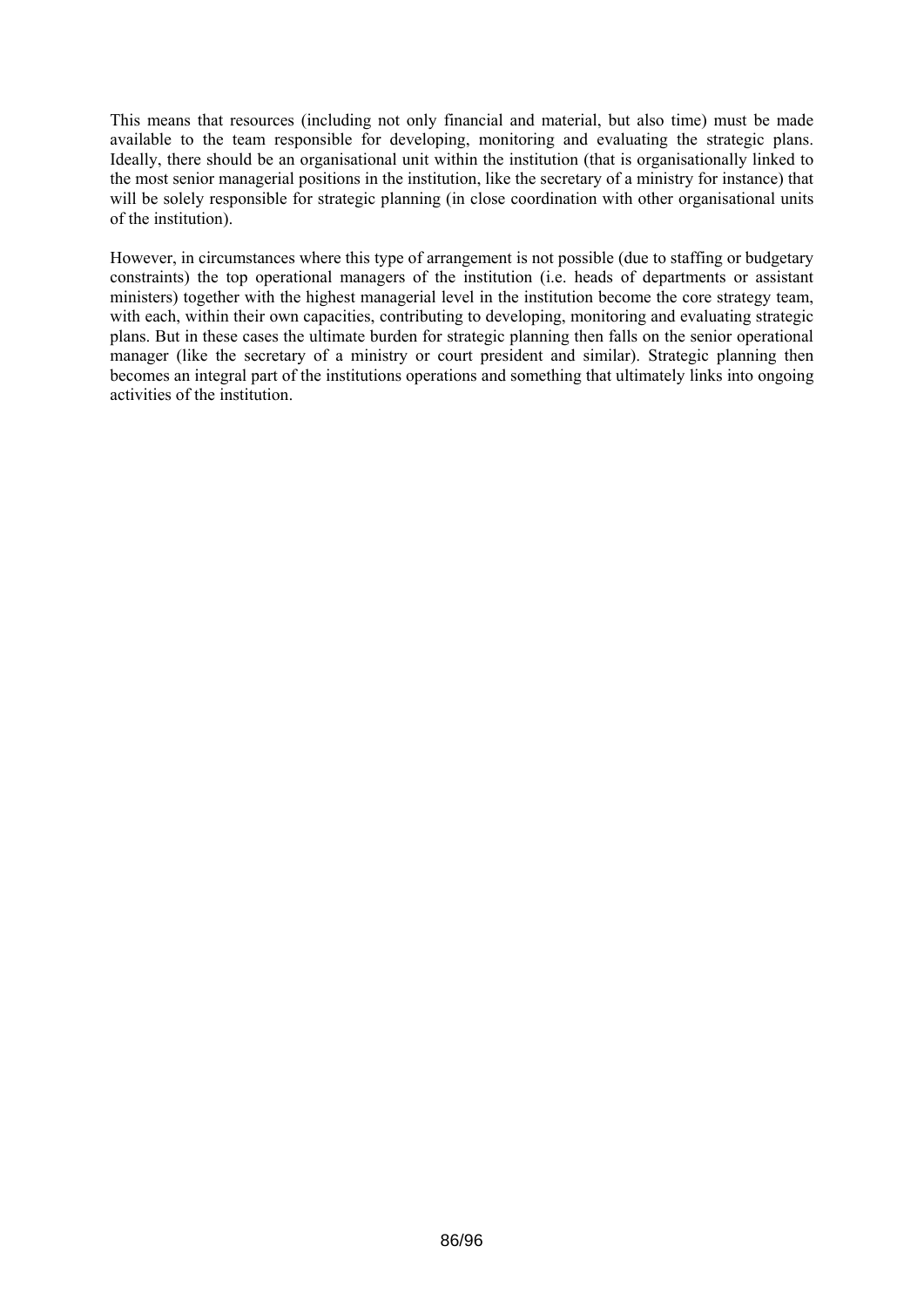# **Annex 6 – Working Group Membership and Meetings for the Development of the Strategy**

In line with the strategic framework approved by ministers of justice of BiH and entities and the President of the Judicial Commission of Brčko District and as defined in the Joint Statement signed by them, the following Working Groups were established comprising of the representatives from the bellow listed domestic institutions:

| Working                     | <b>Strategic Areas</b>                                                                                                               | Institutions invited to participate in the Working Group                                                                                                                                                                                                                                                                                                                                                                                                                                                                                                                                                                                                                                                                                                                                                                                                                                                                            | <b>Dates of</b>                 | WG representatives who attended the meetings                                                                                                                                                                                                                                                                                                                                                                                                                                                                                                                                                                              |
|-----------------------------|--------------------------------------------------------------------------------------------------------------------------------------|-------------------------------------------------------------------------------------------------------------------------------------------------------------------------------------------------------------------------------------------------------------------------------------------------------------------------------------------------------------------------------------------------------------------------------------------------------------------------------------------------------------------------------------------------------------------------------------------------------------------------------------------------------------------------------------------------------------------------------------------------------------------------------------------------------------------------------------------------------------------------------------------------------------------------------------|---------------------------------|---------------------------------------------------------------------------------------------------------------------------------------------------------------------------------------------------------------------------------------------------------------------------------------------------------------------------------------------------------------------------------------------------------------------------------------------------------------------------------------------------------------------------------------------------------------------------------------------------------------------------|
| Group<br>Judicial<br>System | Independence and<br>$\blacksquare$<br>Harmonisation<br>Efficiency and<br>٠<br>Effectiveness<br>Accountability and<br>Professionalism | Ministry of Justice of BiH<br>$\blacksquare$<br>Ministry of Justice of the Federation of BiH<br>$\blacksquare$<br>Ministry of Justice of the Republika Srpska<br>$\blacksquare$<br>Brčko District Judicial Commission<br>$\blacksquare$<br>Ministry of justice and administration of Tuzla Canton<br>$\blacksquare$<br>High Judicial and Prosecutorial Council<br>$\blacksquare$<br>Association of judges of BiH<br>$\blacksquare$<br>Association of judges of Federation of BiH<br>$\blacksquare$<br>Association of judges of the Republika Srpska<br>$\blacksquare$<br>Association of prosecutors of BiH<br>$\blacksquare$<br>Association of prosecutors of the Federation of BiH<br>$\blacksquare$<br>Association of prosecutors of the Republika Srpska<br>$\blacksquare$<br>Bar Association of the Federation of BiH<br>п<br>Bar Association of the Republika Srpska<br>$\blacksquare$<br>Registrar Office of the Court of BiH | meetings<br>$16-18$ May<br>2007 | Dragiša Jokić, Bar Association RS;<br>$\blacksquare$<br>Enes Kamenica, Judges Association FBiH;<br>Fatima Bašić, Ministry of Justice BiH;<br>Ruzmira Bajrić, Ministry of Judicial Affairs<br>Tuzla Canton;<br>Ljiljana Filipović, HJPC;<br>Miroslav D. Marković, Prosecutors<br>Association BiH;<br>Nada Majinović, Brčko District Judicial<br>Commission;<br>Nataša Vuković, Office of the Registrar, BiH<br>$\blacksquare$<br>State Court;<br>Nikola Kovačević, Ministry of Justice RS;<br>Pero Škipina, Judges Association RS;<br>Ranka Mršić, Prosecutors Association RS;<br>Stanko Nuić, Prosecutors Association RS; |
|                             |                                                                                                                                      | Observers:<br>Office of the High Representative (OHR)/European Union Special<br>٠<br>Representative (EUSR),<br>Council of Europe (CoE),<br>$\blacksquare$<br>American Bar Association Rule of Law Initiative (ABA ROLI),<br>$\blacksquare$<br>Office for Security and Cooperation in Europe (OSCE),<br>$\blacksquare$<br>United States Agency for International Development (USAID)<br>п<br>Justice Sector Development Programme (JSDP).<br>п                                                                                                                                                                                                                                                                                                                                                                                                                                                                                       | 20-22 June<br>2007.             | Sven Urke, HJPC; Vildana Helić, Judges<br>Association FBiH.<br>Arben Murtezić, HJPC;<br>Eddie Gratz, MoJ BiH;<br>Izo Tankić, Association of Judges BiH;<br>Ljiljana Filipović, HJPC;<br>$\blacksquare$<br>Nada Majinović, Brčko District<br>Commission;<br>Nataša Vuković, Office of the Registrar, BiH<br>$\blacksquare$<br>State Court;<br>Nikola Kovačević, Ministry of Justice RS;<br>Ruzmira Bajrić, Ministry of Judicial Affairs,<br>Tuzla Canton;<br>Sven Urke, HJPC; Vildana Helić,<br>Association of Judges FBiH.                                                                                                |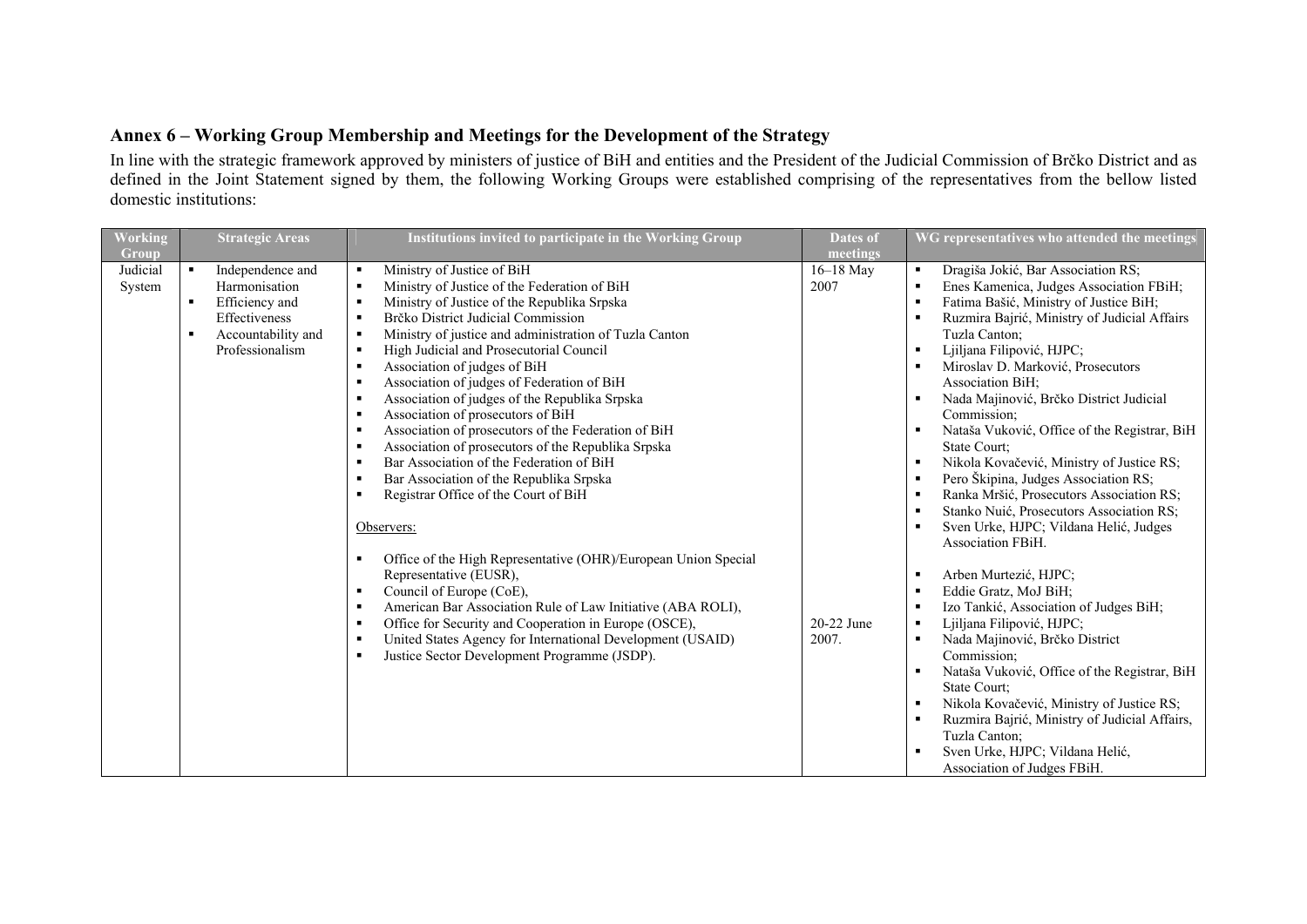| Working                                  | <b>Strategic Areas</b>                                                                                                                                 | Institutions invited to participate in the Working Group                                                                                                                                                                                                                                                                                                                                                                                                                                                                                                                                                                                                                                                                                                                                                                                                                                                                                                                      | <b>Dates of</b>       | WG representatives who attended the meetings                                                                                                                                                                                                                                                                                                                                                                                                                                                                                                                                                                                                                                                                                                                                                                                     |
|------------------------------------------|--------------------------------------------------------------------------------------------------------------------------------------------------------|-------------------------------------------------------------------------------------------------------------------------------------------------------------------------------------------------------------------------------------------------------------------------------------------------------------------------------------------------------------------------------------------------------------------------------------------------------------------------------------------------------------------------------------------------------------------------------------------------------------------------------------------------------------------------------------------------------------------------------------------------------------------------------------------------------------------------------------------------------------------------------------------------------------------------------------------------------------------------------|-----------------------|----------------------------------------------------------------------------------------------------------------------------------------------------------------------------------------------------------------------------------------------------------------------------------------------------------------------------------------------------------------------------------------------------------------------------------------------------------------------------------------------------------------------------------------------------------------------------------------------------------------------------------------------------------------------------------------------------------------------------------------------------------------------------------------------------------------------------------|
| Group                                    |                                                                                                                                                        |                                                                                                                                                                                                                                                                                                                                                                                                                                                                                                                                                                                                                                                                                                                                                                                                                                                                                                                                                                               | meetings              |                                                                                                                                                                                                                                                                                                                                                                                                                                                                                                                                                                                                                                                                                                                                                                                                                                  |
| Execution<br>of<br>Criminal<br>Sanctions | Management of the<br>System<br>Prison Overcrowding<br>Application of<br><b>International Standards</b>                                                 | Ministry of Justice of BiH<br>$\blacksquare$<br>Ministry of Justice of the Federation of BiH<br>$\blacksquare$<br>Ministry of Justice of the Republika Srpska<br>$\blacksquare$<br>Brčko District Judicial Commission<br>$\blacksquare$<br>Association of penologists of Federation of BiH<br>$\blacksquare$<br>Association of penologists of Republika Srpska<br>$\blacksquare$<br>Observers:<br>Council of Europe;<br>$\blacksquare$<br><b>OHR/EUSR</b><br>$\blacksquare$                                                                                                                                                                                                                                                                                                                                                                                                                                                                                                   | $10 - 11$ May<br>2007 | Duško Šain, Ministry of Justice RS;<br>$\blacksquare$<br>Milanko Renovica, Ministry of Justice BiH;<br>$\blacksquare$<br>Milutin Tijanić, Association of Penologists<br>RS:<br>Rešad Fejzagić, Ministry of Justice FBiH;<br>$\blacksquare$<br>Smaila Kikić, Brčko District Judicial<br>Commission:<br>Zulfikar Bojičić, Association of Penologists<br>FBiH                                                                                                                                                                                                                                                                                                                                                                                                                                                                       |
| Access to<br>Justice                     | International Legal Aid<br>and Cooperation<br>Free Legal Aid and<br>Access to Legal<br>Information<br>Care of Court Users and<br>Role of Civil Society | Ministry of Justice of BiH<br>$\blacksquare$<br>Ministry of Justice of the Federation of BiH<br>$\blacksquare$<br>Ministry of Justice of the Republika Srpska<br>$\blacksquare$<br>Brčko District Judicial Commission<br>$\blacksquare$<br>Ministry of justice of Una-Sana Canton<br>$\blacksquare$<br>Bureau for Legal Aid of Zenica-Doboj Canton<br>п.<br>High Judicial and Prosecutorial Council<br>$\blacksquare$<br>Association of judges of BiH<br>$\blacksquare$<br>Association of judges of Federation of BiH<br>$\blacksquare$<br>Association of judges of the Republika Srpska<br>$\blacksquare$<br>Bar Association of the Federation of BiH<br>$\blacksquare$<br>Bar Association of the Republika Srpska<br>$\blacksquare$<br>Registrar Office of the Court of BiH<br>٠<br>NGO "Vaša Prava"<br>$\blacksquare$<br>Observers:<br>OSCE,<br>$\blacksquare$<br><b>USAID JSDP.</b><br>$\blacksquare$<br>ABA ROLI,<br>$\blacksquare$<br><b>OHR/EUSR</b><br>$\blacksquare$ | $24 - 25$ May<br>2007 | Snježana Marjanac, RS Ministry of Justice,<br>Dzemaludin Mutapčić, Federation BiH<br>$\blacksquare$<br>Ministry of Justice,<br>Nada Majinovic, President, Brčko Judiciary<br>Commission,<br>Amina Ruždić, Lawyer, HJPC,<br>٠<br>Fatima Bašić, Head of unit for judicial<br>bodies at the state level, Ministry of Justice<br>BiH.<br>Nikola Sladoje, Assistant Minister, Ministry<br>$\blacksquare$<br>of Justice BiH.<br>Džemerina Memagić, Director, Cantonal<br>٠<br>Legal Aid Office, Zenica-Doboj Canton,<br>Vahid Ćoralić, Ministry of Judicial Affairs,<br>$\blacksquare$<br>Una-Sana Canton,<br>Vildana Helic, President, Judges<br>$\blacksquare$<br>Association, Federation BiH,<br>Nataša Vukovic, Special Adviser for<br>٠<br>relations with the Ministries of Justice,<br>Office of the Registrar, BiH State Court, |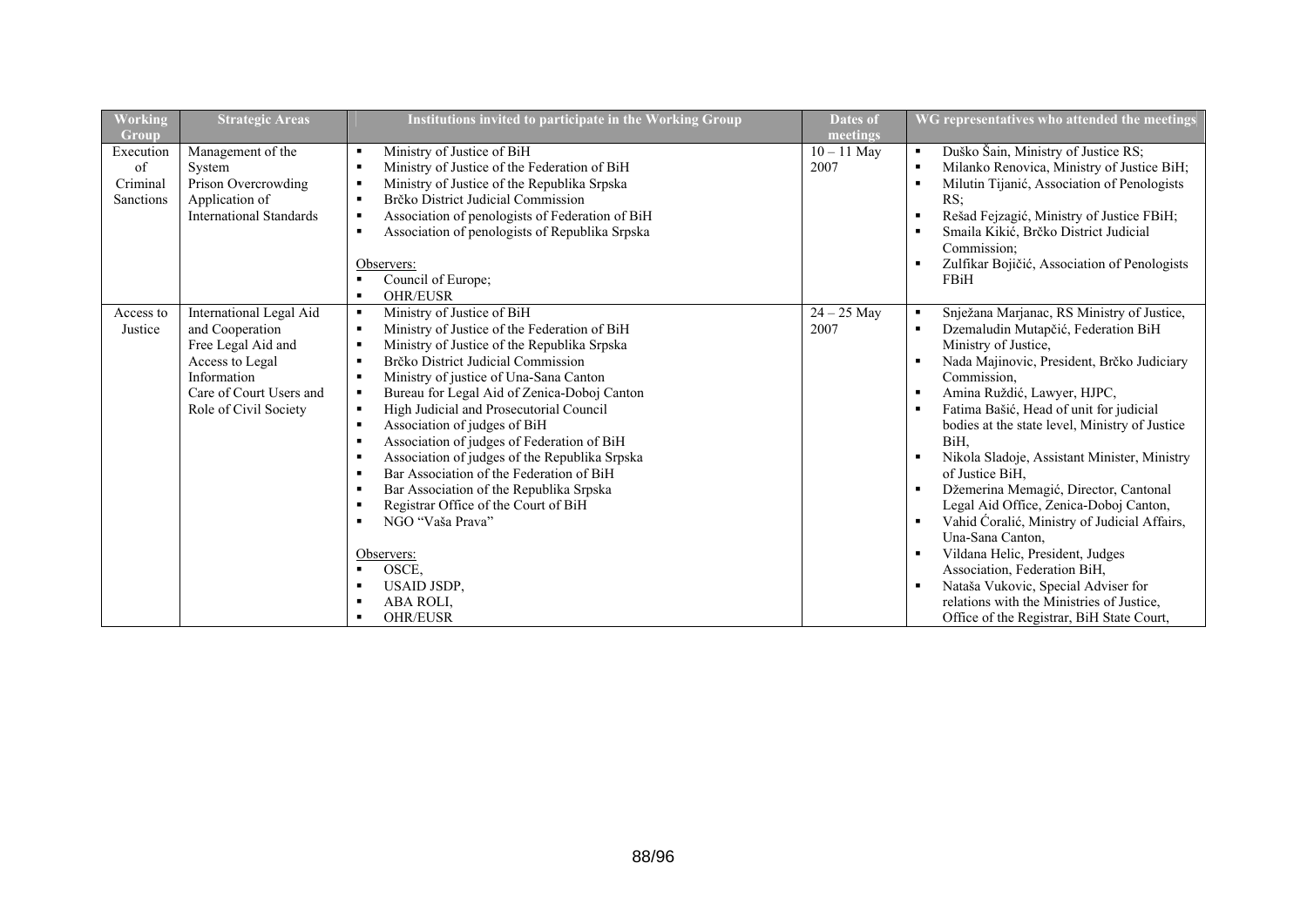| Working<br>Group                                 | <b>Strategic Areas</b>                                                                                                      | Institutions invited to participate in the Working Group                                                                                                                                                                                                                                                                                                                                                                                                                                                           | <b>Dates of</b><br>meetings |                                                                           | WG representatives who attended the<br>meetings                                                                                                                                                                                                     |
|--------------------------------------------------|-----------------------------------------------------------------------------------------------------------------------------|--------------------------------------------------------------------------------------------------------------------------------------------------------------------------------------------------------------------------------------------------------------------------------------------------------------------------------------------------------------------------------------------------------------------------------------------------------------------------------------------------------------------|-----------------------------|---------------------------------------------------------------------------|-----------------------------------------------------------------------------------------------------------------------------------------------------------------------------------------------------------------------------------------------------|
| Support to<br>Economic<br>Growth <sup>7</sup>    | Mediation and Other<br>Forms of ADR                                                                                         | Ministry of Justice of BiH<br>٠<br>High Judicial and Prosecutorial Council<br>$\blacksquare$<br>Association of mediators of BiH<br>$\blacksquare$<br>Bar Association of the Federation of BiH<br>$\blacksquare$<br>Bar Association of the Republika Srpska<br>٠<br>Centre for Training of Judges and Prosecutors of the Federation of BiH<br>٠<br>Centre for Training of Judges and Prosecutors of Republika Srpska<br>٠<br>Observers:<br>International Finance Corporation (IFC),<br>JRP,<br>٠<br><b>OHR/EUSR</b> | $29 - 30$ May<br>2007       | $\blacksquare$<br>$\blacksquare$<br>$\blacksquare$<br>$\blacksquare$      | Biljana Marić, JTPC RS,<br>Dragiša Jokić, Bar Association RS,<br>Fatima Bašić, Ministry of Justice BiH,<br>Gordana Osmančević, HJPC,<br>Obren Bužanin, Association of Mediators<br><b>BiH</b>                                                       |
|                                                  | Reform of Land Registry<br>System                                                                                           | Ministry of Justice of BiH<br>Ministry of Justice of the Federation of BiH<br>Ministry of Justice of the Republika Srpska<br>$\blacksquare$<br>High Judicial and Prosecutorial Council<br>٠<br>Observers:<br>SIDA Land Registry Project<br>$\blacksquare$<br><b>OHR/EUSR</b><br>$\blacksquare$                                                                                                                                                                                                                     | $31$ May $-1$<br>June 2007  | $\blacksquare$<br>$\blacksquare$<br>$\blacksquare$                        | Momir Zubac, Assistant Minister, Ministry<br>of Justice BiH;<br>Ediba Tafro, Expert Associate, MoJ FBiH;<br>Nikola Kovacevic, Assistant Minister,<br>Ministry of Justice RS;<br>Elmira Pasagic, Secretariat Director, HJPC                          |
| Well-<br>managed<br>and<br>Coordinated<br>Sector | Coordination of<br>Competencies<br>Strategic Planning and<br>Policy Development<br>Donor Coordination and<br>EU Integration | Ministry of Justice of BiH<br>٠<br>Ministry of Justice of the Federation of BiH<br>Ministry of Justice of the Republika Srpska<br>٠<br>Brčko District Judicial Commission<br>$\blacksquare$<br>Ministry of justice and administration of Tuzla Canton<br>$\blacksquare$<br>Ministry of Justice and Administration of Posavina Canton<br>$\blacksquare$<br>High Judicial and Prosecutorial Council<br>$\blacksquare$<br>Observers:<br>OSCE,<br>$\blacksquare$<br>OHR/EUSR,<br>JRP,<br><b>JSDP</b><br>$\blacksquare$ | 12 and 13 June<br>2007      | $\blacksquare$<br>$\blacksquare$<br>٠<br>$\blacksquare$<br>$\blacksquare$ | Jasminka Mijatović, Ministry of Judicial<br>Affairs, Tuzla Canton,<br>Jusuf Halilagić, Ministry of Justice BiH;<br>Milana Popadić, Ministry of Justice BiH;<br>Safeta Sejdić, Ministry of Judicial Affairs,<br>Posavina Canton:<br>Sven Urke, HJPC. |

<span id="page-88-0"></span> $<sup>7</sup>$  This Working Group included members of existing professional working groups for land registry administration reform and programme for alternative dispute resolution.</sup>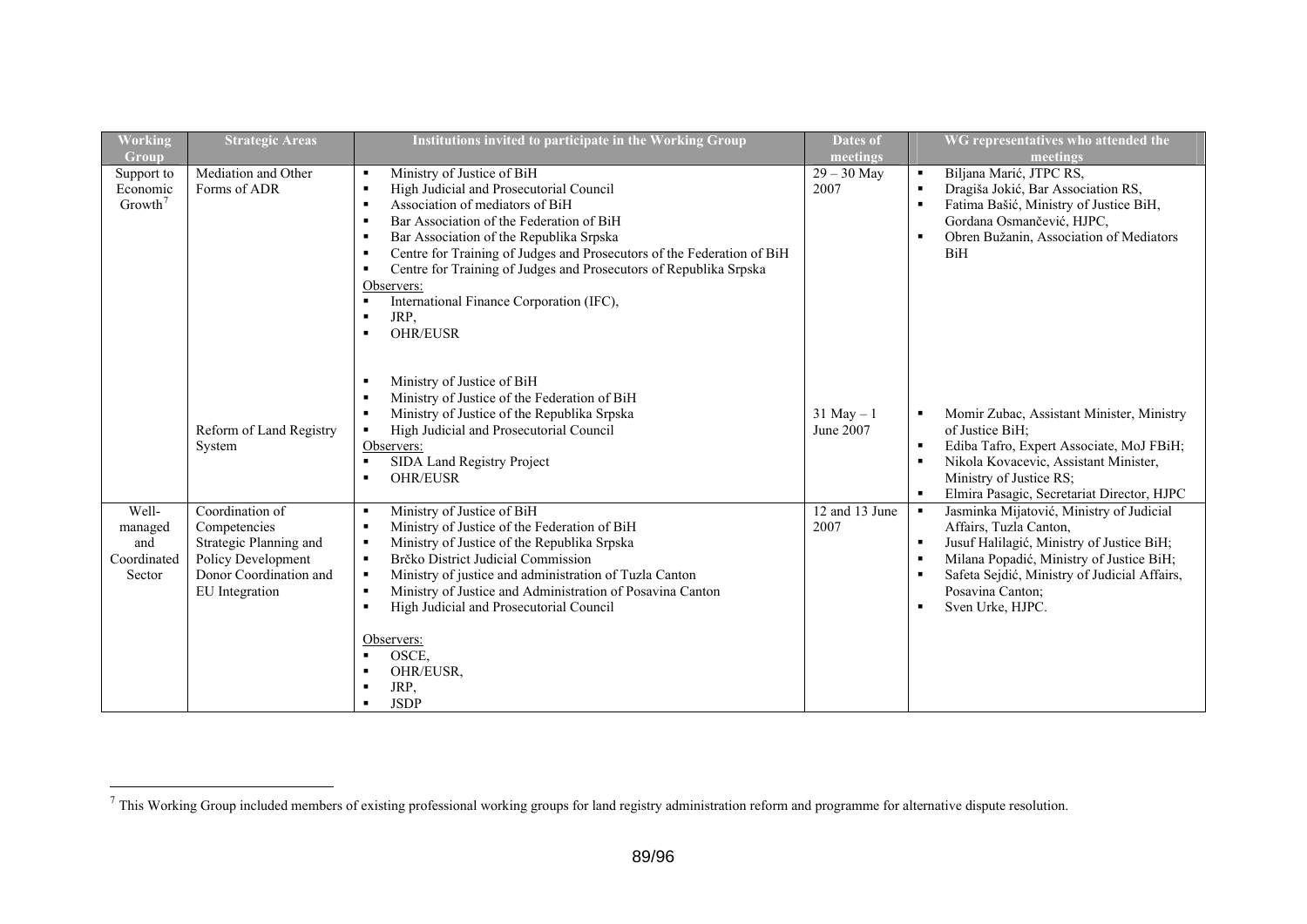### *Steering Board Meetings*

The first steering board meeting took place on 19 June 2007, and was attended by Bariša Čolak, BiH Ministry of Justice; Džerard Selman, RS Ministry of Justice; Feliks Vidović, FBiH Ministry of Justice; Nada Majinović, President, Brčko Judicial Commission; Jasminka Mijatović, Ministry of Judicial Affairs, Tuzla Canton; Safeta Sejdić, Ministry of Judicial Affairs, Posavina Canton; and Niko Grubešić, BiH Ministry of Justice. The only absentee was Branko Perić, President HJPC.

The second steering board meeting took place on 10 July 2007. It was attended by all steering board members: Bariša Čolak, BiH Ministry of Justice; Niko Grubešić, BiH Ministry of Justice; Džerard Selman, RS Ministry of Justice; Feliks Vidović, FBiH Ministry of Justice; Nada Majinović, President, Brčko Judicial Commission; Jasminka Mijatović, Ministry of Judicial Affairs, Tuzla Canton; Safeta Sejdić, Ministry of Judicial Affairs, Posavina Canton; and Mladen Jurišić, member of the HJPC.

On 13 September 2007, instead of convening the meeting, steering board Chairman Mr. Čolak has forwarded the first draft of the Strategy to all steering board members. He has requested from all steering board members to submit their comments within 15 days. Mr. Čolak has received comments from two members of the steering board within given deadline.

The fourth steering board meeting took place on 18 December 2007. It was attended by following steering board members: Bariša Čolak, BiH Ministry of Justice; Niko Grubešić, BiH Ministry of Justice; Feliks Vidović, FBIH Ministry of Justice; Nada Majinović, President, Brčko Judicial Commission; Jasminka Mijatović, Ministry of Judicial Affairs, Tuzla Canton; Safeta Sejdić, Ministry of Judicial Affairs, Posavina Canton; and Branko Perić, President of the HJPC. Džerard Selman, RS Minister of Justice was not present.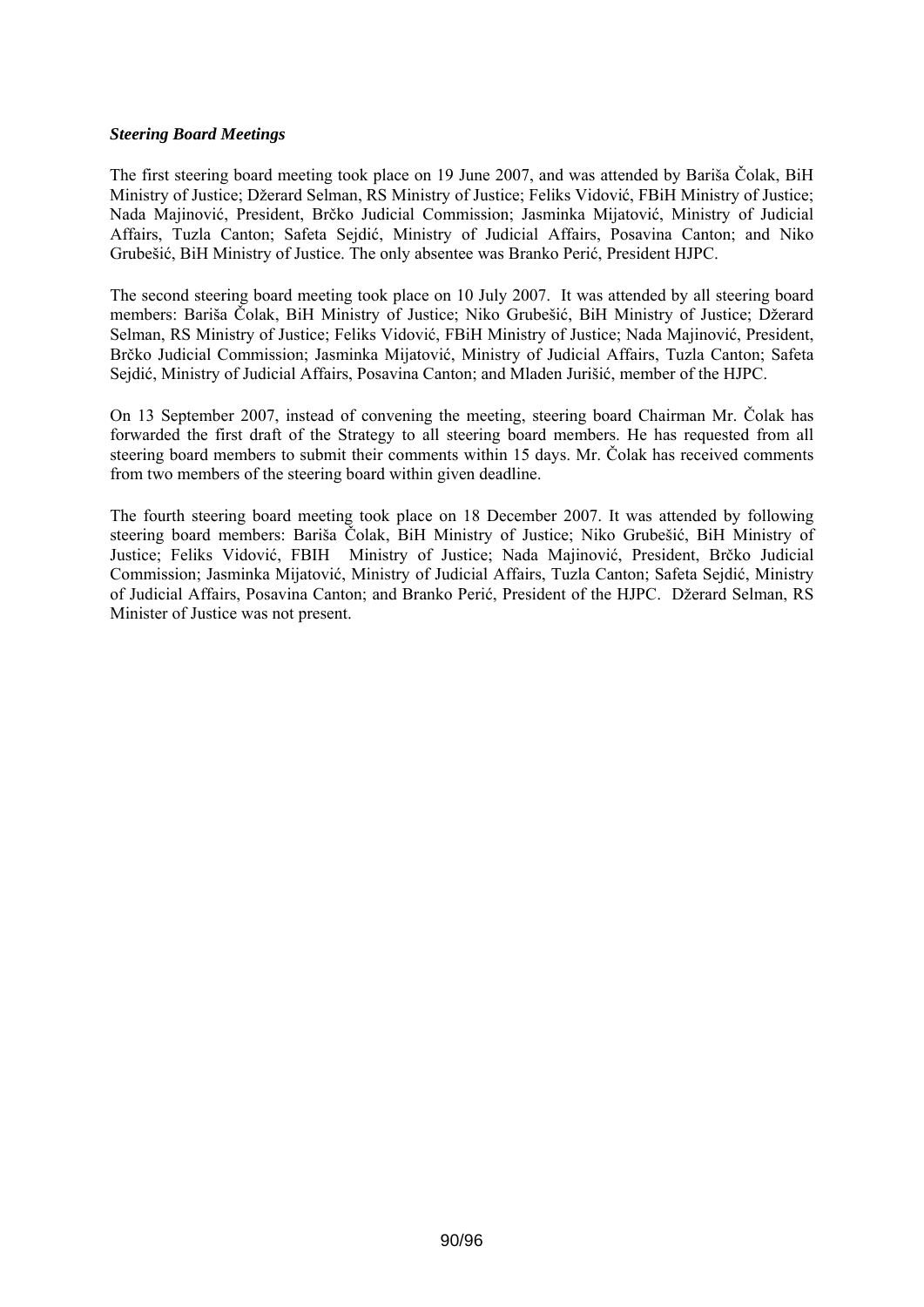# **Annex 7 –Consultations Supporting the Development of the Strategy**

The process of developing the Sector Strategy has been highly participative and consultative, facilitating input into the Strategy from justice sector institutions, the non-governmental sector, and the wider public in BiH.

The following table provides an overview of the main activities during each phase of the consultation process:

| <b>Phase</b>   |                | <b>Activity</b>                                                                                                     |
|----------------|----------------|---------------------------------------------------------------------------------------------------------------------|
|                | Phase 1:       | Review of existing legal framework, strategies and other relevant documents;<br>$\blacksquare$                      |
|                | September 2006 | Stakeholder analysis:<br>٠                                                                                          |
|                | to February    | Consultations with BiH Ministry of Justice Head of Sectors;<br>٠                                                    |
|                | 2007           | Structured interviews with core justice sector institutions;<br>٠                                                   |
|                |                | Development of a discussion paper, Stakeholders and consultation for the development of the Justice<br>п            |
|                |                | Sector Reform Strategy in BiH;                                                                                      |
|                |                | Roundtable stakeholder presentation of the JSRS project, methodology, initial findings, key justice<br>п            |
|                |                | sector strategic issues and next steps.                                                                             |
| $\blacksquare$ | Phase 2:       | Meeting with the BiH, Federation BiH and RS Ministers of Justice, President of the Brčko Judicial<br>$\blacksquare$ |
|                | March to early | Commission and the HJPC President to sign off on a Joint Statement regarding the development of the                 |
|                | May 2007       | JSRS.                                                                                                               |
| ٠              | Phase 3:       | Working Group meetings to develop goals and programmes for the following strategic issues: 1.<br>$\blacksquare$     |
|                | Early May to   | Judicial System; 2. Execution of Criminal Sanctions; 3. Access to Justice; 4. Support to Economic                   |
|                | mid July 2007  | Growth; and 5. Coordinated and Well Managed Sector;                                                                 |
|                |                | Steering Board Meetings to approve the outcomes of the Working Groups.<br>٠                                         |
| п              | Phase 4:       | Development of draft JSRS and approval by Steering Board;<br>٠                                                      |
|                | Mid July to    | Public consultation: 28 day consultation period; focus groups in Sarajevo, Mostar, Banja Luka and<br>в              |
|                | November 2007  | Brčko:                                                                                                              |
|                |                | Presentation of the public response to the draft JSRS to the Steering Board;<br>٠                                   |
|                |                | Drafting of final JSRS and approval by Steering Board.<br>$\blacksquare$                                            |
|                | All phases     | Press work at key stages of the development of the JSRS.<br>٠                                                       |
|                |                | Donor coordination meetings (see separate report for more detail on the donor coordination stream).<br>٠            |

# **Consultation activities that supported the development of the draft JSRS**

### *Desk Study, Interviews and Questionnaires*

As previously described in Section 2, the development of the JSRS first focussed on involving key justice sector stakeholders in the identification of the strategic issues to be covered by the JSRS and in the development of goals and programmes for those issues. The strategic issues were developed after: a desk study of relevant policy papers; a review of responses to questionnaires that were sent out to 29 stakeholders; and 18 structured interviews with the main justice sector stakeholders. The strategic issues and the proposed methodology for developing the strategy were then presented to a wider stakeholder group at a roundtable event held on 26 February 2007. This event was well attended by over 40 representatives of the BiH justice sector (institutions, professional associations and NGOs) and members of the international community in BiH (donors and institutions), who expressed an active interest in and support for the development of the JSRS.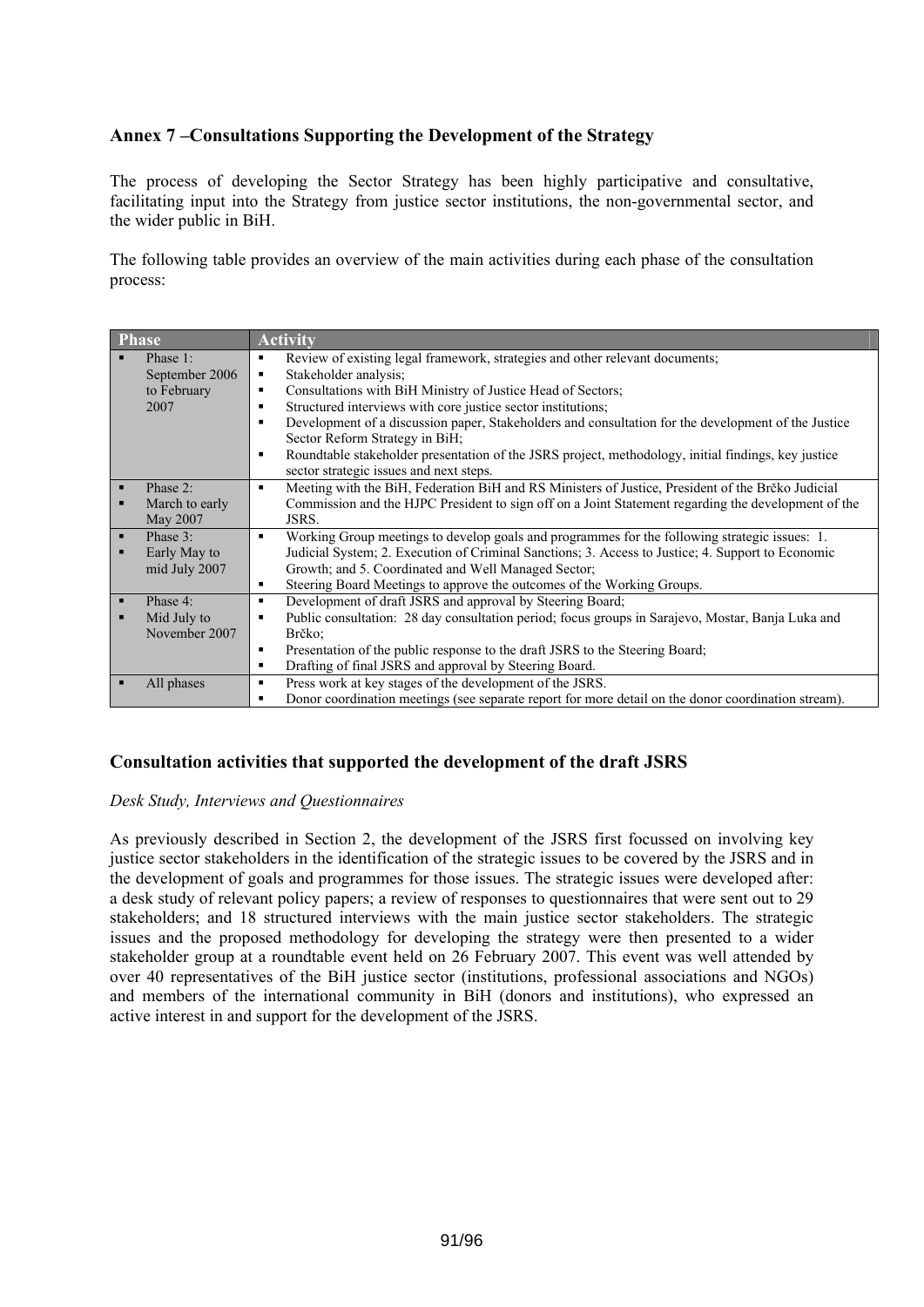### *Steering Board and Working Groups*

In line with the strategic framework approved by the BiH Council of Ministers and the governments of the Republika Srpska, the Federation of BiH, and Brčko District, a Steering Board was formed. As previously reported, this Steering Board consisted of the BiH Minister of Justice, the RS Minister of Justice, the FBiH Minister of Justice, the President of the Brčko Judicial Commission, the Minister of Judicial Affairs, Tuzla Canton, the Minister of Judicial Affairs, Posavina Canton, and President of the HJPC. The role of the Steering Board was to review and approve the recommendations developed by expert working groups consisting of BiH experts on each of the five strategic issues to be covered by the JSRS, together with some international observers. The role of the working groups was to develop practical and achievable goals and programmes for each issue. Further detail on participants of the Steering Board and the Working Groups is provided in Annex 6.

### *Consultation activities on the draft JSRS*

A draft JSRS was developed based on the input from the consultation with the Working Groups and Steering Board, which was then opened up for further public consultation. The consultation phase on the draft JSRS lasted 28 days from 1 to 28 October 2007, in accordance with Council of Ministers' Rules on Public Consultation in Legislative Drafting (which had been adopted in September 2006). Originally, the consultation period was scheduled to last for 21 days, but it was extended due to requests from local judges and prosecutors.

By this stage, the JSRS has high visibility with key justice sector stakeholders in BiH, as the draft JSRS had been developed based on the inputs from the key justice stakeholders. Consultation on the draft JSRS sought to increase the visibility of the JSRS and receive input from an even wider stakeholder group.

The following activities and events were used to spread the news about the public consultation period on the JSRS to a wider public audience in BiH:

o **Four Regional Focus Groups in Sarajevo, Brčko, Banja Luka and Mostar**. In selecting invitees to the focus groups, SSPACEI focused on selecting organisations that were not represented at all in the working groups: NGOs (human rights, women's rights, youth rights, rule of law, legal aid), gender centres, cantonal bar associations, notaries associations, associations of court secretaries, and chambers of commerce. The following table shows which stakeholders were invited to and attended each Focus Group.

| <b>Location</b> and date of<br><b>Focus Group</b> | Organisations invited to participate in<br>the Focus Group                                                                                         | Organisations which were represented at<br>the Focus Group                                                                                                                                |
|---------------------------------------------------|----------------------------------------------------------------------------------------------------------------------------------------------------|-------------------------------------------------------------------------------------------------------------------------------------------------------------------------------------------|
|                                                   |                                                                                                                                                    |                                                                                                                                                                                           |
| Sarajevo<br>1 Oct 2007                            | Law Faculty, Sarajevo<br>٠<br>Law Faculty, East Sarajevo<br>٠                                                                                      | Branislava Crnčević-Čulić, senior expert<br>$\blacksquare$<br>associate, Agency for Gender Equality, BiH;                                                                                 |
|                                                   | Association of Notaries Federation BiH<br>٠<br>Vasa Prava<br>٠<br>Agency for Gender Equality BiH<br>в                                              | Marijana Dinek, executive director,<br>٠<br>Foundation BHWI (women's NGO);<br>Božana Kordić, lawyer, Helsinki Committee<br>$\blacksquare$                                                 |
|                                                   | Regional Bar Association, Sarajevo<br>٠<br>Bar Association, East Sarajevo<br>٠<br>Legislative Commission, House of the<br>٠                        | BiH;<br>Nedim Hogić, general secretary, Association<br>$\blacksquare$<br>of Young Lawyers BiH;                                                                                            |
|                                                   | People, Federation BiH<br>Legislative Commission, Presidency<br>٠<br>Chamber of Commerce, Sarajevo<br>٠<br>Chamber of Commerce, East Sarajevo<br>٠ | Ermin Korda, lawyer, Vasa Prava BiH;<br>$\blacksquare$<br>Mubera Kadrić, director, Centre for<br>$\blacksquare$<br>Entrepreneurship Development, Chamber of<br>Commerce, Canton Sarajevo; |
|                                                   | Balkan Investigative Reporting Network<br>٠<br>Association of Young Lawyers<br>٠<br>BISER (women's NGO)<br>٠<br>Gender Centre Federation BiH,<br>٠ | Borislav Jamina, advocate, Chamber of<br>$\blacksquare$<br>Commerce RS:<br>Nuna Zvizdić, executive director, Žene<br>$\blacksquare$<br>ženama (women's NGO).                              |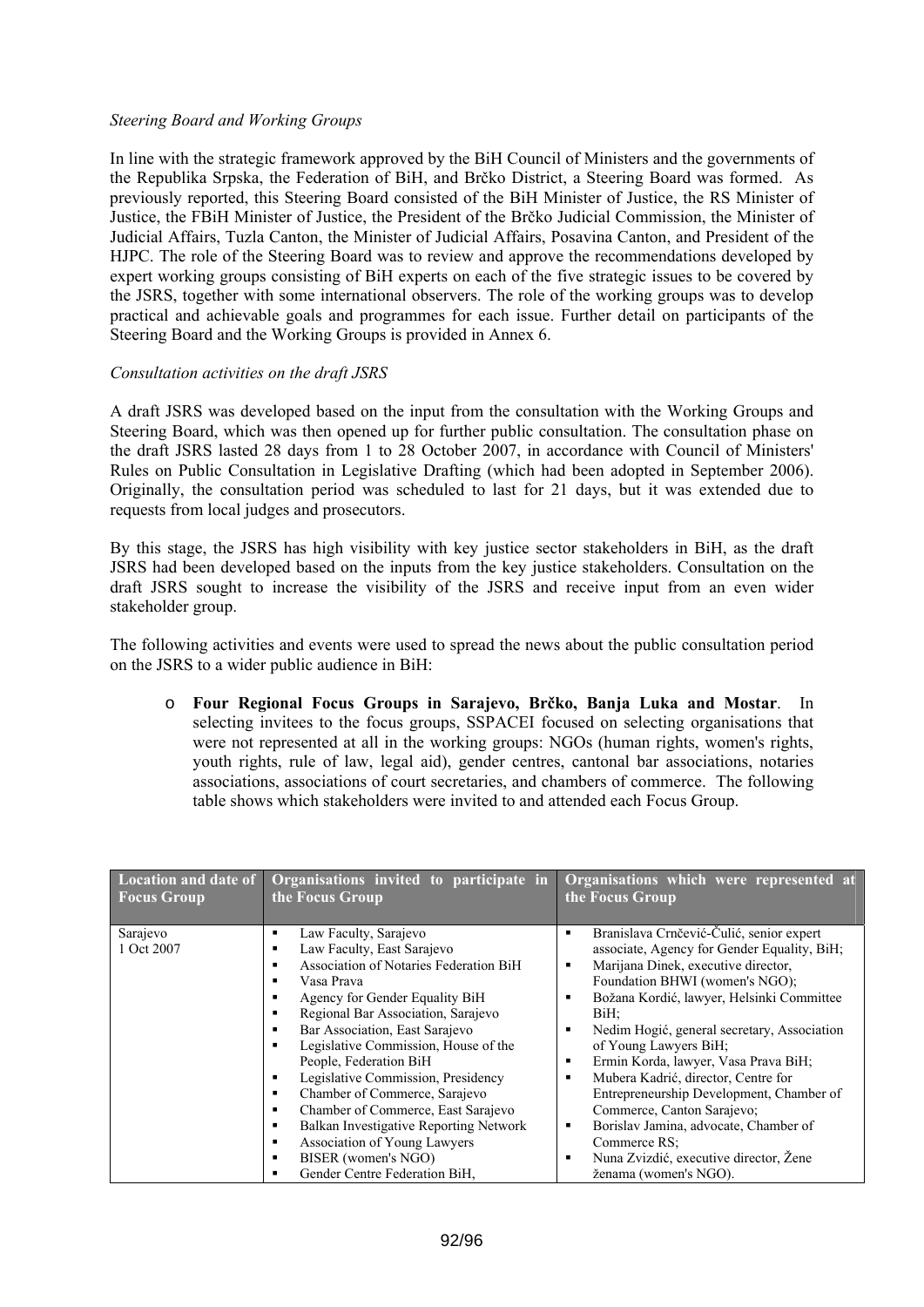| <b>Location and date of</b><br><b>Focus Group</b> | Organisations invited to participate in<br>the Focus Group                                                                                                                                                                                                                                                                                                                                                                                                                                                                                   | Organisations which were represented at<br>the Focus Group                                                                                                                                                                                                                                                                                                                                                                                                                                                                                                                                                                                                                                                                                                        |
|---------------------------------------------------|----------------------------------------------------------------------------------------------------------------------------------------------------------------------------------------------------------------------------------------------------------------------------------------------------------------------------------------------------------------------------------------------------------------------------------------------------------------------------------------------------------------------------------------------|-------------------------------------------------------------------------------------------------------------------------------------------------------------------------------------------------------------------------------------------------------------------------------------------------------------------------------------------------------------------------------------------------------------------------------------------------------------------------------------------------------------------------------------------------------------------------------------------------------------------------------------------------------------------------------------------------------------------------------------------------------------------|
|                                                   | Centre for Civic Initiatives<br>٠<br>Open Society Foundation<br>٠<br>BiH Women's Initiative (women's NGO)<br>٠<br>Foundation for Local Democracy (women's<br>٠<br>NGO)<br>Helsinki Committee for Human Rights<br>٠<br>American Bar Association Rule of Law<br>٠<br>Initiative<br>Save the Children UK<br>٠<br>Žene ženama (women's NGO)<br>٠<br>Democratic Youth Movement (youth NGO)<br>٠<br>Constitutional Commission, House of the<br>٠<br>People, BiH Parliament<br>٠<br>Constitutional Commission, Presidency,<br><b>BiH</b> Parliament |                                                                                                                                                                                                                                                                                                                                                                                                                                                                                                                                                                                                                                                                                                                                                                   |
| Brčko<br>10 Oct 2007                              | Bar Association, Brčko District<br>٠<br>Vaša Prava, Brčko District<br>٠<br>Gender Commission, Brčko District<br>٠<br>President of the Legislative Commission,<br>٠<br>Brčko District<br>Legal Aid Office, Brčko District<br>٠<br>PRONI, Centre for Youth Development<br>٠<br>Centre for Improving Brčko (youth NGO)<br>٠<br>Fountain of Youth, Brčko (youth NGO)<br>٠<br>Chamber of Commerce, Brčko District<br>٠                                                                                                                            | Zdravko Popović, rule of law monitor, OSCE<br>٠<br>Brčko:<br>$\blacksquare$<br>Amra Hamidović, legal advisor, OSCE Tuzla;<br>Ermin Korda, lawyer, Vasa Prava BiH;<br>٠<br>Nenad Živković, lawyer, Association of<br>$\blacksquare$<br>Young Lawyers BiH;<br>$\blacksquare$<br>Eleonora Emkić, project manager, PRONI<br>Centre for Youth Development, Brčko;<br>Radmilo Ivanović, deputy secretary, Brčko<br>٠<br>District Judicial Commission.                                                                                                                                                                                                                                                                                                                   |
| Banja Luka<br>11 Oct 2007                         | Transparency International<br>٠<br>Vaša Prava<br>٠<br>Helsinki Citizens Assembly, Banja Luka<br>٠<br>International Lex<br>٠<br>Gender Centre, RS<br>٠<br>Open Society Institute, BiH<br>٠<br>Youth Communication Centre (youth NGO)<br>Partner BL (disabilities NGO)<br>٠<br>٠<br>Law Faculty, Banja Luka<br>Regional Chamber of Commerce, Banja<br>٠<br>Luka<br>Health for All (youth NGO)<br>٠<br>Centre for Civic Initiatives<br>٠                                                                                                        | $\blacksquare$<br>Aleksandra Petković, senior expert associate<br>for legal issues, Gender Centre, Government<br>of $RS$ ;<br>Nikola Dorontić, development coordinator,<br>٠<br>Centre for Social Work, Banja Luka;<br>Radmila Ivanović, expert associate for legal<br>٠<br>issues, Chamber of Commerce RS;<br>Željko Bubić, advocate's trainee, a Goran<br>٠<br>Bubić's Advocate's Office;<br>Zoran Petković, legal advisor, OSCE Banja<br>٠<br>Luka:<br>$\blacksquare$<br>Dijana Marjanović, lawyer, Vasa Prava BiH;<br>$\blacksquare$<br>Ermin Korda, lawyer, Vasa Prava BiH;<br>Dragana Dardić, project Coordinator, Helsinki<br>٠<br>Citizens' Assembly, Banja Luka;<br>Aleksandar Živanović, president, Association<br>$\blacksquare$<br>of Mediators, BiH. |
| Mostar<br>16 Oct 2007                             | Association of Notaries, Federation BiH<br>٠<br>٠<br>Law Faculty (Sveučilišta), Mostar<br>Law Faculty (Džemal Bijedić), Mostar<br>٠<br>Association of Court Secretaries, BiH<br>٠<br>Vaša Prava<br>٠<br>Association of Young Lawyers<br>٠<br>Žene BiH, Mostar (women's NGO)<br>٠<br>Forma F (women's NGO)<br>٠<br>Regional Bar Association, Mostar<br>٠<br>Centre for Civic Initiatives, Mostar<br>٠                                                                                                                                         | Ahmet Salčin, southern regional manager,<br>٠<br>Vasa Prava, BiH;<br>Ermin Korda, lawyer, Vasa Prava BiH;<br>$\blacksquare$<br>Ivan Matešić, ministerial advisor, Ministry of<br>$\blacksquare$<br>Justice Federation BiH;<br>Nela Sefić, legal advisor, OSCE Mostar;<br>$\blacksquare$<br>Ivana Ćavar, project assistant, Centre for Civic<br>٠<br>Initiatives;<br>Ivana Stipanović, assistant professor, Law<br>$\blacksquare$<br>Faculty, Mostar (Sveučilišta);<br>Danka Ovčina, member, Chamber of Notaries,<br>$\blacksquare$<br>Federation BiH;                                                                                                                                                                                                             |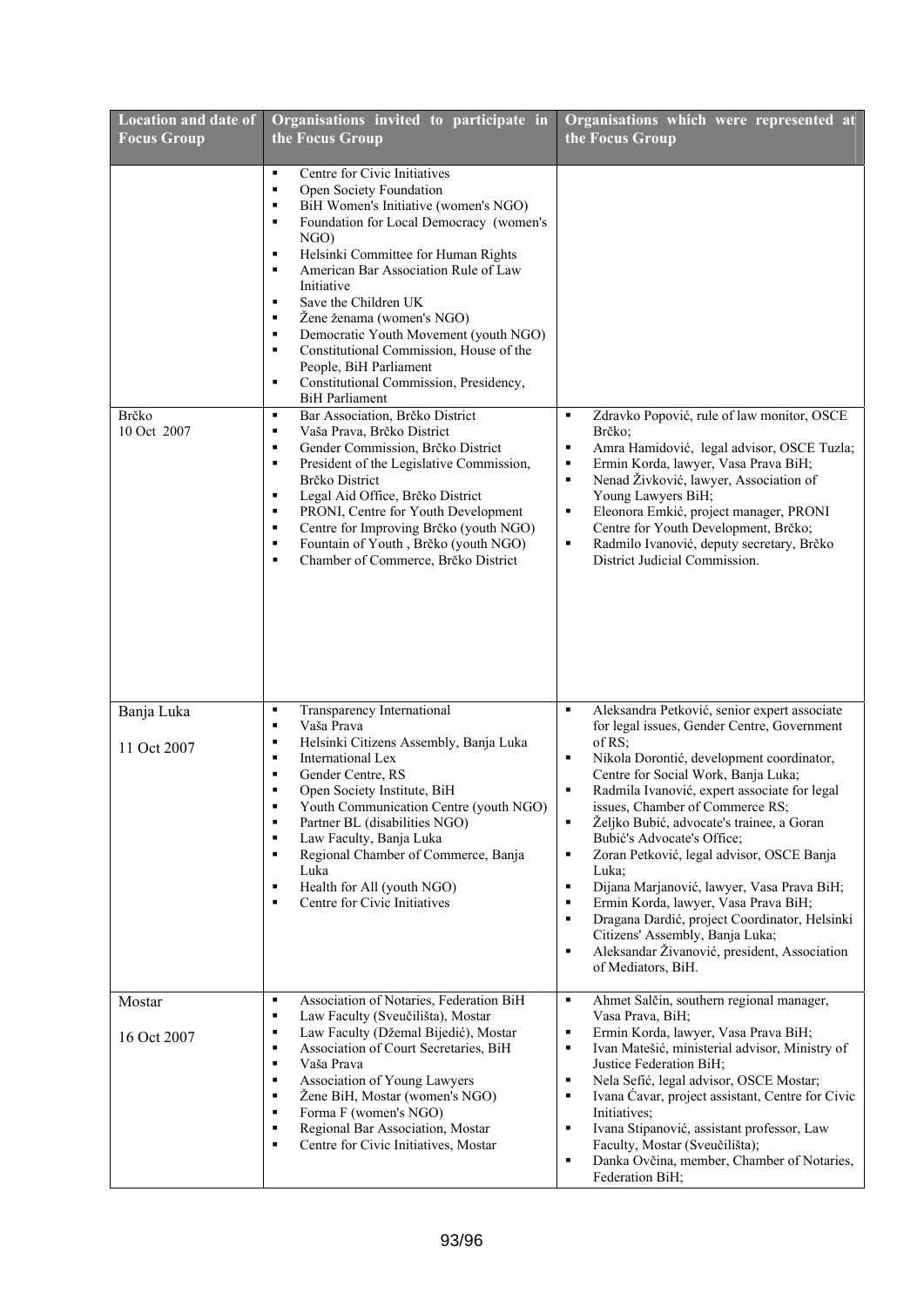| <b>Location and date of</b> | <b>Organisations invited to participate in</b> | Organisations which were represented at                                                                                                                                                                                                                                                                                                                                                                                                                                          |
|-----------------------------|------------------------------------------------|----------------------------------------------------------------------------------------------------------------------------------------------------------------------------------------------------------------------------------------------------------------------------------------------------------------------------------------------------------------------------------------------------------------------------------------------------------------------------------|
| <b>Focus Group</b>          | the Focus Group                                | the Focus Group                                                                                                                                                                                                                                                                                                                                                                                                                                                                  |
|                             |                                                | Julijana Petrović, legal advisor, MPDL / IRS;<br>$\blacksquare$<br>Mirela Babović, lawyer, Žena BiH;<br>$\blacksquare$<br>Edin Rizvanović, Dean, Law Faculty Mostar<br>$\blacksquare$<br>(Džemal Bijedić);<br>Mirjana Penava, executive director, NGO<br>$\blacksquare$<br>Forma F, Mostar;<br>Marija Vidić, assistant professor, Law Faculty,<br>$\blacksquare$<br>Mostar (Sveučilišta);<br>Mladen Jurišić, president of the South Mostar<br>$\blacksquare$<br>Municipal Court. |

- o **Discussion at all the focus groups was lively and engaged**. Participants raised a number of issues, most of which focused on the need to harmonise court practice, financing of the judiciary and the need for single criminal and civil laws. Participation in the Sarajevo focus group was disappointing, where many of the key civil society stakeholders did not attend. Follow up with stakeholders who did not attend the Sarajevo Focus Group found that the main reasons for non-attendance related to internal capacity and problems with internal communication.
- o **The draft JSRS was posted on the BiH MoJ website for the duration of the consultation period**, in downloadable format, with clear instructions on how to submit comments on the draft to SSPACEI. There were 6158 individual visits to the website during this 28 day period.
- o **The BiH MoJ Press Officer distributed a press release, announcing the availability of the draft JSRS for public comment**, to all the major press agencies in BiH on 1 October 2007, most of which reported the story the next day. The BIRN agency, the Oslobođenje daily newspaper and the Nezavisne Novine daily newspaper also conducted more detailed interviews with the BiH Minister of Justice about the development of the JSRS during the first week of October 2007. The BiH MoJ Press Officer also distributed a press release announcing the extension of the consultation period on 19 October 2007.
- o **Advertisements informing the public about the consultation period were placed in the five main daily newspapers** on Monday 1 October, Wednesday 3 October, and Friday 5 October 2007. In addition, advertisements drawing attention to the extension of the consultation period were placed in the same newspapers on Tuesday 23 October 2007. Based on statistics on the readership for each newspaper, it is estimated that these advertisements will have reached a total of 516,500 readers based on the following readership breakdown: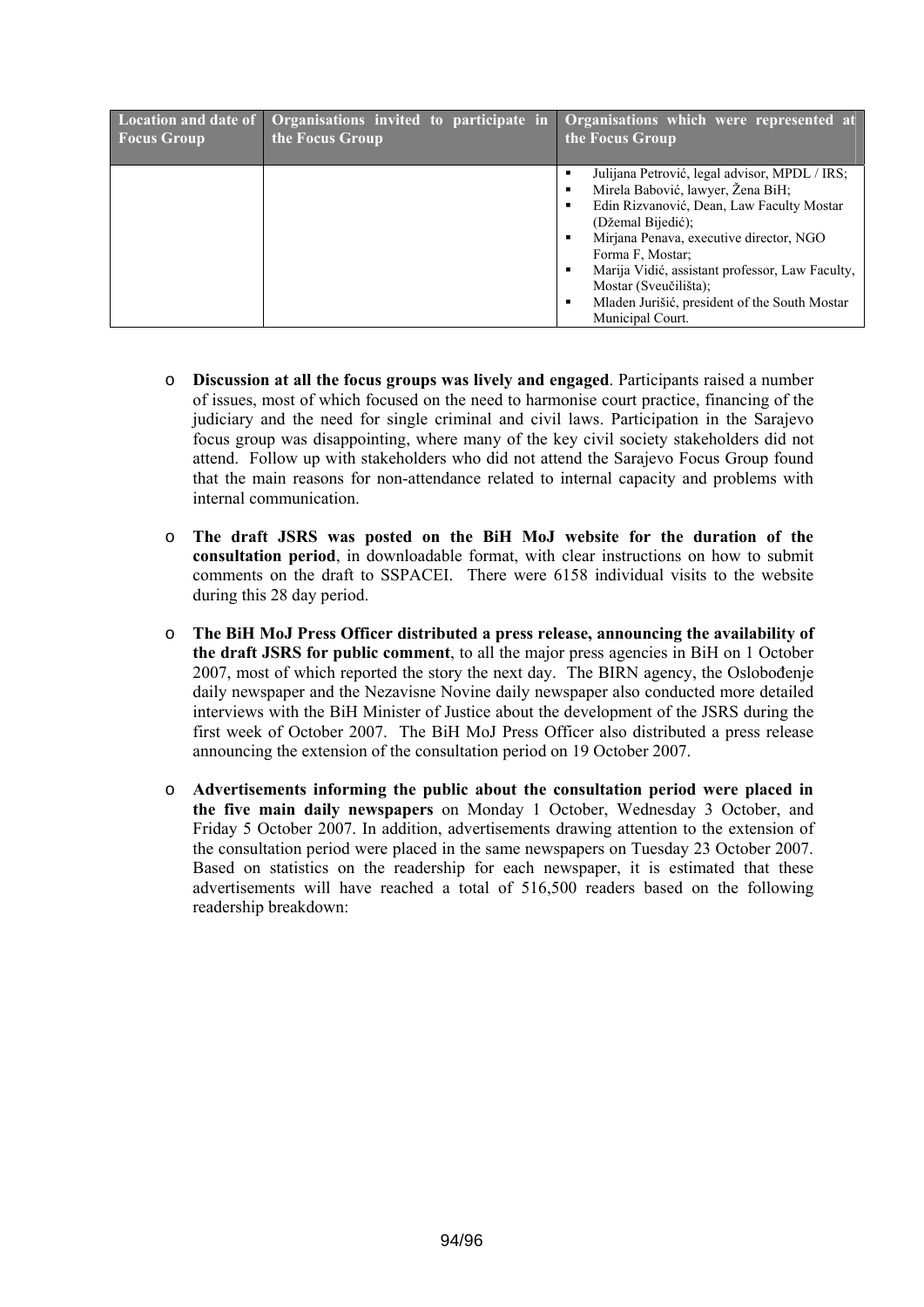| <b>Newspaper</b>                         | 01/10/07 | 03/10/07 | 05/10/07 | 23/10/07 | Total number of<br>readers/<br>newspaper |
|------------------------------------------|----------|----------|----------|----------|------------------------------------------|
| Dnevni<br>Avaz                           | 60,000   | 60,000   | 100,000  | 60,000   | 280,000                                  |
| <b>Dnevni List</b>                       | 8,500    | 8,500    | 10,000   | 8,500    | 35,500                                   |
| <b>Glas Srpske</b>                       | 13,000   | 13,000   | 15,000   | 13,000   | 54,000                                   |
| <b>Nezavisne</b><br><b>Novine</b>        | 20,000   | 20,000   | 25,000   | 20,000   | 85,000                                   |
| Oslobođenje                              | 15,000   | 15,000   | 17,000   | 15,000   | 62,000                                   |
| <b>Total</b><br>number of<br>readers/day | 116,500  | 116,500  | 167,000  | 116,500  |                                          |

At the end of the 28 day public consultation period, written comments and submissions had been received from the following sources:

| Institutions who provided written comments on the draft JSRS |
|--------------------------------------------------------------|
| Cantonal Prosecution Una-Sana                                |
| Gender Centre of the Republika Srpska Government             |
| Chamber of Notaries of Federation BiH                        |
| NGO Anti-Corruption Team Brčko Districts                     |
| Association of Young Lawyers BiH                             |
| Citizen Association "Milićanin" Milići                       |
| Law Faculty (Sveučilišta) in Mostar                          |
| "Vaša Prava"                                                 |
| Municipal Court Livno                                        |
| County Court Bijelina                                        |
| <b>HJPC</b>                                                  |
| <b>Cantonal Court Livno</b>                                  |
| Municipal Court Konjic                                       |
| <b>Cantonal Court Mostar</b>                                 |
| Cantonal Prosecution Orašje                                  |
| <b>Cantonal Prosecution Zenica</b>                           |
| <b>Cantonal Prosecution Livno</b>                            |
| Supreme Court RS                                             |
| Cantonal Court Široki Brijeg                                 |
| Cantonal Court Sarajevo                                      |
| Cantonal Court Odžak                                         |
| <b>Constitutional Court BiH</b>                              |
| <b>Municipal Court Mostar</b>                                |
| Municipal Court Travnik                                      |
| Municipal Court Kiseljak                                     |
| Municipal Court Bugojno                                      |